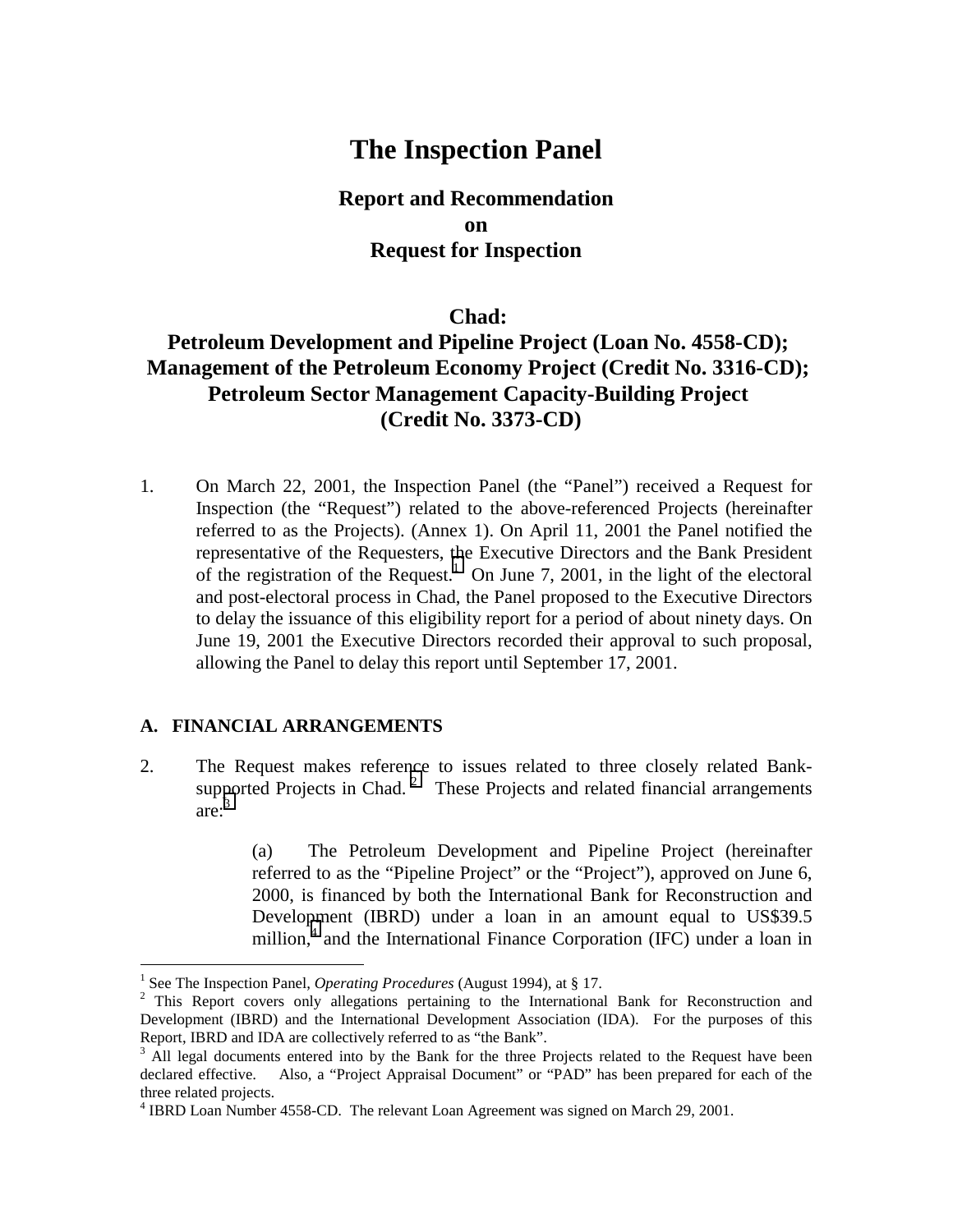the amount of US\$100 million. The IFC loan is expected to mobilize up to US\$100 million in commercial bank lending. The Pipeline Project has also substantial financial participation from three private sector petroleum companies (also called the "Consortium"); $<sup>5</sup>$ </sup>

(b) The Management of the Petroleum Economy Project (hereinafter referred to as the "Petroleum Economy Project"), approved on January 27, 2000 and financed by the International Development Association (IDA) under a credit in an amount equivalent to SDR 12,600,000 (about US\$17.5 million);<sup>6</sup> and

(c) The Petroleum Sector Management Capacity-Building Project (the "Capacity Building Project"), Approved on January 6, 2000 and financed by IDA under a credit in an amount equivalent to SDR 17,400,000 (about  $US$23.7$  million).

#### **B. THE PROJECTS**

- 3. The overall development of oil fields in Chad's Doba Basin and its subsequent transportation through Cameroon, involves the construction of infrastructure and the provision of capacity-building assistance in two countries: Chad and Cameroon.<sup>8</sup> However, since the Request was submitted on behalf of individuals living in Chad, this Report focuses exclusively on the portions of the Projects located or to be carried out in Chad.
- 4. Schedule 2 to the Loan Agreement for the Pipeline Project (IBRD Loan Number 4558- CD), states that the *"objective of the Project is to assist in the development and export through Cameroon of the petroleum reserves of the Doba Basin Oil*  Fields<sup>§</sup> in an environmentally and socially sound manner and thereby, inter alia, *increase the Borrower's resources and expenditures for poverty alleviation."* The Project description in Schedule 2 to the Loan Agreement includes three components that may be summarized as follows: (a) construction of the "Field System," which is essentially the development of the Doba Basin oil fields ; (b)

<sup>&</sup>lt;sup>5</sup> Total Project costs are estimated to be US\$3.7 billion. The revised financing plan included in page 7 of the "Chad/Cameroon Petroleum Development and Pipeline Project – Semi-Annual Report to the Executive Directors" dated January 31, 2001 (SecM2001-0081), presents the following distribution (in %): (a) Private Sponsors' Equity (Exxon 40% - Petronas 35% - Chevron 25%): 80.7%; (b) US EXIM – and COFACE supported loans: 10.7%; (c) IFC A-Loan: 2.7%; (d) IFC B-Loan: 2.7%; (e) IBRD financed Cameroon equity: 1.2%; (f) IBRD financed Chad equity: 0.9%; (g) European Investment Bank (EIB) financed Cameroon equity: 0.7%; and (h) EIB financed Chad equity: 0.4%.

<sup>&</sup>lt;sup>6</sup> IDA Credit Number 3316-CD. The relevant Credit Agreement was signed on March 20, 2000.

<sup>&</sup>lt;sup>7</sup> IDA Credit Number 3373-CD. The relevant Credit Agreement was signed on July 7, 2000.

<sup>&</sup>lt;sup>8</sup> Financial arrangements are similar for Cameroon. As part of the overall framework, Cameroon has agreed to carry out a Bank-supported environmental project (Petroleum Environment Capacity Enhancement (CAPECE) Project - IDA Credit Number 3372-CM). The relevant Credit Agreement was signed on July 14, 2000.

<sup>&</sup>lt;sup>9</sup> Section 1.01 (y) of the same Loan Agreement defines Doba Basin Oil Fields as the "Komé, Bolobo and Miandoum oil fields in the southern part" of Chad.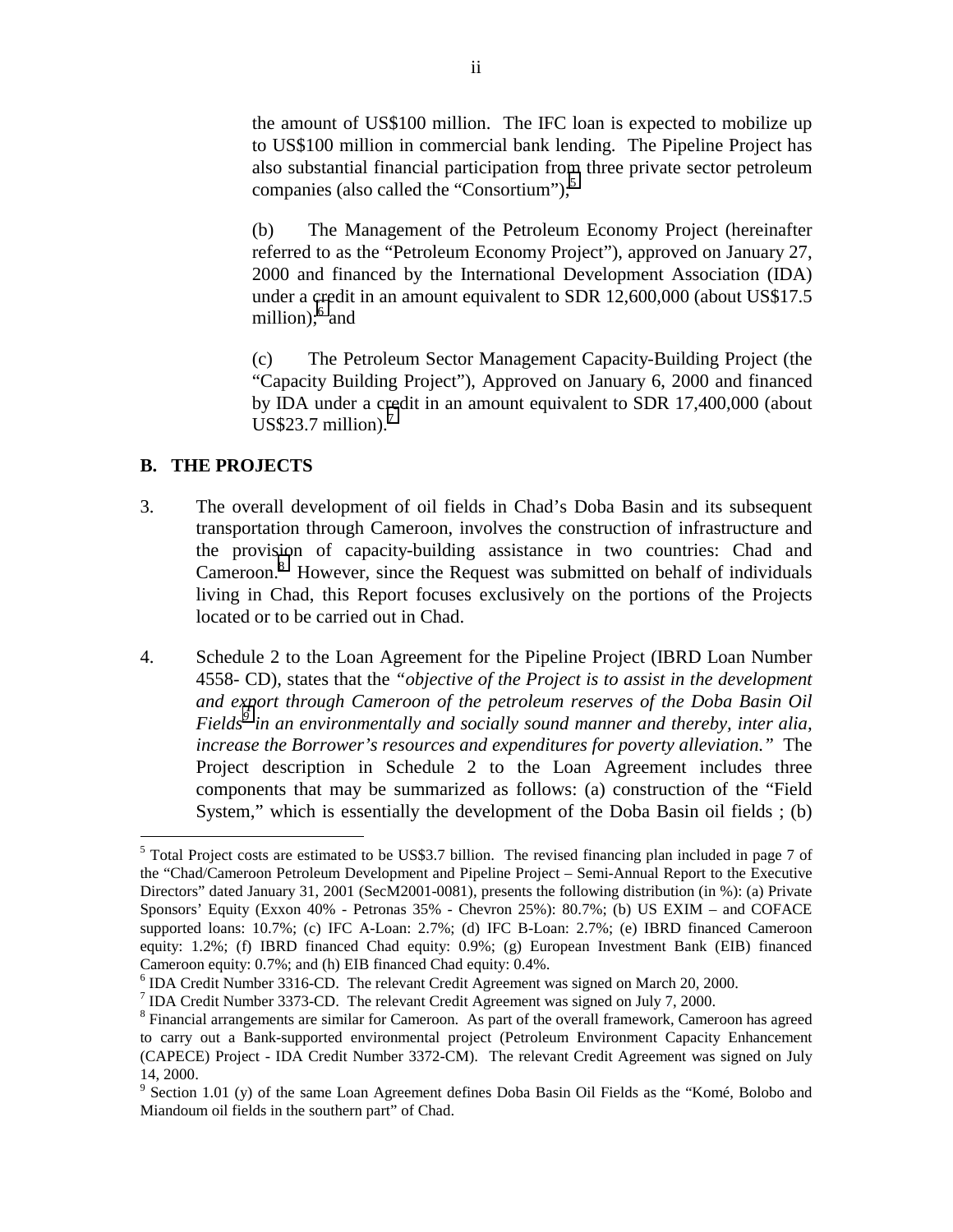construction of about 170 km buried pipeline and 1 pumping station and other ancillary facilities and infrastructure in Chad; and (c) construction of about 880 km buried pipeline, 2 pumping stations, other ancillary facilities and infrastructure in Cameroon (components (b) and (c) are also called the "Export System").

- 5. The Pipeline Project Appraisal Document (the "Pipeline PAD") states that component (a) of the Project is to be carried out by Esso Chad (also called "Project Manager" and "System Operator"<sup>10</sup>), and that two joint-venture companies,  $\overline{TOTCO}^{11}$  and  $\overline{COTCO}^{12}$  formed by the Consortium and the Governments of Chad and Cameroon would be responsible for components (b) and (c) in their respective countries.
- 6. Regarding governance and resource allocation in Chad, the Pipeline Project requires the implementation of a Petroleum Revenue Management Program (the Program) which is described extensively in Annex 11 of the Pipeline PAD.<sup>13</sup> Supported by specific legislation, this Program, according to the Pipeline PAD, is essentially a framework for the allocation of authorized expenditures of the prospective oil revenues, with the main priority being activities aimed at reducing poverty.
- 7. An international advisory group (the "IAG") was appointed by Bank Management on February 21, 2001 to *"advise the World Bank Group and the Governments of Chad and Cameroon with respect to its observations about overall progress in implementation of the Projects and in achievement of their social, environmental, and poverty alleviation objectives, as well as with the broader goals of poverty alleviation and sustainable development in Chad and Cameroon.*" 14
- 8. The other two Projects that, together, form the overall package of assistance for the development of oil fields in southern Chad and offer institutional support for the implementation of the Pipeline Project, may be briefly described as follows:

(a) The Petroleum Economy Project: According to the project's Credit Agreement, the *"objective of the Project is to assist the Borrower in building capacity to implement its petroleum revenue management strategy to enable it to effectively absorb and allocate expected oil revenue, and thus pursue the poverty-reduction objective of petroleum resources development."* This Project is divided into five components: public financial management, poverty database and strategy, human resources development, oversight and control, and monitoring economic

<sup>&</sup>lt;sup>10</sup> Project Appraisal Document, Report No. 19343 AFR, p. 13 at  $\S$  4.

<sup>&</sup>lt;sup>11</sup> Tchad Oil Transportation Company S.A.

<sup>&</sup>lt;sup>12</sup> Cameroon Oil Transportation Company S.A.

<sup>&</sup>lt;sup>13</sup> The Petroleum Revenue Management Program is also supported by the Capacity Building Project (Credit 3373-CD).

<sup>&</sup>lt;sup>14</sup> "Chad-Cameroon Pipeline and Related Projects – International Advisory Group – Terms of Reference," at § 5.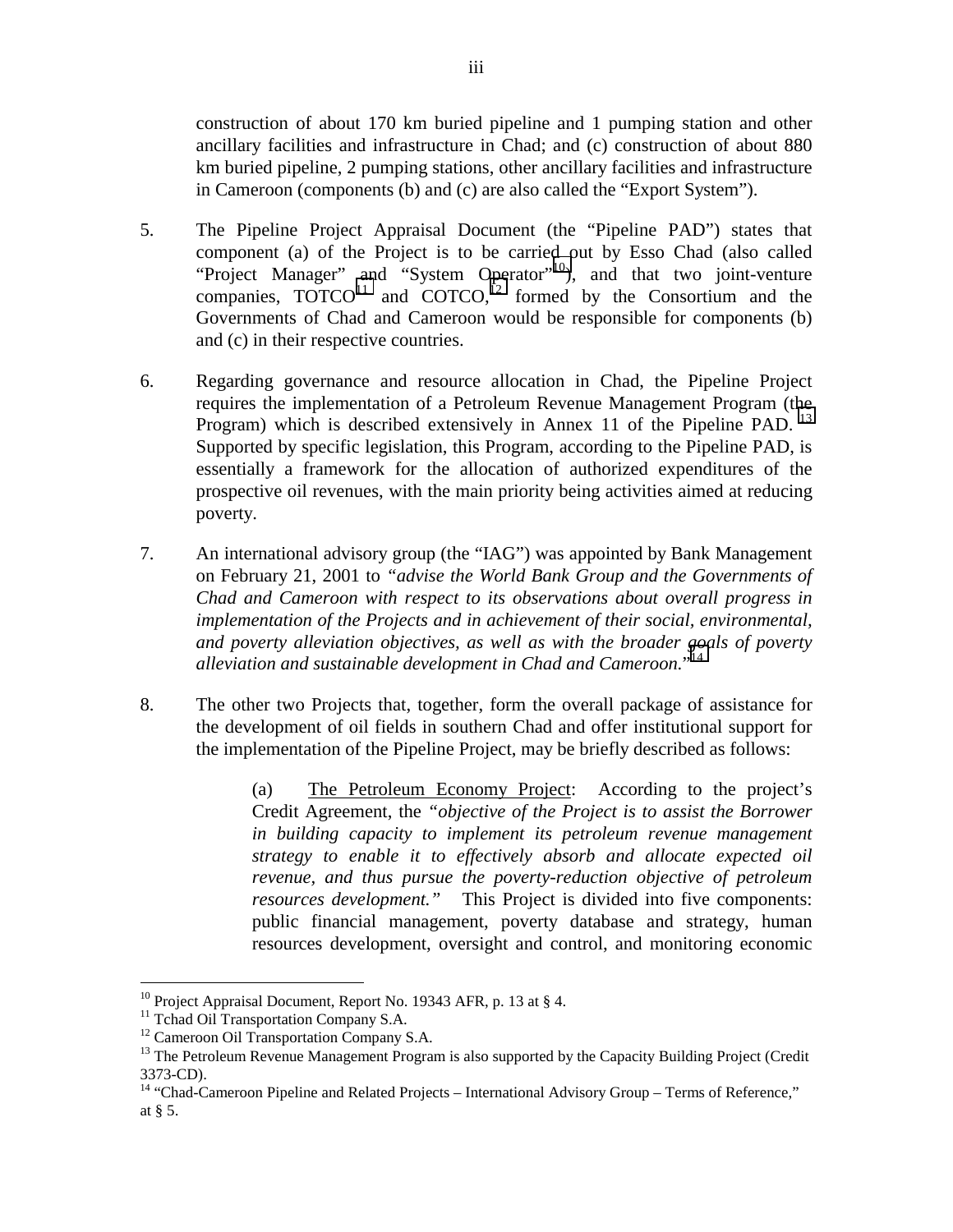reform. The Project aims to assist Chad in improving its management of its public revenues and expenditures, particularly in view of the expected availability of greatly increased revenues resulting from the implementation of the Pipeline Project.

(b) The Capacity Building Project: Schedule 2 to the project's Credit Agreement states that the *"objectives of the Project are to strengthen the capacity of the Borrower to: (i) better manage the development of petroleum resources in an environmentally and socially sound manner; and (ii) increase the use of petroleum resources generated from the Chad Export Project* [the Pipeline Project]." According to the relevant PAD, this Project is primarily a technical assistance project designed to reinforce Chad's institutional framework vis-à-vis the Pipeline Project, in the following areas: (i) management and monitoring of social and environmental impacts; and (ii) strengthening the Government's capacity to manage the petroleum sector.<sup>15</sup>

## **C. THE REQUEST**

- 9. The Request was submitted by Mr. Ngarlejy Yorongar, acting for himself and on behalf of a number of residents of the Cantons of Miandoum, Komé, Béro, Mbikou, Bébédjia and Béboni in the southern region of Chad. Mr. Yorongar has submitted copies of authorization of representation signed by more than 100 individuals. They have requested that their names be made available only to the Panel members, but otherwise remain confidential. The documents attached to the Request also identify another group of over 150 individuals who may have or may have had their rights and interests affected by the referenced Bank-supported Projects.<sup>16</sup>
- 10. Mr. Yorongar informed the Panel that the Request for Inspection was originally submitted to the Bank's office in N'Djamena in December 2000. Bank Management does not acknowledge ever having received the Request. As indicated in paragraph 1 of this Report, the Panel received the Request on March 22, 2001.
- 11. The allegations contained in the Request relate to seven broad areas of concern to the Requesters: environment, involuntary resettlement and compensation, indigenous peoples, cultural property, use of oil revenues, governance and human rights.

<sup>15</sup> PAD, Report No.19342-CD, at p. 6.

<sup>&</sup>lt;sup>16</sup> During its recent field visit to the Project areas, the Panel received a number of additional individual authorizations appointing Mr. Yorongar as their representative for the purposes of the Request. This brings the total number of Requesters to 296.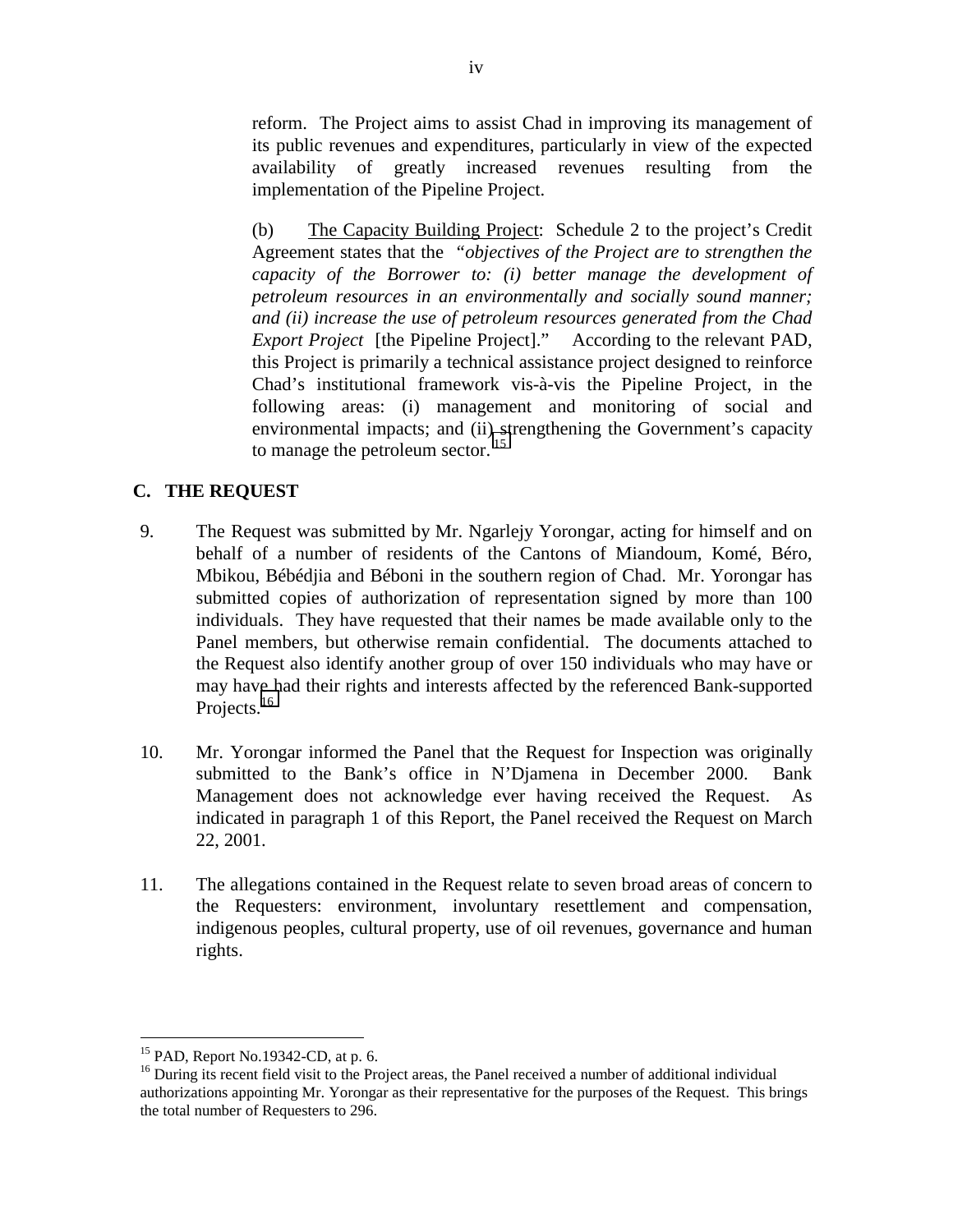12. The Request generally claims that people living in the area of the Pipeline Project and their environment have suffered or are likely to suffer harm as a result of failures and omissions in the design, appraisal, and supervision by the Bank of the Projects. It states that:

v

*"We consider that our rights and interest have been, or are likely to be, directly harmed as a result of the Bank's action. This causes, or is likely to cause, the following types of damage, among others: pollution and degradation of the environment, expropriation without compensation, lack of respect for our usages and customs, nature, etc., violation of our human rights, bad governance reflected in the recent misappropriation of a premium of US\$25 million (CFAF 19 billion) and its use for the purchase of weapons with which to massacre us (see related documents), etc.* 

*We hold the Bank accountable for what it has done and/or omitted to do in this case. If the Bank had taken our observations into account, we would not be in the present mess."17*

13. In addition to the above general claims, paragraph 4 of the Request presents the following more specific allegations:

> (a) Lack of compliance with OD 4.30 on Involuntary Resettlement, including: (i) allegations of fraud in the compensation process; (ii) disregard for the expropriation legislation; (ii) lack of adequate sharing by the local population of the prospective benefit of oil exploration (i.e., *"small quota assigned to the production zone bears little or no relation to the magnitude of the needs of [the] region and the size of its population.*"; and (iii) Project's compensation and indemnification plan does not include medicinal plants.

> (b) Lack of "environmental attention" to the "oil production zone."

> (c) Negative effects of probable pollution of surface water that will lead to pollution of water tables, rivers, marshes, and watercourses down to Lake Chad.

> (d) Due to lack of safety measures and an environmental impact assessment, potential ruptures in the feeder lines and other pipelines will cause damage not only to Chad but also to neighboring States.

> (e) Proper consultation with and disclosure of information to the local communities did not take place. Neither for the purposes of

 $17$  Request, at paragraphs 5 and 6.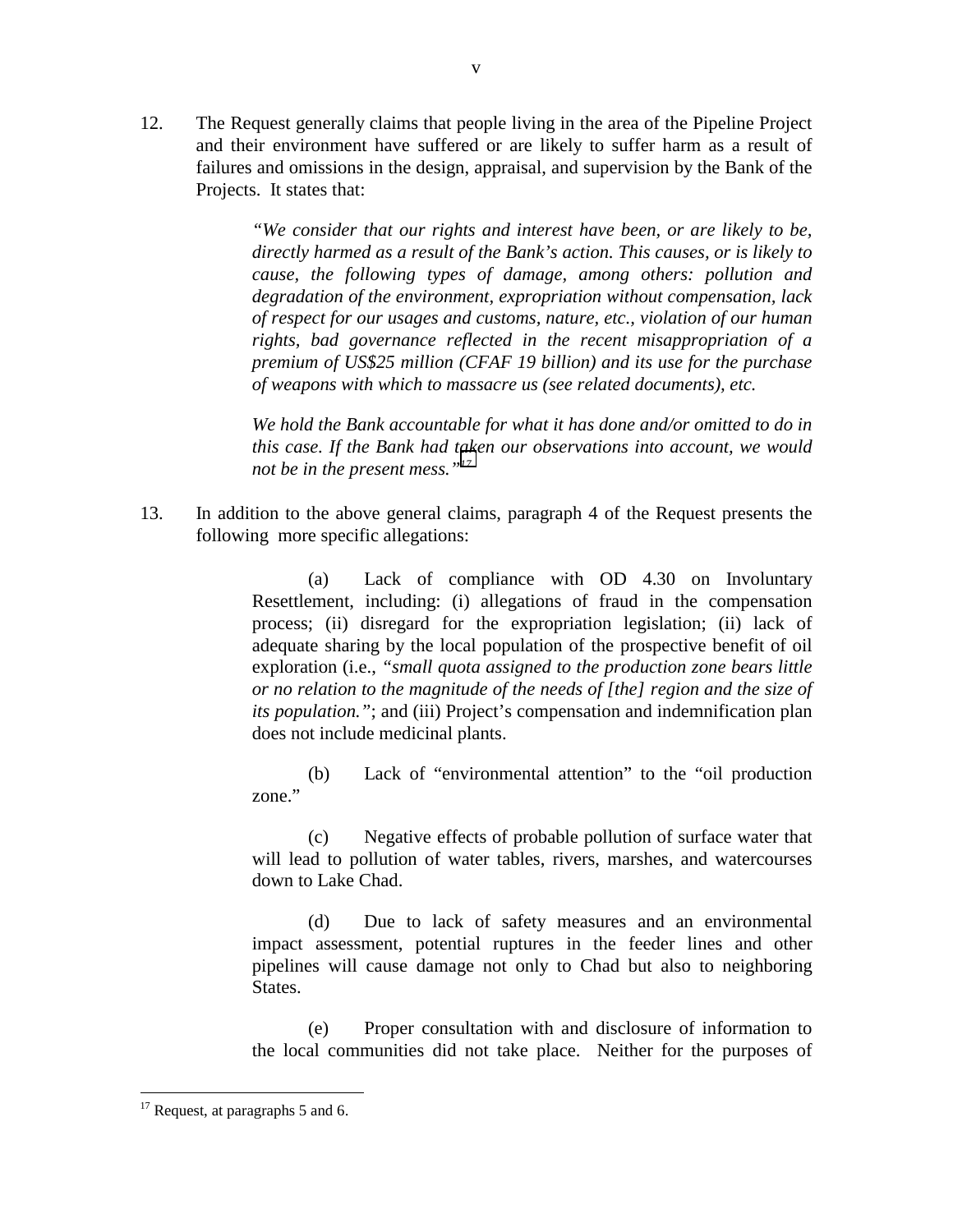compliance with OD 4.20 (Indigenous Peoples) nor during the environmental impact assessment process.

(f) Non-compliance with Bank policy on Cultural Property.

(g) Non-compliance with [Bank] *"directives"* on human rights and governance.

- 14. Furthermore, there are a number of specific claims regarding lack of, or inadequate, compensation for alleged harm or potential harm (e.g., loss of property, infrastructure, crops, cattle and medicinal plants) as a result of the Project.
- 15. Finally, the Request claims that Bank monitoring and supervision policies and procedures have been violated and that their innumerous attempts to bring the problems associated with the Projects before Bank Management has not produced any satisfactory results.
- 16. The Requesters' allegations could constitute violations of, *inter alia,* the following Bank Policies and Procedures:

OD 4.01 on Environmental Assessment OP/BP 4.04 on Natural Habitats OP 4.09 on Pest Management OD 4.15 on Poverty Reduction OD 4.20 on Indigenous Peoples OD 4.30 on Involuntary Resettlement OP 4.36 on Forestry BP 17.50 on Disclosure of Operational Information OP 10.04 on Economic Evaluation of Investment Operations OD 10.70 on Project Monitoring and Evaluation OPN 11.03 on Management of Cultural Property in Bank-Financed Project OD 13.05 on Project Supervision

## **D. THE MANAGEMENT RESPONSE**

- 17. On May 10, 2001, the Panel received Management's Response to the Request (the "Response"). (Annex 2).
- 18. Management provides an explanation of the overall project framework (involving two sovereign countries, multiple government agencies and the private sector), and of the role of the Bank Group in the preparation and supervision of the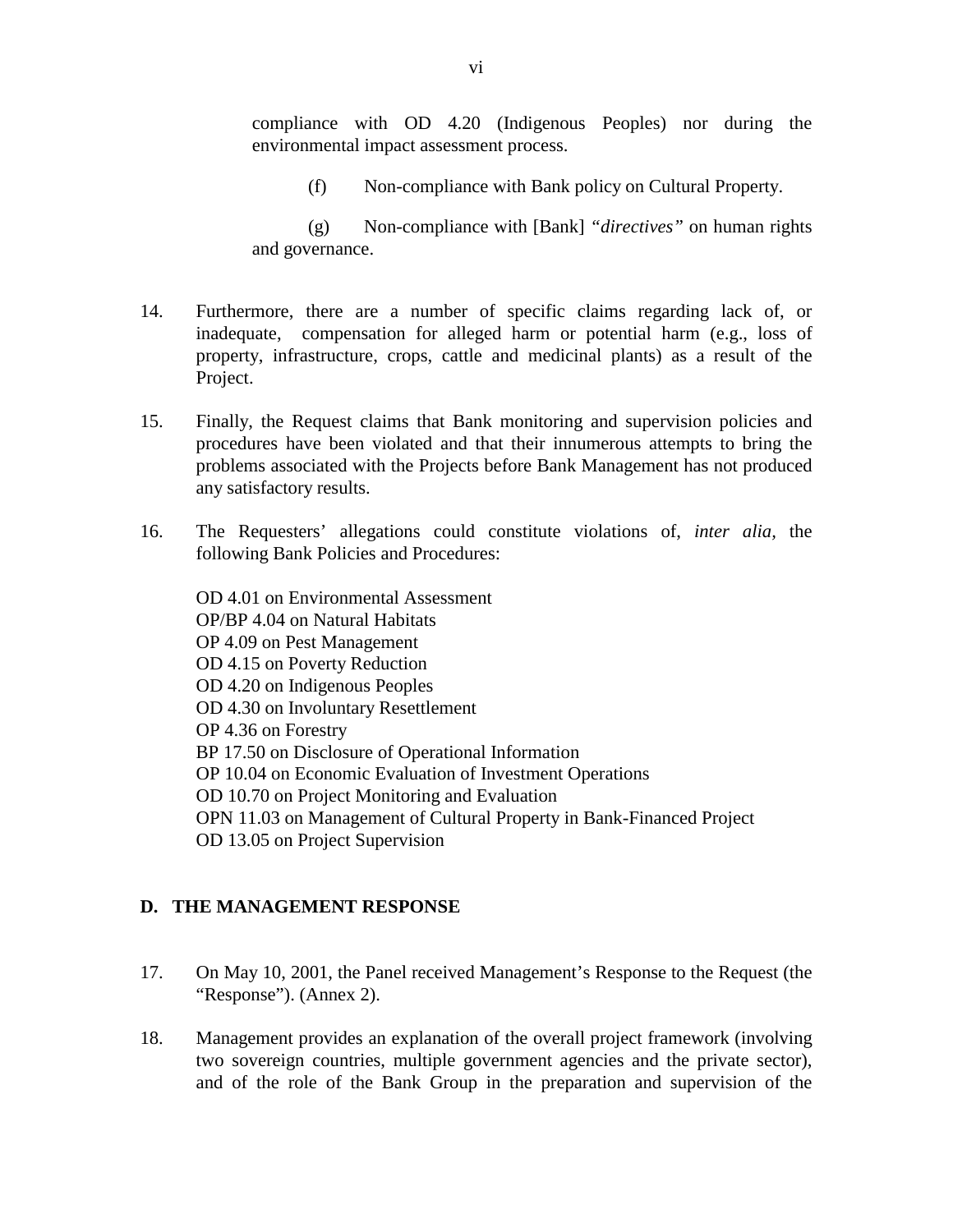Pipeline Project and the associated Petroleum Economy and Capacity Building Projects.

- 19. Management stresses the economic importance of the Pipeline Project to the region and, in particular, to Chad. It illustrates this importance by stating that *"the Project could yield US\$2 billion in revenues for Chad over the 25-year production period."18*
- 20. Management further explains that the *Bank Group's involvement in the Project is predicated on: (i) the unique opportunity it presents for Chad in particular to generate additional revenues to combat poverty; and (ii) the need to implement the Project in a socially and environmentally sound manner. It also provides a unique opportunity for the Bank Group to play a significant role in reducing poverty in one of Africa's poorest regions. The Bank Group approach has been essential in integrating a range of relevant challenges into Project preparation, including social and environmental issues, and governance issues within the mandate of the Bank."<sup>19</sup>*
- 21. In its Response, Management maintains that the Bank has complied with its operational policies and procedures *"in the context of the Project"* with regard to the environmental, social, cultural, and procedural matters raised in the Request. Management submits that the Bank has taken the necessary measures to ensure that people in the Project area have not been directly and adversely affected as a result of Project design and its implementation to date. Nor does Management believe that the Requesters will be adversely affected by the implementation of the Project in the future, noting that systems are in place to ensure that their views and concerns are adequately identified and addressed.  $20$
- 22. Management rejects the allegations contained in the Request for Inspection. Regarding the environmental concerns presented in the Request, the Response explains that the Consortium, in collaboration with the Government of Chad prepared the environmental documentation required for the Project. The Response indicates that the environmental and social documentation prepared in connection with the Projects includes multi-volume Environmental Assessments and Environmental Management Plans.
- 23. In the Response, Management maintains that all applicable Bank policies and procedures with regard to involuntary resettlement and compensation were respected and that involuntary resettlement and compensation issues were fully addressed as part of the Environmental Management Plan. Management asserts that the Project was designed to minimize impacts on the affected population and,

<sup>&</sup>lt;sup>18</sup> Management Response to the Request for Inspection dated May 10, 2001 (hereinafter "Management Response" or "Response"), at § 17.<br><sup>19</sup> Id., at § 12.

 $20$  Id., at § 23.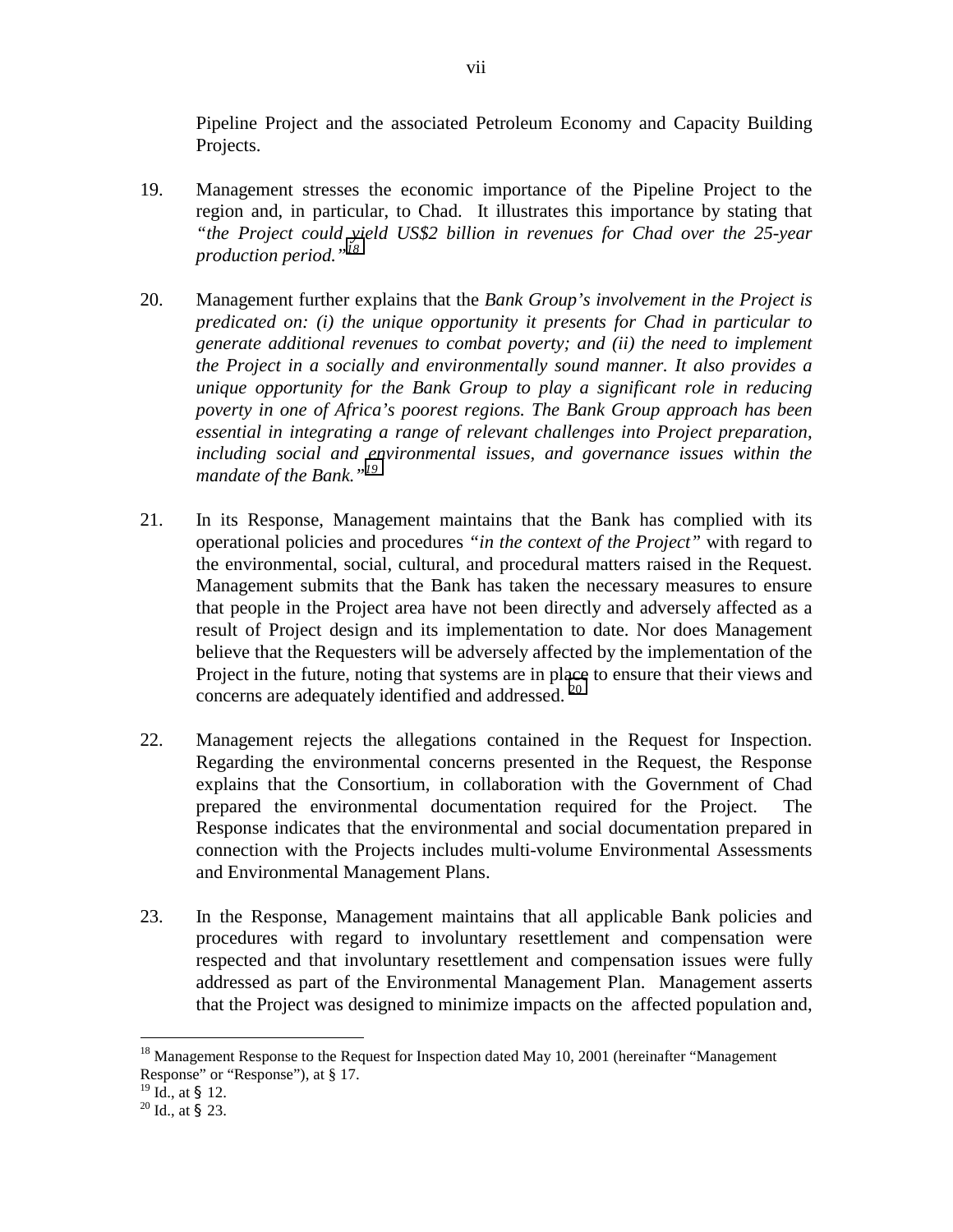when that was not possible to achieve, *"full and adequate compensation for the individuals and groups affected is being implemented in accordance with the relevant policies and laws."<sup>21</sup>*

- 24. On indigenous peoples, while asserting that OD 4.20 (Indigenous Peoples) *"is not applicable to the affected people in the Project area"<sup>22</sup>*, Management states that an effort was made to ensure that *"the customs of local people"<sup>23</sup>* and their cultural property are respected.
- 25. Management contends that consultation was an integral part of project design and implementation. Management also illustrates several instances where consultation took place during the preparation of the environmental management plan.
- 26. On compliance with the Bank's disclosure of information procedure (BP 17.50), Management asserts that all relevant project documents were made available to the local population, including the preparation of specially-tailored materials (e.g., CD-ROMs, graphic materials, etc.), and the development and operation of several *websites*.
- 27. Concerning human rights and governance issues in Chad, Management argues that the Bank's Articles of Agreement *"require the Bank to focus on economic considerations and not on political or other non-economic influences as the basis for its decisions. In evaluating the economic aspects of any project, human rights issues may be relevant to the Bank's work if they may have a significant direct economic effect on the project. Having carefully considered all aspects of this issue, Management's conclusion is that the Project can achieve its developmental objectives. The Project in many aspects has been instrumental in creating a space for dialogue for certain groups of Chadian citizens to exercise their rights."<sup>24</sup>* Management adds that the Project's institutional structure allows for human rights groups to voice their concerns.
- 28. In Response to the Requesters' concerns about governance, Management states that *"improving governance is one of the central objectives of the Bank's Country Assistance Strategy to Chad."<sup>25</sup>* Management also emphasizes the importance of the Petroleum Management Program supported by the Bank and implemented by the Government, heralding its laudable poverty alleviation objectives and accountability mechanisms.

<sup>&</sup>lt;sup>21</sup> Id., [Executive Summary ] at § 11, and further elaborated in paragraphs 86 through 90 of the Response.<br><sup>22</sup> Id., at § 137. <sup>23</sup> Ibid.

<sup>&</sup>lt;sup>24</sup> Id., at § 151.<br><sup>25</sup> Id., [Executive Summary] at § 15.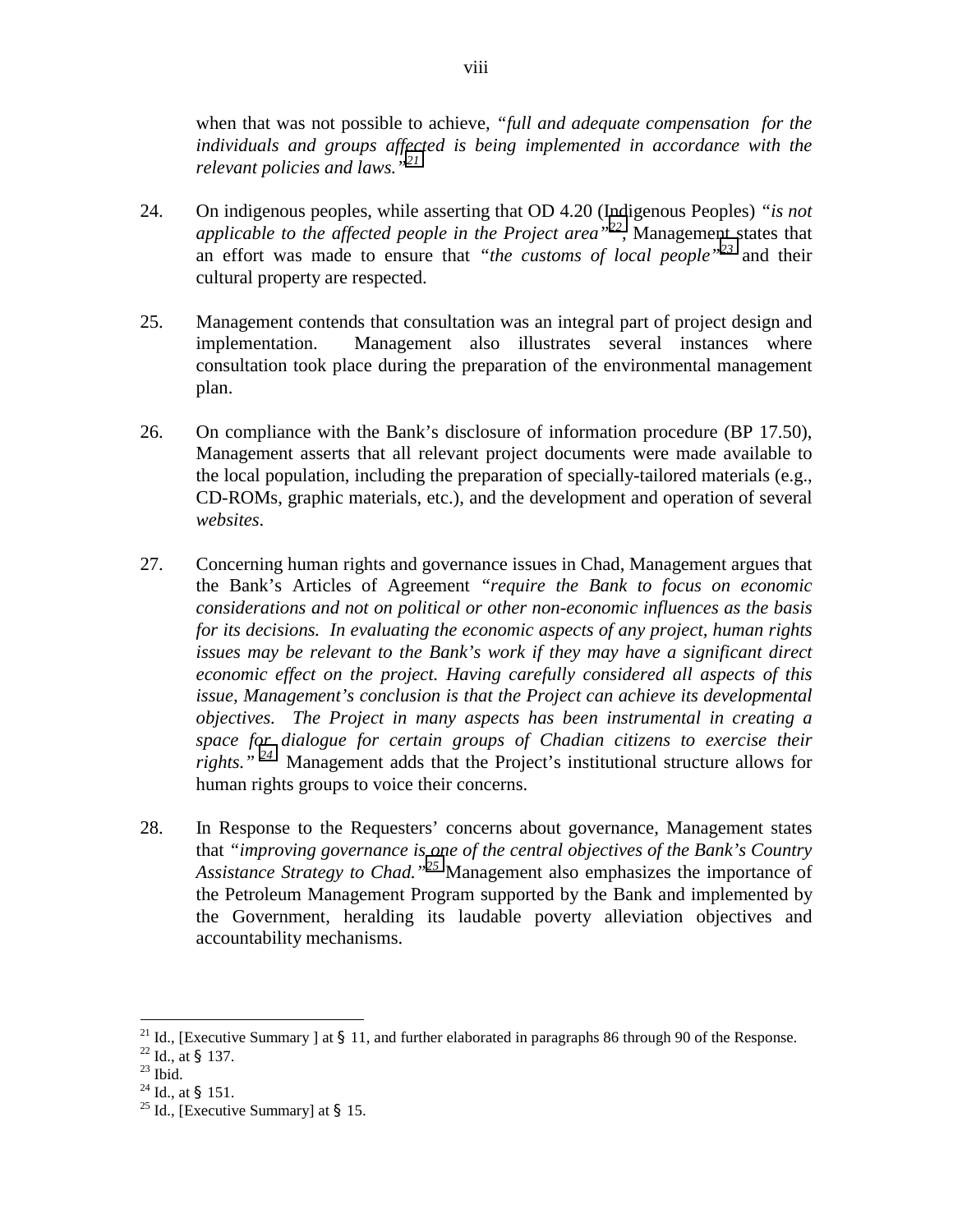- 29. Management disagrees with the Requesters that it has violated OP 10.04 on Economic Evaluation of Investment Operations claiming that *"[t]he economic analysis confirmed that the economic returns to Chad would be significant."<sup>26</sup>*
- 30. As to the Bank policy on poverty reduction (OD 4.15), Management maintains that it is in full compliance with such policy, noting that *"[t]he Country Assistance Strategy for Chad aims to implement many of the elements cited in OD 4.15. Also, the projects cited in this Request are aimed specifically and explicitly at poverty reduction, based on sound analytical work and technical expertise; have strong supervision plans (Capacity Building Project); and pay attention to beneficiary outcomes (EMP and Capacity Building Project) and poverty impact (Petroleum Economy Project)."<sup>27</sup>*
- 31. Bank Management denies any violation of Bank policies and procedures concerning monitoring and supervision of the Projects, highlighting the existence of external monitoring mechanisms, as well as the amount of Bank resources allocated for Project supervision.  $^{28}$
- 32. Finally, Management maintains that it has attempted to be as responsive as possible to the Requesters, specifying a number of meetings it had with Mr. Yorongar as well as other measures it undertook to clarify public concerns with this Project, prior to the submission of the Request.

## **E. ELIGIBILITY**

- 33. For purposes of determining the eligibility of the Request and the Requesters, the Panel reviewed the Request for Inspection and Management Response and visited N'Djamena and the relevant Project areas, including Komé Base, Doba, Bébédjia, Bero (I & II), Miandoum and Moundou. Before and after the visit to Chad, the Panel consulted with the Executive Director and Alternate Executive Director representing Chad and their staff.
- 34. During the field visit, Panel Members Edward S. Ayensu (Leader) and Maartje Van Putten met with Requesters and with a number of non-governmental

 $^{26}$  Id., at 121.

<sup>&</sup>lt;sup>27</sup> Id., § 140.<br><sup>28</sup> Paragraph 131 of the Response outlines "seven layers" of Project supervision: (i) the project operator (EEPCI – Esso Export and Production Chad, Inc.) monitors compliance of the EMP by its own subcontractors and its own compliance; (ii) the External Compliance Monitoring Group – ECMG monitors compliance with the EMP; (iii) Bank Group's direct monitoring of the implementation of the EMP; (iv) implementation monitoring by the Government of Chad; (v) an international advisory panel of environmental and social experts advises the Government of Chad; (vi) an international advisory group (IAG) advises the Bank and the Governments of Chad and Cameroon on impacts on poverty reduction and on the implementation of the Project; and (vii) the input and assessment provided by civil society and NGOs.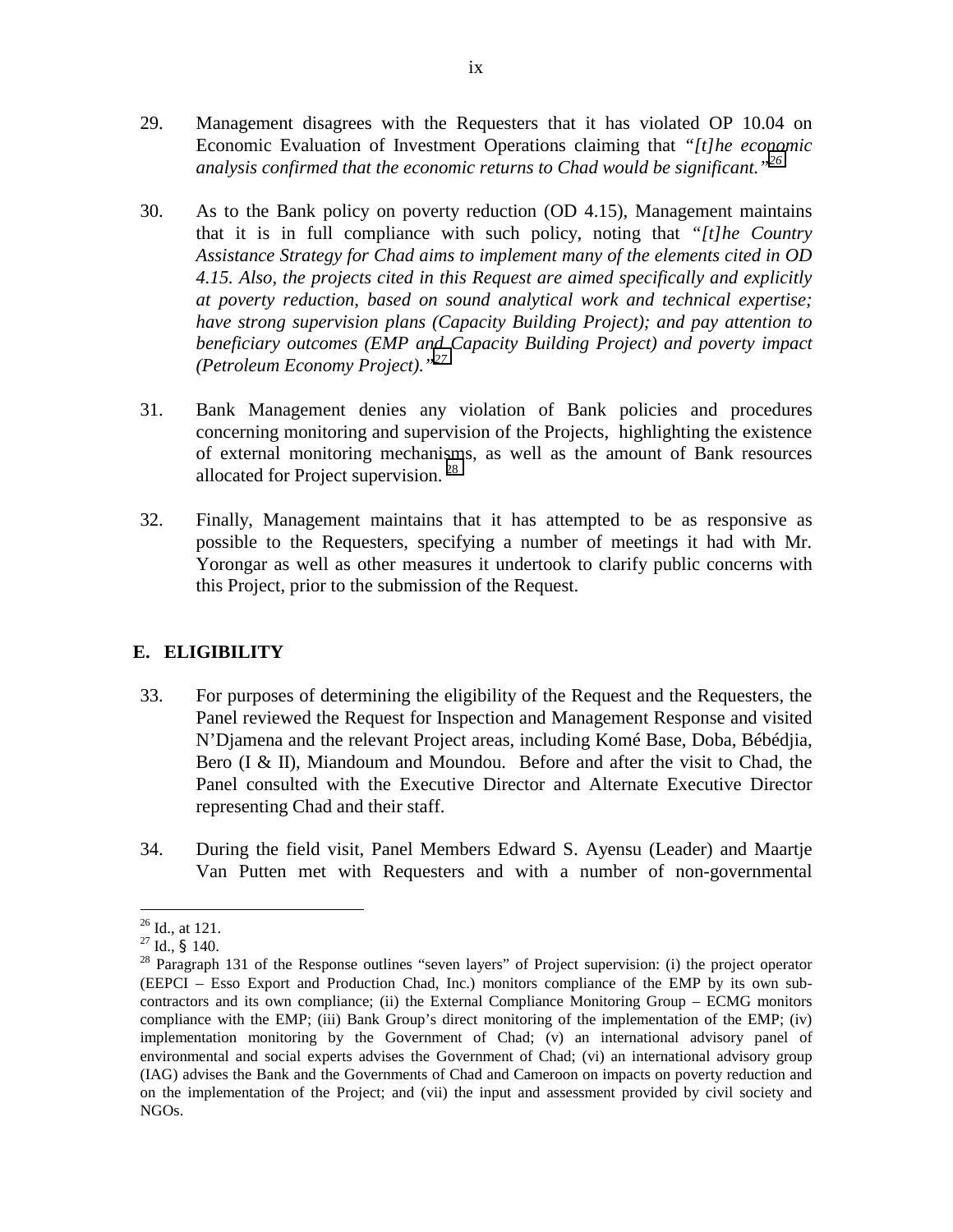organizations in Chad, as well as with local officials and individuals living in and around the relevant Project areas.<sup>29</sup> These discussions confirmed that the Requesters generally supported the Pipeline Project within the context of their Request.

- 35. The Panel met with Bank Management and staff at Headquarters and in N'Djamena and exchanged views with Chadian Government and Project officials in N'Djamena and in the relevant Project areas. $^{30}$
- 36. Paragraph 9 of the 1999 Clarifications mentions certain *"technical eligibility criteria"* that must be met by a Request for Inspection, and the Panel concludes as follows:

(a) The Panel is satisfied that the affected party consists of two or more persons with common interests or concerns and who are in the borrower's territory.

(b) The Request does assert in substance that a serious violation by the Bank of its operational policies and procedures has or is likely to have a material adverse effect on the Requesters.

(c) The Request does assert that its subject matter has been brought to Management's attention and that, in the Requesters' view, Management has failed to respond adequately to it, thus demonstrating that it has followed or is taking steps to follow the Bank's policies and procedures.

(d) The matter is not related to procurement.

(e) The related Loan and Credits have not been closed or substantially disbursed.

(f) The Panel has not previously made a recommendation on the subject matter.

37. The Panel's visit confirmed that the Requesters are eligible and that the representative of the Requesters was authorized to represent them.

## **F. CONCLUSION**

 $\overline{a}$ 

38. The Request and Response contain conflicting assertions and interpretations about the issues, the facts, compliance with Bank policies and procedures and possible harm. The Panel is neither able to address these conflicting statements in the period available to it to prepare and submit this report on eligibility to the Board,

 $29$  The Panel Members were assisted by Assistant Executive Secretary, Mr. Alberto Ninio.

<sup>&</sup>lt;sup>30</sup> The Panel wishes to express its appreciation to the Executive Director and Alternate Executive Director representing Chad and their staff for their assistance. It also wishes to thank the Government officials who gave freely of their time in N'Djamena and in the Project areas, the Requesters, the representatives of NGOs and other local people who met with the Panel. It also wishes to thank the staff of Esso Exploration and Production Chad, Inc. and the World Bank Office in N'Djamena for their time and for providing logistical support during the field visit.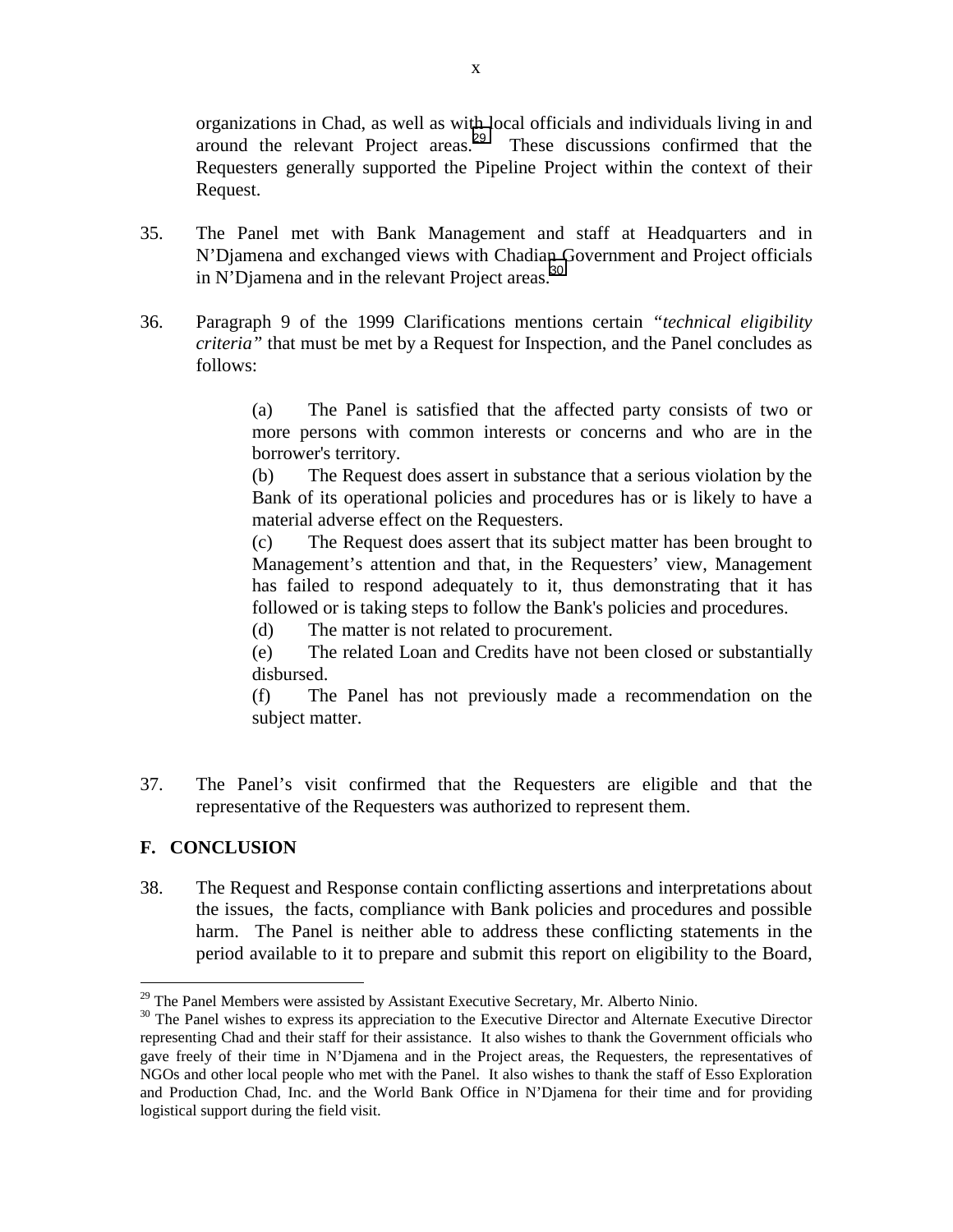nor is allowed to do so pursuant to the 1999 Clarifications of the Resolution.<sup>31</sup> The Panel can only address these issues during the course of an investigation.

### **G. RECOMMENDATION**

39. In the light of the foregoing, the Panel recommends an investigation into the matters alleged in the Request.

**Attachments** 

<sup>&</sup>lt;sup>31</sup> According to the "Conclusions of the Board's Second Review of the Inspection Panel" dated April 20, 1999, when the Panel makes a field visit to establish eligibility it "*will not report on the Bank's failure to comply with its policies and procedures or its resulting material adverse effect…"* See ¶ 7.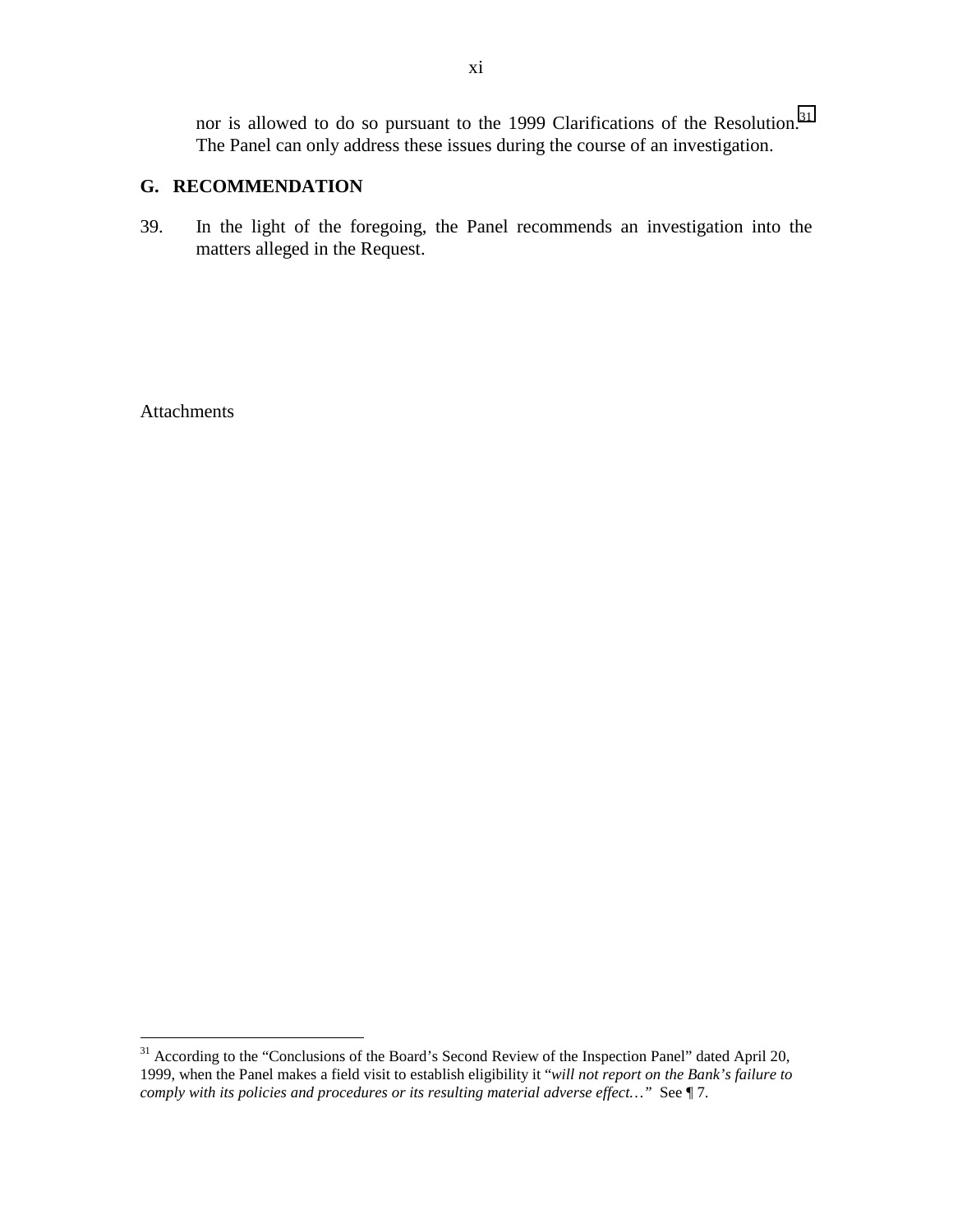# **ANNEX 1**

# **REQUEST FOR INSPECTION**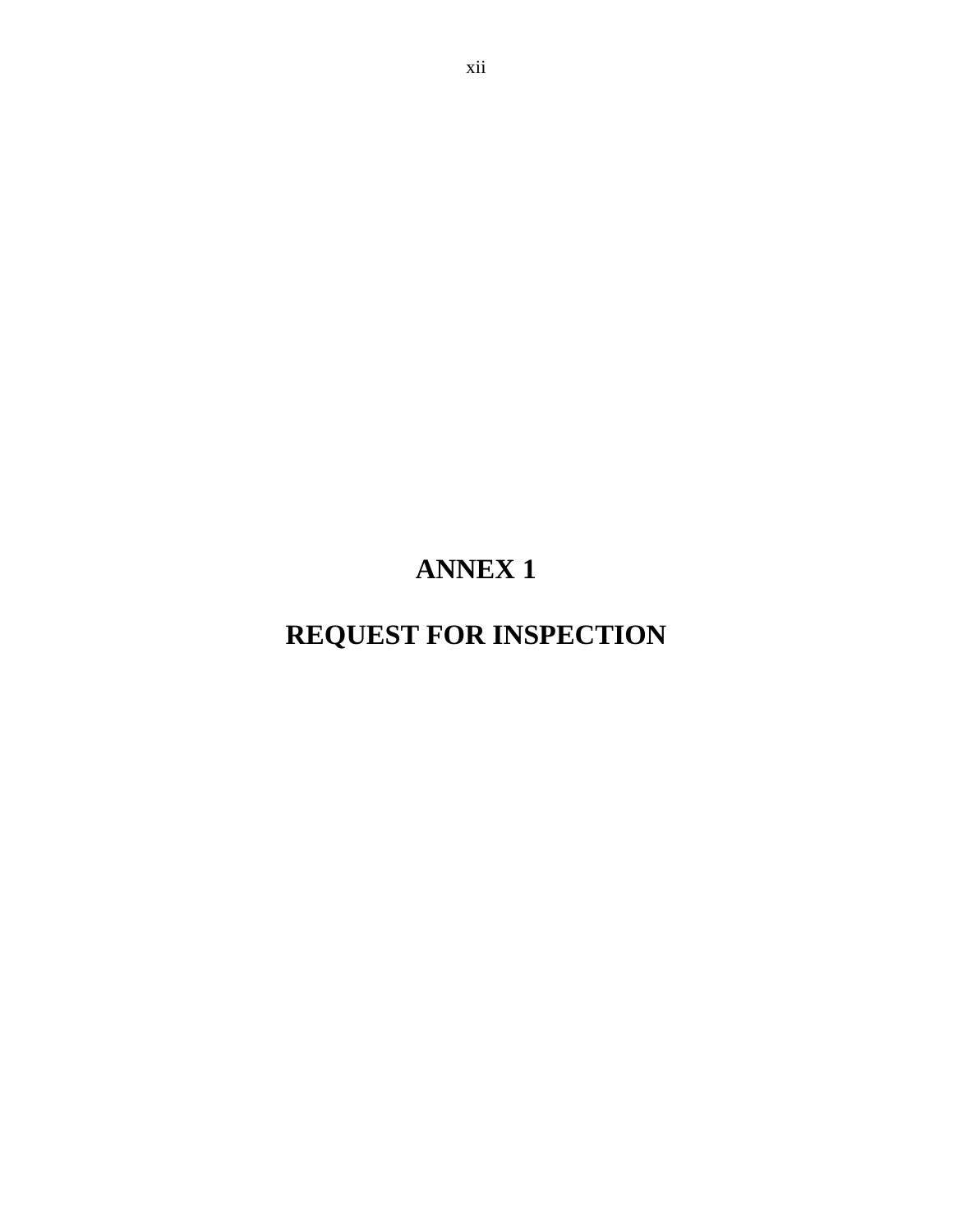PURPOSE: CLAIM BY PERSONS ADVERSELY AFFECTED BY OIL FIELD DEVELOPMENT IN THE DOBA BASIN WHO RESIDE IN THE CANTONS OF MIANDOUM, KOMÉ, MBIKOU, BÉBÉDJIA, AND BÉBONI (SUB-PREFECTURE OF BÉBÉDJIA), PRESENTED BY DEPUTY NGARLEJY YORONGAR, ASSISTED BY ATTORNEY ZASSINO, A MEMBER OF THE BAR IN N'DJAMENA, AND HIS PARTNERS, FOR THE ATTENTION OF THE INSPECTION PANEL OF THE WORLD BANK.

1818 H Street N.W. Washington, DC 20433 USA

I, Ngarlejy YORONGAR, Deputy to the National Assembly of the Republic of Chad, elected from the Bébédjia district (Eastern Logone), telephone (000235) 51 91 12 841 44 63,

- $\triangleright$  Acting as a resident of the district of Bébédjia,
- $\triangleright$  In my capacity as representative of the entire country (Article 116 of the Constitution of the Republic of Chad), and
- $\triangleright$  On behalf of the persons listed in (Appendixes 1and 2) as having given their proxies, who are adversely affected by development of the Doba oil reserves and who live in the vicinity of three oil fields in the cantons of Miandoum, Komé, Béro, Mbikou, Bébédjia, and Béboni, in the sub-prefecture of Bébédjia, an area in which 300 sampling wells have been drilled by the Consortium as indicated on the map presented as Appendix 3,

Assisted by a team of lawyers, states the following:

**1.** The Bank is financing the design, appraisal, and/or execution of a project for the development of three oil fields in Chad-Cameroon. The project calls for exploitation of 300 sampling wells drilled by the Consortium as part of the development of three oil fields (Komé, Miandoum, and Bolobo) in the Doba region.

An export pipeline more than 1,100 km long with a production capacity of 250 million barrels per day will be built by the Consortium (Exxon, Chevron, and Petronas) through the subprefectures of Bébédjia, Goré, Bessao, and Baibokoum (Eastern Logone) to the terminal of Kribi (Cameroon). The total cost is estimated at US\$3.5 billion.

In this scheme, the 300 oil wells will be connected to three pumping stations, also named Komé, Miandoum, and Bolobo, via a complex of pipelines and feeder lines, the dramatic consequences of such an operation being predictable.

**2.** We understand that the Bank has adopted the following policies and procedures:

- $\triangleright$  Directive 4.30, on environmental impact assessments;
- $\geq$  OD 4.20, on indigenous peoples (notification of native inhabitants and their representatives);
- $\triangleright$  OPN 11.03, on management of cultural property (OD 4.50);
- $\triangleright$  OP 17.50, on disclosure of operational information;
- $\geq$  OD 4.30, on involuntary resettlement (the problem of involuntary displacement and resettlement of individuals adversely affected by laying of pipelines);
- $\geq$  OD 4.04, on natural habitats (respect for the native peoples, their culture, usages and customs, sacred places, burial grounds, etc.);
- $\triangleright$  OP 17.57, on public consultation;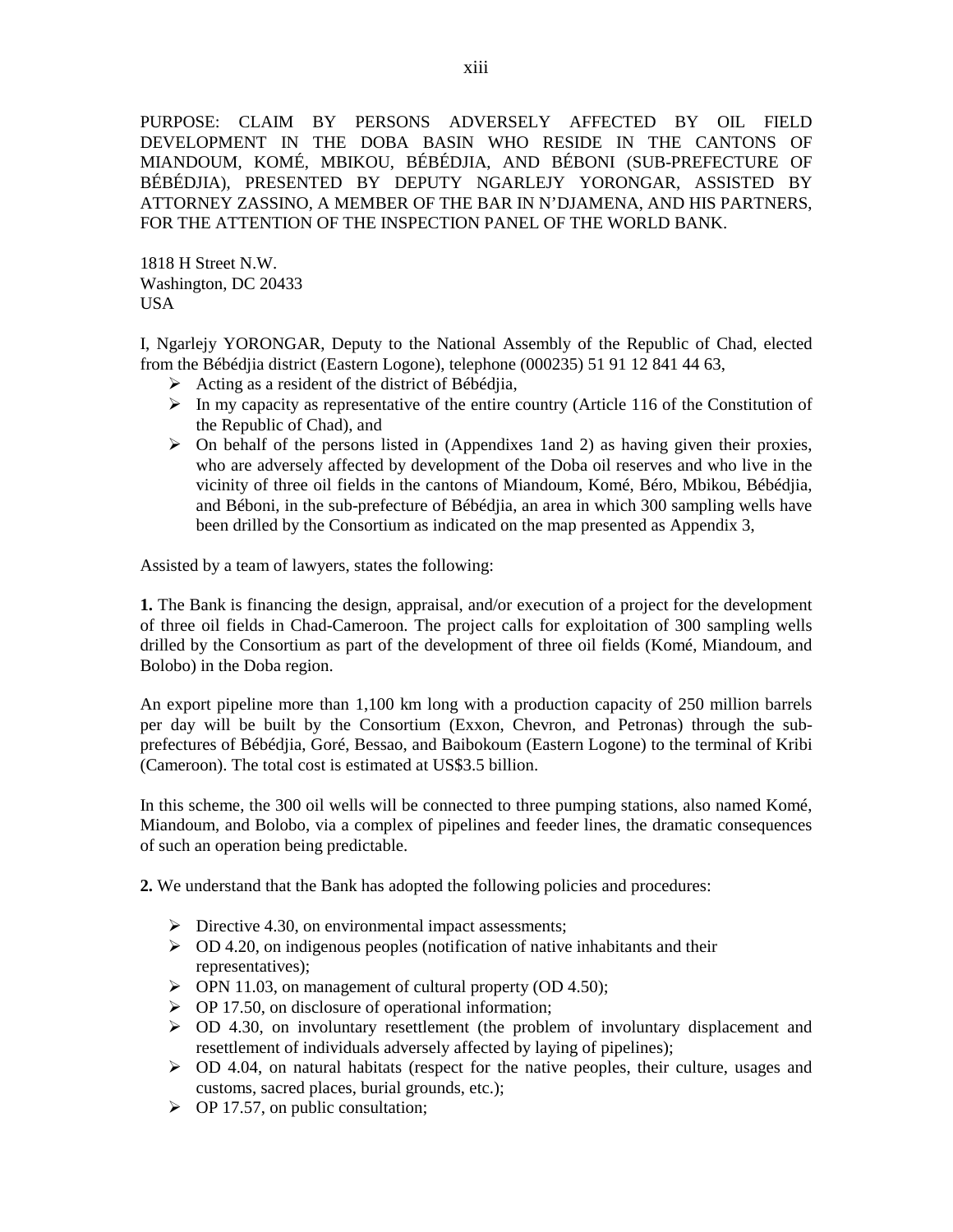- $\geq$  OD 4.01, on assessment of environmental impact (study of the environmental impact on the production zone, respect for human rights, proper governance, and just and equitable compensation for persons adversely affected by pipeline routes);
- $\triangleright$  OP 10.04, on economic evaluation of investment operations;
- $\geq$  OD 13.05, on project supervision;
- $\triangleright$  OP 4.36, on forestry;
- $\triangleright$  OP 4.09, on pest management;
- ! OPN 11.03, on management of cultural property in Bank-financed projects (to be issued as OD 4.50 [sic], "Cultural Property");
- $\geq$  OD 10.70, on project monitoring and evaluation, etc.

**3.** Our rights and interests will be guaranteed if there is full respect for the directives, rules, conditionalities, recommendations, resolutions, and observations of the World Bank, etc.

Among other rights and interests are the rights to life, to a healthy environment, to fair and equitable compensation, to resettlement not far from our native soil, to work, to respect for our customs and our burial places, to nature, to land ownership recognized by the laws in force, to social well-being, to public consultation, to access to project-related information and the resources of the Fund for Joint Action on Local Initiatives (FACIL), to compassionate treatment, to consultation and coordination with our village associations and our representatives, to representation on the entity responsible for monitoring and surveillance of petroleum resources, etc.

**4.** The Bank has not followed its own rules and procedures, as indicated by the following acts. We allege that the World Bank participates in, indeed even encourages, violations of its own policies and procedures by the Consortium and the Government, as evidence of which we list certain carefully selected facts:

- $\triangleright$  It has ridden roughshod over legislation governing expropriation and the uprooting [of communities]; the laughably small quota assigned to the production zone bears little or no relation to the magnitude of the needs of this region and the size of its population. (A barrel of oil for a barrel of Chadian blood!)
- $\triangleright$  The compensation and indemnification plan fails to take account of [the loss of] medicinal plants. Directive 4.30, which deals with environmental impact assessments, ignores the 300 sampling wells drilled all over the oil production zone (OD 4.01). As far as the environmental impact assessment is concerned, the World Bank, the Government, and the Consortium have focused all their attention on the Chad-Cameroon pipeline. Consider the plight of the Ogoni people of Nigeria: the problems they have been left to face are those created by pipelines that link oil wells to pumping stations. It is at this level, and only this level, that the human, material, and environmental damage has been least bearable. Since the World Bank, the Government, and the Consortium refuse to carry out an environmental impact assessment at this level, the danger is inevitable. Because the danger exists all along the entire 1,100-km route of the Chad-Cameroon pipeline, the environmental impact assessment is unsatisfactory. So far neither the Consortium nor the Government has said a word about how they intend to pump oil from 300 wells through the three pumping stations in Komé, Miandoum, and Bolobo (subprefecture of Bébédjia). No environmental impact assessment; no compensation plan. The geological map shows that petroleum in the Doba basin is found from the border of Cameroon to the borders of the Central African Republic and Sudan. It crosses seven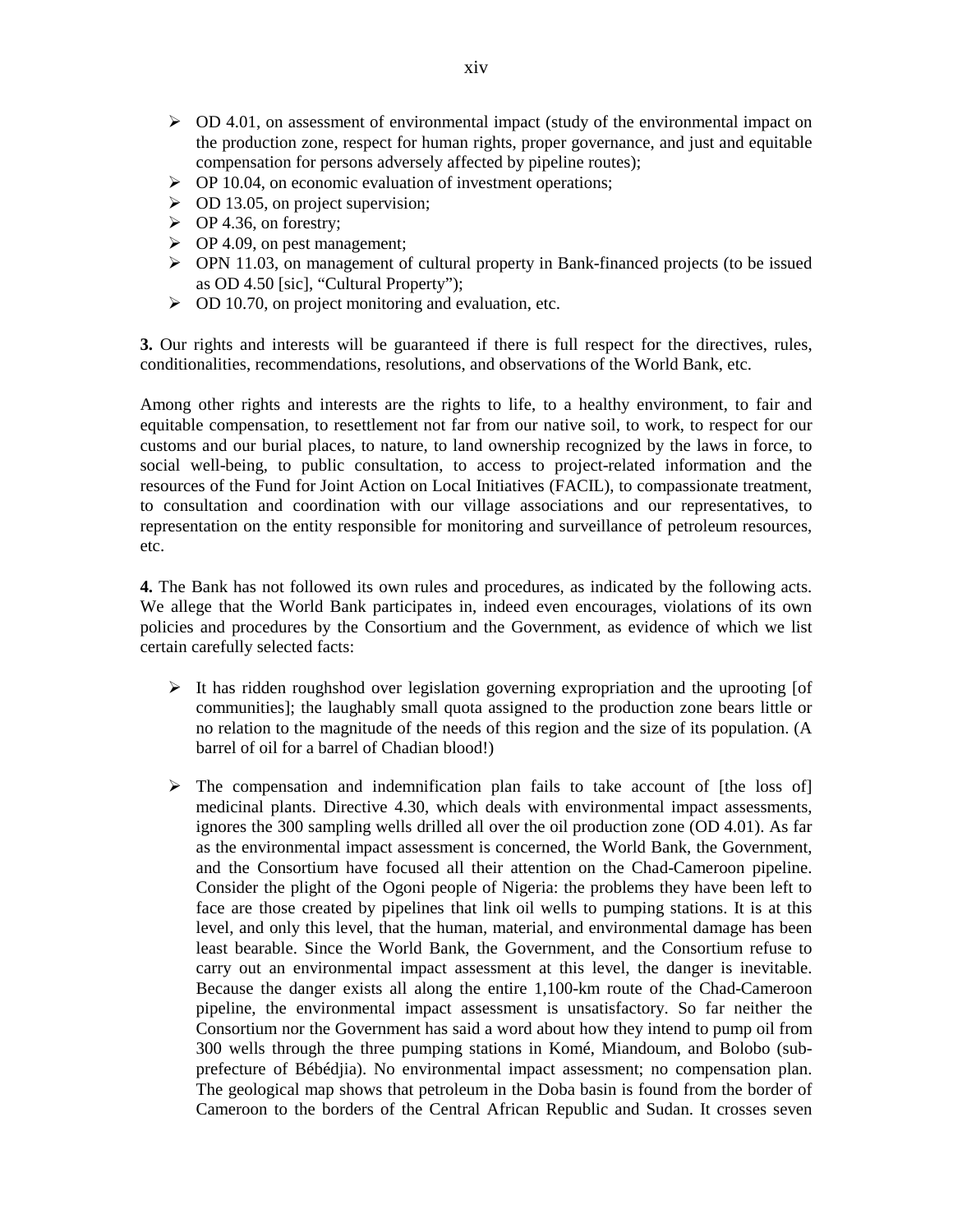prefectures in the southern part of Chad, namely Eastern Logone, Western Logone, Tandjilé, Mayo-Kebbi, Moyen-Chari, Chari-Baguirmi, and Salamat, home to more than 4.5 million of the country's total population of 6 million. This is precisely the region that feeds Chad and the frontier populations of the neighboring countries. The breadbasket of Chad, this zone is the most densely populated, etc. The slightest pollution of surface water sources will inevitably lead to pollution of water tables, rivers, marshes, and watercourses down to Lake Chad. The same is true of the Sédigui, Bongor, Kyabé, and Salamat oil deposits. However, this lack of transparency regarding the environmental impact of the 300 oil sampling wells drilled by the Consortium, which are to be connected to the three pumping stations of Miandoum, Komé, and Bolobo, and also regarding the Sédigui (Kanem-Lac) production region, does not conceal the great ecological danger posed by the exploitation of Chadian oil. But then, again, why have the World Bank, the Consortium, and the Chadian authorities not answered these fundamental questions? As you are aware, the Doba basin oil production zone extends over seven prefectures (Eastern Logone, Western Logone, Tandjilé, Mayo-Kebbi, Moyen-Chari, Chari-Baguirmi, and Salamat), inhabited by more than 4.5 million of Chad's total population of 6 million. This is an area of heavy rainfall, where the gallery forest is flooded six months of the year, where population density is high, and where farming is highly developed (it is the breadbasket of Chad), etc. If there are breaks in the feeder lines and other pipelines from the oil wells because of a lack of safety measures and an environmental impact assessment, imagine how much damage will be caused. Each well needs at least 10 feeder lines to carry the crude to the pumping stations or terminal. In the sub-prefecture of Bébédjia and its environs alone, for example, the Consortium has drilled 300 wells. If you multiply these 300 wells by 10 feeder lines for each one, you will have 3,000 feeder lines in this district. Are the 80,000 to 100,000 people inhabiting this district to be displace or not? And where are they to be resettled? A pipeline expert who belongs to an environmental protection group writes in the journal *L'Autre Afrique*, No. 31, that along the Chad-Cameroon pipeline "*the capacity for detecting seepage with even the most sophisticated systems will still not prevent the escape of 10,000 liters of petroleum per day, undetected*." If we multiply the 300 pipelines leading from the 300 wells to the three pumping stations (Miandoum, Komé, and Bolobo) by 10,000 liters per day, we get three million liters of seepage of crude oil every day in this production region. In other words, its surface waters (consisting of flood waters and the waters of its rivers), polluted by three million liters of oil a day for six months, will empty into the Logone, the Pendé, the Nyan, the Mandoul, the Tandjilé, the Mayo-Kebbi, and the Chiari. These rivers, now polluted in their turn, will continue flowing into Lake Chad. As a result, not only Chad but also its neighboring States – Nigeria, Cameroon, Niger, etc. – will be contaminated.

 $\geq$  OD 4.20, on notification of native inhabitants and their representatives, was never complied with. Neither was OPN 11.03 (OD 4.50 [sic]), which deals with cultural property. The property referred to in this directive is not included in the categories eligible for compensation, although in the production region the property belongs to specific families who rent it, or make it available free of charge to third parties who farm it or use it to pasture livestock. Moreover, for some time now, the Chadian authorities, with the complicity of Consortium officials, have practiced a settlement policy favoring cattle farmers, whom they arm so they can occupy indigenous lands.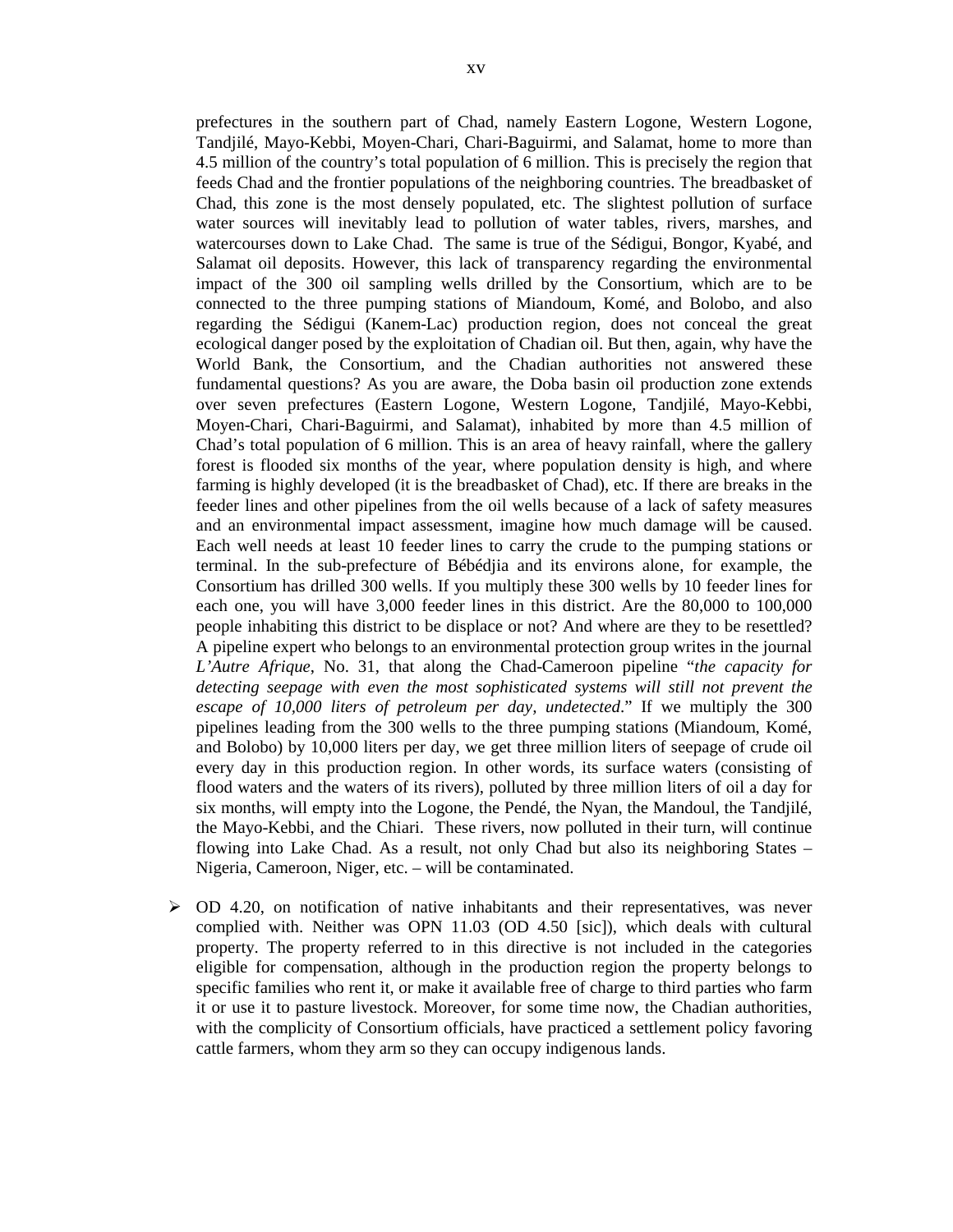- $\geq$  OP 17.50, on disclosure of operational information, has generated no more than a haphazard, uni-directional release of information, for the sole purpose of deceiving both the World Bank and international public opinion.
- $\triangleright$  Directive OD 4.30, on problems of involuntary displacement and resettlement of people who are adversely affected by projects, has not been complied with yet.
- $\triangleright$  Directive OD 4.04, on respect for native peoples, their nature, usages and customs, sacred sites, burial places, etc. has been completely ignored.
- $\triangleright$  Directive OP 17.57, on public consultation, has been honored only with a crude image (see film on the Chad-Cameroon Development Project: *View and Voice*, of May 25, 1999, by Winner and Associates, Los Angeles). The requirement for participation by grass-roots NGOs in projects financed by the World Bank has not been met; the only NGOs consulted were, for the most part, either created for the purpose in hand or commanded no allegiance in the production region. The obligation to take into account the observations of the people affected by the project when preparing and carrying out the environmental impact assessment was never met, etc.
- $\triangleright$  Directives on assessment of environmental impact specific to the zone affected by a project, in this case the production zone, where the 300 oil sampling wells have been drilled (see ESSO maps).
- $\triangleright$  Directives on respect for human rights have been ignored since 1990, the year when Mr. Idriss Déby took power in Chad (see CD-ROM with evidence of the massive violations of human rights in the production zone).
- $\triangleright$  Directives on proper governance have been put aside indefinitely, as evidenced by: the IGET International affair; trafficking in counterfeit currency, drugs, and dummy invoices; misappropriation of foreign aid, including that provided by Taiwan; purchase of weapons with money obtained from oil production in Chad).
- $\triangleright$  Directives on compensation of persons adversely affected by pipeline routes have been treated as nothing more than an excuse for fraud (e.g., the dealing in compensation lists, among them Mr. Gabriel Ndodjingar's in the canton of Komé), etc.
- $\triangleright$  Yet other directives have not been complied with: OPN 11.03, on management of cultural property (OD 4.50 [sic]); OP 17.50, on disclosure of operational information; OD 4.30, on involuntary resettlement (the problem of involuntary displacement and resettlement of persons adversely affected by pipeline routes); OD 4.04, on native habitats (respect for native peoples, their nature, usages and customs, sacred sites, burial places, etc.); OP 17.57, on public consultation; OD 4.01, on environmental impact assessment (specifically, an environmental impact study on the production zone), respect for human rights, proper governance, fair and equitable compensation for persons adversely affected by pipeline routes; OP 10.04, on economic evaluation of investment operations; OD 13.05, on project supervision; OP 4.36, on forestry; OP 4.09, on pest management; OP 11.03, on management of cultural property in projects funded by the World Bank, which is to be issued as OD 4.50 [sic], "Cultural Property"; and OD10.70, on project monitoring and evaluation, etc.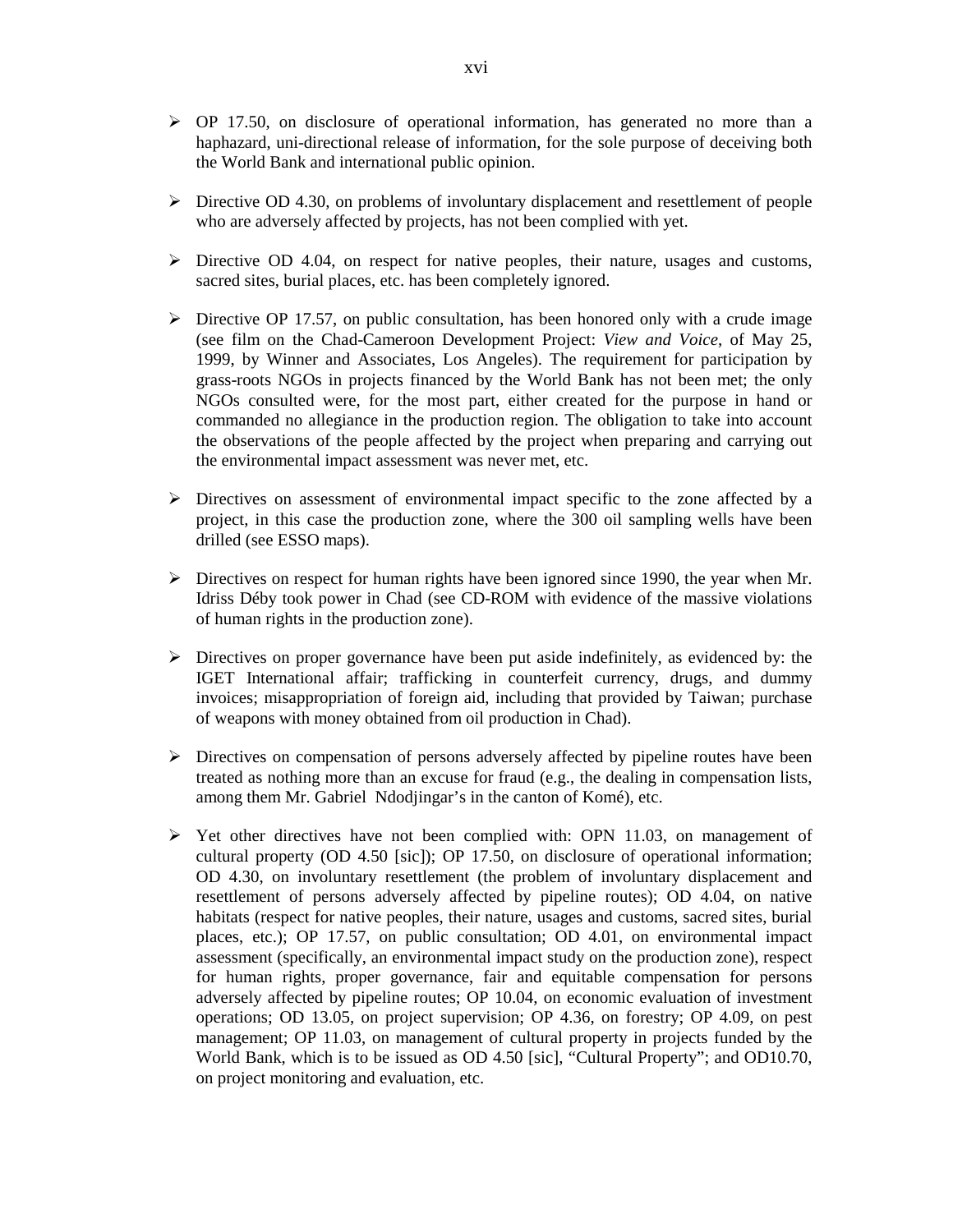**5.** We consider that our rights and interest have been, or are likely to be, directly harmed as a result of the Bank's action. This causes, or is likely to cause, the following types of damage, among others: pollution and degradation of the environment, expropriation without compensation, lack of respect for our usages and customs, nature, etc., violation of our human rights, bad governance reflected in the recent misappropriation of a premium of US\$2.5 million (CFAF 19 billion) and its use for the purchase of weapons with which to massacre us (see related documents), etc.

**6.** We hold the Bank accountable for what it has done and/or omitted to do in this case. If the Bank had taken our observations into account, we would not be in the present mess.

**7.** We have submitted evidence in our regular correspondence addressed to the President of the World Bank himself and various Bank departments to draw their special attention to the problems described above (see examples of related correspondence and documentation).

Furthermore, Deputy Ngarlejy YORONGAR, our constitutionally elected representative, took part in the following activities in 1999:

- $\triangleright$  Seminars organized by the World Bank in Paris, chaired by Mr. Jean-Louis Sarbib, Vice President of the World Bank for Africa, and by Mr. Patrice Dufour, the Representative of the World Bank in Paris.
- $\triangleright$  The meeting between World Bank President James D. Wolfensohn and NGO and media representatives in Paris. During this meeting, Mr. Wolfensohn invited Deputy Ngarlejy YORONGAR to visit the Bank's headquarters in Washington to discuss the case. However, there has been no follow-up on this invitation to date.
- $\triangleright$  The teleconference, organized at the instigation of Deputy YORONGAR, with the seven World Bank directors in charge of the Chad petroleum matter, among them Mr. Serge Michailof, at that time the Country Director for Chad.
- $\triangleright$  Meetings in N'Djaména with successive World Bank missions, whose different leaders included the Country Director for Chad and the Director General [sic] of the World Bank.
- $\triangleright$  Seminars in Donia in January 1998 and Bébédjia in April 1999, with the participation of representatives of the World Bank, the Government, and the Consortium (see Resolutions, Recommendations, and Declaration), etc.

Except for vague responses from aides to World Bank President James D. Wolfensohn, all memoranda, letters, observations, and evidence presented in the course of these seminars and meetings were ignored. Instead, the World Bank concentrated on using its reputation and influence to ensure the project went ahead, to the detriment of the local communities affected and of Chad itself (see related letter from Mr. Jean-Louis Sarbib).

**8.** We have received a number of evasive replies from Messrs. Serge Michailof and Jacques ???? Calderisi, who were in charge of operations for the World Bank, but we are not satisfied with them. Besides being vague and evasive, they have not only produced no follow-up action but have failed to influence the behavior on the ground of either the Government of Chad or the Consortium (see samples of the replies received).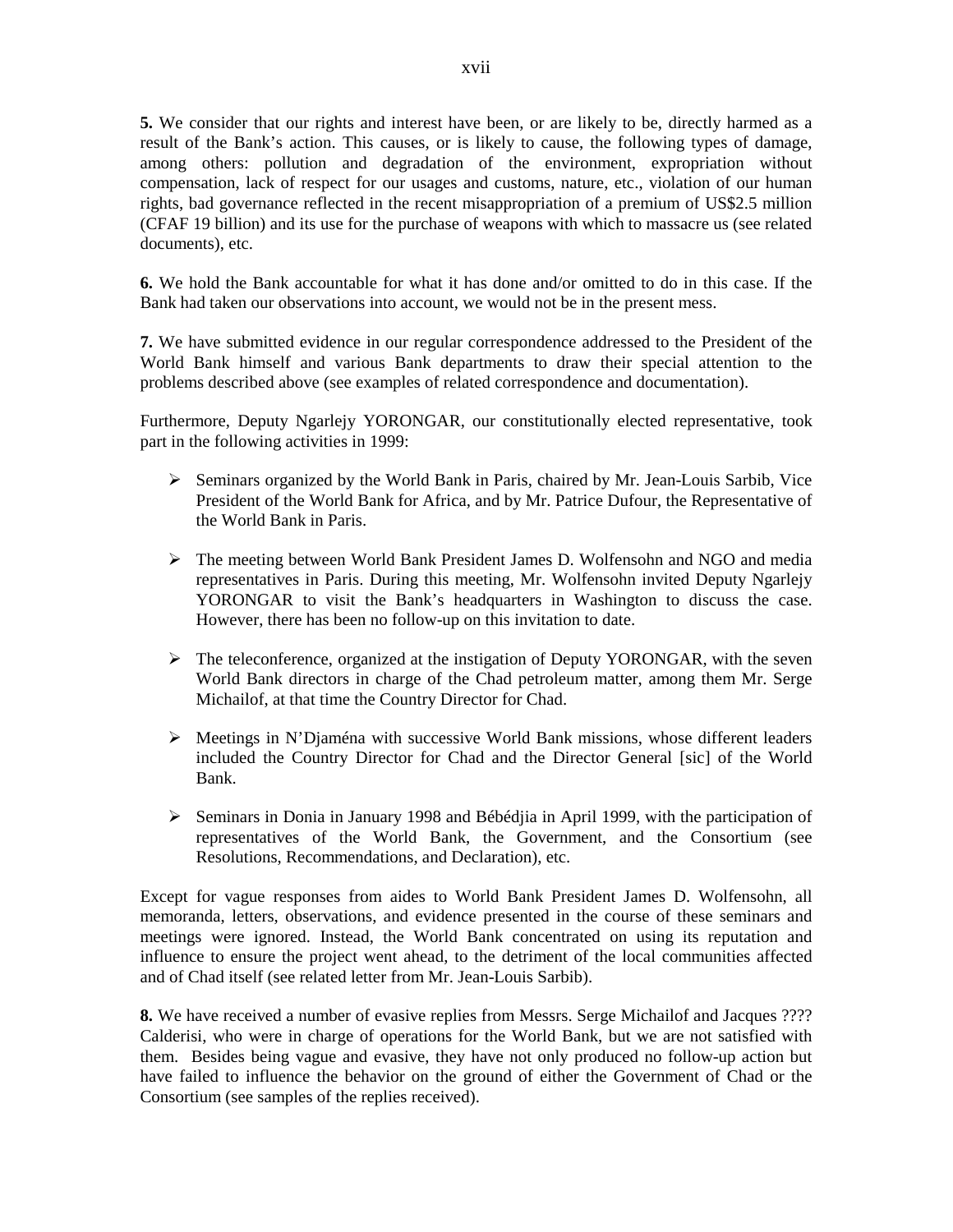**9.** We have taken the following steps to resolve the problem:

Since the World Bank, the Government, and the Consortium have failed to recognize the validity of our position, we have decided to appeal to the Inspection Panel so that justice will be done by halting oil field development works in the Doba basin until all World Bank directives and policies are put into effect and scrupulously respected by those responsible.

Bébédjia, December 15, 2000

**On behalf of all persons adversely affected by oil field development at Doba and Sédigui, by virtue of my mandate to represent the entire nation (Article 116 of the Constitution of the Republic of Chad),** 

**Ngarlejy YORONGAR (Signed)** 

**For my constituents whose names appear on the attached list,** 

**Deputy Ngarlejy YORONGAR (Signed)**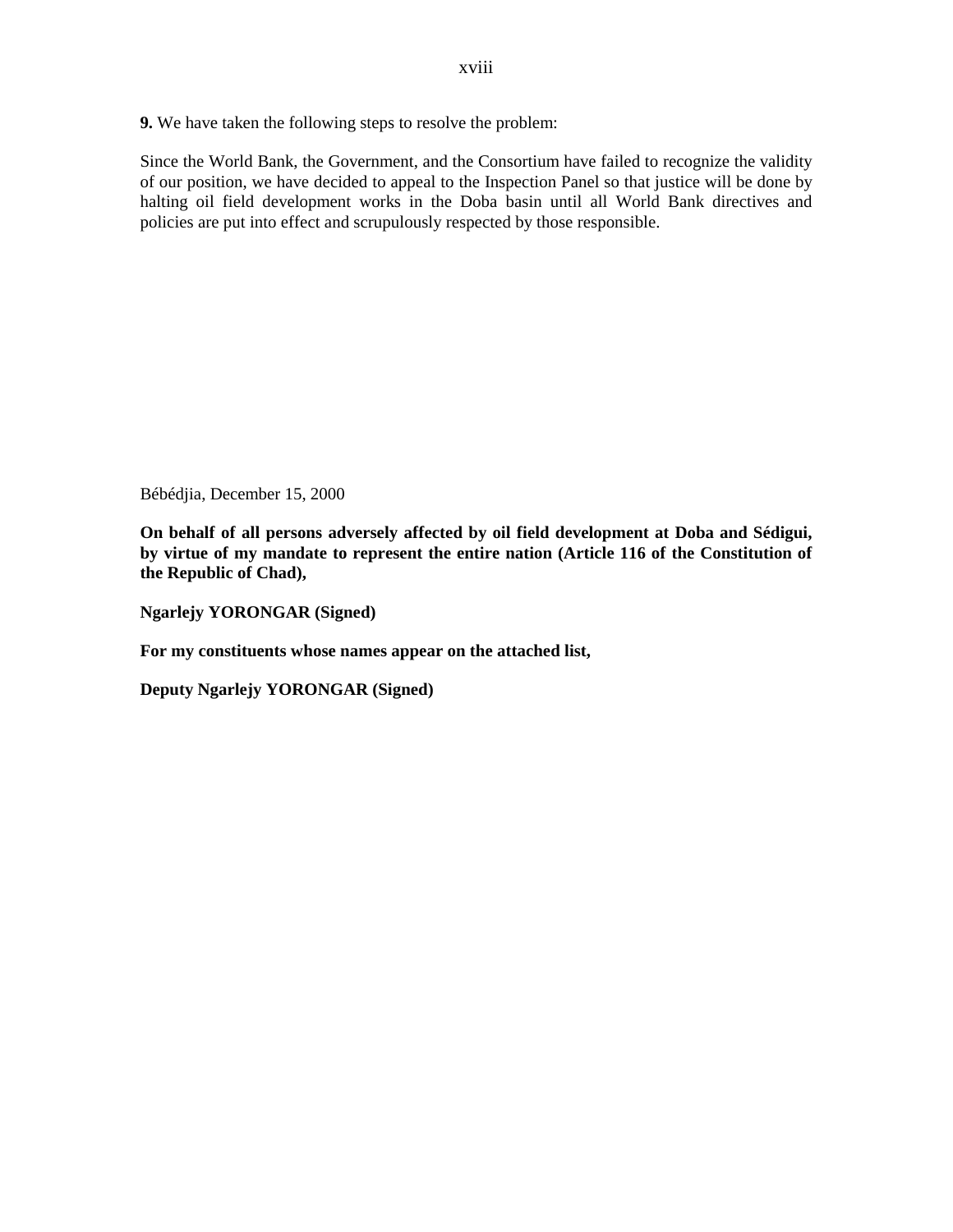# **ANNEX 2**

## **MANAGEMENT RESPONSE**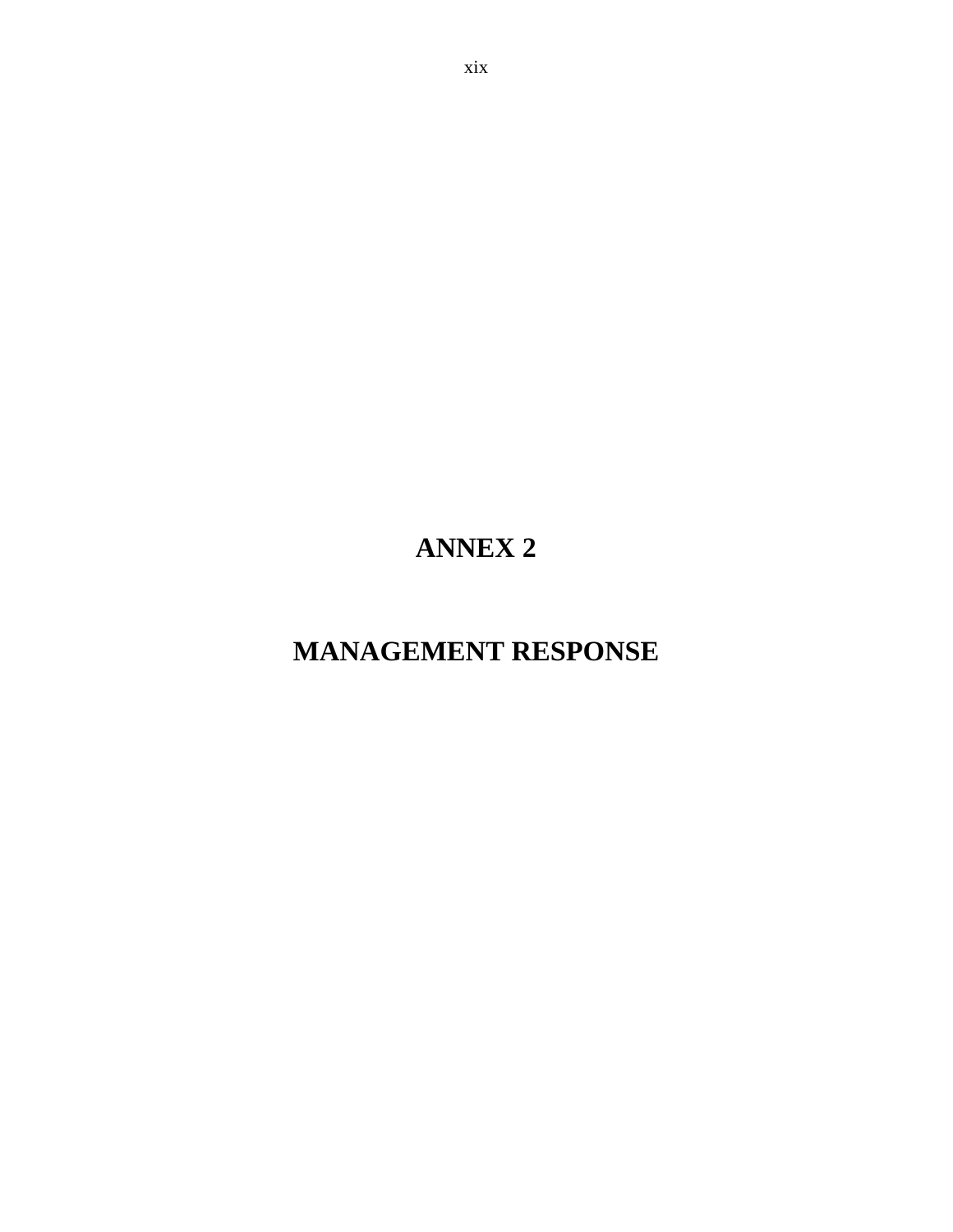## **BANK MANAGEMENT RESPONSE TO REQUEST FOR INSPECTION PANEL REVIEW OF THE CHAD-CAMEROON PETROLEUM DEVELOPMENT AND PIPELINE PROJECT, CHAD PETROLEUM SECTOR MANAGEMENT CAPACITY BUILDING PROJECT, AND CHAD MANAGEMENT OF THE PETROLEUM ECONOMY PROJECT**

Management has reviewed the Request for Inspection of the Chad-Cameroon Petroleum Development and Pipeline Project, the Chad Petroleum Sector Management Capacity Building Project and the Chad Management of the Petroleum Economy Project received by the Inspection Panel on March 22, 2001 and registered on April 11, 2001. Management has prepared the following response.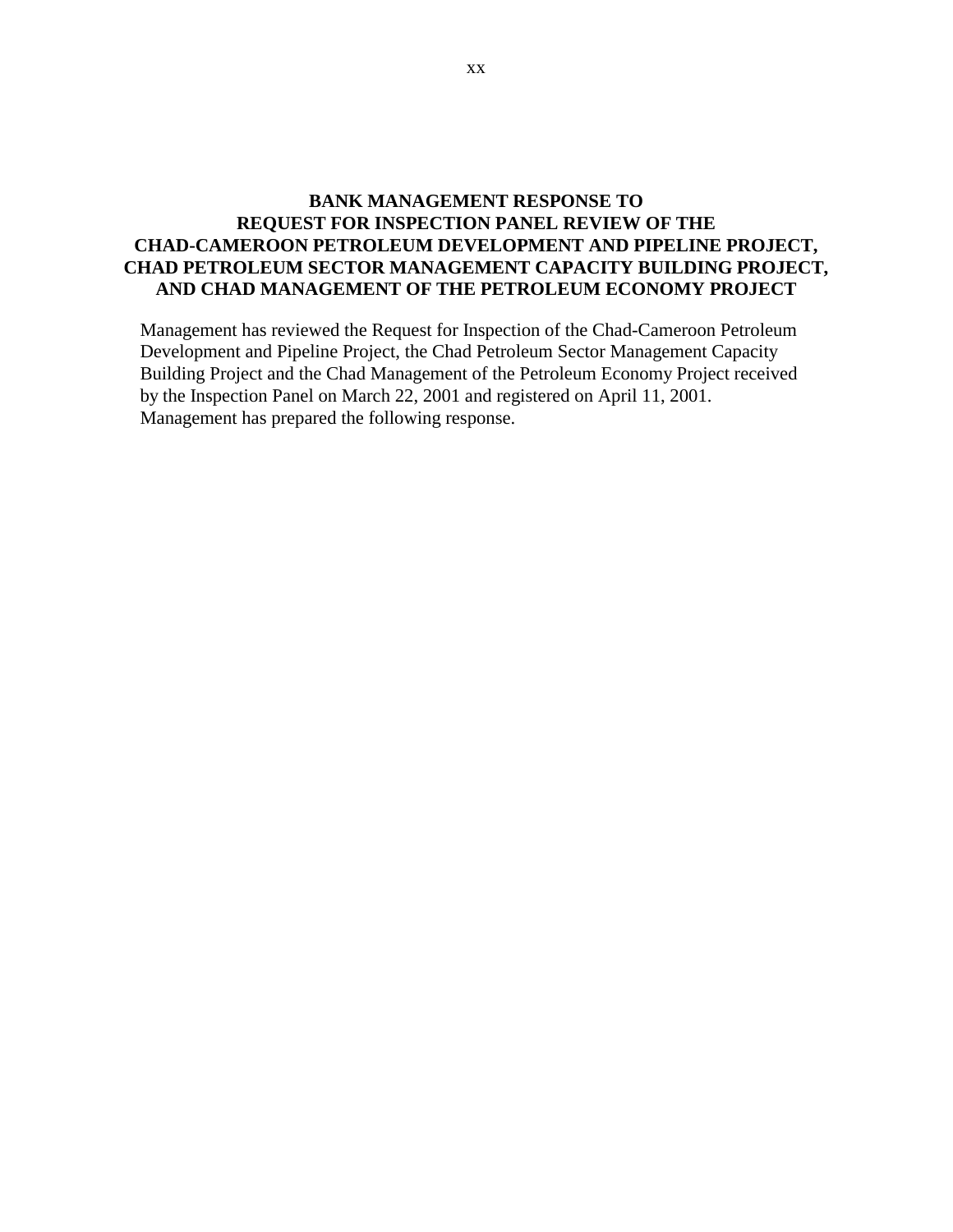## **CONTENTS**

|                                                                                       | 29 |
|---------------------------------------------------------------------------------------|----|
|                                                                                       | 29 |
|                                                                                       | 31 |
|                                                                                       |    |
|                                                                                       |    |
|                                                                                       | 34 |
|                                                                                       | 35 |
|                                                                                       |    |
| Background Information on the Project's                                               |    |
|                                                                                       |    |
|                                                                                       |    |
|                                                                                       |    |
|                                                                                       |    |
|                                                                                       |    |
| Claims related to Expropriation, Involuntary Resettlement, Compensation, Information, |    |
|                                                                                       |    |
|                                                                                       |    |
|                                                                                       |    |
|                                                                                       |    |
|                                                                                       |    |
|                                                                                       |    |
|                                                                                       | 68 |
|                                                                                       | 74 |
| VIII.                                                                                 |    |

#### **Annexes**

| Annex A.               | Chronology of Events                                                  |
|------------------------|-----------------------------------------------------------------------|
| Annex B.               | Bibliography                                                          |
| Annex C.               | Petroleum Revenue Management Program                                  |
| Annex D.               | Law on Petroleum Revenue Management                                   |
| Annex E.               | Environmental Comparison of the Chad-Cameroon Pipeline with Nigeria's |
|                        | Ogoniland                                                             |
| Annex F.               | Compilation of Compensation per Village for Phase I, to May 1999      |
| Annex G.               | Log of Public Meetings and Consultations                              |
| Annex H.               | Correspondence with Mr. Yorongar                                      |
| $\Gamma$ $\sim$ $\sim$ |                                                                       |

#### **Figures**

| Figure 1. | Structure of EA and Supporting Documents                                  |
|-----------|---------------------------------------------------------------------------|
| Figure 2. | Flowlines, the Production Pipeline, and the TOTCO Transportation System's |
|           | Pipeline                                                                  |

## **Maps**

| Map 1. | Chad-Cameroon Petroleum Development and Pipeline Project |  |  |
|--------|----------------------------------------------------------|--|--|
|--------|----------------------------------------------------------|--|--|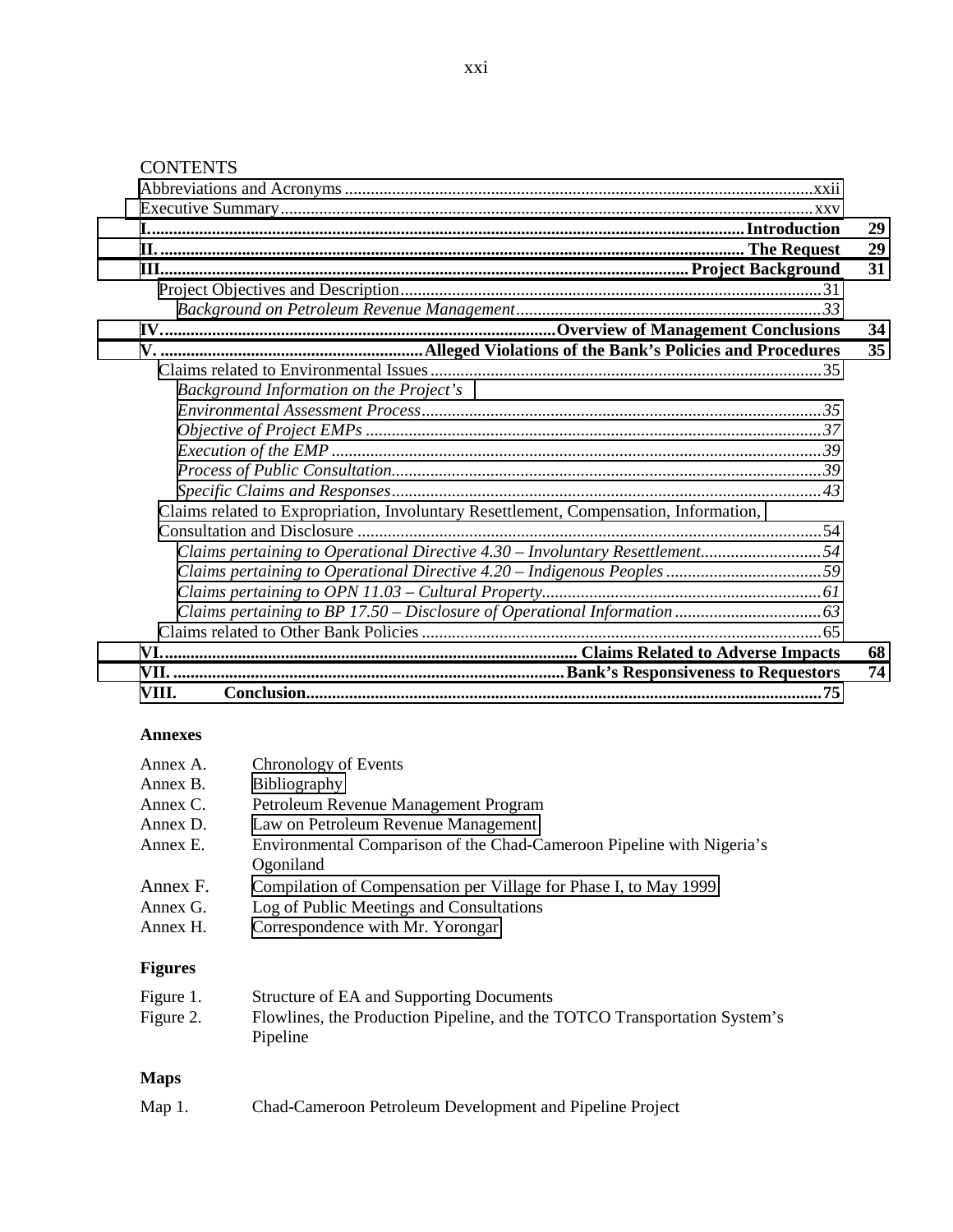## **CURRENCY EQUIVALENTS**

Currency Unit = CFA Franc (CFAF) US\$1 = 730 CFAF

## **ABBREVIATIONS AND ACRONYMS**

<span id="page-21-0"></span>

| <b>ACCORD</b>   | Association for Cooperation and Development Research                   |  |  |
|-----------------|------------------------------------------------------------------------|--|--|
| <b>AFDI</b>     | French Association of International Development                        |  |  |
| <b>API</b>      | American Petroleum Institute                                           |  |  |
| <b>ASOSRP</b>   | Area Specific Oil Spill Response Plan                                  |  |  |
| <b>ASSAILD</b>  | Association of Support to Local Development Initiatives                |  |  |
| <b>ASTM</b>     | American Society for Testing and Materials                             |  |  |
| bbl             | Barrel                                                                 |  |  |
| <b>BEAC</b>     | <b>Bank of Central African States</b>                                  |  |  |
| <b>BELACD</b>   | Bureau for Studies and Liaison for Charitable and Development          |  |  |
|                 | Activities                                                             |  |  |
| <b>BP</b>       | <b>Bank Policy</b>                                                     |  |  |
| <b>CAR</b>      | Central African Republic                                               |  |  |
| <b>CILONG</b>   | Information and Liaison Center for NGOs                                |  |  |
| <b>CIRAD</b>    | Center for International Cooperation on Agronomic Research for         |  |  |
|                 | Development                                                            |  |  |
| <b>CTNSC</b>    | National Technical Committee for Monitoring and Evaluation of the      |  |  |
|                 | Pipeline Project                                                       |  |  |
| <b>COLONG</b>   | <b>Local NGO Coordination</b>                                          |  |  |
| COTCO           | Cameroon Oil Transportation Company, S.A.                              |  |  |
| EA              | <b>Environmental Assessment</b>                                        |  |  |
| EAS             | <b>Environmental Alignment Sheet</b>                                   |  |  |
| <b>ECMG</b>     | <b>External Compliance Monitoring Group</b>                            |  |  |
| <b>EEPCI</b>    | Esso Export and Production Chad, Inc.                                  |  |  |
| <b>EMP</b>      | Environmental Management Plan                                          |  |  |
| <b>EMR</b>      | <b>Environmental Management Requirement</b>                            |  |  |
| <b>FACIL</b>    | Fonds d'Action Concerté d'Initiative Locale - Local Initiatives Social |  |  |
|                 | Fund                                                                   |  |  |
| <b>GIS</b>      | Geographic Information System                                          |  |  |
| <b>GOSRP</b>    | General Oil Spill Response Plan                                        |  |  |
| <b>HIPC</b>     | <b>Highly Indebted Poor Country</b>                                    |  |  |
| <b>HIV/AIDS</b> | Human Immunodeficiency Virus/Acquired Immune Deficiency                |  |  |
|                 | Syndrome                                                               |  |  |
| <b>IAG</b>      | <b>International Advisory Group</b>                                    |  |  |
| <b>IBRD</b>     | International Bank for Reconstruction and Development                  |  |  |
| <b>IDA</b>      | <b>International Development Association</b>                           |  |  |
| <b>IFC</b>      | <b>International Finance Corporation</b>                               |  |  |
| <b>IGET</b>     | <b>IGET Consulting Company</b>                                         |  |  |
| <b>IMF</b>      | <b>International Monetary Fund</b>                                     |  |  |
| <b>INADES</b>   | African Institute for Economic and Social Development                  |  |  |
| <b>IPN</b>      | <b>Inspection Panel Number</b>                                         |  |  |
| <b>MIS</b>      | Management Information System                                          |  |  |
| <b>MW</b>       | Megawatt                                                               |  |  |

xxii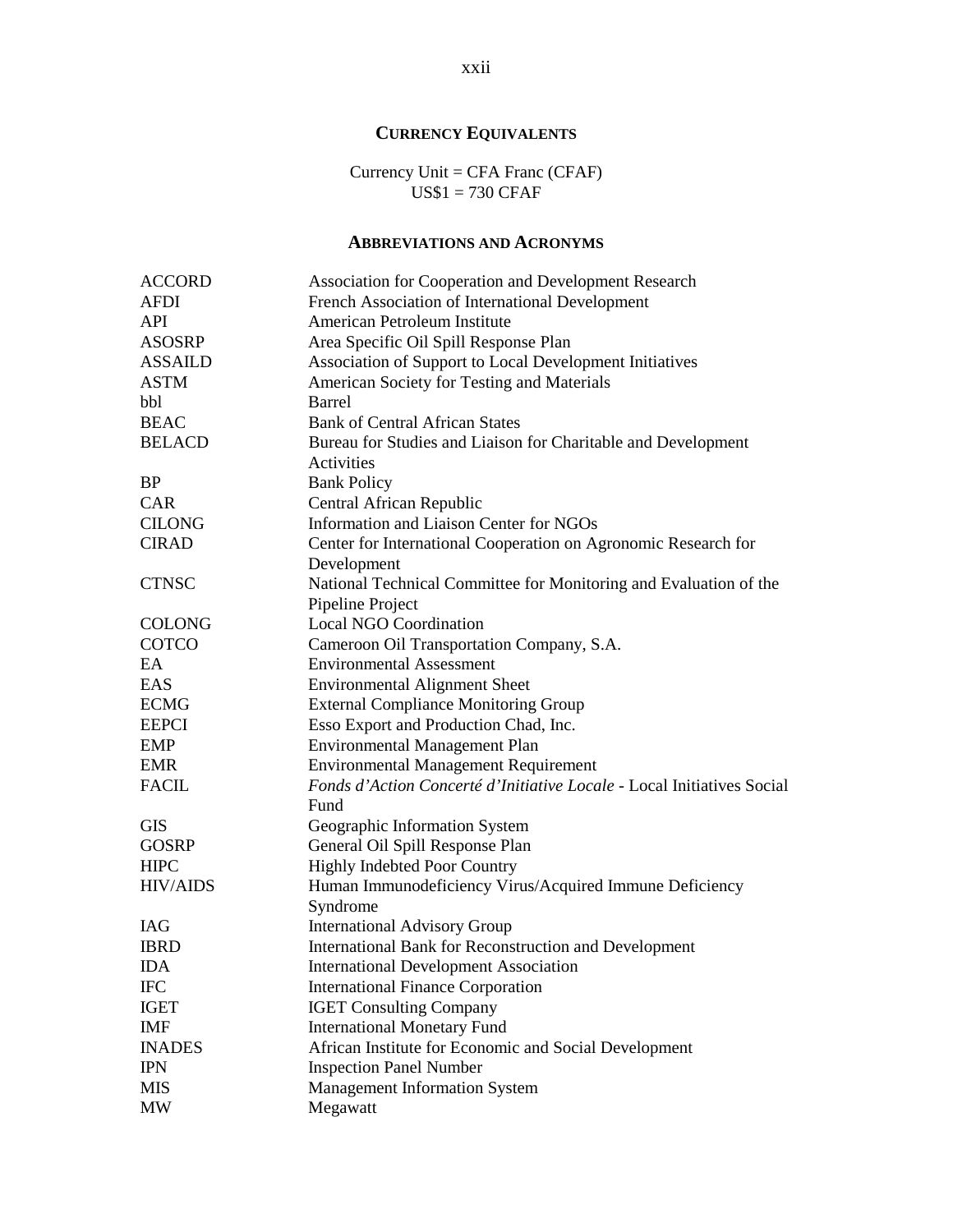| <b>NGO</b>   | Non-Governmental Organization                      |
|--------------|----------------------------------------------------|
| <b>OD</b>    | <b>Operational Directive</b>                       |
| <b>OP</b>    | <b>Operational Policy</b>                          |
| <b>OPN</b>   | <b>Operational Policy Note</b>                     |
| PAD          | Project Appraisal Document                         |
| PRGF         | Poverty Reduction and Growth Facility (of the IMF) |
| <b>PROCC</b> | Petroleum Revenue Oversight and Control Committee  |
| PRSP         | <b>Poverty Reduction Strategy Paper</b>            |
| <b>TOTCO</b> | Tchad Oil Transportation Company, S.A.             |
| UN           | <b>United Nations</b>                              |
| <b>UNDP</b>  | <b>United Nations Development Programme</b>        |
| <b>VITA</b>  | <b>Volunteers in Technical Assistance</b>          |
| WHO          | World Health Organization                          |
| WWF          | World Wide Fund for Nature                         |
|              |                                                    |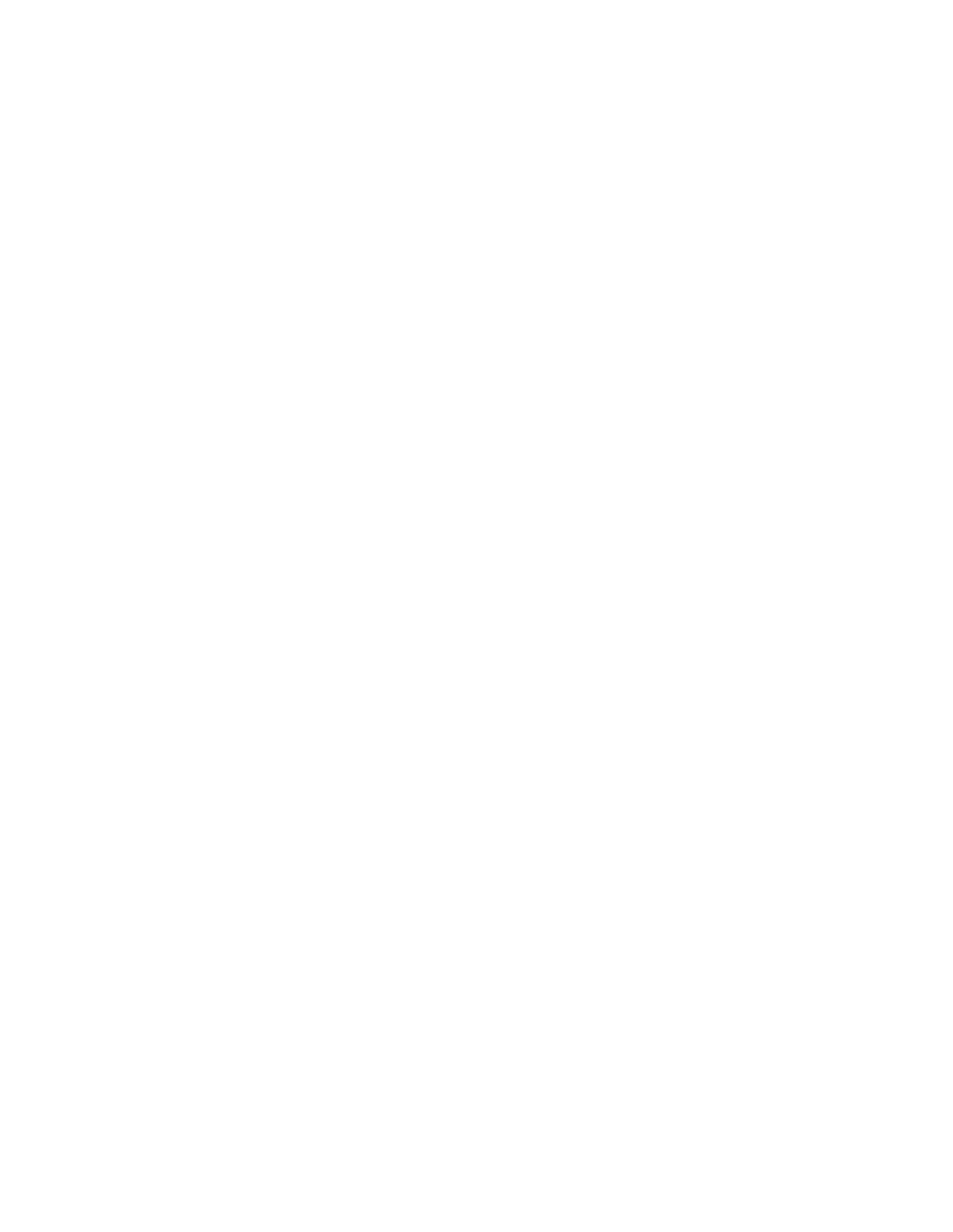## **EXECUTIVE SUMMARY**

<span id="page-24-0"></span>1. On April 11, 2001 the Inspection Panel registered a Request for Inspection, IPN Request RQ 01/1, concerning the IBRD-financed Chad-Cameroon Petroleum Development and Pipeline Project (the "Pipeline Project," also the "Project"), the IDAfinanced Chad Petroleum Sector Management Capacity Building Project, and the IDAfinanced Chad Management of the Petroleum Economy Project.<sup>32</sup>

2. The Requestors touch upon a broad range of issues concerning the local impacts of the Project, as well as the broader impacts of oil development in Chad. These include (but are not limited to):

- Environmental degradation;
- Resettlement and compensation;
- Consultation;
- Use of oil revenues; and
- Human rights.

 $\overline{a}$ 

3. The Request contains twenty-six specific allegations of non-compliance pertaining to the applicable policies and procedures of IBRD and IDA (hereafter referred to as the "Bank") on Environmental Assessment, Natural Habitats, Pest Management, Indigenous Peoples, Involuntary Resettlement, Forestry, Economic Evaluation of Investment Operations, Cultural Property, Disclosure of Operational Information, and Project Supervision.

4. The Requestors allege that the Bank's failure to comply with the above-mentioned policies and procedures has resulted and will result in direct and adverse impacts such as: (i) pollution and degradation of the environment; (ii) expropriation of land and other assets without proper compensation; (iii) lack of respect for indigenous customs and for the Requestors' environment; (iv) lack of respect for the Requestors' human rights; and (v) poor governance illustrated by the misuse of the US\$25 million petroleum bonus paid by two Consortium members to the Government of Chad.

5. The Chad Petroleum Production and Export Project is the single largest private sector investment in Sub-Saharan Africa. It is expected to cost about US\$3.7 billion, of which about 4 percent is funded by the Bank Group. The private sponsors, ExxonMobil, Petronas and Chevron, form a consortium that will develop the three oil fields of Kome,

 $32$  The IFC is also participating in the financing of the Pipeline Project, alongside the Bank loan and IDA credits. The Bank Group financing was processed concurrently by each of the participating institutions, and IFC staff worked closely with Bank staff on this Project, especially in the environmental and social area. The term "Bank Group" is used in this response where it is necessary to provide a factual description of the environmental and social work carried out by the Bank and IFC staff working on the Project. It should be noted that this response, however, deals with claims against the Bank only, and that the Inspection Panel's jurisdiction does not extend to claims against IFC.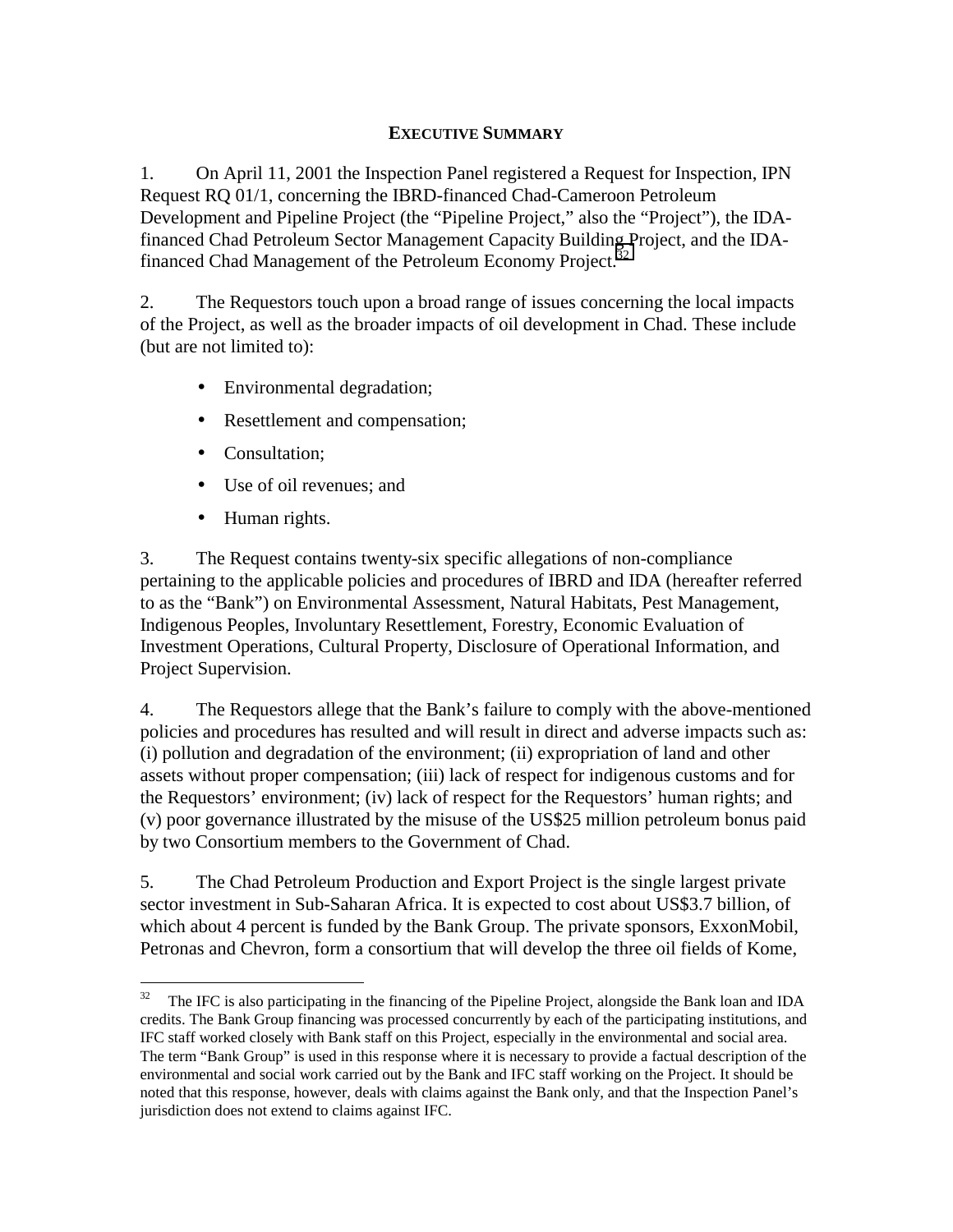Miandoum, and Bolobo in the region of Doba, southern Chad. The Project will also comprise the construction of a 1,070-kilometer pipeline from the Doba oil fields to offshore oil-loading facilities in Cameroon. Based on the appraisal assumptions and proven and probable petroleum reserves of 917 million barrels, the Project could yield about US\$2 billion in revenues for Chad over the 25-year production period.

6. The Bank Group's involvement in the Project is predicated on: (i) the unique opportunity it presents for Chad in particular to generate additional revenues to combat poverty; and (ii) the need to implement the Project in a socially and environmentally sound manner. It also provides a unique opportunity for the Bank and IFC to play a significant role in reducing poverty in one of Africa's poorest countries.

7. The Project preparation process, which took several years, was undertaken by an interdisciplinary team of specialists from the Bank and IFC working under the direction of Senior Management. Extensive Bank review of environmental and social aspects of the Project was conducted, with the participation of specialists drawn Bank-wide. This review led to significant changes in Project design. In addition, public debate around the Project, its rationale, its impacts, and its significance for the development of Chad, involved a broad spectrum of civil society actors in Chad and abroad. This debate provided and continues to provide insights and inputs to improve further on Project design and to identify issues during implementation.

8. Management hereby responds to the Request on the subject of its compliance with the operational policies and procedures applicable to the matters raised in the Request. In Management's view, the Bank has complied with its operational policies and procedures in the context of the Project with regard to the environmental, social, cultural, and procedural matters raised in the Request. Management submits that the Bank has taken the necessary measures to ensure that people in the Project area have not been directly and adversely affected as a result of Project design and its implementation to date. Nor does Management believe that the Requestors will be adversely affected by the implementation of the Project in the future, as systems are in place to ensure that their views and concerns are adequately identified and addressed as necessary, and extensive monitoring arrangements and supervision activities will provide a channel for addressing implementation issues.

9. **Claims raised with regard to environmental matters** concern the adequacy of the Project's environmental assessment (Project EA), potential impacts from oil spills, project design and location, drilling of oil wells and oil field development, consultation, forestry, natural habitats and pest management.

10. With regard to these claims Management believes that all the policies, guidelines and procedures pertaining to the environmental matters raised by the Request were and continue to be followed:

• The Project was designed to minimize environmental impacts through an extensive Project EA;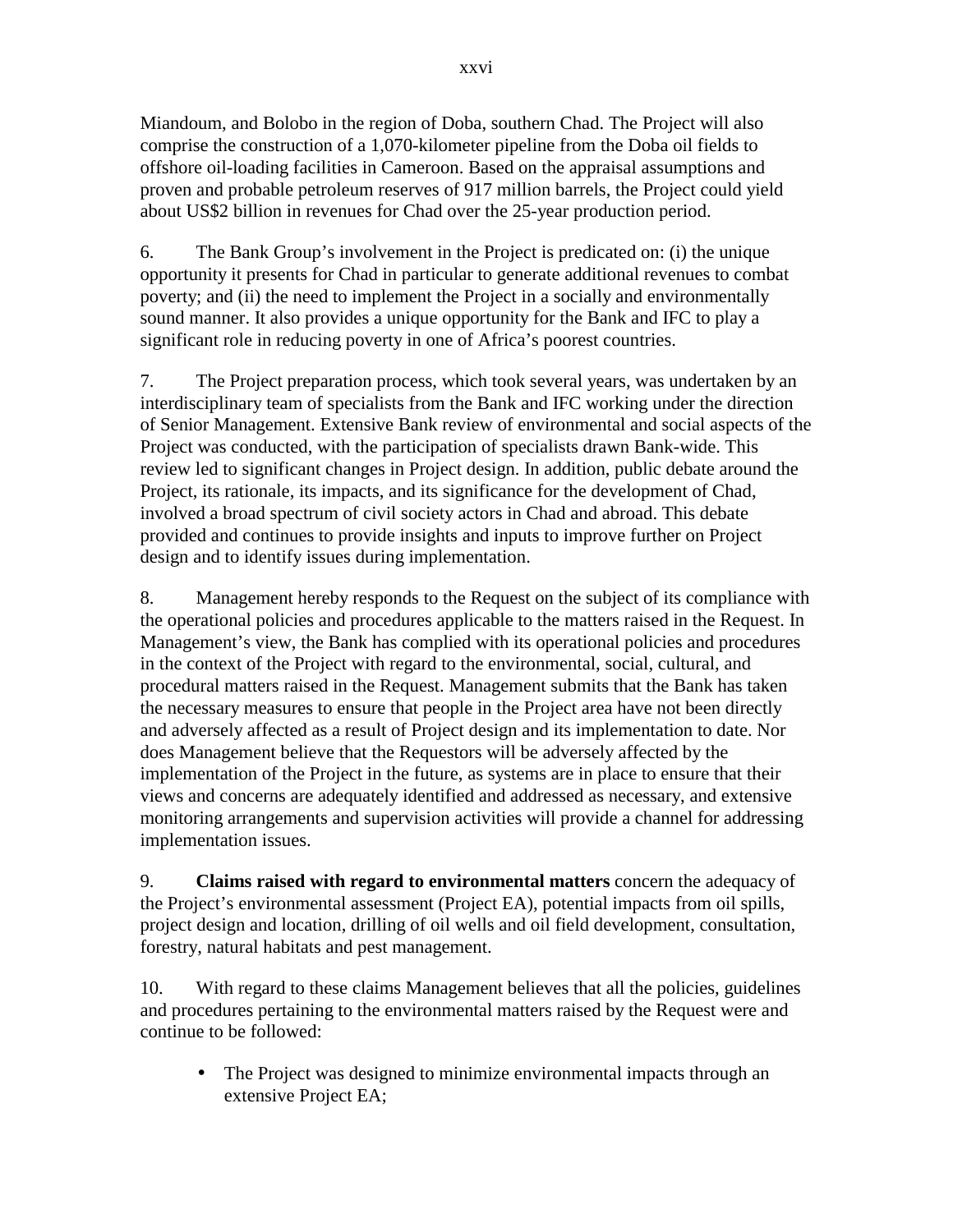- The Project's design was significantly altered and improved by inputs from Bank Group staff (new technologies, international standards, environmental assessment, planning and mitigation, consultation) and through an intensive consultation process with affected populations; and
- An extensive Environmental Management Plan will further avoid and mitigate impacts during implementation. This Plan includes a dynamic feedback mechanism based on monitoring of environmental impacts and consultation with affected populations during implementation.

11. **With regard to matters concerning resettlement and compensation**, claims are that national legislation was not respected and that medicinal trees were not adequately compensated for; worries were expressed about the extent of resettlement and the nonapplication of ODs pertaining to cultural property, respect of local people and public consultation. Management believes that all the policies, guidelines and procedures pertaining to the matters raised by the Request with regard to involuntary resettlement, including compensation, were and continue to be followed:

- The Project is designed to minimize impacts on affected populations, including with regard to resettlement;
- Mitigation of any remaining impacts, including full and adequate compensation for the individuals and groups affected is being implemented in accordance with the relevant laws and policies;
- Consultation is an integral part of the resettlement and compensation process and there is an adequate grievance process;
- Medicinal trees will be valuated through a consultative process and will be compensated for when valuation is complete; and
- The Project EA is designed to avoid impacts on cultural property and flexible feedback mechanisms are in place to re-route works away from sacred groves and gravesites during implementation.

12. **With regard to monitoring and evaluation and supervision**, claims are that these policies are not being respected. Management believes that this is not the case:

- A dynamic process of monitoring, evaluation and feedback was put in place. Additional support for monitoring and evaluation under the Project is being provided by external groups such as the External Compliance Monitoring Group and the International Advisory Group;
- Adequate supervision time and resources have been allocated. Supervision includes frequent field visits by a qualified team that meets with all parties to the Project, including affected populations;
- Considerable resources will continue to be allocated to examination and validation by the Bank of the implementation of the EMP.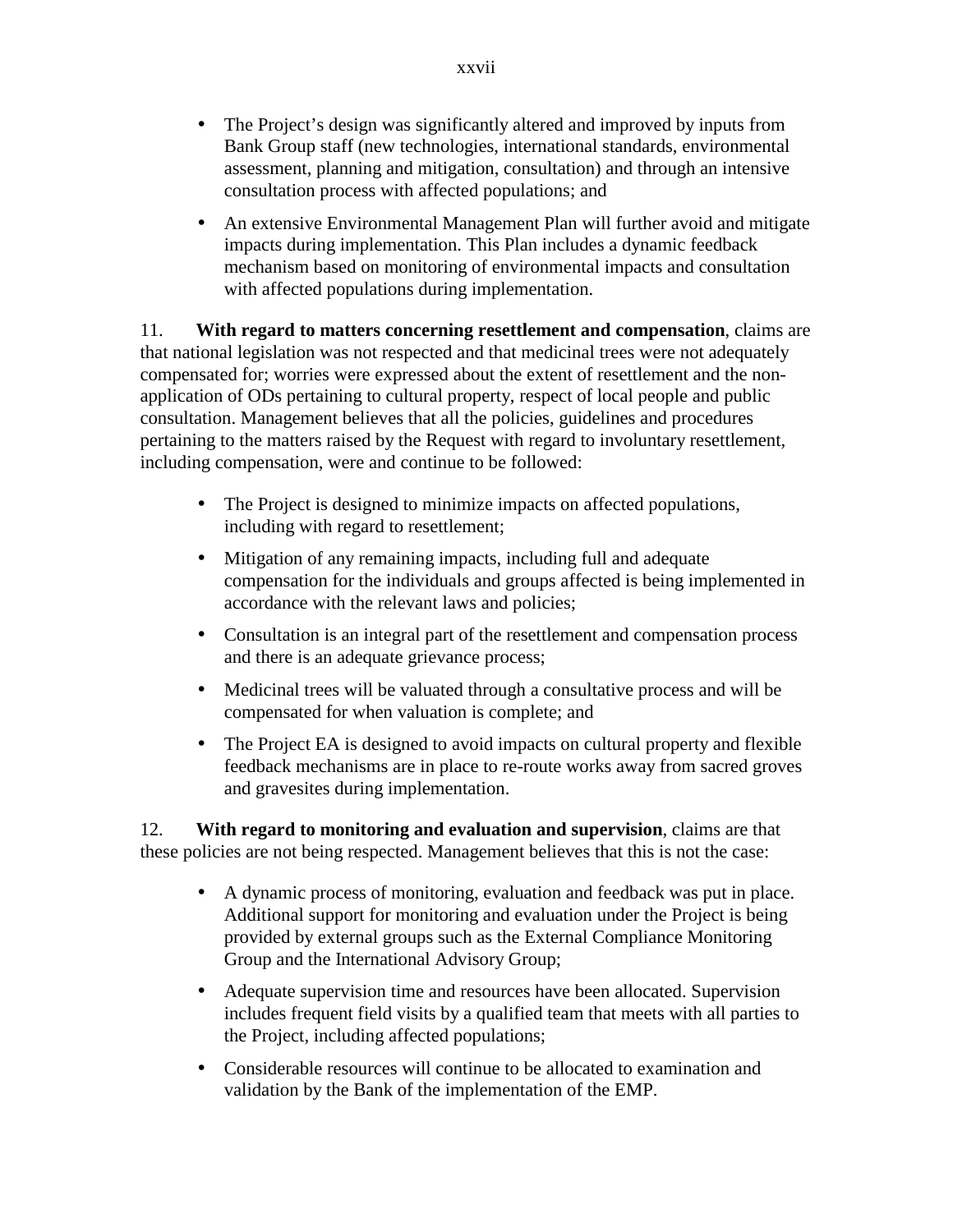13. The Requestors allege that the Bank's failure to comply with the policies and procedures cited above has resulted and will result in direct and adverse impacts on them. Many of the impacts cited by the Requestors, such as pollution and degradation of the Requestors' environment, expropriation without proper compensation, lack of respect for local people, their environment, usages and customs, are addressed under the twenty-six specific claims on Environment, Resettlement, Indigenous People, Natural Habitats, etc.

14. In addition, the Requestors allege that **their rights and interests have been or are likely to be harmed by the Bank's failure to apply its policies on governance.**  They cite the recent misappropriation of a bonus of US\$25 million (CFAF 19 billion) and its use for the purchase of weapons as an example.

15. With regard to this claim, Management underlines that improving governance is one of the central objectives of the Bank's Country Assistance Strategy to Chad. Management emphasizes that the US\$25 million petroleum bonus was not subject to any agreement concluded between the Government of Chad and the Bank. Nevertheless, in line with its overall policy of supporting the improvement of public financial management and governance in Chad, the Bank, together with the IMF, took strong measures to ensure that unspent funds from the petroleum bonus (approximately 40 percent) were budgeted, targeted to priority sectors for poverty reduction, and overseen by the Petroleum Revenue Oversight and Control Committee; and that an audit of spent funds would be carried out.

16. Finally the Requestors allege that their **human rights are violated as a result of the Bank's failure to apply its policies**. Management does not believe that this is the case. The Bank is concerned by human rights in Chad as elsewhere, but its mandate does not extend to political human rights. The Project has afforded affected people and the population of Chad at large a forum and the opportunity to debate issues of public concern around the project. It has also resulted in the representation of members of civil society on the Petroleum Revenue Oversight and Control Committee. In Management's opinion, the Project preparation process has contributed to opening and furthering the dialogue between Government and civil society in Chad broadly speaking and has served as a precursor to an increasingly participatory approach to public management, as illustrated by the Poverty Reduction Strategy process in Chad. Management is open to collaboration with specialized agencies whose mandate explicitly includes human rights, where complementary activities can be identified.

17. In conclusion, Management believes that the Bank has made considerable efforts to apply its policies and procedures and to concretely pursue its mission statement in the context of this Project and does not agree that, as a result, the Requestors' rights or interests have been, or will be, directly and adversely affected. Management remains committed to a process of regular consultation and disclosure to assure the environmental and social soundness of the Project during its implementation phase. Management intends to pursue the improvement of governance and the alleviation of poverty in Chad through this Project and other instruments of the Bank's Country Program for Chad.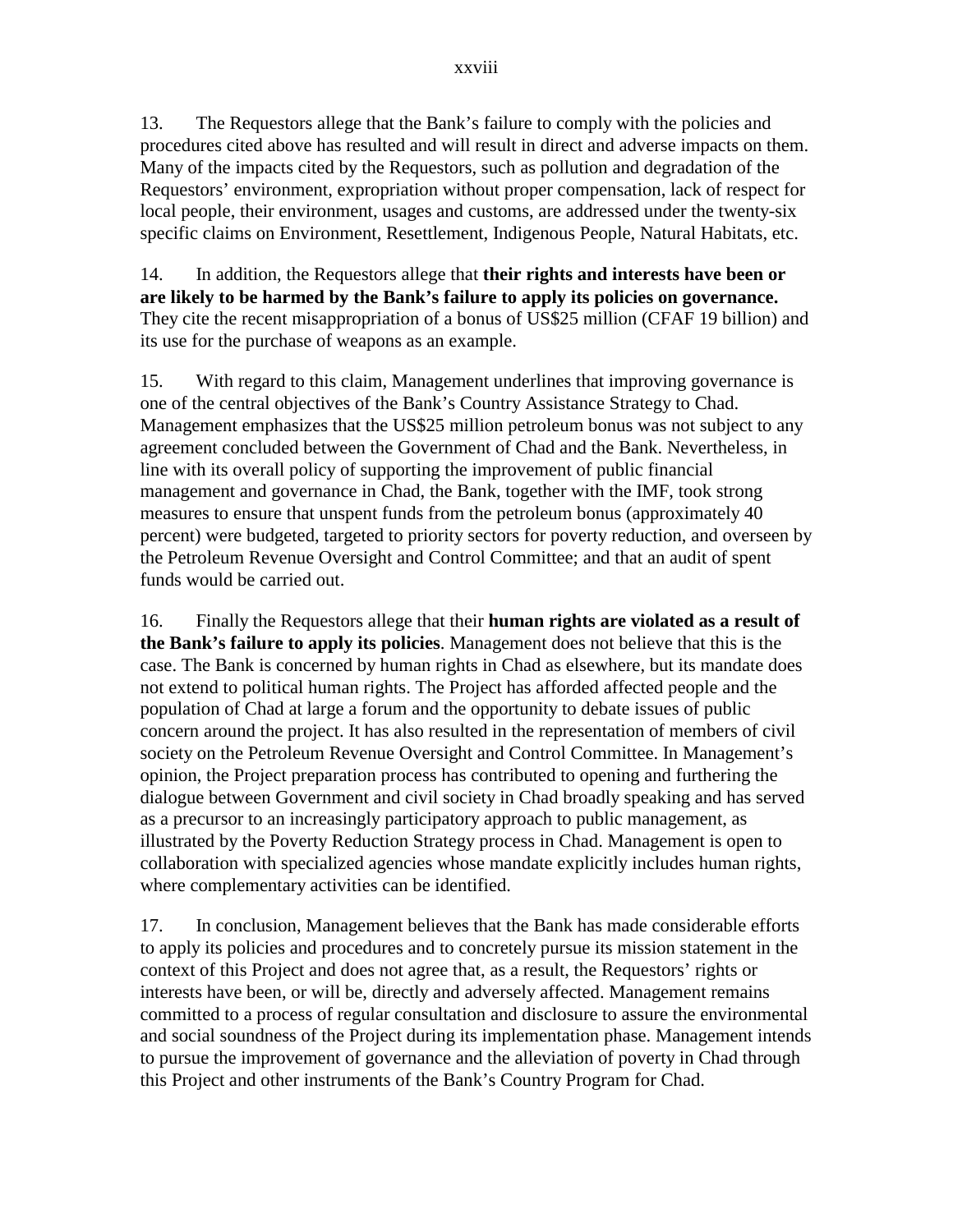#### **1. INTRODUCTION**

<span id="page-28-0"></span>1. On April 11, 2001 the Inspection Panel registered a Request for Inspection, IPN Request RQ 01/1 (hereafter referred to as "the Request"), concerning the IBRD-financed Chad-Cameroon Petroleum Development and Pipeline Project (the "Pipeline Project," also the "Project"), the IDAfinanced Chad Petroleum Sector Management Capacity Building Project (the "Capacity Building Project"), and the IDA-financed Chad Management of the Petroleum Economy Project (the "Petroleum Economy Project").<sup>33</sup>

#### **THE REQUEST**

2. The Request for Inspection Panel review is submitted by Mr. Ngarlejy Yorongar (the "Requestor") who is also acting on behalf of 120 residents (the "Requestors") of the Cantons of Miandoum, Kome, Bero, Mbikou, Bebedjia and Beboni (all in the Sub-Prefecture of Bebedjia), Republic of Chad (see Map 1).

3. Attached to the Request are:

- (i) A letter to the Requestor from the private sector operator of the Project dated September 30, 1997 providing information on several aspects of the Project;
- (ii) A letter to the Requestor from the private sector operator dated May 30, 2000 communicating copies of signed receipts for structures provided to resettled persons;
- (iii) A fax to the Requestor from Bank staff dated May 21, 1999, communicating and translating detailed information concerning the compensation received by a specific individual;
- (iv) A letter to Mr. James D. Wolfensohn from the Requestor dated 30 November, 1999 in response to a statement made by Mr. Wolfensohn concerning the Project and reported on October 1, 1999 by the Chadian Press Agency;
- (v) A copy of Chad's Law number 14/PR/98 defining General Principles of Environmental Protection; and
- (vi) A document dated June 8, 2000 written by the Requestor entitled "One barrel of Chadian oil for one barrel of blood, pollution, corruption, drug trafficking, etc." addressed to Mr. James D. Wolfensohn and to the Prime Minister of Chad.

<sup>&</sup>lt;sup>33</sup> The IFC is also participating in the financing of the Pipeline Project, alongside the Bank loan and IDA credits. The Bank Group financing was processed concurrently by each of the participating institutions, and IFC staff worked closely with Bank staff on this Project, especially in the environmental and social area. The term "Bank Group" is used in this response where it is necessary to provide a factual description of the environmental and social work carried out by the Bank and IFC staff working on the Project. It should be noted that this response, however, deals with claims against the Bank only, and that the Inspection Panel's jurisdiction does not extend to claims against IFC.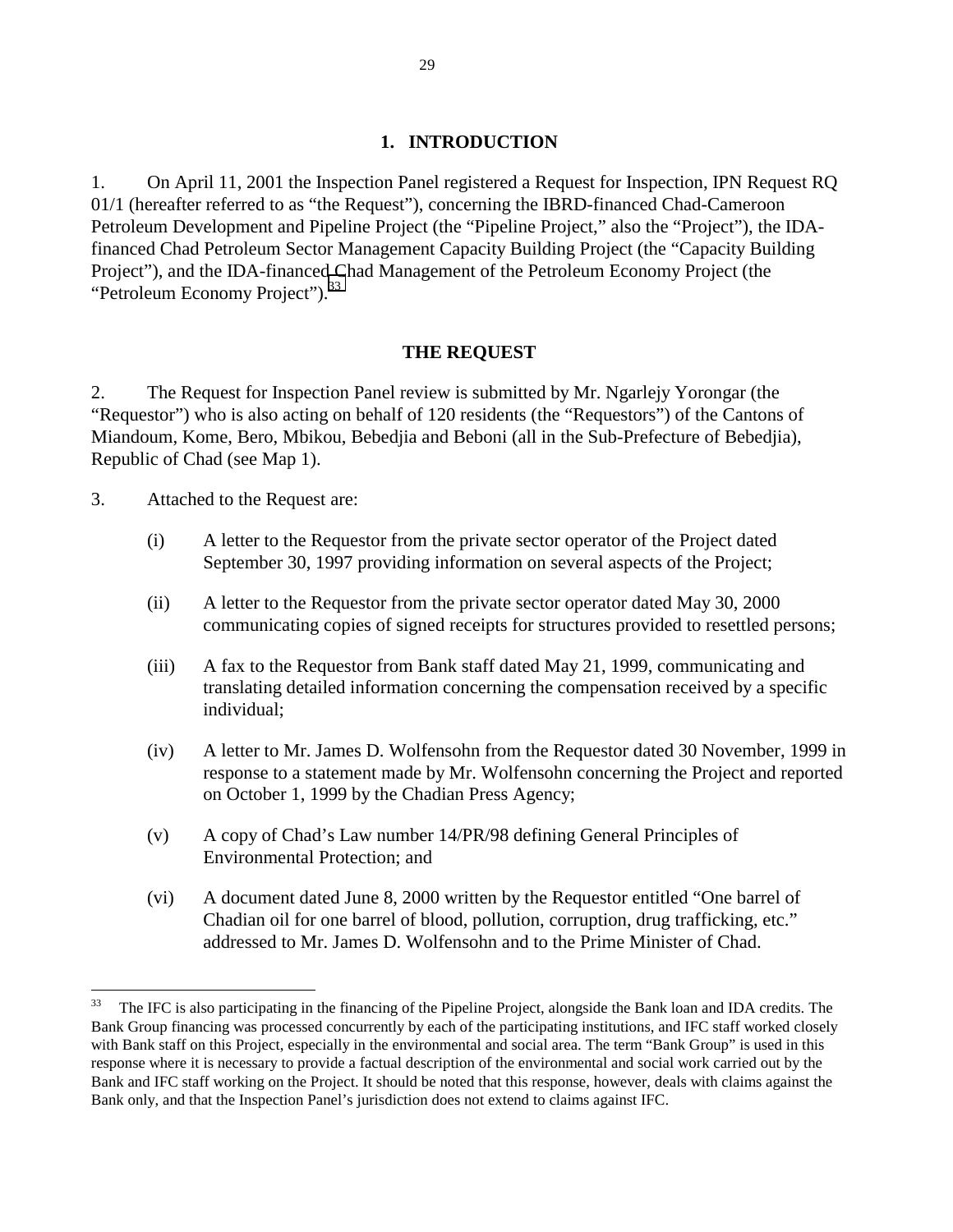No further materials were received by Management in support of the Request.

4. The Request alleges that the Bank has not complied with the following policies and procedures:

| OD 4.01          | on Environmental Assessment;                     |
|------------------|--------------------------------------------------|
| OP/BP 4.04       | on Natural Habitats;                             |
| OP 4.09          | on Pest Management;                              |
| OD 4.20          | on Indigenous Peoples;                           |
| OD 4.30          | on Involuntary Resettlement;                     |
| OP 4.36          | on Forestry;                                     |
| OP 10.04         | on Economic Evaluation of Investment Operations; |
| <b>OPN 11.03</b> | on Cultural Property;                            |
| BP 17.50         | on Disclosure of Operational Information; and    |
| OP 13.05         | on Project Supervision.                          |

5. Although the Request does not explicitly mention OD 4.15 on Poverty Reduction, issues related to compliance with this policy are addressed in Section VI of this Response. Paragraphs 138 to 146 describe the Bank's approach, responsibilities and activities with regard to petroleum revenue management and governance in Chad, the purpose of which is to assist Chad to target the bulk of direct oil revenues from the Project to expenditures in priority sectors for poverty alleviation.

6. The Request further alleges that the Bank's failure to comply with the above-mentioned policies and procedures has resulted and will result in direct and adverse impacts on the Requestors such as: (i) pollution and degradation of the environment; (ii) expropriation of land and other assets without proper compensation; (iii) lack of respect for indigenous customs and for the Requestors' environment; (iv) lack of respect of the Requestors' human rights; and (v) poor governance illustrated by the misuse of US\$25 million of oil revenues which were allegedly used to buy weapons to massacre the Requestors.

7. Twenty-six specific allegations of non-compliance pertaining to the policies and procedures listed in paragraph 4, as well as the five more general claims of adverse impact described in paragraph 6, are contained in the Request.

8. This response will address these concerns by responding directly to each specific claim of non-compliance raised by the Requestors (Section V of this response), discussing claims of adverse impact (Section VI of this response), and describing the Bank's responsiveness to the Requestors (Section VII of this response). In light of the provisions of paragraph 12 of the Resolution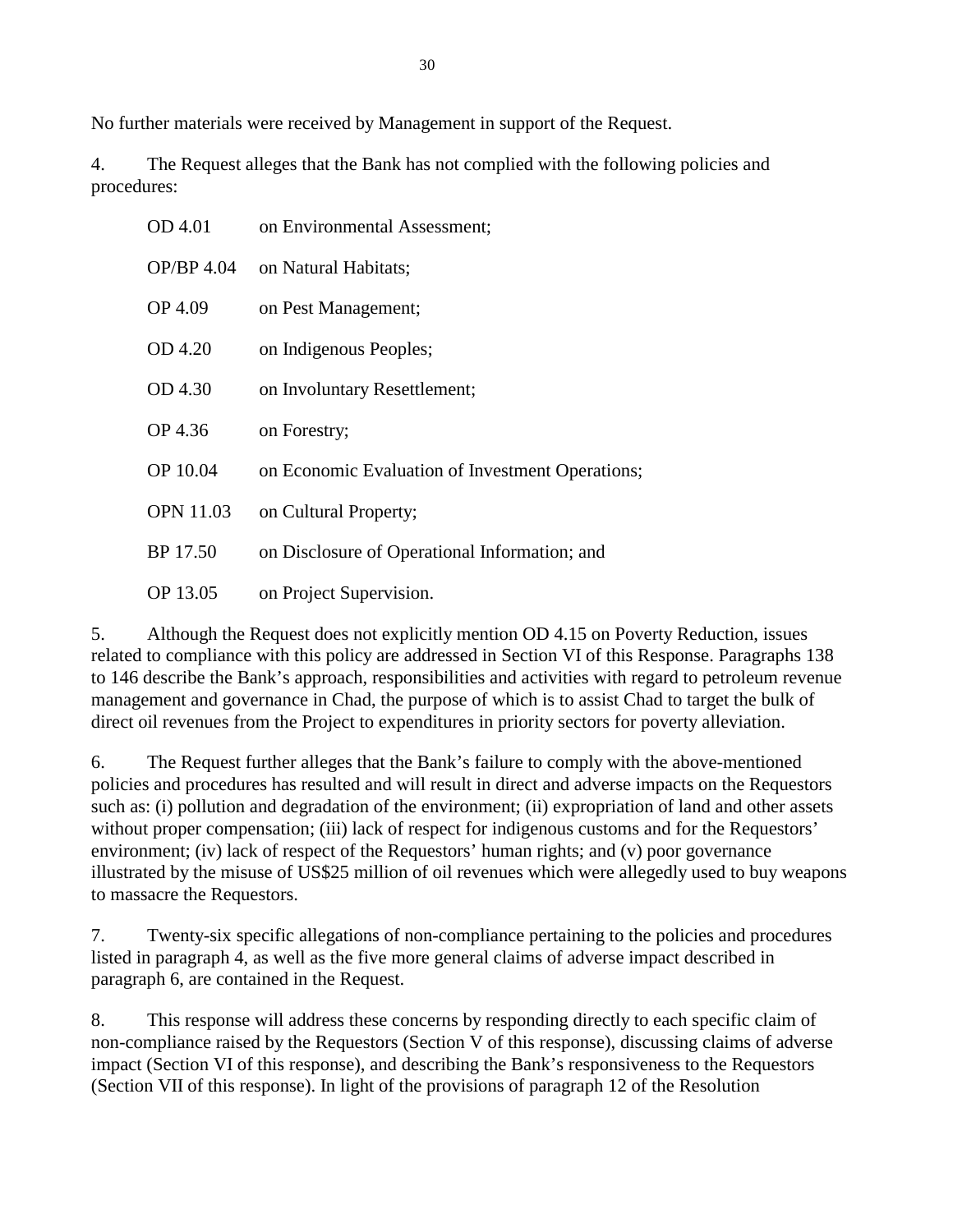<span id="page-30-0"></span>establishing the Inspection Panel<sup>34</sup> and of the fact that all allegations presented in the Request concern impacts in Chad only, the present response focuses exclusively on the Project's preparation, appraisal and implementation in Chad. Potential impacts in other countries are addressed only where raised explicitly in the Request.

## **PROJECT BACKGROUND**

### **PROJECT OBJECTIVES AND DESCRIPTION**

 $\overline{a}$ 

9. Chad is one of the world's poorest countries, with an estimated 80 percent of its population of 7.5 million living with less than one dollar a day. The depth and pervasiveness of poverty is striking, and only a small fraction of the population escapes its consequences: poor nutrition and health, high child and adult mortality, and limited access to basic amenities, educational opportunities and social protection. Chad's rugged environment is also a major constraint to development, and a challenge for sustainable future growth. Making a dent in poverty over the next years is the overriding objective for the country and its partners.

10. Oil development provides a major opportunity for Chad to break free from a poverty trap of enormous needs and very limited resources, to diversify its economy, and to increase its fiscal revenues. If well-managed, additional revenues from oil can translate into significant poverty alleviation, through greater availability of resources for priority sectors, improved infrastructure and wider delivery of better public and social services. Estimates suggest that incomes could grow twice as fast, for about a generation, than under a non-oil scenario, leading in all likelihood to a very significant improvement in welfare indicators. The Bank's Country Assistance Strategy aims to help Chad prepare to make the best development use of its oil resources, and avoid the pitfalls encountered by many other countries in the exploitation of natural resources.

11. The Chad Petroleum Production and Export Project is the single largest private sector investment in Sub-Saharan Africa. It is expected to cost about US\$3.7 billion, of which about 4 percent are funded by the Bank Group. The private sponsors, ExxonMobil of the United States (the operator, with 40 percent of the private equity), Petronas of Malaysia (35 percent), and Chevron of the United States (25 percent) who form a consortium (the "Consortium"), will develop the three oil fields of Kome, Miandoum, and Bolobo (the "Field System") in the region of Doba, southern Chad (see Map 1). The Project will also comprise the construction of a 1,070 kilometer pipeline from the Doba oil fields to Cameroon's Atlantic coast at Kribi, three related pumping stations, ancillary facilities, infrastructure improvements, and installation of off-shore oil-loading facilities (the "Export System").

<sup>&</sup>lt;sup>34</sup> "The affected party must demonstrate that its rights or interests have been or are likely to be directly affected by an action or omission of the Bank as a result of failure of the Bank to follow its operational policies and procedures with respect to the design, appraisal, and/or implementation of a project financed by the Bank (including situations where the Bank is alleged to have failed in its follow-up on the Borrower's obligations under loan agreements with respect to such policies and procedures) provided in all cases that such failure has had, or threatens to have a material adverse effect." Resolution establishing the Inspection Panel, para. 12.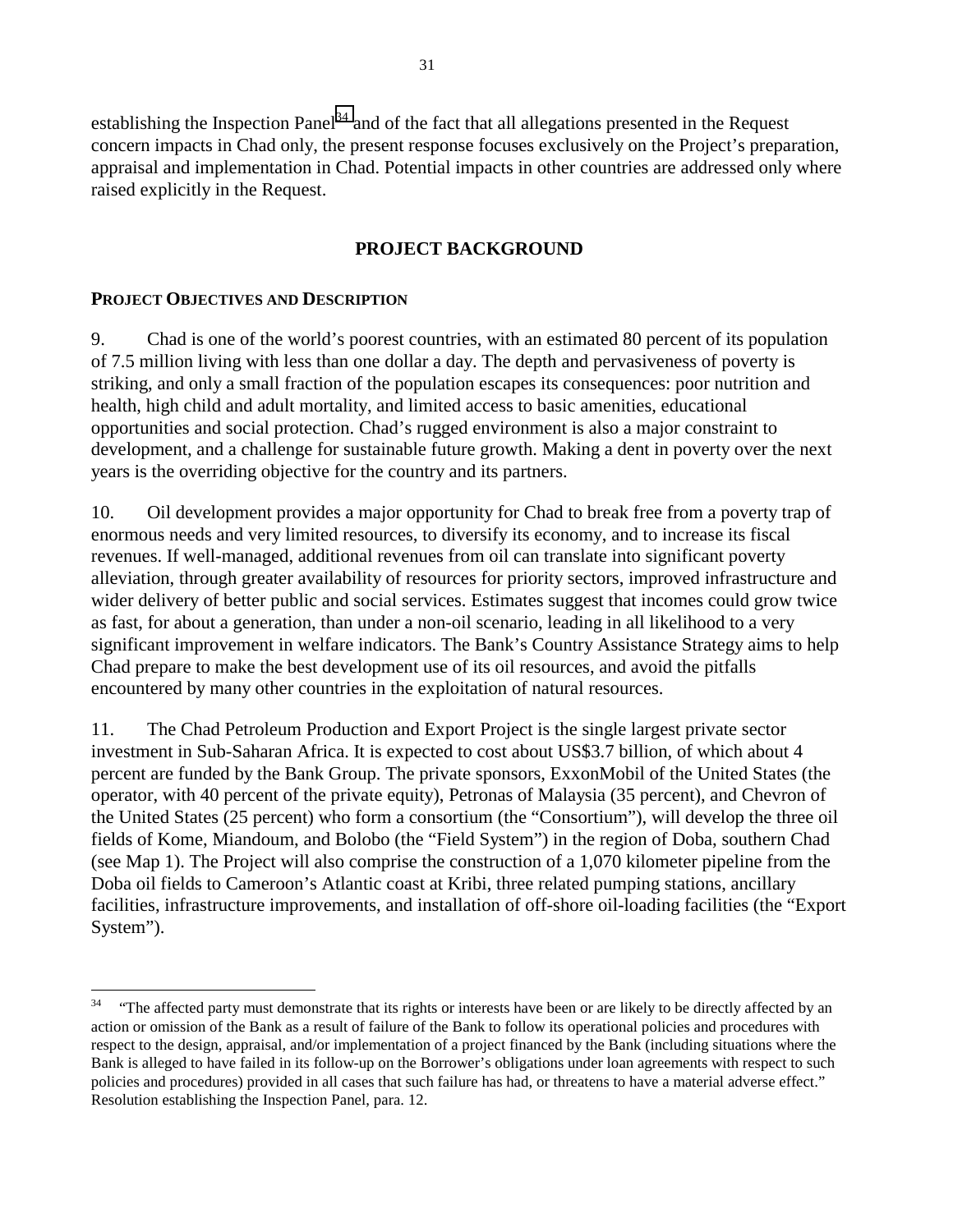12. The World Bank Group (IFC and the Bank, hereafter "the Bank Group") was originally approached to participate in the Project in 1992. The Bank Group's involvement in the Project is predicated on: (i) the unique opportunity it presents for Chad in particular to generate additional revenues to combat poverty; and (ii) the need to implement the Project in a socially and environmentally sound manner. It also provides a unique opportunity for the Bank Group to play a significant role in reducing poverty in one of Africa's poorest regions. The Bank Group approach has been essential in integrating a range of relevant challenges into Project preparation, including social and environmental issues, and governance issues within the mandate of the Bank.

13. The Project was prepared by the Consortium and the Governments of Chad and Cameroon, with the help of the Bank Group, from 1993 to 1999. The Project was appraised by the Bank in late June and early July 1999 and negotiated by the Bank from February to April 2000.<sup>35</sup> An IBRD loan of US\$39.5 million to the Republic of Chad that will finance part of the equity of the Government of Chad in the Tchad Oil Transportation Company, S.A. (TOTCO) and the Cameroon Oil Transportation Company, S.A.  $(COTCO)$ ,<sup>36</sup> was approved by the Bank's Board on June 6, 2000. An IFC A Loan of US\$100 million that is expected to mobilize up to US\$100 million in commercial bank lending to fund a portion of the project costs of the Export System was approved by IFC's Board on June 6,  $2000^{37}$ . The Project is accompanied in Chad by: (i) the IDA-financed Management of the Petroleum Economy Project (US\$17.5 million approved on January 27, 2000) which aims to build Chad's capacity to manage oil revenues and to use them efficiently for poverty reduction; and (ii) the IDA-financed Petroleum Sector Management Capacity Building Project (US\$23.7 million approved on June 6, 2000) which aims to assist the Government in carrying out its responsibilities under the Pipeline Project EA and to establish an effective framework for further sound private sector investment in the petroleum sector.

14. As stated in the Project Appraisal Document (PAD), in Chad the outputs of the Pipeline Project are expected to be: (i) substantial fiscal revenues from the export of crude oil from the three oil fields to be developed (Kome, Miandoum and Bolobo); (ii) the existence and operation of a Petroleum Revenue Management Program; (iii) the development of the three oil fields and construction and operation of the Export System by a private operator; and (iv) the environmentally and socially sound development of oil fields and construction and operation of the pipeline.<sup>38</sup> To achieve these goals, a Petroleum Revenue Management Program was developed for oil revenues accruing to Chad from the Project. A comprehensive and detailed environmental assessment was carried out and environmental management plans drawn up.

15. A special purpose company, Esso Export and Production Chad, Inc. (EEPCI), a wholly owned subsidiary of ExxonMobil, was established to develop the Field System. The Consortium and the Governments of Chad and Cameroon have established TOTCO and COTCO, two joint-venture

<sup>&</sup>lt;sup>35</sup> IFC's detailed negotiations commenced in September 1997. Parallel loan negotiations, appraisal and field visit have taken place since then.

<sup>36</sup> IBRD funds will be disbursed against invoices for civil works on land pipeline installations. Chad Loan Agreement, Petroleum Development and Pipeline Project, Schedule 1.<br><sup>37</sup> UCC: management has determined that the Project can

<sup>37</sup> IFC's management has determined that the Project complies with the applicable IFC environmental and social safeguard policies.

Pipeline Project, PAD, Annex 1, pp. 43-44.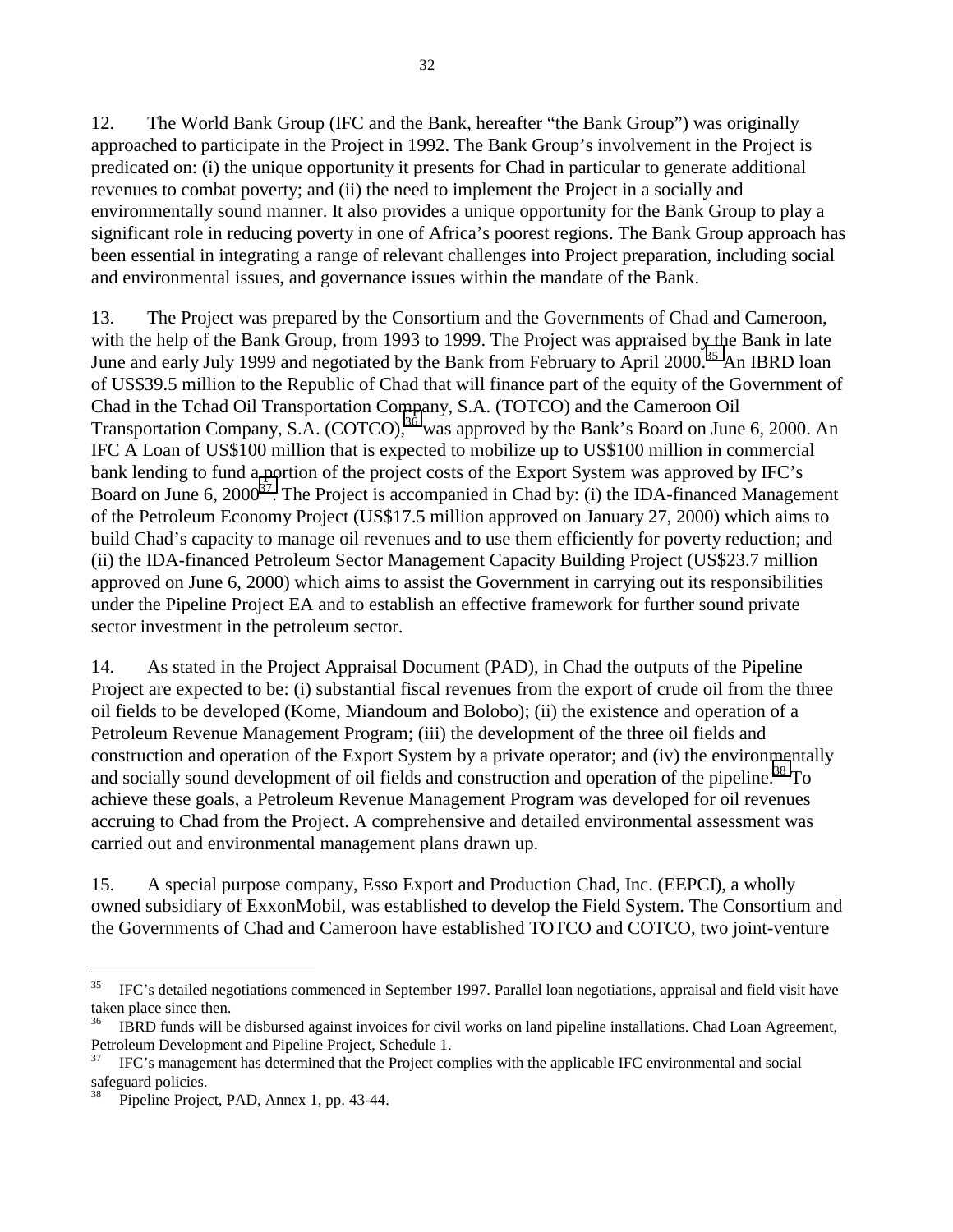<span id="page-32-0"></span>companies to own and operate, respectively, the Chad and Cameroon portions of the Export System. The Government of Chad also owns a portion of COTCO.<sup>39</sup> EEPCI is the Project's manager and operator, responsible for overall coordination of the Project, including with TOTCO and COTCO, the two Governments, the Bank, IFC, and other lenders.

16. The Consortium and the Governments share the responsibility of implementing the Pipeline Project. In Chad, the Environmental Management Plan (EMP) will be implemented by EEPCI and TOTCO, in collaboration with the Government of Chad. EEPCI and TOTCO will take primary responsibility for ensuring that contractors, workers and work sites comply with EMP provisions. The compensation, resettlement, oil spill contingency and decommissioning plans will be implemented by EEPCI and TOTCO in collaboration with the Government. EEPCI, TOTCO, and the Government of Chad will also monitor and evaluate the EMP's implementation in Chad. In addition, the Government of Chad is responsible for implementing the Capacity Building and Petroleum Economy Projects with the support of the Bank.

## *Background on Petroleum Revenue Management*

17. Revenues from the Project accrue to the Government of Chad in the form of royalties, taxes, and dividends from its shareholdings in TOTCO and COTCO. Based on the appraisal assumptions of crude oil prices (Brent) of US\$15.25/bbl and proven and probable petroleum reserves of 917 million barrels, the Project could yield about US\$2 billion in revenues for Chad over the 25-year production period.

18. The Bank Group's rationale for supporting the Pipeline Project is based on: (i) the conviction that the Project affords Chad a unique opportunity to generate additional Government revenues to reduce poverty; and (ii) the Government of Chad's commitment to allocating these revenues to poverty reduction activities and achieving a concrete impact. In this context, a core issue addressed during Project preparation was the design of and agreement upon a Petroleum Revenue Management Program for Chad, which would ensure transparent management of oil revenues and the allocation of the bulk of revenues to priority sectors for poverty reduction.

19. The Government of Chad, working closely with the Bank, has articulated a Strategy for the Management of the Petroleum Economy which seeks to reduce poverty by isolating petroleum revenues and targeting their use to the priority poverty sectors in the context of sectoral programs. This Strategy is supported by the Petroleum Economy Project.<sup>40</sup> Chad has adopted a Petroleum Revenue Management  $Law<sup>41</sup>$  which targets the bulk of oil revenues from the fields to be developed under the Project for incremental poverty alleviation activities in a transparent manner, under the supervision of a Petroleum Revenue Oversight and Control Committee (PROCC) composed of Government and civil society representatives.<sup>42</sup>

<sup>39</sup> <sup>39</sup> See Pipeline Project PAD, Annex 12, for a description of corporate relationships.

<sup>&</sup>lt;sup>40</sup> Pipeline Project, PAD, Annex 11, p. 111.

<sup>&</sup>lt;sup>41</sup> See Annex C for the Petroleum Revenue Management Law adopted by Chadian Parliament on December 30, 1998.<br><sup>42</sup> See Annex C Petroleum Peyenue Management Law.

See Annex C, Petroleum Revenue Management Law.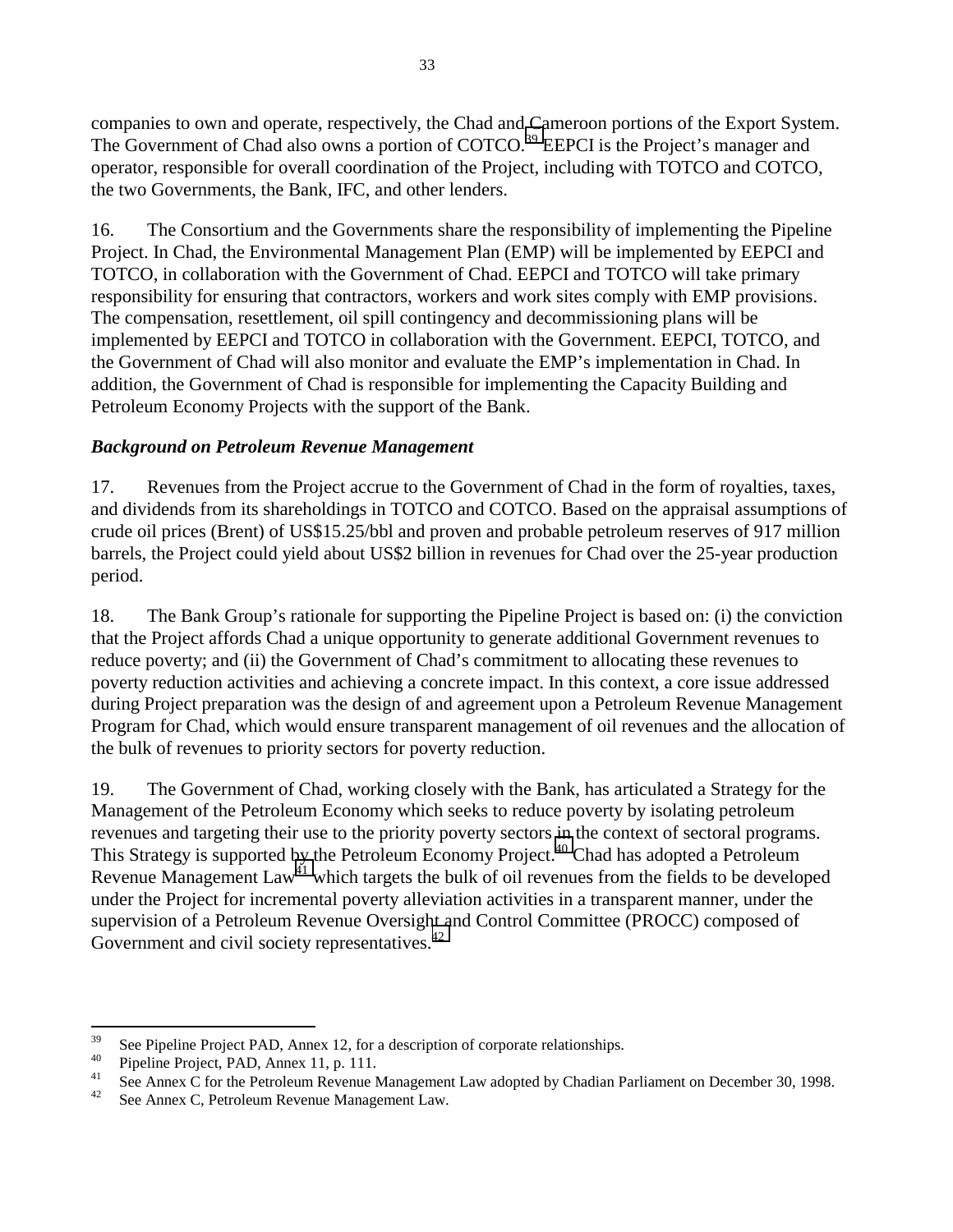<span id="page-33-0"></span>20. A Petroleum Revenue Management Program (the Program) also has been agreed between the Bank and Chad and incorporated into the Chad Loan Agreement for the Project. This Program expands upon the provisions of the Petroleum Revenue Management Law. The overall objective of the Program is to set aside the petroleum revenues received by the Borrower under the Project and target their use to priority poverty sectors in the context of the Borrower's overall sectoral programs and global government expenditure patterns, in a manner consistent with sound macroeconomic management. Petroleum revenues to be spent on priority sectors are to conform to sectoral expenditure programs to be agreed to on an annual basis with the Bank.

- 21. The provisions of the Program:
	- Stipulate that the Borrower shall not amend or waive the Petroleum Revenue Management Law so as to materially and adversely affect the implementation of the Program;
	- Set out the flow of funds generated by the Project;
	- Stipulate the use of funds generated by the Project and the modalities by which they will be spent; and
	- Set out record keeping and auditing requirements for petroleum accounts.

22. Improving governance has been an important issue in the Bank's dialogue with Chad. The Petroleum Economy Project in particular, and other Bank-financed operations are in place and aim to improve public financial management for all revenues by: (i) carrying out public expenditure reviews; (ii) conducting surveys to trace public expenditures down to primary schools and health centers; (iii) developing a medium term framework for public expenditure; (iv) simplifying the expenditure circuit; and (v) reforming procurement practices. Support is also provided to further develop sectoral strategies in health, education, rural development and infrastructure that will concretely benefit the poor. Finally, the Government is preparing a Governance Strategy with the participation of civil society, a process that lends itself to discussion of a range of governance issues.

## **OVERVIEW OF MANAGEMENT CONCLUSIONS**

23. Pursuant to paragraph 18 of the Resolution establishing the Inspection Panel, Management hereby responds to the Request on the subject of its compliance with the operational policies and procedures applicable to the matters raised in the Request. In Management's view, the Bank has complied with its operational policies and procedures in the context of the Project with regard to the environmental, social, cultural, and procedural matters raised in the Request. Management submits that the Bank has taken the necessary measures to ensure that people in the Project area have not been directly and adversely affected as a result of Project design and its implementation to date. Nor does Management believe that the Requestors will be adversely affected by the implementation of the Project in the future, as systems are in place to ensure that their views and concerns are adequately identified and addressed. Extensive monitoring arrangements and supervision activities will provide a channel for addressing any future implementation issues.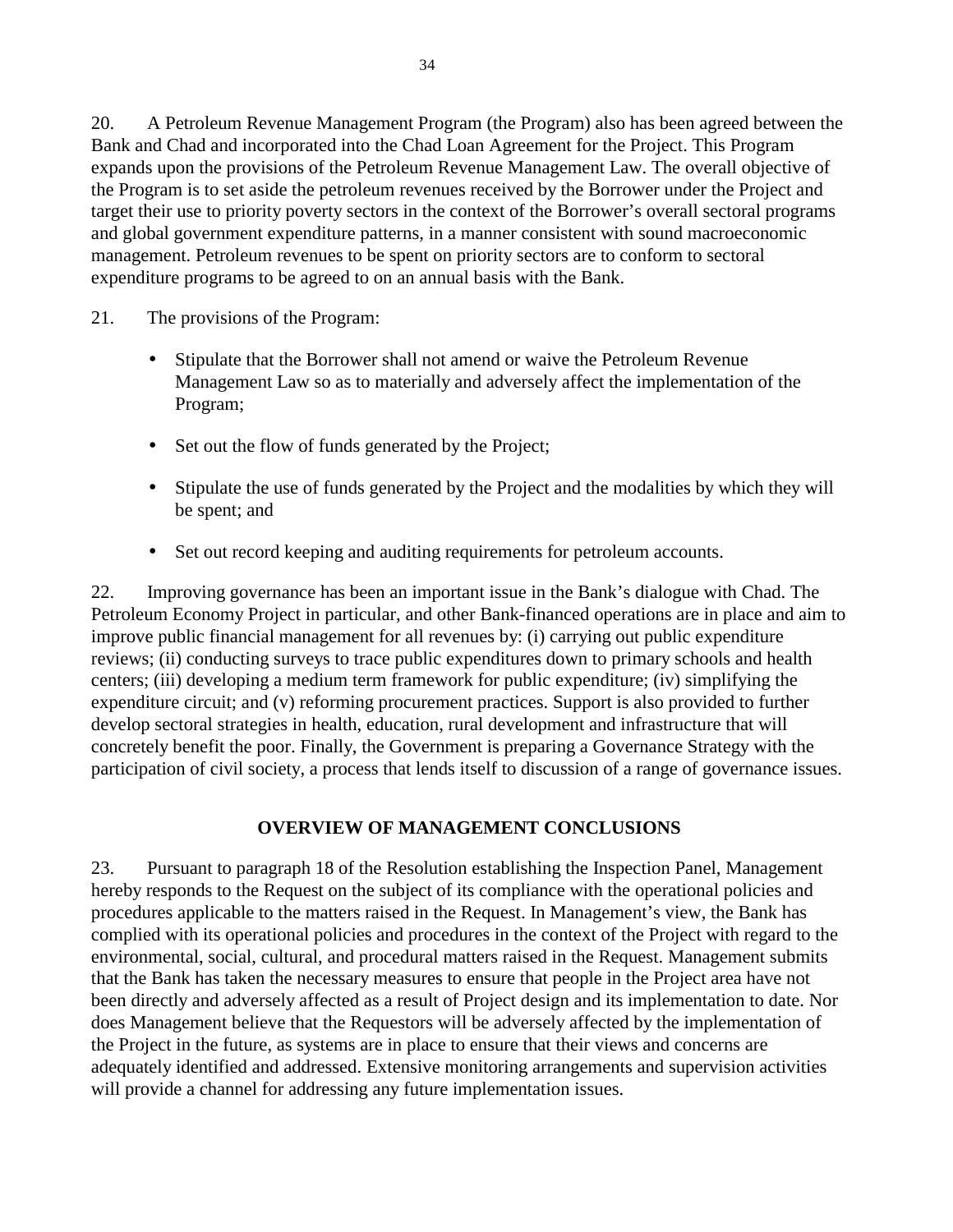### <span id="page-34-0"></span>**ALLEGED VIOLATIONS OF THE BANK'S POLICIES AND PROCEDURES**

#### **CLAIMS RELATED TO ENVIRONMENTAL ISSUES**

 $\overline{a}$ 

#### *Background Information on the Project's Environmental Assessment Process*

24. All Bank-financed projects classified as Category A require the completion of an EA under OD 4.01. The Pipeline Project was classified as a Category A project. Consequently, in accordance with the provisions of this OD, and in collaboration with the Government of Chad, the Consortium has prepared an environmental assessment and environmental management plans for the Project. In 1997, a Draft Environmental Assessment (the 1997 Draft EA) was prepared and made publicly available in the Infoshop in October 1997. In May 1999, an EMP was finalized and made publicly available in June 1999. Together the 1997 Draft EA and the EMP constitute the Project EA. The accompanying Capacity Building Project was classified as a Category B project and the Petroleum Economy Project as a Category C project.

25. Draft environmental documentation was developed by the Consortium, in collaboration with the Government of Chad, through a program of scientific studies and public consultations that began in 1993. A Geographic Information System (GIS) map-based database was produced to aid in environmental assessment of Project alternatives.<sup>43</sup> The data for the GIS and other Project analyses were based on field studies, published research data, satellite imagery, and high-resolution aerial photographic mapping produced by the Consortium. Public consultations included meetings with numerous in-country non-governmental organizations (NGOs) as well as nearly 200 village meetings held in the context of a Human Environment Survey.

26. These materials led to the preparation of the 1997 Draft EA<sup>44</sup> and its accompanying plans and studies, which included: (i) appendices describing the Human Environment and Health Surveys and providing preliminary information on oil spill response planning, as well as a series of reference documents describing biophysical and socioeconomic surveys; and (ii) a Compensation and Resettlement Plan for Chad and a Compensation Plan for Cameroon. The documents covered both the production of crude oil in the Doba Basin in Chad and the transportation of this crude from the Doba Basin in Chad to the coast in Cameroon. All of the above documents were distributed for public review and comment in Chad and at the Infoshop in the third quarter of 1997.

27. Upon examining the released 1997 Draft EA and following IFC's appraisal mission in January 1998, Bank Group staff concluded that the initial design of the Project, the scope of the environmental assessment, and the provided environmental documentation did not fully meet Bank requirements. Over sixty areas of deficiency were found. For instance, the routing of the proposed pipeline in Cameroon was not satisfactory, the impact assessments for infrastructure upgrades in

<sup>&</sup>lt;sup>43</sup> Dames and Moore, February 1995, Route Selection Report, Environmental and Socioeconomic Services, Exxon Chad Doba Development Project.<br><sup>44</sup> Dames and Moore, October 1

<sup>44</sup> Dames and Moore, October 1997, Chad Export Project Environmental Assessment, Chad Portion; Dames and Moore, October 1997, Chad Export Project Environmental Assessment, Cameroon Portion; Dames and Moore, November 1997, Chad Export Project Environmental Management Plan, Chad Portion; and Dames and Moore, November 1997, Chad Export Project Environmental Management Plan, Cameroon Portion.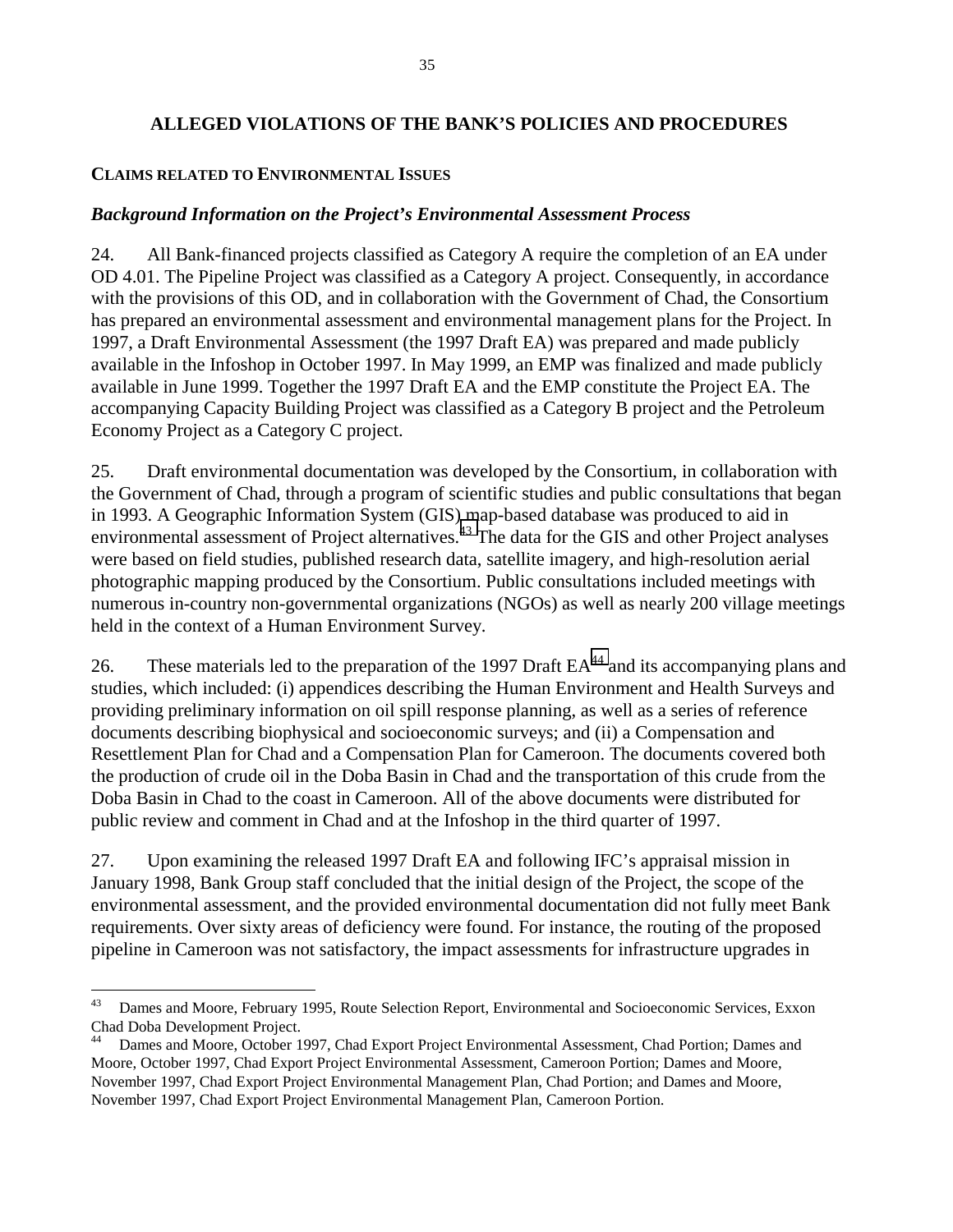support of the Project were inadequate, induced impacts in Chad were not adequately addressed, and the 1997 Draft EA was deemed to be too general. In addition, a vivid public debate led by international and local NGOs concerning the environmental and social issues pertaining to the Project provided inputs for the analysis of this documentation. On the basis of extensive Bank Group staff comments, discussions, and field visits, the Consortium undertook considerable additional work and made key revisions to the EA.

28. Key revisions included: (i) more detailed alternatives analysis of pipeline routing resulting in major changes in alignment in three areas (the Mbere Rift Valley and the Deng Deng and Atlantic littoral forests in Cameroon); (ii) EAs for infrastructure upgrades; and (iii) specific responsibilities for the implementation of the EMP. Other improvements included the collection of additional biodiversity data; an Induced Access Management Plan and a Decommissioning Plan for infrastructure facilities; an AIDS prevention component to the Project; provisions to strengthen social infrastructure in the producing region; and a commitment to elaborate a Regional Development Plan for this region. One of the Bank Group's further findings was that the consultation process undertaken prior to 1997 needed to be strengthened. Extensive additional consultation was undertaken during the public review period of 1997 to 1999 (see the Process of Public Consultation, paragraphs 40-55)**.** 

29. The environmental documentation which incorporated these changes and improvements became the EMP. The Project EA, comprising the 1997 Draft EA and the EMP, was found to be in compliance with all applicable safeguard policies of the Bank in May 1999. The updated, expanded and finalized Project EA covered the Field System and the Export System. In accordance with Bank procedures, Bank appraisal did not take place until the Bank had received the satisfactory Project EA and placed it in the Infoshop on June 25, 1999. The Project EA was made available in Chad on the same day.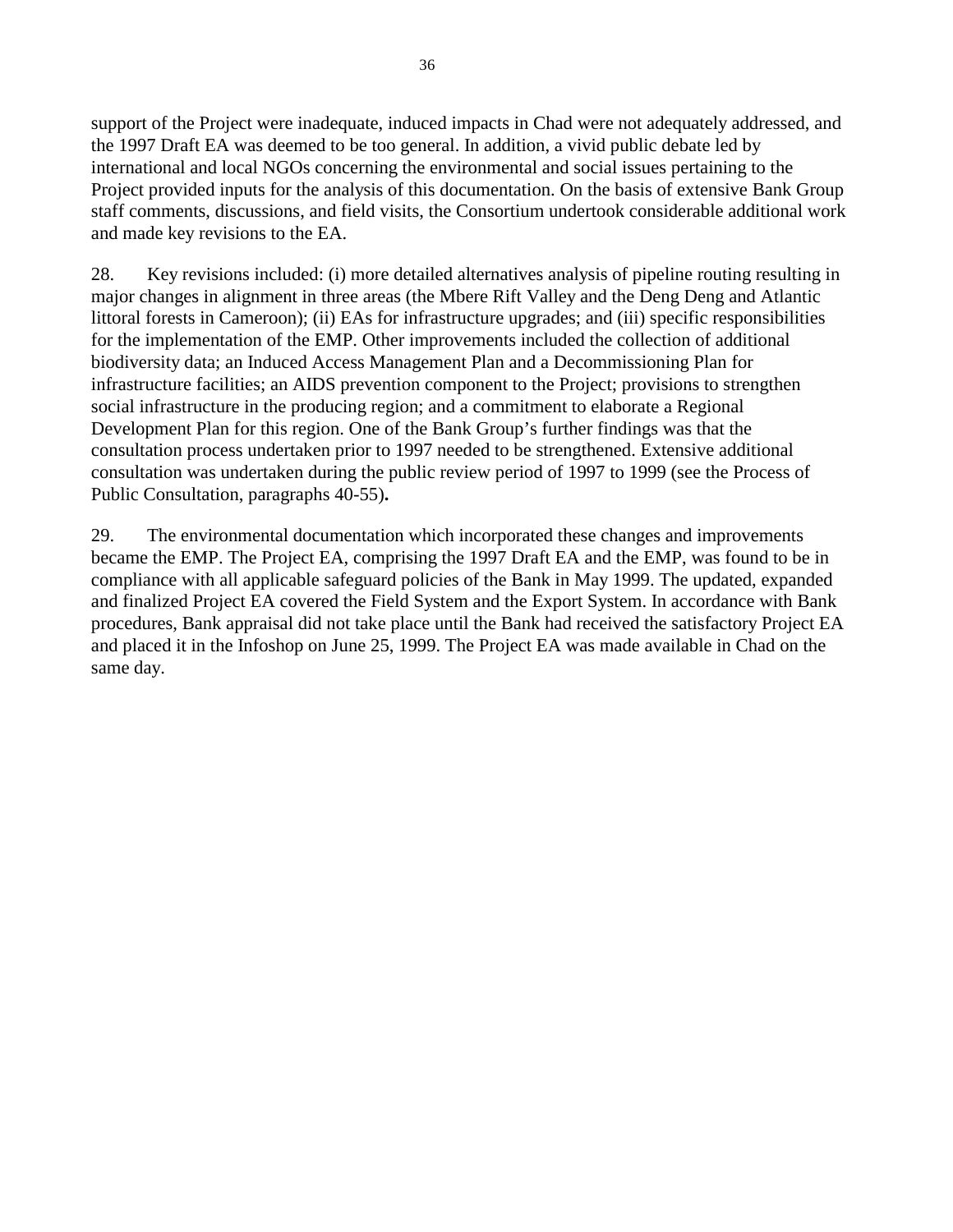30. The Project EA was produced by the Consortium in collaboration with the two host Governments, the Republic of Chad and the Republic of Cameroon (See Annex B for a complete list of the documentation, which includes the documents related to the full Project EA). It describes the joint investigations, analysis, environmental assessments and environmental management commitments of the Consortium and of each of the host countries and is summarized in Figure 1 below.



*Figure 1. Structure of EA and Supporting Documents* 

31. In addition, in September 1999, the "Chad Export Project: General Oil Spill Response Plan" (GOSRP) was completed, reviewed by Bank Group staff, and found to be in compliance with applicable safeguard policies. It was released to the public and in country through the same channels as the Project EA. It expanded upon the Chad Export Project Supporting Documents, Volume 4, Oil Spill Response, Preliminary Approach, which was deemed sufficient for the purposes of appraisal. The production of the GOSRP was a condition of Board presentation of the Project and constitutes the twentieth Volume of the Project EA of which it is an integral part.

# *Objective of Project EMPs*

32. In the context of the Project EA, it is the objective of the EMP for Chad to describe measures and actions that will be implemented by EEPCI, TOTCO, and Chad during the design, construction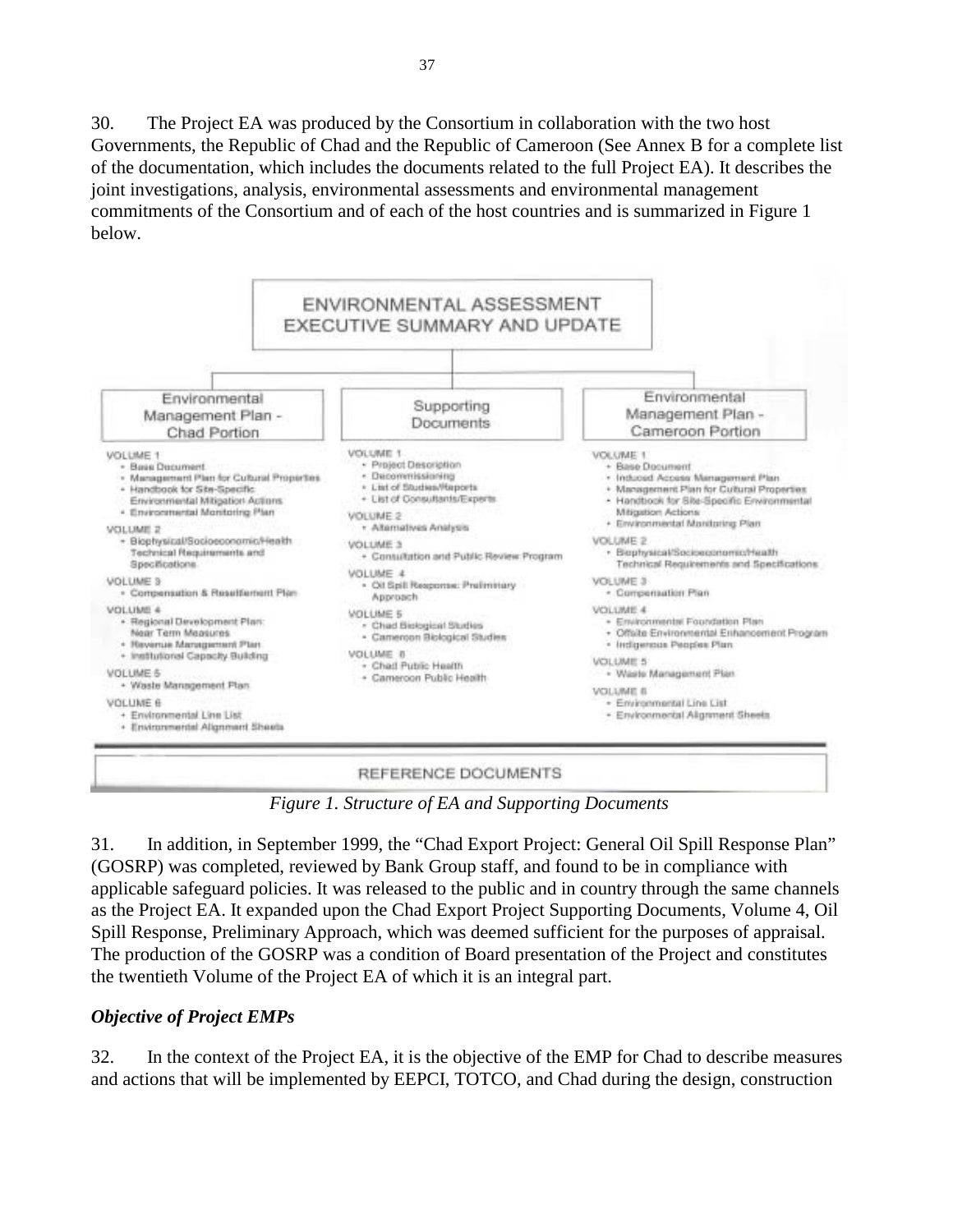and operation of the Field System and the Export System to eliminate, offset, or reduce key identified biophysical, socioeconomic, and health issues/impacts to acceptable levels. Details on the mechanics of the EMP are presented in Volume 1 of the EMP for Chad.

33. For Chad, the "Handbook for Site-Specific Environmental Mitigation Actions" accompanies the Environment Alignment Sheets (EASs) and Environmental Line List for the TOTCO Transportation System's pipeline and the Project's oil field development area facilities.<sup>45</sup> The pipeline route is shown on twenty-six EASs and the oil field area on twelve EASs. These EASs will be used in the field to locate sensitive and special interest habitats, as well as the locations at which specific Environmental Management Requirements (EMRs) will be implemented. Aerial photographs and satellite imagery at 1:30,000 and 1:50,000 scale, respectively, were analyzed and interpreted. The information was enlarged to 1:10,000 scale (1:20,000 scale for the oil field development area) and presented on the EASs.

34. The EMRs are designed to reduce construction and operation related impacts. In addition, other resources of interest, such as vegetation/land use classifications, are shown. The EMRs are generally consistent with the Project's biophysical, socioeconomic, health and technical requirements and specifications in the EMP.<sup>46</sup> In some situations, primarily in areas with sensitive species habitats, the EMRs may modify these general requirements and specifications based on site-specific information. The categories of resources and EMRs portrayed on the EASs are:

- Vegetation/Land use classifications;
- Vegetation and wildlife resources;
- Vegetation and wildlife protection measures;
- Monitoring surveys and seasonal restrictions;
- Fisheries protection measures;
- Erosion and sediment control measures; and
- Soil handling and special area reclamation.

35. The Handbook, EASs and Environmental Line List have been developed based on information gathered to date from numerous resource surveys, a detailed TOTCO Transportation System Centerline Survey, and the Project EA. "These documents will be updated and expanded to include specific erosion and sediment control measures once detailed construction planning is completed. New information and processes also may result in changes to EMRs, and thus require revisions to the EASs, Environmental Line List and Handbook."47 For example, during pre-

<sup>&</sup>lt;sup>45</sup> EMP, Chad Portion, Volume 6; similar provisions are in place for Cameroon.

<sup>&</sup>lt;sup>46</sup> EMP, Chad Portion, Volume 2; similar provisions are in place for Cameroon.

<sup>47</sup> EMP, Chad Portion, Volume 1, Appendix D.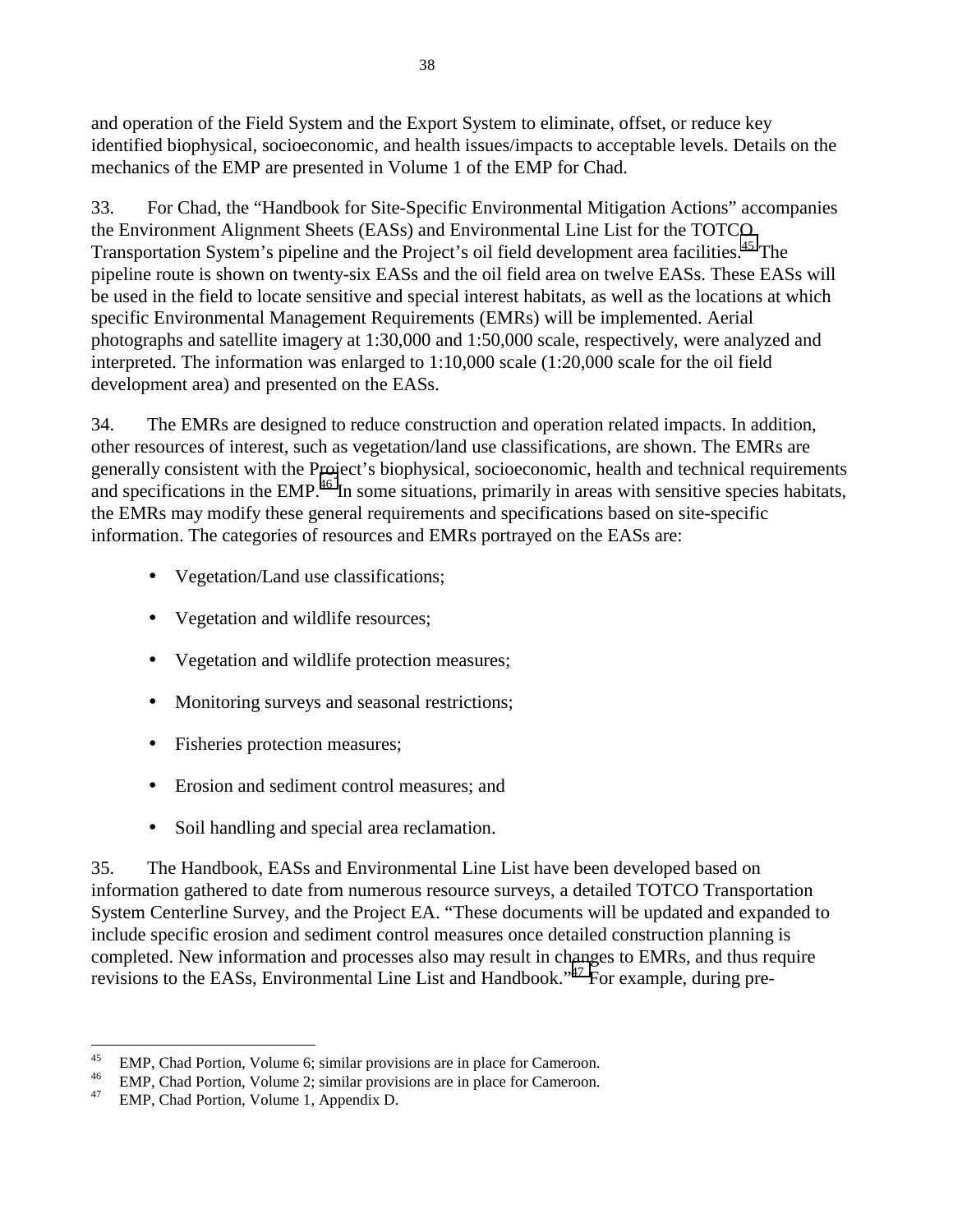construction surveys and construction monitoring the EMRs for sensitive habitats may be revised based on consultations with local villagers.<sup>48</sup>

36. The Handbook, EASs and Environmental Line List are the base implementation documentation of the EMP. They are complemented by the Management Plan for Cultural Properties and the Environmental Monitoring Plans.<sup>49</sup> The Project technical specifications,<sup>50</sup> the Compensation and Resettlement Plan,  $51$  etc. constitute the remainder of the EMP. Consultations are a key component of the EMP implementation process.<sup>52</sup>

# *Execution of the EMP*

37. Successful execution of the EMP requires that the individual actions presented be appropriately undertaken by the responsible Project participants. As indicated above in paragraph 11, the Project is organized into two systems: the Field System (EEPCI's responsibility) and the Export System (TOTCO's responsibility). However, EEPCI's EMP manager (who is also the TOTCO EMP manager) is ultimately responsible for EMP execution for both systems.<sup>53</sup>

38. The Project is being implemented by the Consortium through six major contractors: Doba Logistics (Project Logistics); Sogea/Satom (Cameroon Infrastructure); David Terrassement (Chad Infrastructure); Corris (Telecommunications); Kellog Bouygues Cegelec (KBC) (Field System); and Wilbros and Spied-Capax (Export System). Each of these contractors must prepare EMPs for its specific work; these are to be derived from the Project's EMP. Each of the EMPs prepared by the contractors must be reviewed and approved by the EEPCI and TOTCO's EMP managers and by ExxonMobil in the United States prior to the start of work by the subcontractor. Each activity during Project construction and operation, such as road construction or upgrading for instance, is undertaken on the basis of an environmental and socioeconomic study, including local consultation, to ensure that the activity complies with the contractor's EMP and the broader Project EMP. These studies are to be reviewed by EMP monitors hired by each contractor to ensure EMP compliance, and by EEPCI and TOTCO EMP monitoring staff.

39. In addition to the above, the Bank Group has its own supervision/monitoring program. Bank Group supervision is complemented by an External Compliance Monitoring Group (ECMG) and the International Advisory Group (IAG).

# *Process of Public Consultation*

40. Consultation is an integral part of the Project's design and implementation process, as is described below. In fact, the broad consultation process for the Project was unprecedented in Chad and opened the way for increased civil society participation in public debates over broad policy

 $48\,$ <sup>48</sup> EMP, Chad Portion, Volume 1, Appendix D, p. D-9.

 $^{49}$  EMPs, Chad portion and Cameroon portion, Volume 1.

 $^{50}$  EMP, Chad portion and Cameroon portion, Volume 2.

<sup>&</sup>lt;sup>51</sup> EMP, Chad portion and Cameroon portion, Volume 3.<br><sup>52</sup> EMP Chad portion and Cameroon portion, Volume 1.

 $^{52}$  EMP, Chad portion and Cameroon portion, Volume 1, Management Plan for Cultural Properties.<br>
In Cameroon, the objectives of the EMP are identical and COTCO plays a role in Cameroon simi

In Cameroon, the objectives of the EMP are identical and COTCO plays a role in Cameroon similar to the one TOTCO does in Chad.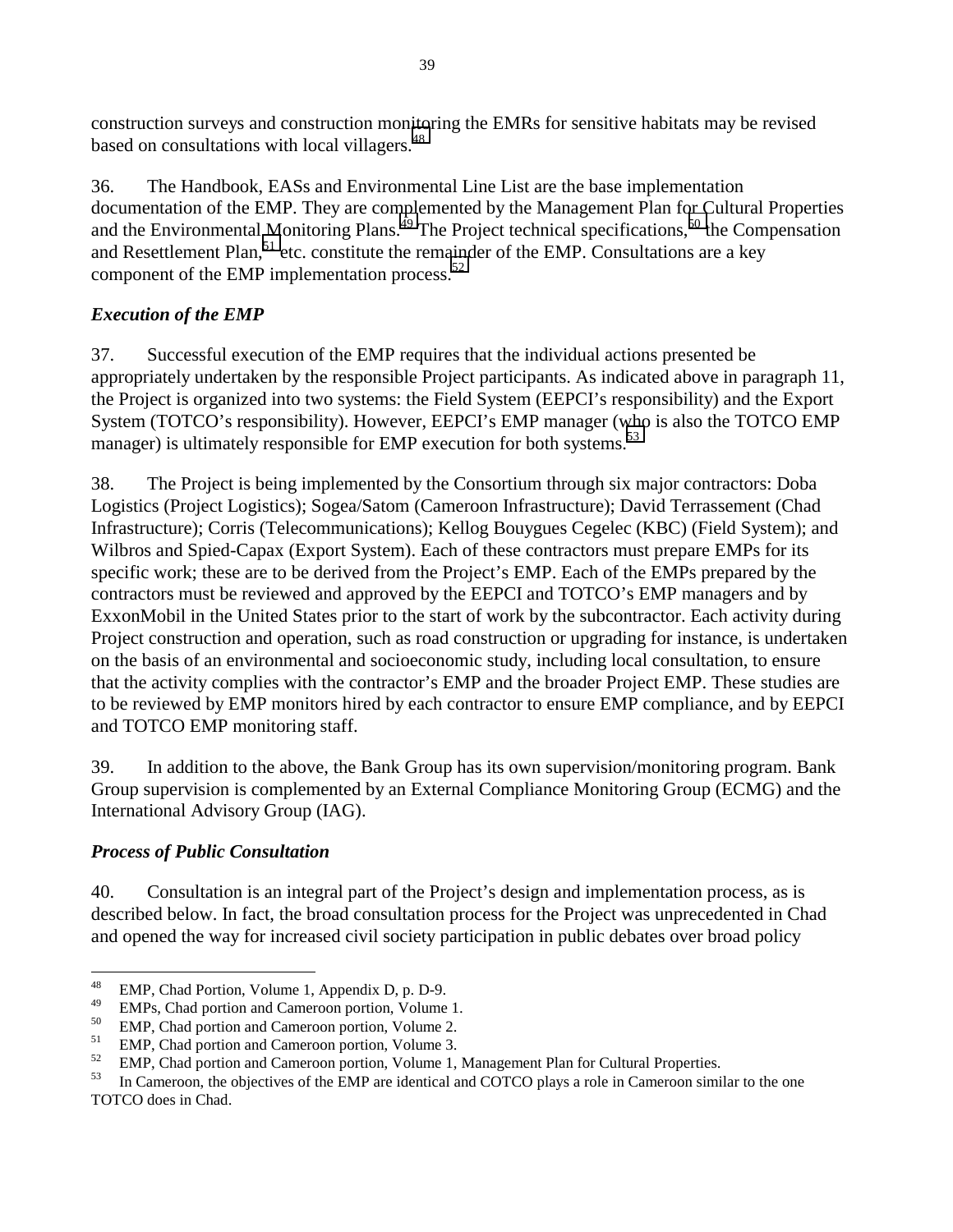issues such as Petroleum Revenue Management, governance, and social and environmental issues. This participation is today consolidated in the context of the PRSP process and in the formal representation of civil society in several official bodies, such as the Steering Committee for the ongoing PRSP and the PROCC. The consultation process has known three phases, which are described below. Disclosed documentation was provided in French throughout the consultation process. However, village meetings took place in the local language and appropriate materials were used for non-readers and people of low literacy.

41. *Phase 1 - 1993–1997: Initiation of Dialogue.* This is the period of initial contact with the population aimed at sensitizing the population on the nature and impacts of oil production and exportation. During this phase, EEPCI was carrying out its seismic surveys and paying compensation for crop damage. The period is characterized by difficult conditions in the Project due to armed rebellion in the area and mistrust between the population and the Government. Project-related consultations were undertaken in a context of insecurity and Project teams were escorted into the villages by armed gendarmes to ensure their safety.

42. Despite these difficult conditions, EEPCI field staff maintained uninterrupted contact with communities who were likely to be affected by the Project, carrying out a market survey to update the official compensation framework, sensitizing the communities on Project design and potential impacts, and paying compensation for crop damage. In mid-1995, consultations with local populations were launched. Public information meetings were conducted in the Project area. These were followed by Human Environmental Surveys carried out by social staff of EEPCI in the Cantons of the Requestors in 1995 and 1996 among others (Miandoum, Bero, Kome, Bebedjia, Mbikou, Mbaissaye, Beboni, and Doba).

43. Consultations were conducted through the administration of individual questionnaires and/or focus group discussions in those villages potentially affected by oil field and pipeline development. Meetings included elders, women, youth, socially active and religious groups; open-forum discussions were held and conducted in local languages. In parallel, consultations with local NGO groups continued throughout 1995 and 1997.<sup>54</sup> A list of these meetings is provided in Annex G.

44. The Bank Group's social and environmental teams started field visits in 1996, which were largely unescorted, to assess: (i) potential impacts of the Project; and (ii) the nature and impact of public consultation. The primary activities evaluated were the market survey, which would serve as a basis to determine compensation rates, and the establishment of baseline data for the Project. The Bank Group suggested key improvements in the data collection and consultation process. These improvements were introduced during Phase II.

45. It is difficult to ascertain whether or to what extent the conditions under which these early consultations were held (there were tensions between populations and Government in the Project

<sup>&</sup>lt;sup>54</sup> These meetings included locally active NGOs such as BELACD (a Catholic NGO), INADES formation (an NGO) focusing on grass-roots training and capacity building) and ACCORD (a local community-based NGO) as well as internationally active NGOs such as World Vision, World Wide Fund for Nature (WWF), Volunteers in Technical Assistance (VITA) and national and regional NGO coordination bodies such as CILONG and COLONG (respectively local and national umbrella organizations for NGOs in Chad).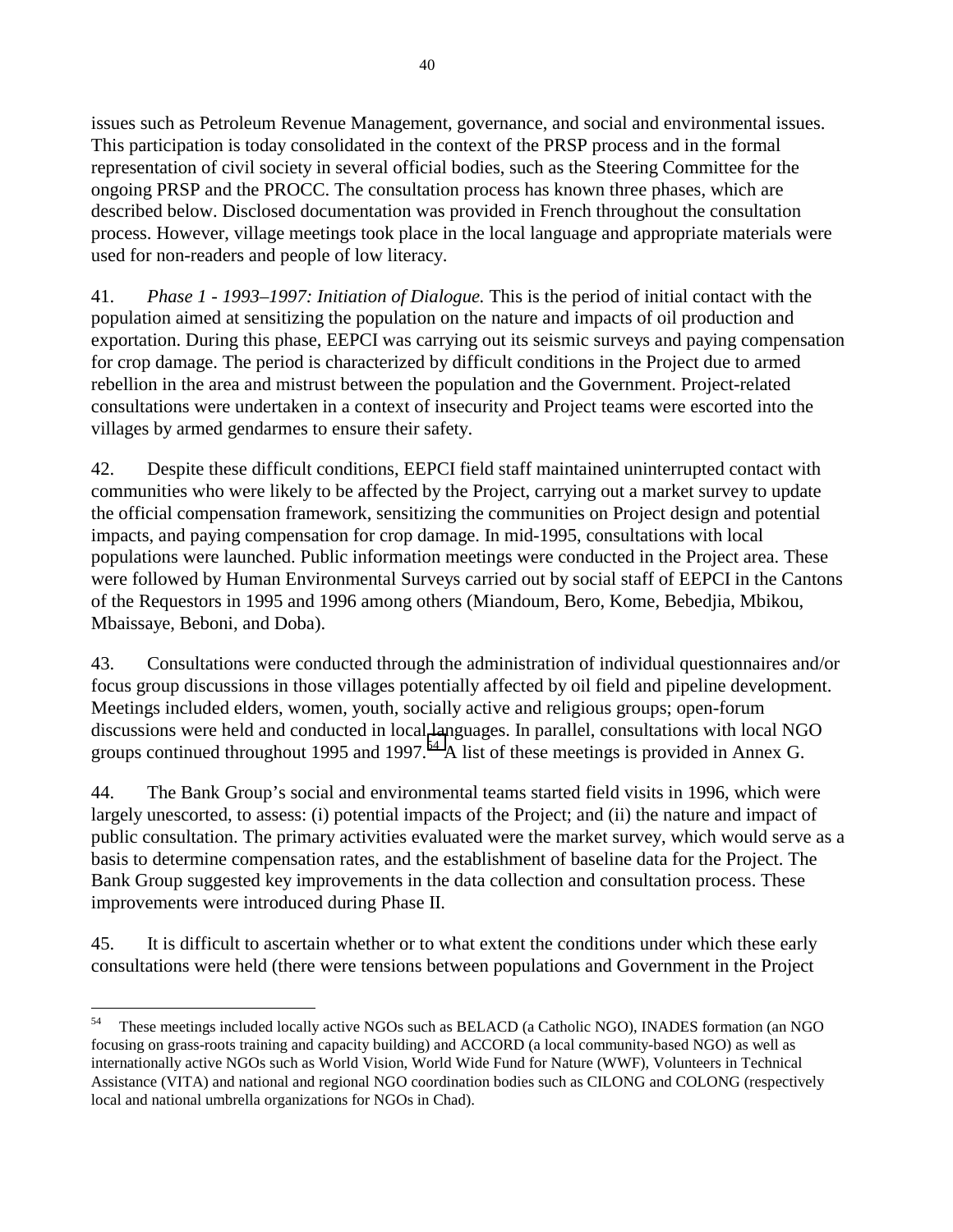area due to prior civil strife) had an impact on the quality of the information provided to the participants and on the participation of local people at that time. Over time, however, the atmosphere in the Project area grew less tense because of improving political stability, especially after 1998, and the local consultation process evolved.

46. *Phase II – 1997–1999: Consolidation Phase.* The 1997 Draft EA was released in October and discussions were carried out between the Bank Group, the Consortium and the Government on Project impacts and mitigation planning. This phase of the consultation process witnessed greater involvement of national and international NGOs as characterized by wide-ranging seminars organized by civil society and broad revisions of the 1997 Draft EA.

47. Bank Group reviews of the 1997 Draft EA suggested over sixty areas for further revision in the design of the pipeline routing, compensation policy framework, and the broad ground rules for civil society engagement; many of these suggestions benefited from civil society inputs. The Bank Group social specialists spent at least 173 person-days in the field during this period to verify and validate the findings in the 1997 Draft EA reports and plans.

48. After the 1997 Draft EA was publicly disclosed, the consultation process improved both as a result of the availability of the environmental documentation and of the subsiding tensions in the Project area. Also, as a result of Bank comments on the 1997 Draft EA, the consultation process was reviewed and strengthened. An extensive public information and consultation campaign was launched during the summer of 1997, which included a Public Information Campaign in two rounds:

- From November 1997 to May 1998, meetings were held in fifty-one villages in the nine Cantons where the oil fields and pipeline would be located. These Cantons include those where the Requestors reside except the Canton of Beboni (where no oil fields are located and which is not traversed by the pipeline) in the Sub-Prefecture of Bebedjia. Questions and answers were documented and the meetings videotaped. Video presentations were shown on compensation, safety, business opportunities, employment, and technical aspects of the Project. Project documents were distributed to each village. A follow-up visit was held in sixteen of the fifty-one villages visited, from July to November 1998.
- In September and November 1998 a second round of village meetings was held in twelve locations covering forty-eight villages. These meetings focused on compensation and survey issues. Maps and brochures were distributed. In 1998 and 1999, specialized consultation sessions were held focusing on directly affected people as stipulated in the EMP. For instance, consultations were carried out with people affected by resettlement or relocation, with land users eligible for individual compensation in cash and in-kind, and with resettlers to evaluate their status and decide on actions.<sup>55</sup>

49. In addition, consultations included discussions with all regional and national stakeholders and benefited from the increased involvement of Chadian authorities responsible for Project

<sup>&</sup>lt;sup>55</sup> For an analysis of Resettlement and Compensation, see the Chad Compensation and Resettlement Plan Implementation Report, Focus International, June 1999. Additional information on resettlement can be found in EEPCI's Resettlement Phase I Report, May 2000.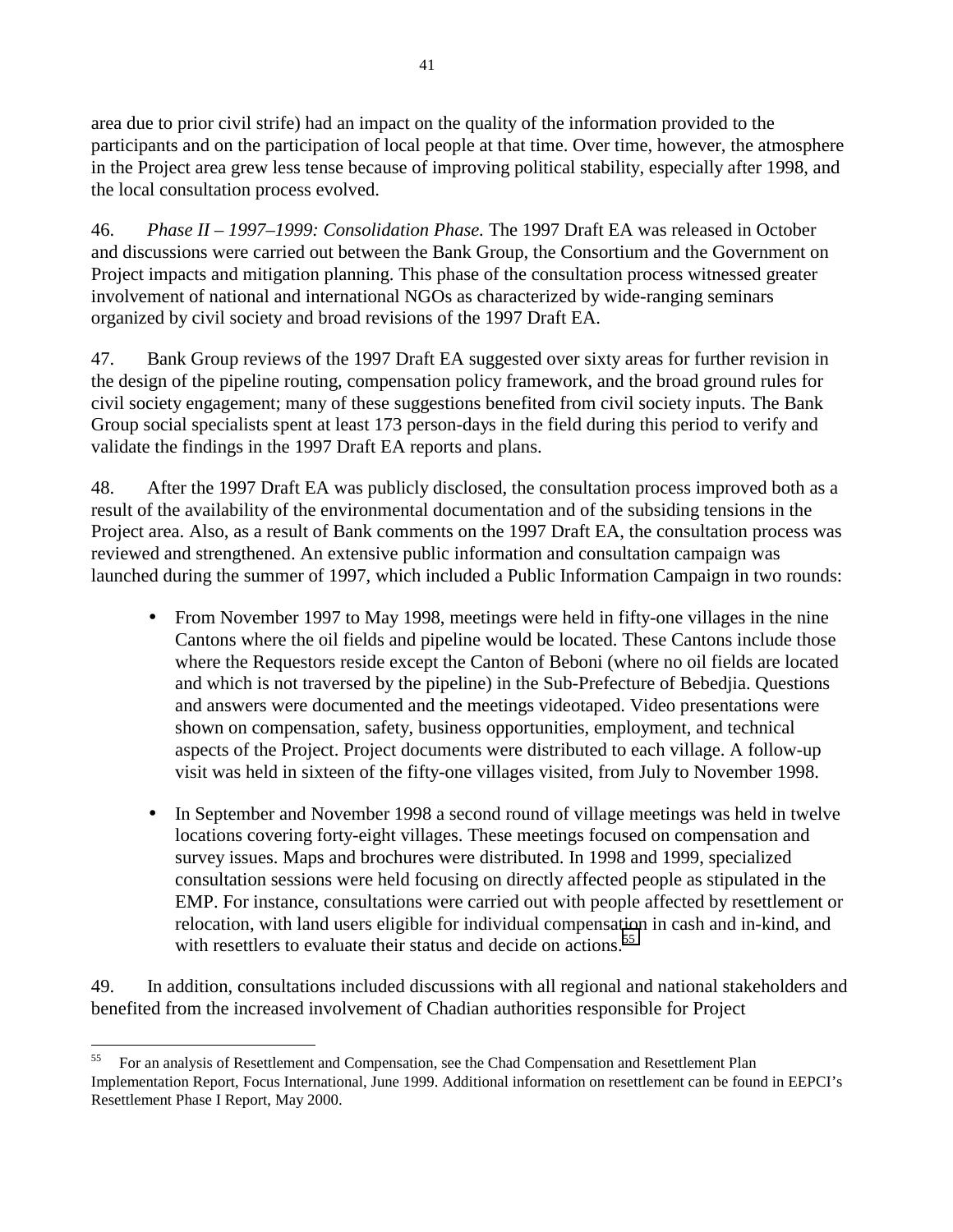management. A broad public seminar was organized in January 1998 in Dounia by CILONG, and was attended by village chiefs and other representatives of the local population, local NGOs, local and national government officials, religious authorities, the Consortium, and the Bank. Starting in November 1998 a series of meetings were held with Chadian NGOs in various locations including Moundou and Doba. Issues of primary importance at these meetings included consultation and compensation.

50. Workshops were also held abroad with international NGOs, in the Netherlands and in Germany in April 1998. In December 1998, at a Project meeting on environmental issues in Yaounde attended by Project managers for the Governments of Chad and Cameroon and by the Consortium, Bank staff noted the improvements made to the consultation process.

51. *Phase III - Broadening, Deepening and Upscaling the Consultation Process.* Upon dissemination of additional environmental and social documentation in early March 1999, a new round of consultation was launched. During meetings in N'Djamena topics of discussion were consultation, compensation, NGO involvement, and the Regional Development Plan for the producing region.

52. When the full Project EA (including the 1999 EMP) was released in June 1999, its documents were displayed in twenty-one locations in different parts of Chad, in particular in the Project impact area. These documents were presented in thirteen-volume sets comprising the Overview volume or Volume 1, the six volumes on Chad, and six volumes of supporting documentation. All documents placed in the public reading rooms were in French. The technical documentation was not made available in local languages, however, EEPCI's social science team is fluent in the predominant local language, which was used in village information campaigns and consultations concerning this documentation. Graphic materials appropriate for non-readers and people with low literacy were also used. CD-ROMs and sets of documentation were distributed to groups and NGOs for dissemination. Documents were also disclosed to the public at large on the Consortium's web site and through the Bank's Infoshop, and the public was invited to submit its comments to the Consortium and the Bank.

53. A broad public seminar was held in Bebedjia in April 1999 to review the Compensation and Resettlement Plan. Representatives of twenty NGOs, human rights associations, trade organizations, the Government of Chad, EEPCI and the Bank participated in the seminar. This consultation and public review program resulted in further improvements to the Resettlement and Compensation Plan, such as a new valuation of compensation for mango trees, and to the consultation process prior to Bank appraisal. By the time the Project was appraised by the Bank, starting in June 1999, the consultation process was assessed as meeting Bank requirements.

54. Since then, consultations have continued with affected populations in the field and with a broader range of stakeholders through various meetings and discussions held by the Consortium, the Bank, and the Government, in particular through regular field visits of its National Technical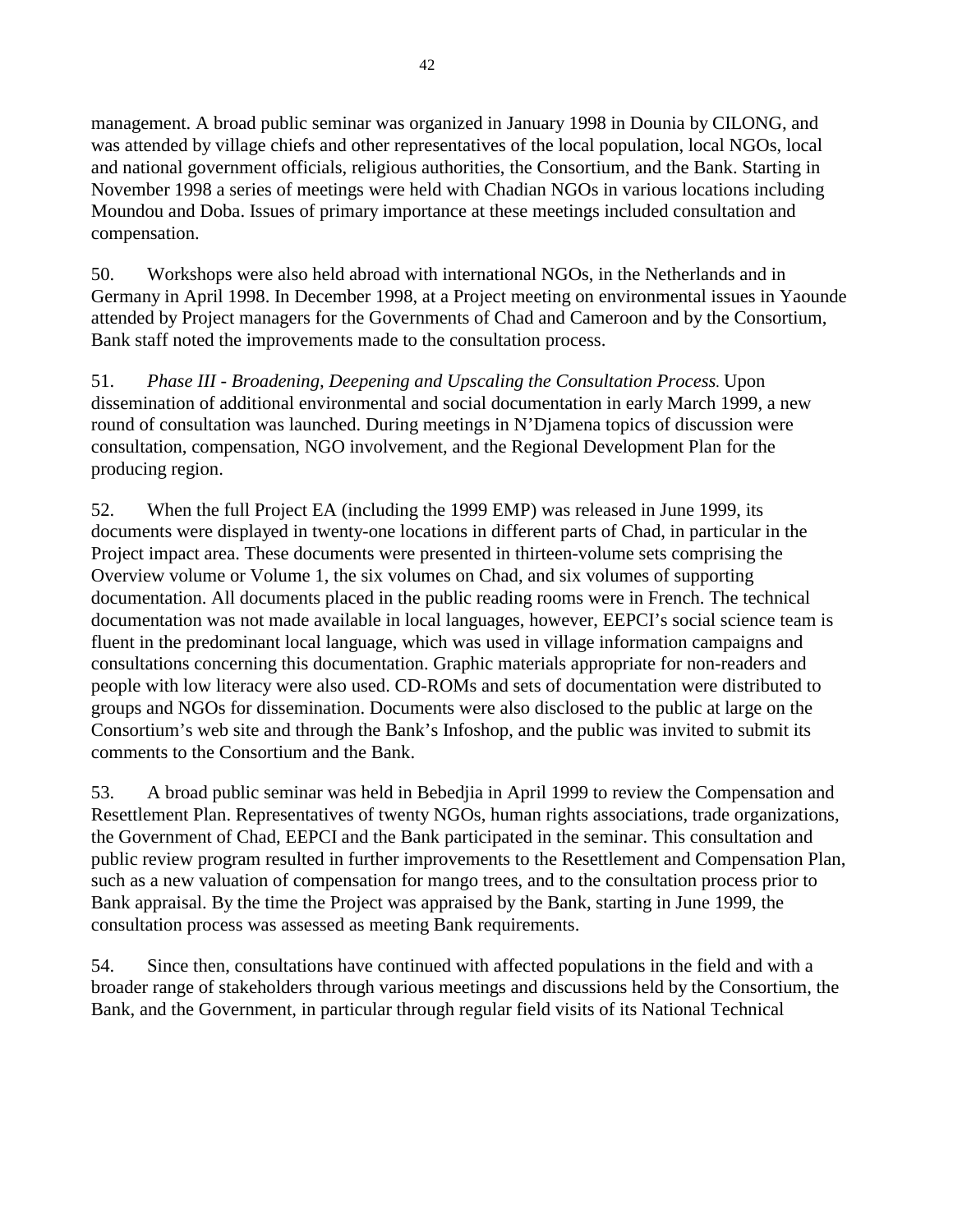Committee for Monitoring and Evaluation of the Pipeline Project (CTNSC).<sup>56</sup> Village information campaigns concerning the design and implementation of the Fonds d'Action Concerté d'Initiative Locale (FACIL), a local initiatives social fund, were carried out in the nine Cantons of the Project area by the FACIL Steering Committee (composed of representatives of the Government and of civil society), to inform local people about FACIL. Participatory seminars were held in 1999 and 2000 to gather inputs for FACIL's implementation manual. Detailed information concerning FACIL and local participation in its management can be found in the documentation for the Capacity Building Project. The implementation manual for FACIL is also available. In September 2000, consultative meetings were held by Bank staff with civil society in Chad during which inputs were solicited concerning the roles of the ECMG and the IAG.

1. 55. A concrete output of the consultation process is the rapid growth in civil society organizations. There has also been a shift of focus from narrowly defined impact mitigation to the broader issue of regional development. Civil society organizations are involved in the definition and future operation of the FACIL and in the elaboration of the Regional Development Plan. Finally, civil society broadly speaking has played an active role in discussing petroleum revenue management as a whole. In August 2000, civil society representation on the PROCC was increased to four out of nine seats by amendment to the Petroleum Revenue Management Law (the original law allocated two out of nine seats to civil society). NGOs, human rights organizations, religious groups, and trade unions each hold one seat on the Committee.

## *Specific Claims and Responses*

## **Claim #1**

**"Directive 4.30 which deals with environmental impact assessments ignores the 300 sampling wells drilled all over the oil production zone (OD 4.01). As far as the environmental impact assessment is concerned, the World Bank, the Government and the Consortium have focused all their attention on the Chad-Cameroon pipeline."** 

## **Response to Claim #1**

56. It appears the Requestors intend to refer to OD 4.01 on Environmental Assessment, rather than OD 4.30 on Involuntary Resettlement (for further discussion of Involuntary Resettlement see Claims #13 and #14 below). OD 4.01 requires that projects proposed for Bank financing and classified as Category A be subject to environmental assessment and states that "the EA covers project-specific and other environmental impacts in the area of influence of a project."<sup>57</sup> Management would like to indicate that the Project EA, which is in the public domain, dealt with both the environmental impacts of the pipeline (Export System) and of the oil production activities (Field System).

<sup>&</sup>lt;sup>56</sup> This Committee is composed of representatives of concerned line Ministries such as the Ministries of Environment, Health, Rural Development, Transport, and Mines and Energy, and is assisted by an Executive Secretariat funded by the Capacity Building Project. 57 OD 4.01, Introduction.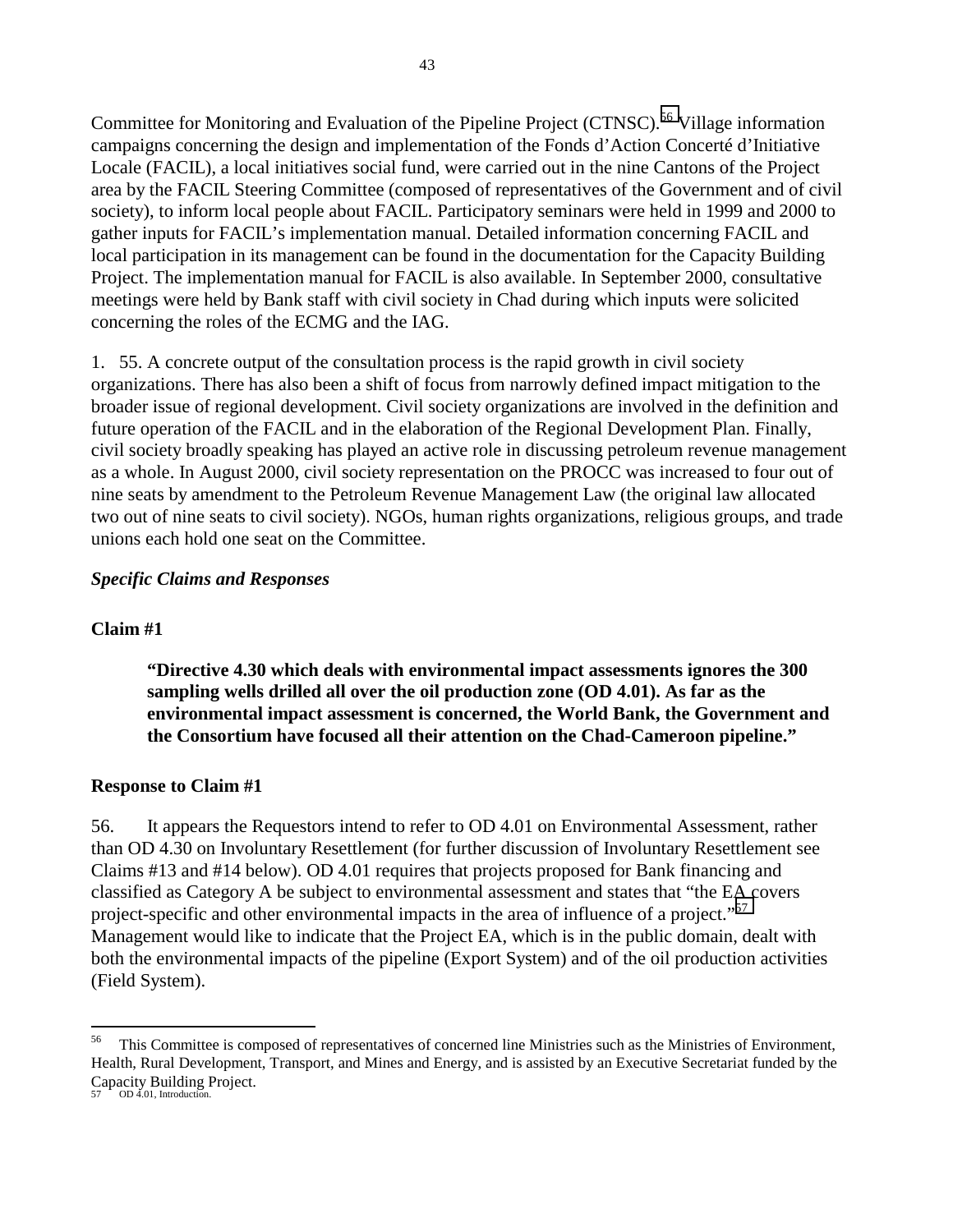57. Although the Bank Group does not finance the Field System, the Project EA defines the Project and its zone of influence to include both the Field System and the Export System, as defined in the PAD,<sup>58</sup> and evaluates both. The 1997 Draft EA examined design alternatives for the Field System and its biological studies included the area covered by the Field System.<sup>59</sup> In addition, the  $EMP<sup>60</sup>$  covers the Field System, meeting OD 4.01 requirements. For instance, it details the environmental mitigation and monitoring provisions for the Field System.<sup>61</sup> This documentation also includes the respective monitoring responsibilities of the Consortium and the Government of Chad.

58. Finally, the GOSRP, released to the public in September 1999,<sup>62</sup> details oil spill response strategies including those for the Field System. Prior to the first extraction of oil, six Area Specific Oil Spill Response Plans (ASOSRPs) will be put in place. The ASOSRPs will be finalized after completion of detailed design of the Field System and in a timely fashion prior to oil production, in order to utilize state of the art equipment and response capacity. One of these ASOSRPs will pertain to the Field System.<sup>63</sup> These arrangements are in compliance with the applicable safeguard policies of the Bank.

# **Claim #2**

**"Consider the plight of the Ogoni people of Nigeria:64 the problems they have been left to face are those created by pipelines that link oil wells to pumping stations. It is at this level, and only this level, that the human, material and environmental damage has been least bearable. Since the World Bank, the Government, and the Consortium refuse to carry out an environmental impact assessment at this level, the danger is inevitable. Because the danger exists all along the entire 1,100 kilometer route of the Chad-Cameroon pipeline, the environmental impact assessment is unsatisfactory."** 

# **Response to Claim #2**

59. Management assumes that this is a reference to the environmental assessment to be undertaken by the Borrower in accordance with the provisions of OD 4.01. OD 4.01 states that "…the purpose of EA is to improve decision-making and to ensure that the project options under consideration are environmentally sound and sustainable. All environmental consequences should be recognized early in the project cycle and taken into account in project selection, siting, planning, and design. EAs identify ways of improving projects environmentally, by preventing, minimizing,

<sup>58</sup> <sup>58</sup> As defined in the Pipeline Project, PAD, p.10.<br> $\frac{59}{2}$  Project EA, Supporting Decuments, Volume 2

 $^{59}$  Project EA, Supporting Documents, Volume 2 and Volume 5.<br> $^{60}$  Chad Eurept Draiast, Eurinemental Management Plan, Sym

<sup>&</sup>lt;sup>60</sup> Chad Export Project, Environmental Management Plan — Supporting Documents, Volumes 1 to 6, May 1999.

<sup>&</sup>lt;sup>61</sup> EMP, Supporting Documents, Volume 1, Chapter 2, "Biophysical Topics," pp. 1 to 30.

 $^{62}$  Chad Export Project, General Oil Spill Response Plan, September 1999.<br>
Chad Export Project, General Oil Spill Response Plan, September 1999.

 $^{63}$  Chad Export Project, General Oil Spill Response Plan, September 1999, Table 1-1, p. 1-2.<br>Many differences are to be noted between the conditions in Occariland, where the people of

Many differences are to be noted between the conditions in Ogoniland, where the people of Nigeria referred to in the Request live, and those in Chad; see Annex E for comparison.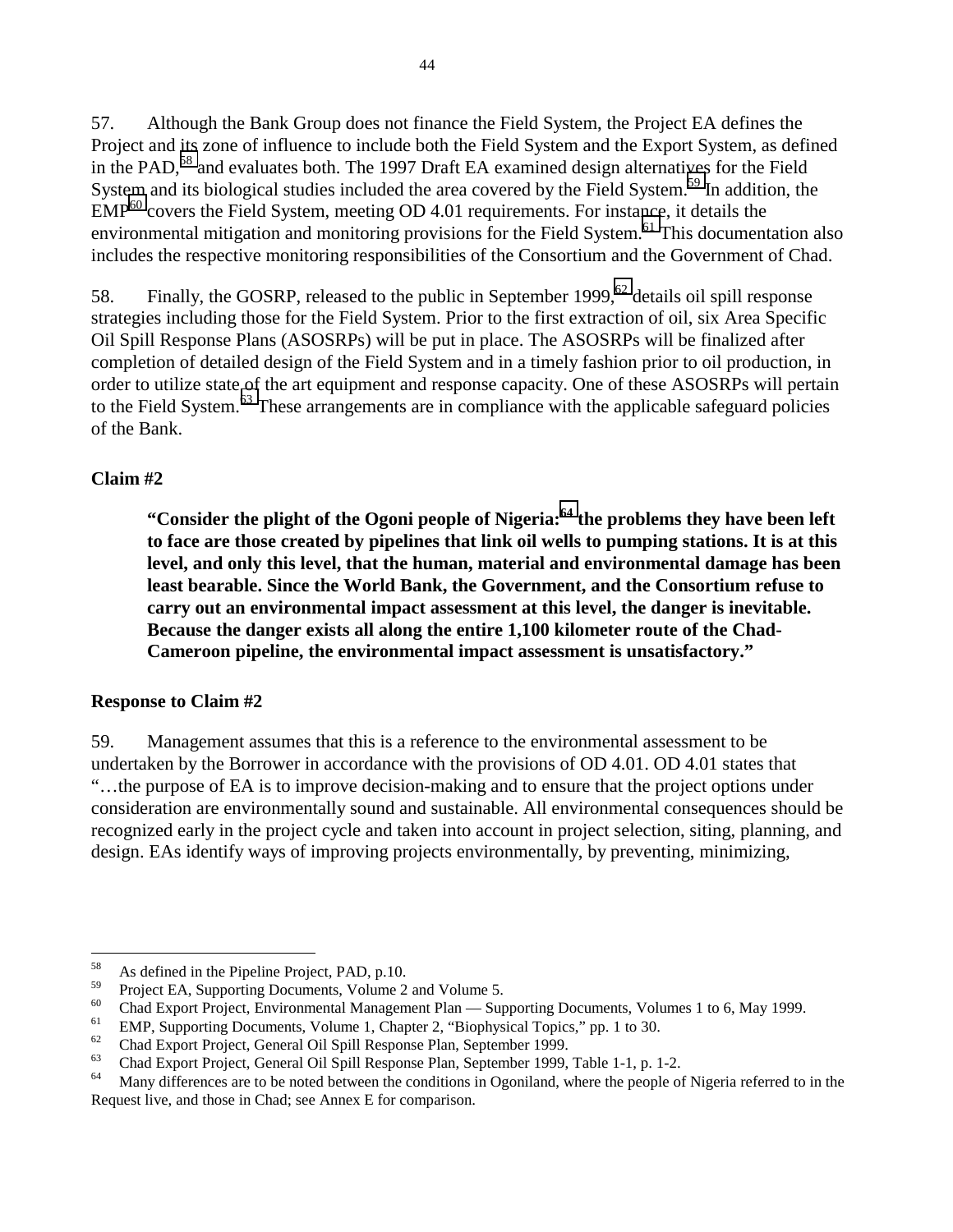mitigating, or compensating for adverse impacts."<sup>65</sup> Management notes that the Project EA for the Pipeline Project addresses all these issues.

60. The no-project alternative was examined and ultimately rejected in the 1997 Draft EA. The Bank Group reviewed this analysis and concurred with its findings. The 1997 Draft EA examined alternative routings for the proposed pipeline and alternative locations for the marine terminal, with a view to minimizing the potential impacts of the Project from oil leaks and spills. It also investigated alternative development configurations for the Field System. The EMP for the Project includes significant mitigation for the remaining oil spill risks including for the Field System, as detailed below. Upon review of this documentation, Bank staff concluded that Project design and mitigation provisions complied with the requirements of OD 4.01.

61. The capacity of the Export System is 250,000 barrels a day (the Request cites 250 million barrels a day). The Project's design meets international industry standards, including World Bank environmental, health and safety guidelines for onshore oil and gas development (including corrosion prevention and leak detection), and guidelines developed by the American Petroleum Institute (API) and the American Society for Testing and Materials (ASTM).<sup>66</sup> These standards and guidelines aim to minimize the risk of leaks and spills (feeder lines are made of non-corrosive fiberglass, the lines are buried, etc.) as is reflected in the 1997 Draft EA. In addition, the Project provides for continuous monitoring of the entire system and rapid response in the event of an oil leak or spill. Preliminary oil spill response planning is foreseen as described in the environmental documentation.<sup>67</sup> Prior to Board presentation, the Consortium also prepared a GOSRP that has been made available for public review and comment. The Bank has received numerous questions, predominantly from environmental NGOs, concerning the timely implementation of ASOSRPs and the capacity of the Government of Chad to play its role in these plans. The Bank has answered these queries and indicated that more detailed ASOSRPs, which will operationalize the GOSRP across all sections of the Project, including the Field System, will be put in place prior to start-up of pipeline operations. They will be complemented by a national oil spill response plan to be developed under the Capacity Building Project.<sup>68</sup>

62. One of the concerns raised by local people and others during the consultation process was the potential impact of the Project on water resources.<sup>69</sup> The fourth concern in order of importance, representing 9 percent of views in the analysis of the overall consultation process for the Project, "expressed concern about potential environmental impacts, mainly oil pollution, leaks and spills."70 The concern of groundwater pollution was considered during the preliminary design process and was assessed in the 1997 Draft EA.71 The Project EA includes a Comprehensive Ground Water Quality

<sup>65</sup>  $^{65}$  OD 4.01, para. 1.<br><sup>66</sup> Chad Export Proje

Chad Export Project, EA, Executive Summary and Update, May 1999, pp. 3-2, 7-3 to 7-5.

<sup>&</sup>lt;sup>67</sup> Chad Export Project, Supporting Documents, Volume 4, Oil Spill Response Preliminary Approach.

<sup>&</sup>lt;sup>68</sup> Pipeline Project, PAD, Annex 14, p. 149.

 $^{69}$  Dames and Moore, 1997, Chapter 9, p. 9-2.

<sup>&</sup>lt;sup>70</sup> Pipeline Project, PAD, Annex 14, p. 154, para. 71.<br><sup>71</sup> Perses and Moore, 1997, Section 7.3.1.5 "Agustia.

Dames and Moore, 1997, Section 7.3.1.5 "Aquatic Impacts," pp. 7-21 to 7-23, and Chad Export Project, EA, Executive Summary and Update, May 1999, Chapter 9, p. 9-28.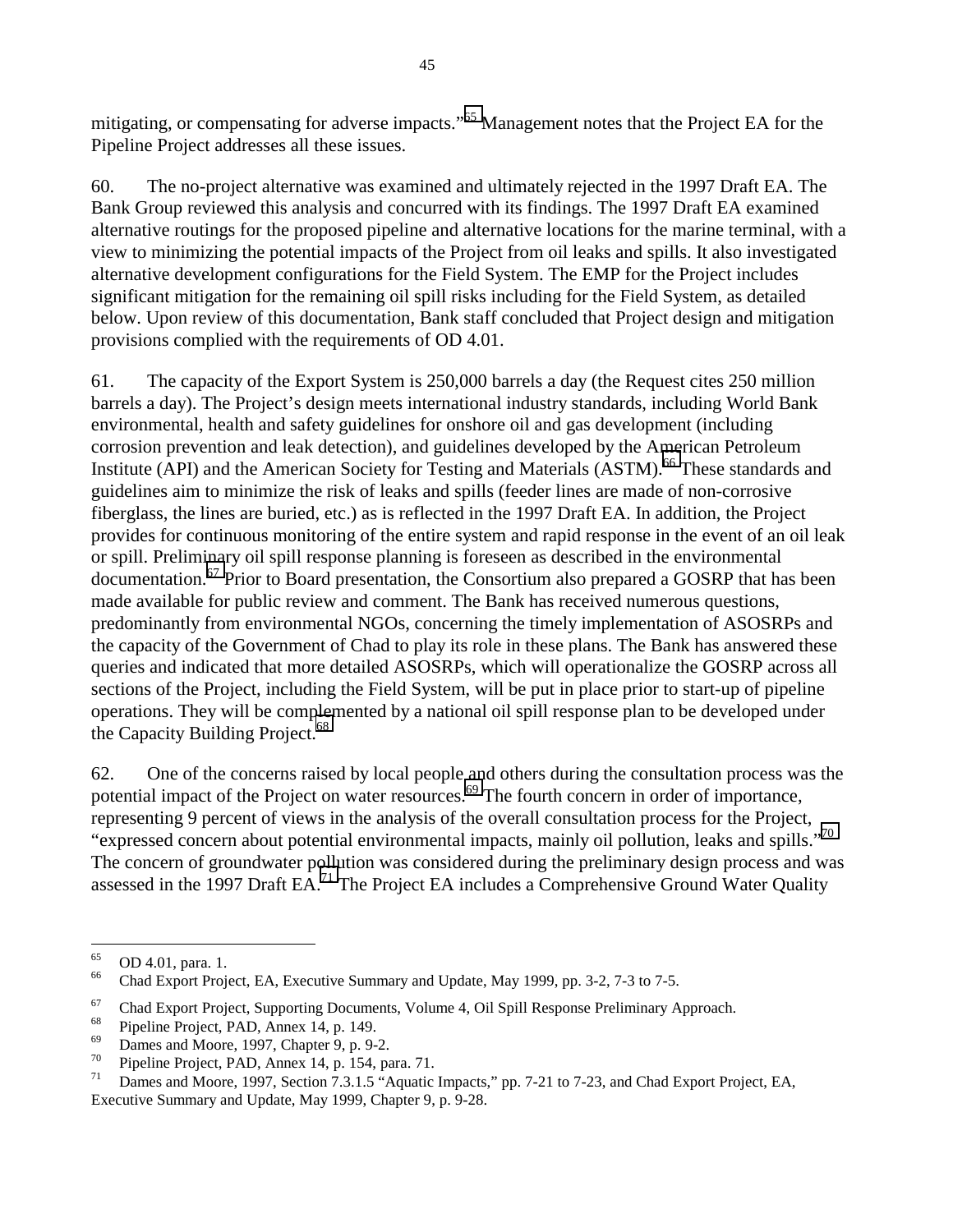Monitoring Program, which will be in place before oil production starts. In the view of Management the Project EA is satisfactory and complies with the requirements of OD 4.01.

## **Claim #3**

**"So far, neither the Consortium nor the Government has said a word about how they intend to pump oil from 300 wells through the three pumping stations in Kome, Miandoum, and Bolobo (Sub-Prefecture of Bebedjia)."** 

#### **Response to Claim #3**

63. OD 4.01 requirements stipulate that the environmental assessment must provide a description of the proposed project. The Project EA specifically describes the proposed Project including development of the three oil fields. It provides specific details on the Field System, including how oil will be produced and delivered under the Project to the three pumping stations.<sup>72</sup> The EMP details the alternatives considered and the selected design.<sup>73</sup> A summary of this process is presented in the first chapter of the  $EMP<sup>74</sup>$ 

64. At this time, there are fifteen capped exploration wells in the oil fields. These wells were drilled to delimit the oil reservoir. Approximately 300 wells will be drilled within the Field System over an area of approximately 185 square kilometers. Drilling has not yet commenced. It is expected to start by November 2001 and to continue for approximately three years. Figure 2 is illustrative of how oil will be delivered. Small diameter pipelines (flowlines) within the oil field will transport produced fluids from each well to a gathering station (field "pumping stations" in the Request) located in each of three oil fields. Since the oil field has little gas, a 120 MW power plant, which is also covered in the EA, will provide electricity for in-well pumps to bring oil to the surface. The gathering stations will connect to a production pipeline (a pipeline that transports all of the production from one or more oil field(s)) leading to the Central Treatment Facility, where produced fluids are processed before being transferred to the Export System. For a discussion of oil spill risks in the Field System, see Claims #2 and #5.

<sup>72</sup>  $^{72}$  Dames and Moore, 1997, Chapter 3.<br> $^{73}$  Chad Export Project, EA, Expositive

<sup>73</sup> Chad Export Project, EA, Executive Summary and Update, May 1999, Chapter 3, "Oil Field Area," p. 3-3 to 3-4 and Chapter 5, "Scale of Oil Development Alternatives" and "Oil Field Design Alternatives," pp. 5-4 to 5-8.

 $74$  EMP, Chad Portion, Volume 1, Chapter 1, May 1999.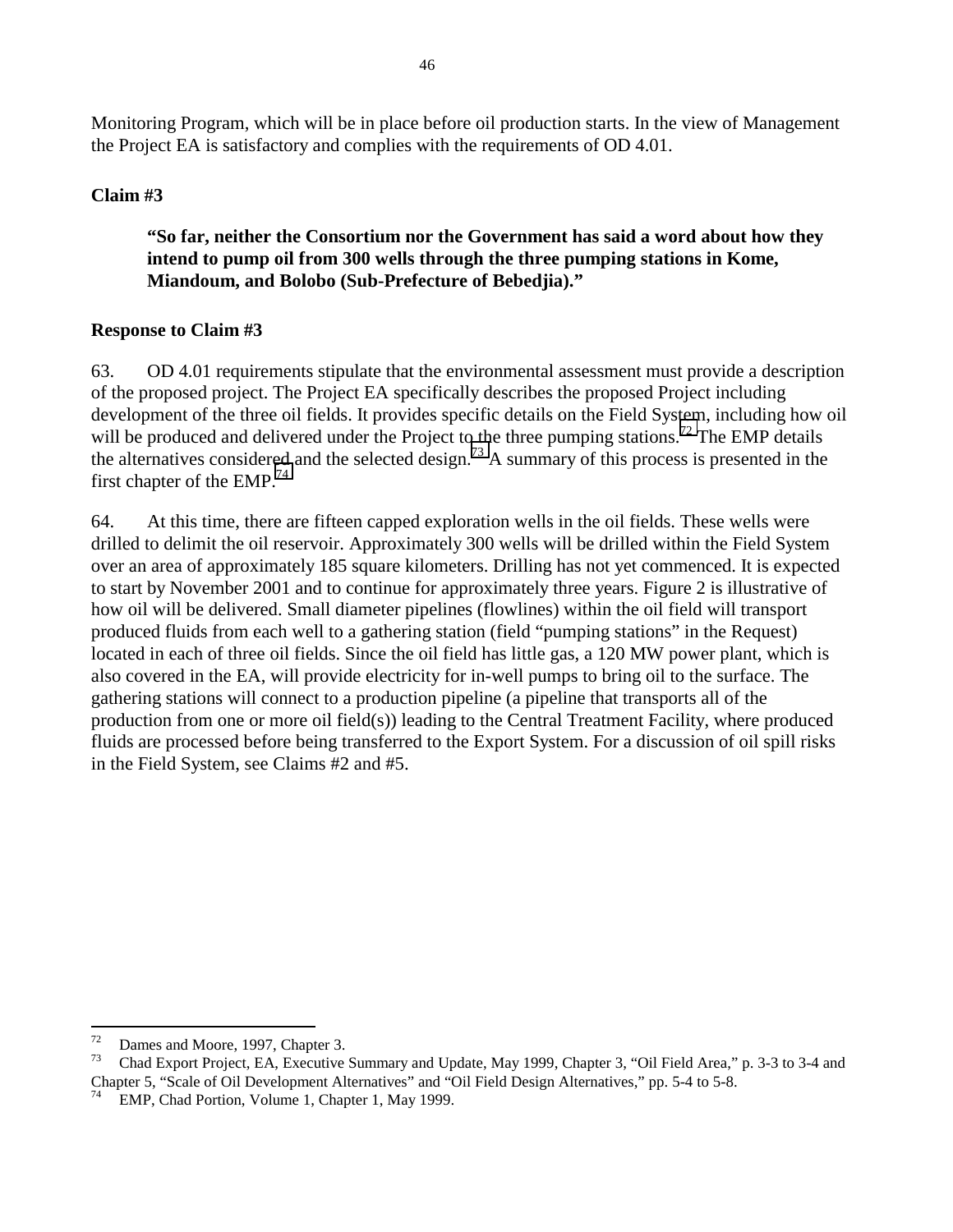

Flowlines, the Production Pipeline, and the TOTCO Transportation **System's Pipeline** 

*Figure 2.* 

**"The geological map shows that petroleum in the Doba basin is found from the border of Cameroon to the borders of the Central African Republic and Sudan. It crosses seven prefectures in the Southern part of Chad, namely Eastern Logone, Western Logone, Tandjile, Mayo-Kebi, Monyen-Chari, Chari-Baguirmi, and Salamat, home to more than 4.5 million of the country's total population of 6 million. This is precisely the region that feeds Chad and the frontier populations of the neighboring countries. The breadbasket of Chad, this zone is the most densely populated… This is an area of heavy rainfall, where the gallery forest is flooded six months of the year, where population density is high, and where farming is highly developed… If there are breaks in the feeder lines and other pipelines from the oil wells because of a lack of safety measures and an environmental impact assessment, imagine how much damage will be caused."** 

#### **Response to Claim #4**

65. The 1997 Draft EA states: "The specific locations for each of the major field components (i.e., gathering stations, Operations Center, field flowlines, utility corridors, airfields, etc.) were selected and [will be] configured in a cost-effective manner that optimizes technical efficiencies while considering potential impacts to the local human, biological, and physical environments.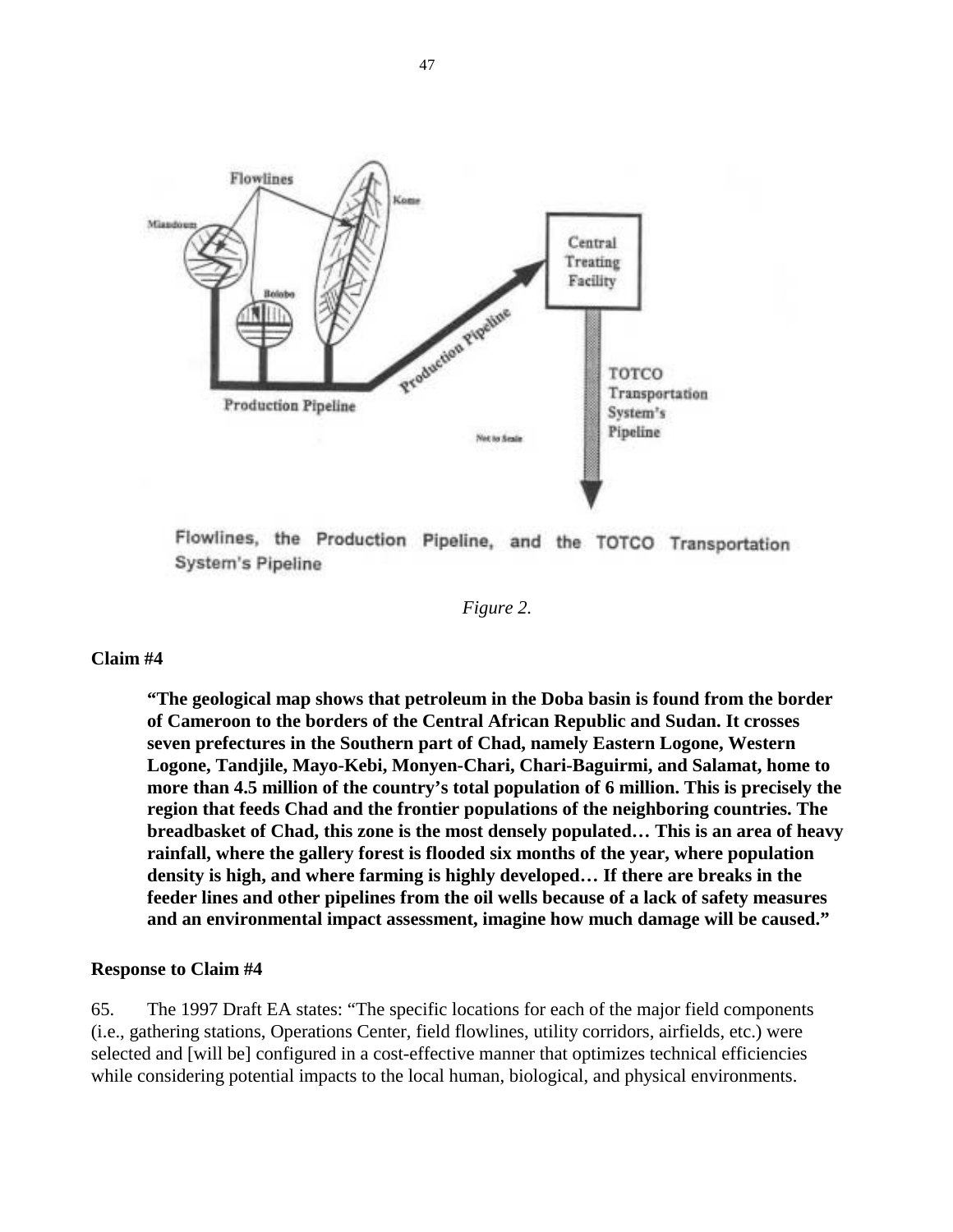Specifically, the individual field facilities (with the exception of the well sites, whose exact locations have not yet been determined) have been sited to avoid, to the extent feasible, the following:

- Existing living space and areas of dense population;
- Water resources, including existing wetlands and drainages in the field areas;
- Known transhumant movement corridors;
- Areas of vegetation with high conservation value (including gallery forest); and
- Active agricultural areas.

In addition, acceptable balances have been sought between protecting areas of higher conservation value, areas of fallow agricultural land that provide a variety of resources for the local population, and actively worked agricultural land. As a result of these considerations, the overall field development facilities design and configuration was developed as described in Section 3.0."<sup>75</sup>

66. In addition to locating flowlines and production pipelines to avoid, where possible, water courses, mitigation includes, among other measures, the burial of flowlines and production pipelines to safeguard against third party damage and the use of fiberglass flowlines in the Field System for lines less than or equal to 203 millimeters (8 inches) in diameter to avoid corrosion.<sup>76</sup> Besides the design provisions, in the event of an oil spill, an area specific oil spill response plan for the Field System will be in place (for a discussion of oil spills see Claims #2 and #5).

Dames and Moore, 1997, p. 4-10.

<sup>76</sup> EMP, Chad Portion, May 1999, Volume 1, "Biophysical Topic #4, Surface Water and Groundwater Protection: pp. 7-10.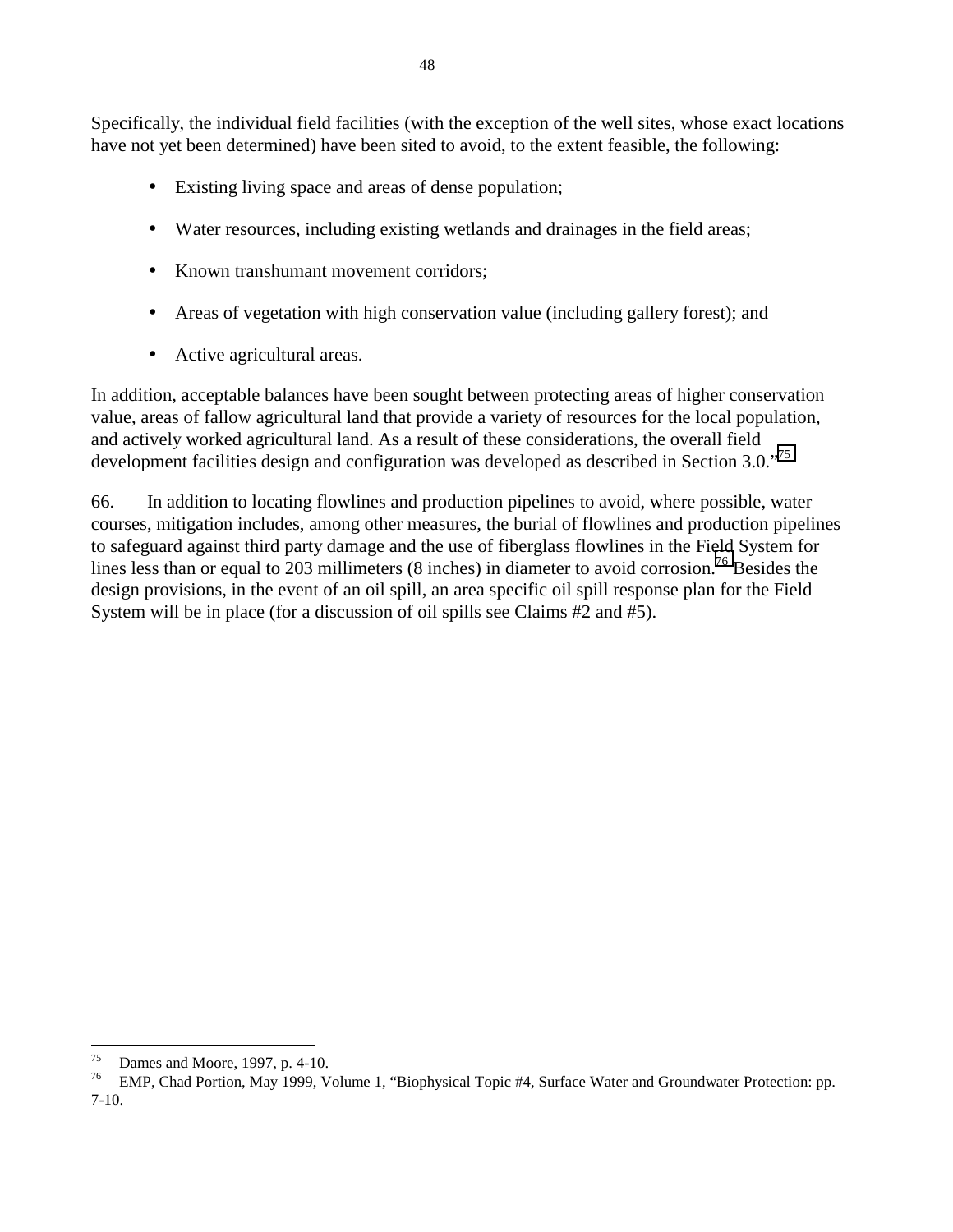**"In the Sub-Prefecture of Bebedjia and its environs alone, for example, the Consortium has drilled [will drill] 300 wells. If you multiply these 300 wells by 10 feeder lines for each one, you will have 3,000 feeder lines in this district… A pipeline expert who belongs to an environmental protection group writes in the journal** *L'Autre Afrique***, Nr. 31, that along the Chad Cameroon pipeline '***the capacity for detecting seepage with even the most sophisticated systems will still not prevent the escape of 10 000 liters per day, undetected.'* **If we multiply the 300 pipelines leading from the 300 wells by 10,000 liters per day, we get three million liters of seepage of crude oil every day in this production region. In other words, its surface waters (consisting of flood waters and the waters of its rivers), polluted by three million liters of oil a day for six months, will empty into the Logone, the Pende, the Nyan, the Chari, the Mandoul, the Tandjile, the Mayo-Kebbi and the Chari. These rivers, now polluted in their turn, will continue flowing into Lake Chad. As a result, not only Chad but also its neighboring States – Nigeria, Cameroon, Niger, etc. — will be contaminated."** 

## **Response to Claim #5**

67. OD 4.01 requires that the environmental assessment include "the set of measures to be taken during implementation and operation to eliminate, offset, or reduce adverse environmental impacts to acceptable levels...[and] the actions needed to implement them<sup>"77</sup> specifically with regard to oil spill risk minimization, managing, monitoring, and eventual remediation.

68. At this time, there are fifteen capped exploration wells in the oil fields. These wells were drilled to delimit the oil reservoir. Approximately 300 wells will be drilled within the Field System over an area of approximately 185 square kilometers. Drilling has not yet commenced. It is expected to start by November 2001 and to continue for approximately three years. The specific location of the wells within the three oil fields in the Doba Basin cannot be finalized in advance due to the nature of oil exploration activities; wells are drilled in sequence and their location determined progressively. Early production results will provide better definition of the producing reservoirs and there may be modifications to the final number of new wells to be drilled. Each producing well will be connected through a single, buried, fiberglass feeder line, (rather than the ten feeder lines per well referred to in the Request), to the field manifold (gathering station). From the manifold, production from several wells will be combined in a production pipeline to the Central Treatment Facility.

69. As with the Export System, the Field System will be developed and operated from the perspective that prevention is the best possible "response" to an oil spill. Hazop (hazardous operations) assessments and risk assessments have been performed during the Project design phase. During operations, further risk assessments will be performed at a minimum every five years as per industry practice. The facilities, including oil field facilities, have been designed to conform to international standards including Bank environmental, health and safety guidelines for onshore oil

 $77\,$ 77 OD 4.01, Annex C, Environmental Mitigation or Environmental Management Plan, para.1.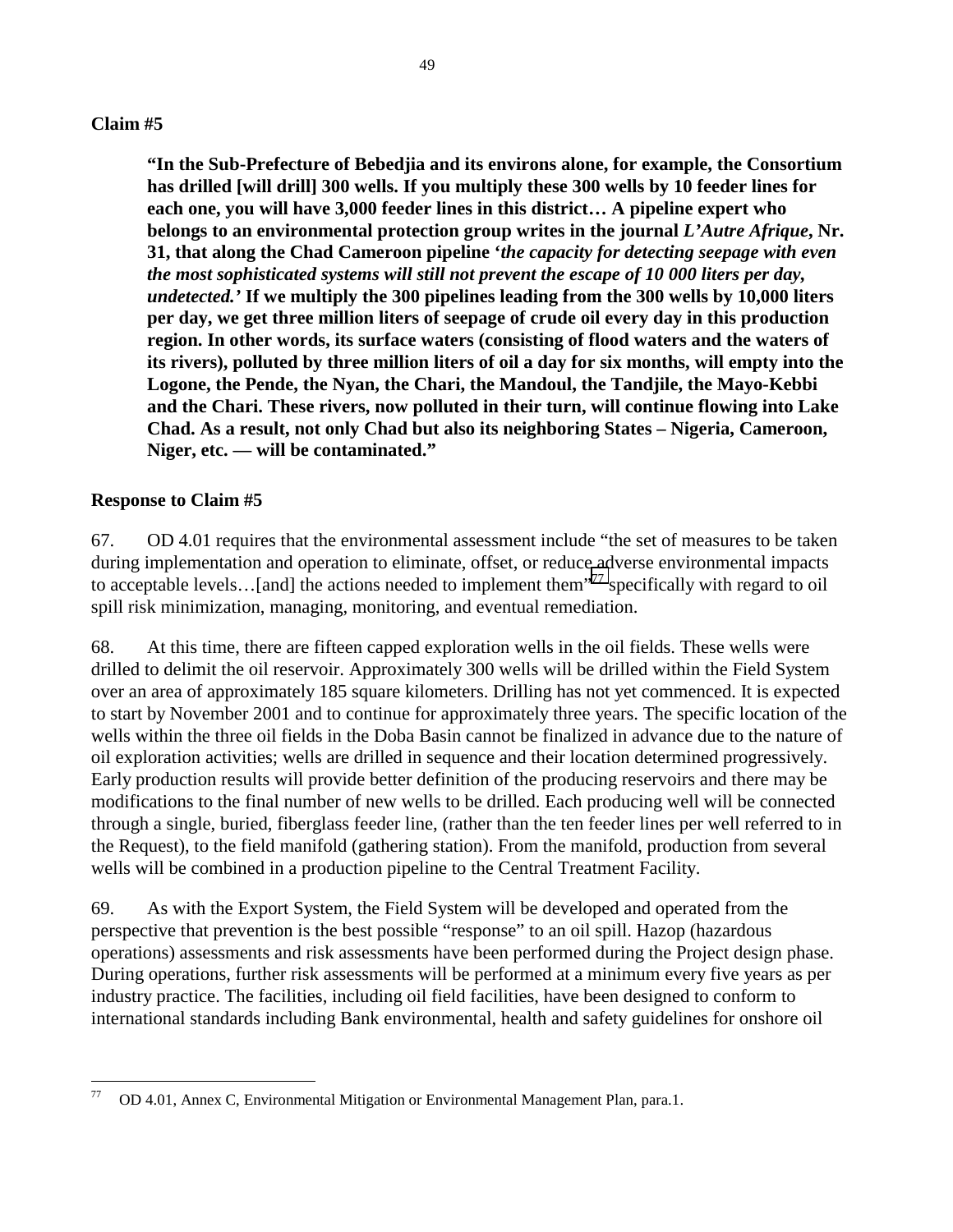and gas development (including corrosion prevention and leak detection), and guidelines developed by the API and the ASTM.<sup>78</sup>

70. Given the design of the feeder lines and the production pipelines, the most likely spills, based upon risk analysis, would be limited to amounts in the order of 10 to 25 barrels from a single feeder line or 1600 to 4000 liters.<sup>79</sup> The ASOSRP for the Field System will include immediate shut-off protection and containment and cleaning provisions of a spill.

71. In the event of an oil spill in the Field System, a spill response plan will guide the emergency effort. This response plan (ASOSRP for the Field System) will conform to applicable international standards and codes as well as the Project's Operations Integrity Management System's standards and guidelines.<sup>80</sup> The GOSRP describes typical response actions for spills. A hypothetical spill into the Nya River from the Field System is included in the GOSRP to illustrate the Project's planned response to such an event.

72. The Request mentions that Lake Chad could be polluted as a result of an oil spill. The Project is designed (including physical design of the pipeline, strategic placement of block valves, monitoring and response systems) so as not to cause appreciable harm to Lake Chad. This risk was also seriously considered and taken into account under OP 7.50. In January 1998, with the consent of the Government of Chad, the Bank notified the Central African Republic (CAR), Niger and Nigeria seeking their no-objection to the Project. CAR and Niger endorsed the Project proceeding. As Nigeria did not respond to repeated requests within the six-month period allocated for non-objection, Bank staff, in conformity with the provisions of BP 7.50, sought approval from Management to proceed with the Project.<sup>81</sup> All the Lake Chad riparians are members of the Commission for the Lake Chad Basin, headquartered in N'Djamena, which provides an existing vehicle to address potential impacts on Lake Chad. Chad also informed the Commission of the proposed Project as recommended by OP 7.50.

# **Claim #6**

# **"The obligation of taking the local population's views into account in preparing and implementing the EA was never respected."**

# **Response to Claim #6**

73. OD 4.01 states that "the Bank expects the borrower to take the views of affected groups and local NGOs fully into account in project design and implementation, and in particular in the preparation of EAs. This process is important in order to understand both the nature and extent of any social or environmental impact and the acceptability of proposed mitigatory measures,

<sup>78</sup> Chad Export Project, EA, Executive Summary and Update, May 1999, pp. 3-2, 7-3 to 7-5.

<sup>&</sup>lt;sup>79</sup> Chad Export Project, General Oil Spill Response Plan, September, 1999, pp. Appendix B, B1 to B26, for example.<br><sup>80</sup> Chad Export Project, General Oil Spill Response Plan, September 1999, pp. Appendix B, B1 to B26, for

<sup>80</sup> Chad Export Project, General Oil Spill Response Plan, September 1999; and Chad Export Project, EA, Executive Summary and Update, May 1999, pp. 4-2 to 4-3.

BP 750, paras.  $4 \text{ and } 5$ ;  $\overrightarrow{O}^{\text{P}}$  7.50, para.  $4$ .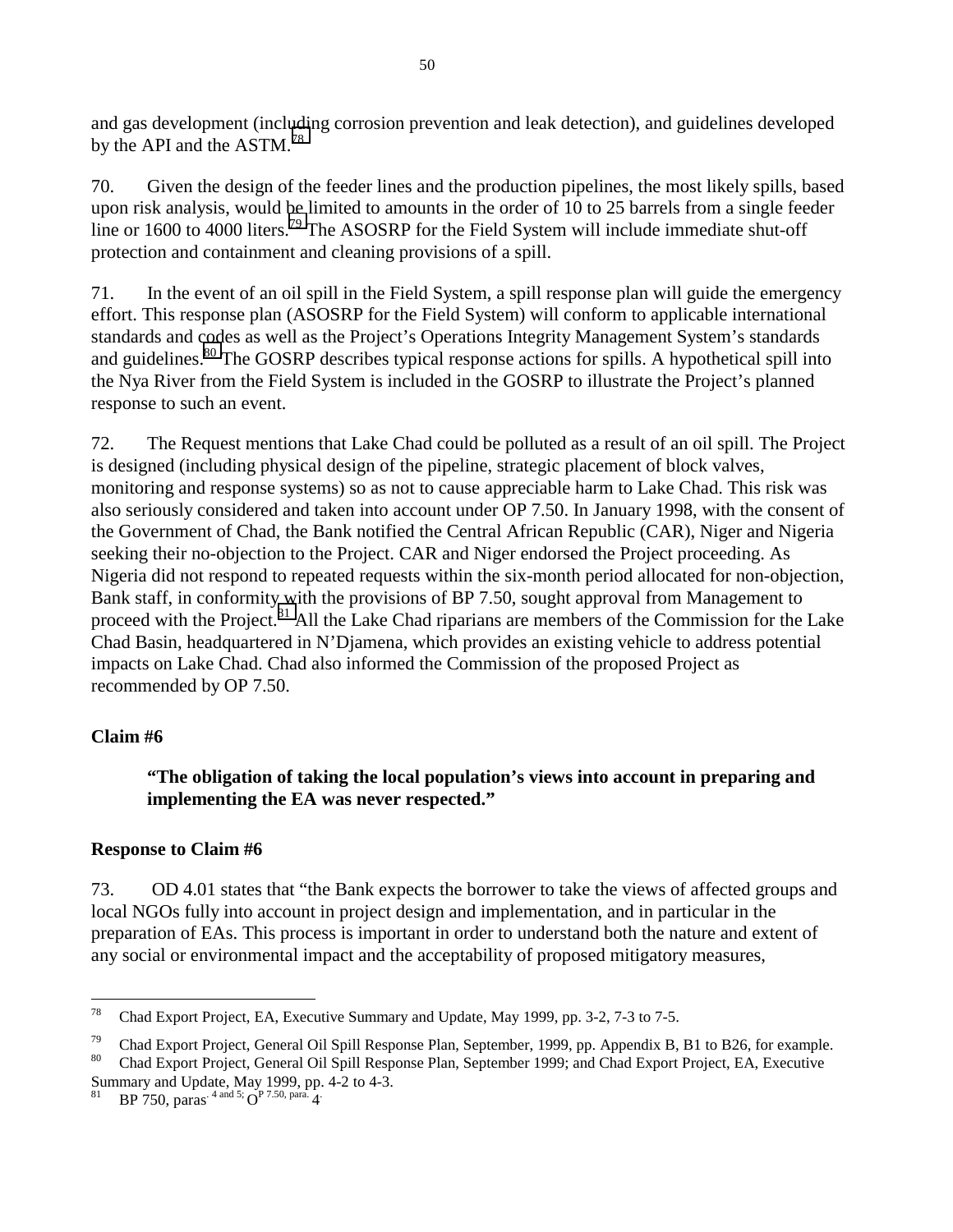particularly to affected groups… Consultations…are a valuable way to improve decision-making, obtain feedback on the EA process and draft report, and to increase community cooperation in implementing the recommendations of the EA.<sup> $32$ </sup> A summary of the consultation process for the Project is set out below. For the pipeline as a whole over seventy changes to the alignment were made as a result of consultations.<sup>83</sup> The adaptive environmental design process (described below) required by the Bank satisfies the OD 4.01 requirement that affected parties be consulted throughout the process.

74. In accordance with the relevant Bank safeguard policies, the Project has employed an adaptive design process to meet one of the primary goals of the Project's environmental management effort—developing optimum design for the Project by utilizing the latest input from extensive environmental studies and public consultation. The adaptive design centers around an information feedback mechanism that provides Project planners with an ongoing flow of up-to-date information throughout the design process. The Project's environmental assessment and public consultation teams have been in continuous contact with the planners and engineers designing the Project. As a result of this feedback mechanism, the Project design has adopted many improvements over the sixyear period since environmental studies and public consultation first began in 1993, ultimately bringing the design to its present stage. This adaptive design process is still in progress and it has been incorporated into the Environmental Management Plan for the Project so that it can be utilized over the anticipated 25-year life of the Project.<sup>84</sup>

75. The consultation process has also led to concrete modifications. For instance, the proposed valuation for mango trees in the context of the compensation process was challenged and, following studies in 1999, valuation for these trees was reviewed. In addition to the consultation process carried out by the Consortium, the Bank Country Office has been active in soliciting civil society participation and inputs, including from NGOs. For a summary of the consultation process, see the Process of Public Consultation above. Full information on the consultation process is provided in Volume 3 of the supporting documentation of the EA. $^{85}$ 

76. Consultation is an integral part of the compensation and resettlement process which is ongoing. EEPCI continues to apply the process as described in the Project EA in this context. In addition, several meetings with local NGOs and visits to the field by Bank Group staff have taken place since project approval and broad based consultations with affected populations as well as a seminar involving Government, the Consortium, local populations and other stakeholders and the Bank are scheduled to be held in the coming months. The Capacity Building Project supports the conduct of consultations at least twice a year.

<sup>82</sup> 82 OD 4.01, para. 19.

<sup>83</sup> Chad Export Project, EA, Supporting Documents, Volume 3, p. 5-1.

<sup>&</sup>lt;sup>84</sup> Chad Export Project, EA, Executive Summary and Update, May 1999, p. 4-3.<br><sup>85</sup> Project EA, Chad Portion Supporting Documentation Volume 3

Project EA, Chad Portion, Supporting Documentation, Volume 3.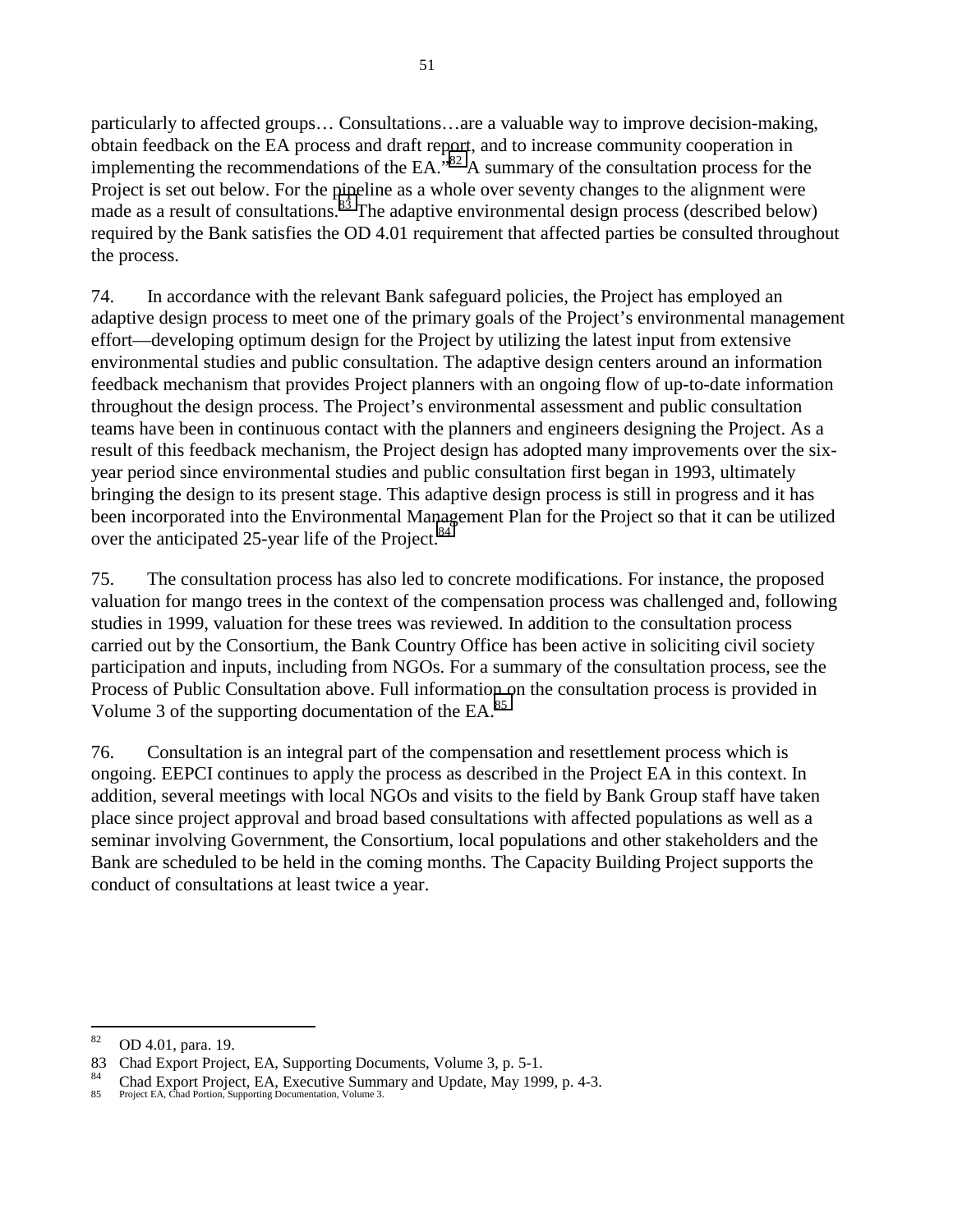## **"Yet other directives have not been complied with: … OP 4.36, on forestry…"**

### **Response to Claim #7**

77. The provisions of OP 4.36 are addressed by the Project EA and forestry issues were thoroughly examined and assessed during Project preparation in 1998 and 1999, through technical work and repeated field visits by specialized Bank Group staff, who also surveyed the majority of the length of the pipeline route and oil field area by low-level overflights in fixed wing aircraft, by vehicle and on foot. The Policy applies to the use of sustainable forestry practices and does not allow the Bank to support logging in primary moist tropical forest. Detailed field surveys conducted as part of the EA process indicate that there is no primary moist tropical forest in Chad.<sup>86</sup> The Project will not finance any commercial logging in moist tropical forest nor will it purchase logging equipment for use in moist tropical forest. For a discussion of riverine gallery forest that does exist in Chad see below the response to Claim #8.

## **Claim #8**

#### **"Yet other directives have not been complied with…OD 4.04, on native habitats…."**

#### **Response to Claim #8**

78. The provisions of OP 4.04 pertaining to "Natural Habitats" are addressed by the Project EA. Natural habitats are defined as "land and water areas where (i) the ecosystems' biological communities are formed largely by native plant and animal species, and (ii) human activity has not essentially modified the area's primary ecological functions."<sup>87</sup> In other words, the term does not apply to farmland or grazing land. The Bank does not support projects involving the significant conversion of natural habitats.<sup>88</sup> In projects affecting natural habitats, adequate design and mitigation measures are required.

79. Vegetation in the Field System and the Chad portion of the Export System is almost exclusively wooded savanna. Most of this has been grazed heavily or cultivated for cotton, sorghum, etc. Therefore it does not meet the criteria for a "natural habitat." Along riverbanks and in damp watercourses, higher soil moisture and fertility support a more luxuriant vegetation. These gallery forest strips are usually narrow, except in some flood plains and constitute a natural habitat. Gallery forest exists along the Nya and Loule rivers within the Field System and along the Export System in Chad at the Lim and Mbere Rivers, but they are under heavy pressure from farming activity.

80. Preliminary Project design minimized impacts to natural habitats and all final locations for river crossings will be selected during detailed design to avoid or minimize the clearing of gallery

 $\frac{86}{27}$  Chad Export Project, EA, Executive Summary and Update, May 1999, p. 4-10.

 $^{87}$  OP 4.04, Annex A.

**Defined as the elimination or severe diminution of the integrity of a critical or other natural habitat caused by a major, long-term change in land or water use.**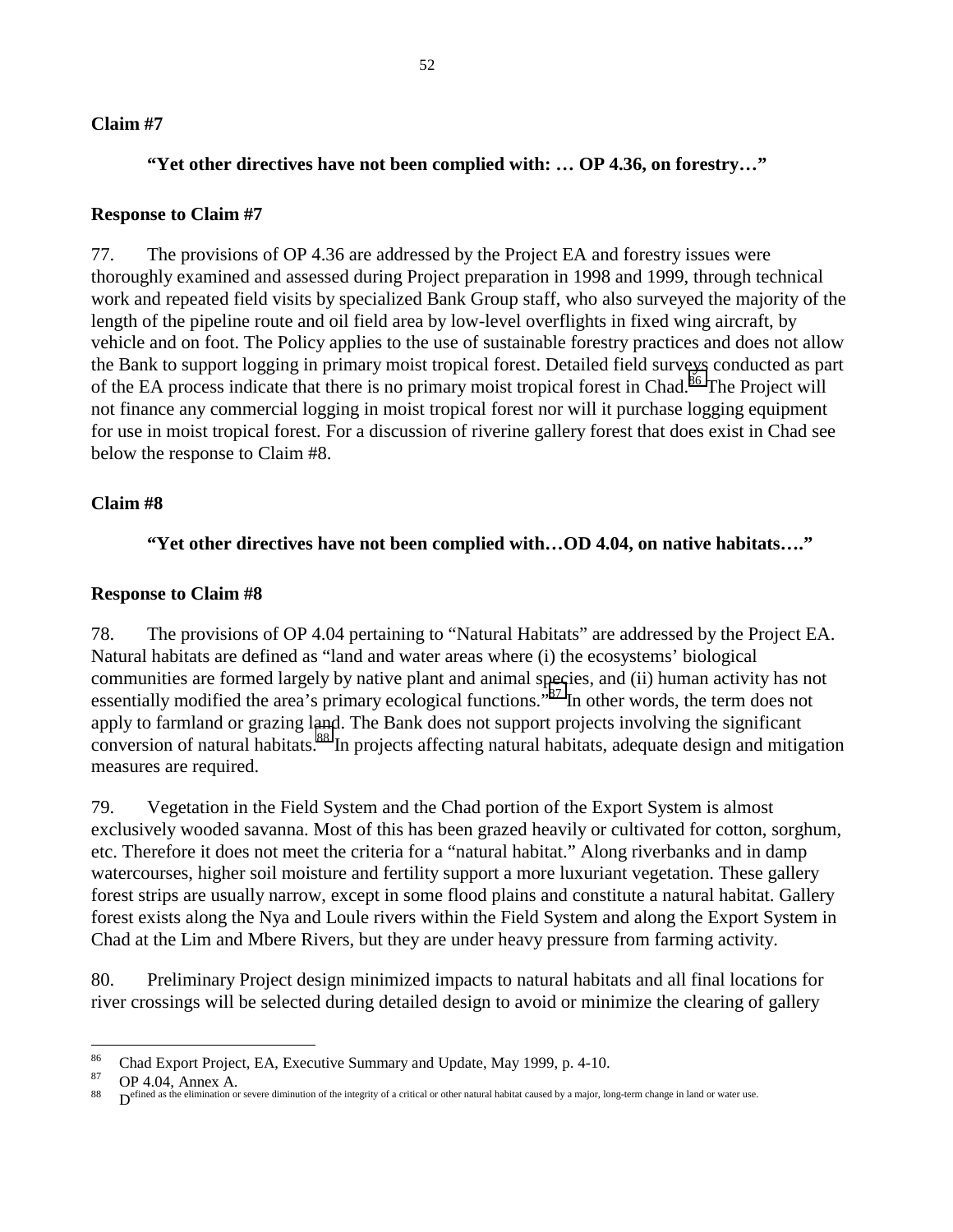forest. If each of the four river crossings is conservatively assumed to result in the clearing of 1,200 square meters (0.12 hectares) of riverine vegetation, such a scenario would result in the temporary clearance of a total of 0.6 hectares of riverine vegetation, of which 0.3 hectares would subsequently be allowed to regrow (the maximum potential loss of 0.3 hectares represents 0.06 percent of the closed [gallery] forest area of Chad). Also large trees would not be removed, further preserving the integrity of the gallery forest. $89$ 

# **Claim #9**

# **"Yet other directives have not been complied with: … OP 4.09, on pest management…"**

# **Response to Claim #9**

81. OP 4.09 states that "In assisting borrowers to manage pests that affect either agriculture or public health, the Bank supports a strategy that promotes the use of biological or environmental control methods and reduces reliance on synthetic chemical pesticides. In Bank-financed projects, the borrower addresses pest management issues in the context of the project's environmental assessment."90

82. The Project does not intend to finance pesticides for public use. We understand that land clearance for construction of the pipeline will not involve use of herbicides, and that herbicides will not be required for pipeline maintenance. The only anticipated use of pesticides is that of insecticides under the Consortium's corporate health plan to protect employees from contracting malaria or other prevalent vector-borne diseases. These pesticides will mainly be used for treatment of clothing, indoor application, and limited outdoor treatment in and around the premises of work camps for staff working on the construction of the pipeline. This concerns temporary use within the scope of EEPCI's health plan for employees. Pesticide use at a larger more structural scope is not foreseen.

83. The main pesticide proposed for treatment of clothes and bednets (permethrin) is commonly used for impregnation of bednets under WHO guided malaria control programs in Africa. The pesticide used for indoor treatment contains an active component (deltamethrin) that is also commonly used for impregnation of bednets. The health plan also includes simple environmental measures to reduce mosquito pressure, for instance by filling puddles in tire tracks to reduce breeding possibilities.

84. Because pesticide use is of limited scope and only concerns personal protection of the work force against vector-borne diseases for the duration that the workforce is in the field, it is felt that it would not be appropriate to apply the Bank's safeguard policy to the Consortium's health plan for workers. The Consortium's health plan, however, does involve limited outdoor use of pesticides for treatment of the premises and surroundings. Although we understand that this concerns temporary and marginal use, the Bank will monitor the use of pesticides as part of regular Project supervision.

 $\overline{a}$ <sup>89</sup> Dames and Moore, 1997, Section 7.3.1.2 and Section 8.3.1.<br> **OB** 4.00 perc 1

OP 4.09, para. 1.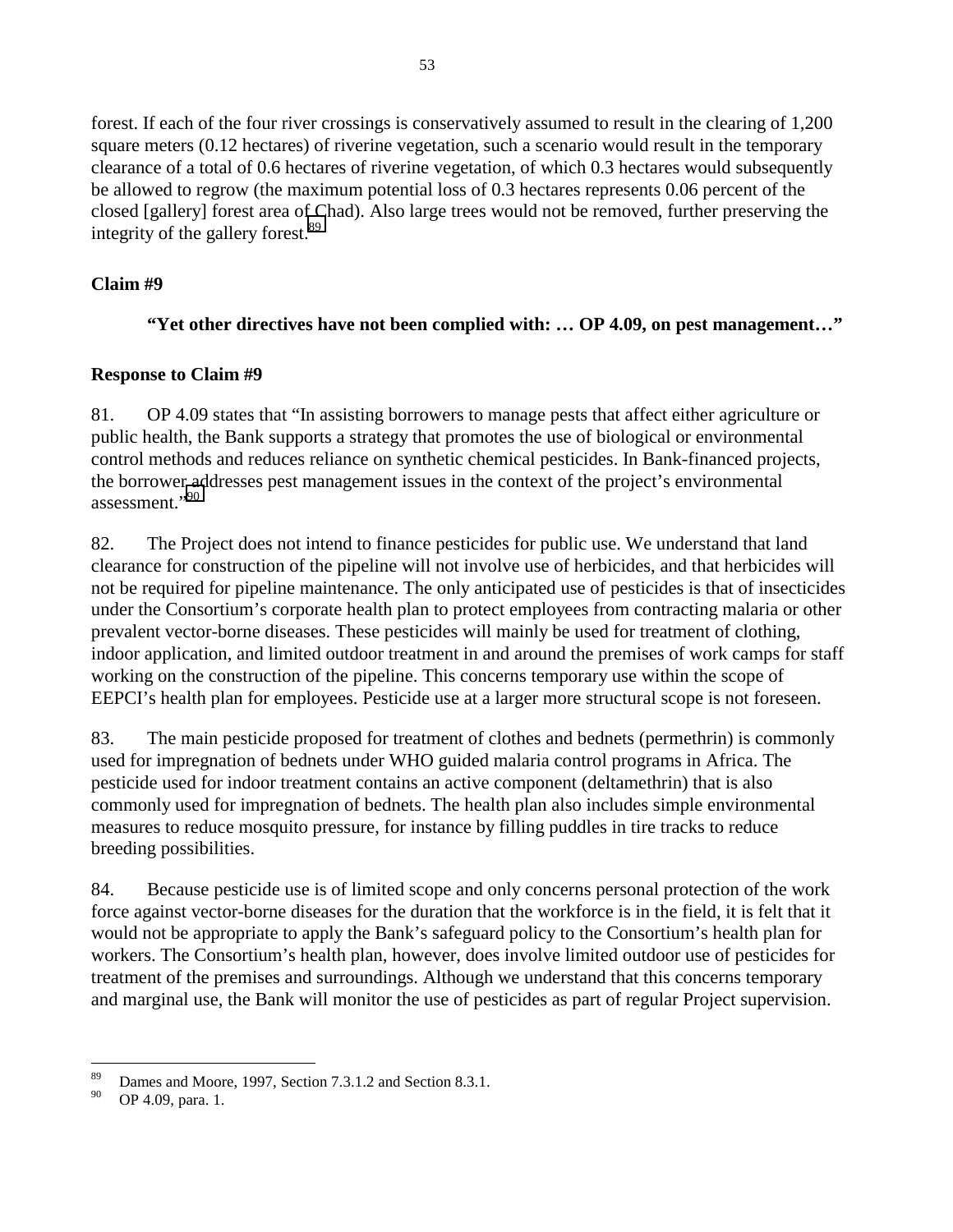## **CLAIMS RELATED TO EXPROPRIATION, INVOLUNTARY RESETTLEMENT, COMPENSATION, INFORMATION, CONSULTATION AND DISCLOSURE**

85. There are four policies and directives covered under this section: (i) Operational Directive 4.30 on Involuntary Resettlement; (ii) Operational Directive 4.20 on Indigenous Peoples; (iii) Operational Policy Note 11.03 on Cultural Property; and (iv) Bank Procedure 17.50 on Disclosure of Operational Information.

## *Claims pertaining to Operational Directive 4.30 – Involuntary Resettlement*

86. The central tenet of this policy is that involuntary resettlement should be conceived and executed as a development program, with resettlers provided sufficient investment resources and opportunities to share in project benefits. Displaced persons should be: (i) compensated for their losses at full replacement cost prior to the actual move; (ii) assisted with the move and supported during the transition period in the resettlement site; and (iii) assisted in their efforts to improve their former living standards, income earning capacity, and production levels, or at least to restore them.

# **Claim #10**

# **"Legislation governing expropriation and uprooting (of communities)" has not been complied with.**

## **Response to Claim #10**

87. The claim is not specific about the way in which Chadian legislation has not been respected. However, it is the policy of EEPCI and TOTCO to adhere to Chadian law in all matters, including land acquisition. The key reference documents are the Consortium Convention and the Petroleum Code.<sup>91</sup> Bank Group field missions, to the best of their ability, have verified that EEPCI and TOTCO have followed these national legal provisions and no issues related to breaches of Chadian legislation have been raised. Nevertheless, social and environmental Bank Group staff will follow up on this issue during the next supervision visit scheduled for late May 2001.

88. Volume 3 of the EMP specifies Chadian requirements and the manner in which EEPCI and TOTCO will meet them. None of the land compensated or to be compensated under the Project is held under a private property regime, i.e. titled land. All land is administered under customary law regimes and treated at the administrative level as National Lands. The customary law regime creates only user rights, which are fully recognized in the context of the Project EA. EEPCI and TOTCO have followed required expropriation procedures under Chadian Law. This procedure requires fair and adequate compensation of all affected parties, as attested by a receipt of compensation before issuance of a *"declaration de l'utilité publique"* (declaration of expropriation). In accordance with Chadian Law, compensation was and will be paid prior to the *"declaration de l'utilité publique."*

<sup>91</sup> Details of the Consortium's legal obligations under Chadian Law are provided in Section 4, Volume 3, of the Project EA, Chad Portion.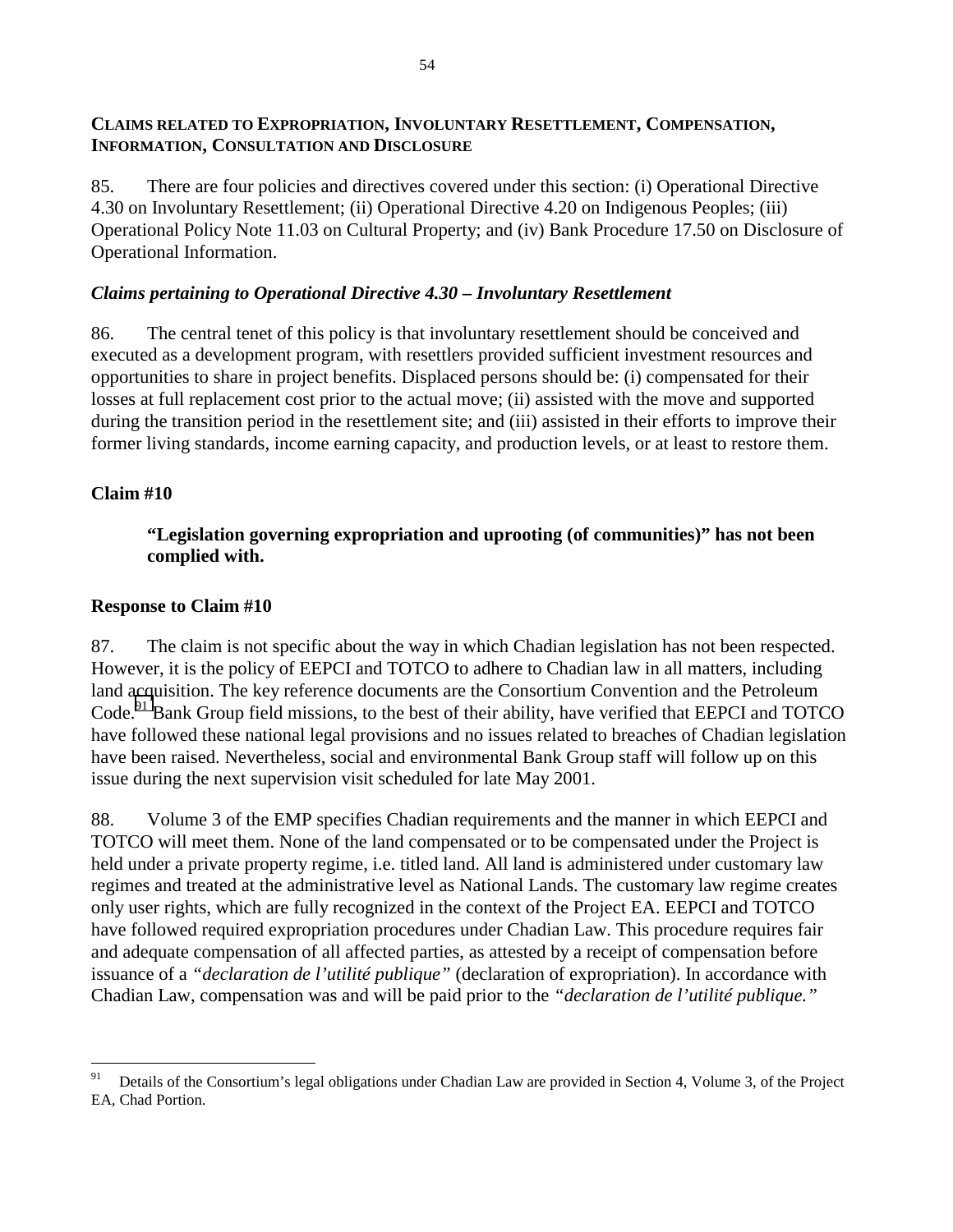For a discussion of the compensation issues see Claims #11, #13 and #14, and for a list of compensated individuals see Annex H.

## **Claim #11**

## **"The compensation and indemnification plan fails to take into account (the loss of) medicinal trees."**

## **Response to Claim #11**

89. For Chad, the compensation plan is divided into two categories: (i) individual entitlements to project-affected persons; and (ii) group compensation for loss of communal assets.<sup>92</sup> The majority of medicinal trees fall under the second category, although some trees are on plots used by individuals. The EMP stipulates that wild productive trees belong to the community when they occur in the "true" bush as opposed to a fallow field. With reference to permanent loss of communal land, the Compensation and Resettlement Plan states that "Project land needs will impact community bush resources and decrease the communal land pool. Bush is a vital economic resource for the community because it provides useful wild trees and bushes, food and medicinal resources, construction materials, and a reservoir of potential farmland."93 Therefore, trees that occur in the "true" bush will be compensated for under the umbrella of village or community compensation.

90. In the context of individual compensation, some affected persons were dissatisfied with the valuation of three wild fruit trees, the *Nyere, Karite* and *Tamarine*. The Bebedjia seminar of April 1999 raised the issue of the inadequacy of compensation for these trees, most of which are to be found on communal lands. Further valuation studies are scheduled to be carried out in the coming year to resolve this issue both for individually and collectively owned wild trees. Individual compensation is to be paid for wild trees "owned" by individuals. The valuation studies are likely to draw upon consultations related to community compensation, which are to take place over the next two years in affected communities. This time will allow the communities to be consulted, and to collectively plan for the management and maintenance of common purpose infrastructure to be chosen by the community (such compensation could include wells, schools, community social centers, village warehouses, etc.). The Bank Group's supervision team and field staff will monitor and, on occasion, participate in the consultation process.

<sup>92</sup> Project EA, Chad Portion, Volume 3, Chad Compensation and Resettlement Plan, May 1999, Individual Compensation Chapter 6, Community Compensation Chapter 7.

<sup>93</sup> Project EA, Chad Portion, Volume 3, Chad Compensation and Resettlement Plan, May 1999, Community Compensation Chapter 7, p. 7-1.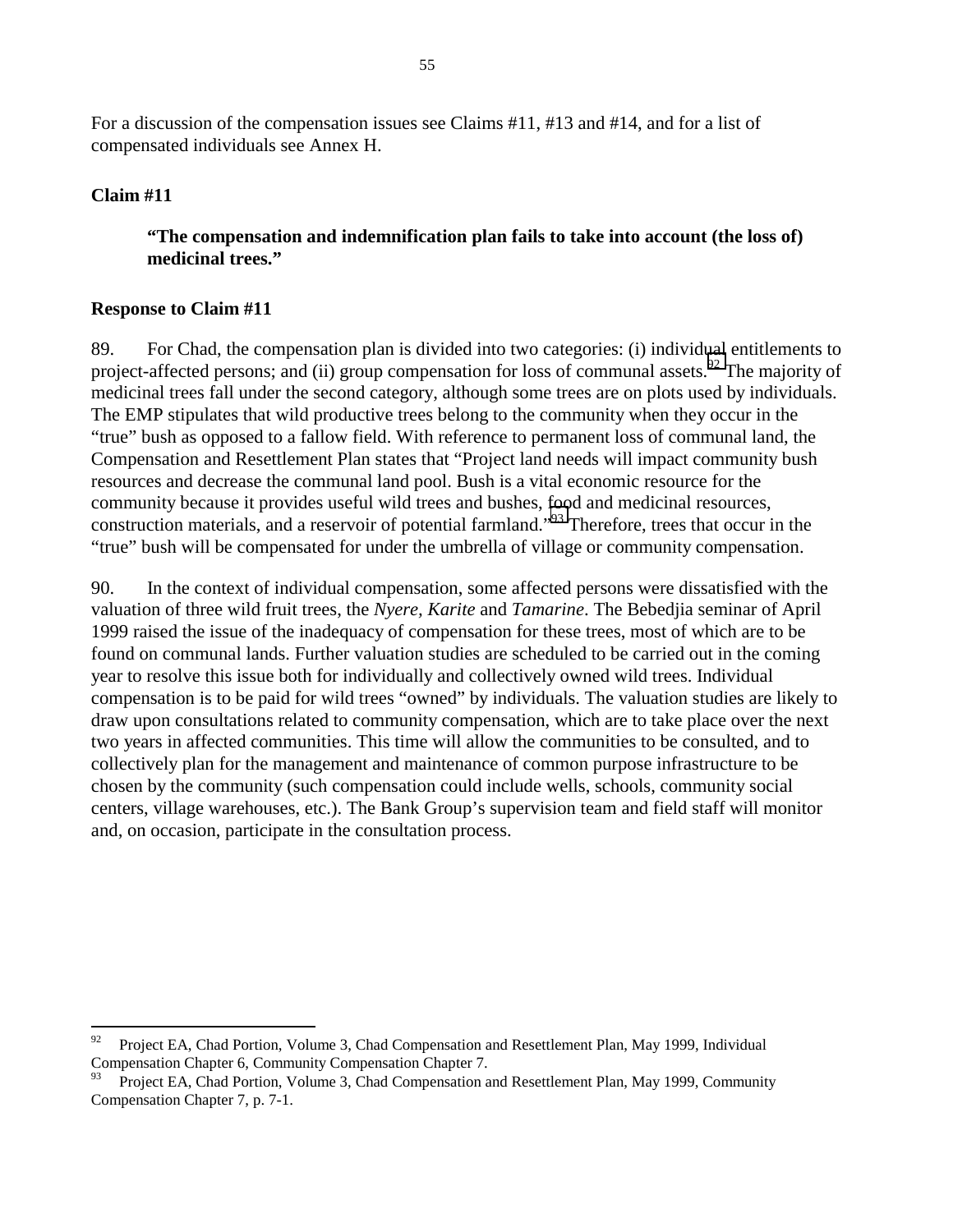# **"… laughably small quota assigned to the production zone bears little or no relation to the magnitude of the needs of this region and the size of its population."**

### **Response to Claim #12**

91. Although not specifically related to resettlement (OD 4.30), the wider issue of benefits for the population of the oil production area is addressed by the Project. A Regional Development Plan<sup>94</sup> addresses issues related to in-migration, health and public hygiene and sanitation services, energy, water supply, and food and housing in the initial years of the oil field development. In addition the FACIL has been put in place under the Capacity Building Project to support local groups with development projects. Finally, over the life of the oil field project, some 25-odd years, 5 percent of royalties from oil revenues have been earmarked for development in the production region as per the provisions of the Petroleum Revenue Management Law and the Petroleum Revenue Management Program. This is in addition to the contribution of oil revenues to national development programs in which the inhabitants of the oil-producing region will share (see additional details on this Claim under Section VII below, paragraphs 147 to 149).

## **Claim/Question #13**

**"Are the 80,000 – 100,000 people inhabiting this district (Sub-Prefecture of Bebedjia and its environs) to be displaced or not? And where are they to be resettled?"** 

## **Response to Claim #13**

92. The vast majority of residents in and around the oil field areas will not be displaced and will not need to be resettled, given the large surface of the oil field, its low population density and the high degree of flexibility in siting well pads. Surveys of the oil fields indicate that resettlement could affect up to 80 households in the Cantons of Kome, Miandoum and Bero, less than 500 people or less than 2 percent of the total population of these Cantons, which was estimated at 29,100 people in 1993.<sup>95</sup> In response to Bank Group advice, the Consortium has made budgetary allocations to resettle a high case scenario of 150 households. In addition, those who are affected by temporary disturbance to their cropland will be compensated as per the Compensation and Resettlement Plan and will be able to resume normal farming activities after one cropping season.

93. Typically, precise locations of production wells are not known at the onset of oil field development. In the case of this Project, the plan calls for the drilling of 300-odd wells over a period of about three years. Early production results provide better definition of the producing subsurface reservoirs. Modifications are made, not only to the number of wells, but also to their locations as field development progresses. EEPCI expects to begin exploration and development activity in November 2001. The timing of resettlement and land compensation will be synchronized with the oil

<sup>94</sup> <sup>94</sup> Project EA, Chad Portion, Volume 4.<br>Project EA, Volume 4, p. H. 10.

Project EA, Volume 4, p. H-10.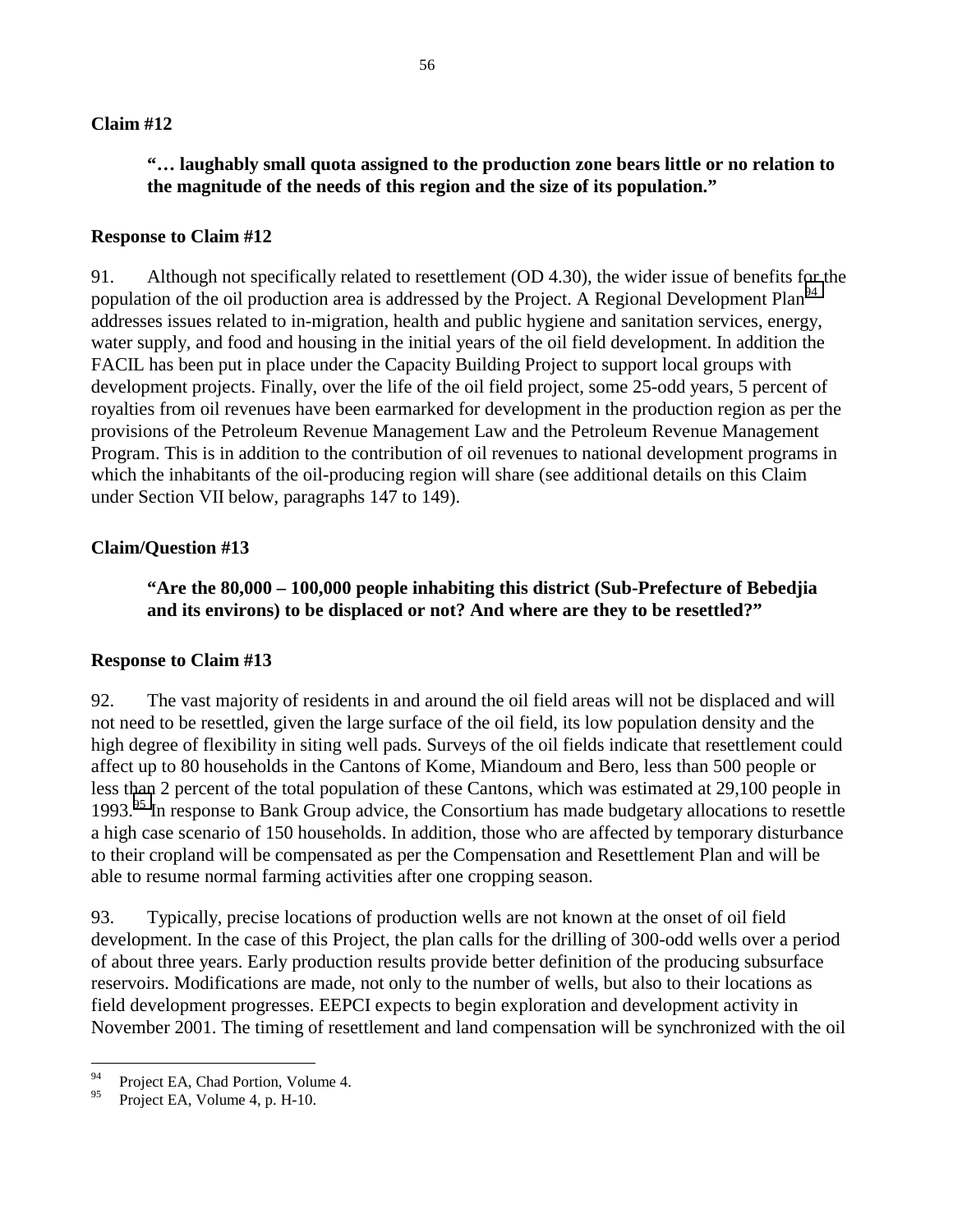field development plan, in full compliance with the provisions of the Compensation and Resettlement Plan. Among other things, the Plan is designed to accommodate the farming cycle and economic strategies of affected households. Details of the land acquisition procedure are given in response to Claim #14 below.

94. Bank policy requires that involuntary resettlement be avoided or minimized where feasible, exploring all viable alternative project designs. This policy was adhered to in the preparation of the Compensation and Resettlement Plan. The oil field area is occupied by people practicing extensive rain-fed agriculture and living in scattered settlements. Surveys show that the siting of well pads and routing of associated access roads and flowlines can be carried out with minimal impacts on people's dwellings and fields. There is a high degree of flexibility in siting well pads because of ample available space and flexibility of modern drilling technology. There will be no resettlement needed in connection with the construction of the Export System (pipeline) in Chad.

95. At the time of writing, thirty-nine households have been affected by land acquisition for advanced oil field infrastructure (airstrip, operations base, etc.). Some twenty-six of these thirty-nine households, affected either by economic or physical displacement, have opted for resettlement.<sup>96</sup> The twenty-six households account for 185 persons, when all dependents are counted. These households have chosen to move back to their villages of origin at Dildo and Bero II. Most of them still have homes in these villages and had only relocated to their fieldhouses during the agricultural season. Nonetheless, since these fieldhouses will be lost to the Project, EEPCI will replace them with better quality structures, including corrugated iron roofing in the location of their choice. The delivery of replacement housing was contracted out to local NGOs. The replacement houses for the twenty-six households have been completed.

## **Claim #14**

**"Directives on compensation of persons adversely affected by pipeline routes have been treated as nothing more than an excuse for fraud (e.g. dealings in compensation lists, among them Mr. Gabriel Ndodjingar's in the Canton of Kome) etc. Directive OD 4.30 on problems of involuntary displacement and resettlement of people who are adversely affected by projects has not been complied with yet."** 

## **Response to Claim #14**

96. The Project established a 12-step land acquisition procedure, which was rigorously followed to maximize transparency and avoid fraud: $97$ 

- Public consultation:
- Initial survey to identify land needs;

<sup>&</sup>lt;sup>96</sup> The Phase I Resettlement Report, EEPCI, N'Djamena, May 2000, p. 5.<br> $^{97}$  Stoff Report, July 14, 2000.

Staff Report, July 14, 2000.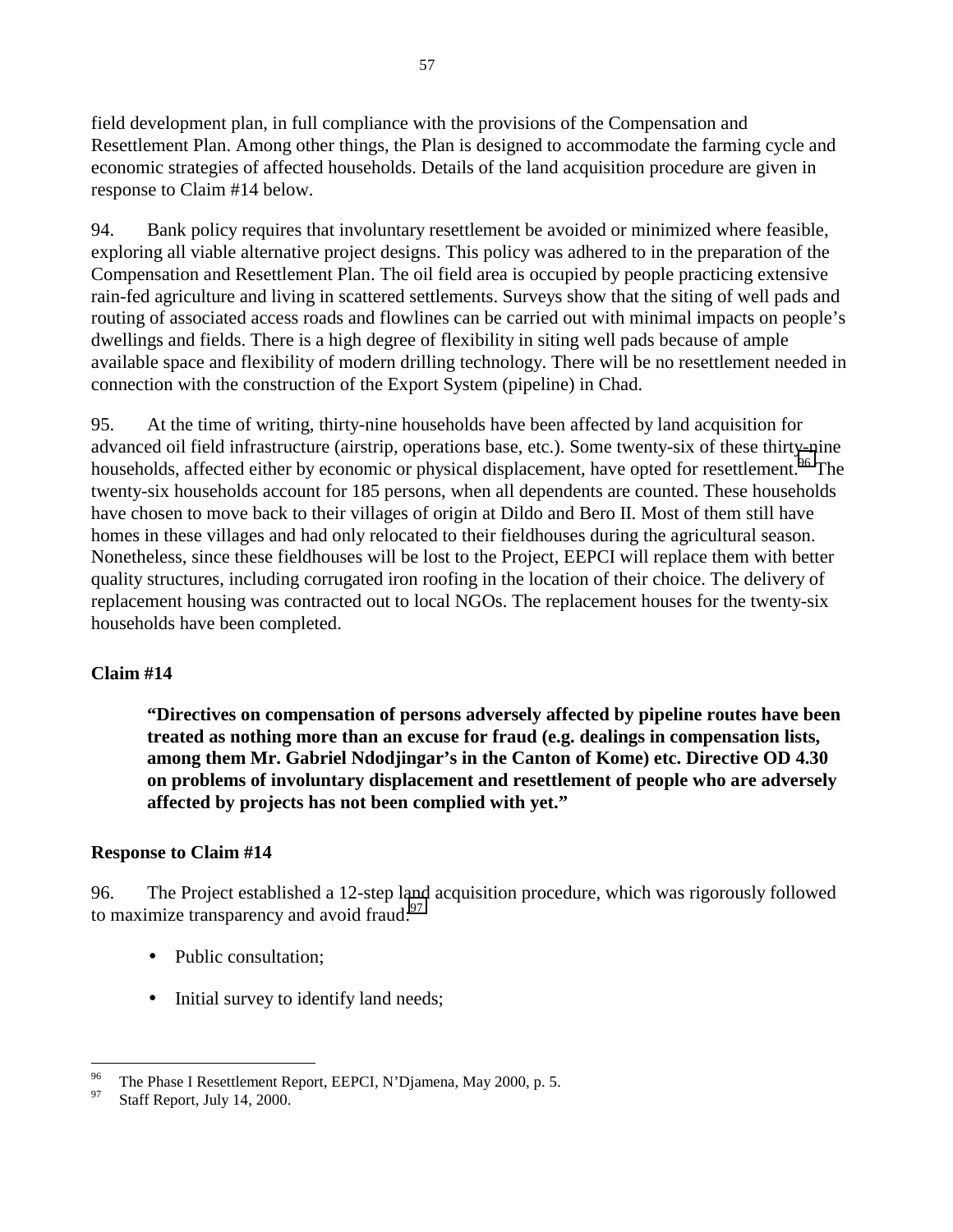- Identification of land use;
- Identification of all resources affected and potential households to be resettled;
- Verification/ratification of proprietorship of impacted assets;
- Mutual agreement on the valuation of assets between EEPCI and beneficiary;
- Consultation with households eligible for resettlement to discuss the menu of options;
- Identification of possible resettlement sites with the beneficiaries;
- Consultation to review in-kind compensation with the beneficiaries;
- Cash compensation payments;
- Post-payment survey of beneficiaries of cash compensation and explanation of grievance procedures; and
- In-kind compensation payments.

97. There are two categories of project affected people. The first category comprises those who are affected by land acquisition and require compensation, but cannot be considered as economically displaced and eligible for resettlement (Compensation Cases). The second category comprises those who will be physically or economically displaced by the Project. The latter are eligible for involuntary resettlement (Resettlement Cases; the current status of resettlement is discussed under Claim #13 above).

98. *Compensation Cases.* Compensation for land acquisition for the Export System in Chad has been completed; acquisition for infrastructure upgrades (mainly roads) is now underway. Phase I compensation for advanced infrastructure and pipeline right-of-way, in the Sub-Prefecture of Bebedjia, has only affected villages in the Cantons of Kome, Bero and Miandoum. The Phase I Compensation Report<sup>98</sup> shows that 618 land acquisitions, belonging to 588 project affected persons, have been compensated. These acquisitions account for a surface area of 828 hectares of land. Of the 828 hectares, 561 hectares (68 percent) was assessed to be unoccupied territory (*la brousse*) and will be the subject of group compensation. The group compensation concerns sixty-six villages affected by the Project. The breakdown of the Project impacts per village for Phase I is as follows: (i) ten villages impacted by production installations; (ii) seven villages by infrastructure development; and (iii) fifty-five villages affected by the pipeline. Although this gives a total figure of seventy-two villages, some of the villages are affected by more than a single activity, hence the total number of sixty-six villages. All compensated individuals were notified, consulted, and their compensation choices (cash or in-kind) were documented. Receipts were signed for all compensation paid and a grievance process was in place for affected people to voice their concerns. This process will continue in a consultative manner and will be thoroughly documented as compensation proceeds.

<sup>98</sup> Phase I, Compensation Report, Esso Chad, N'Djamena, June 1999, pp. 10-11.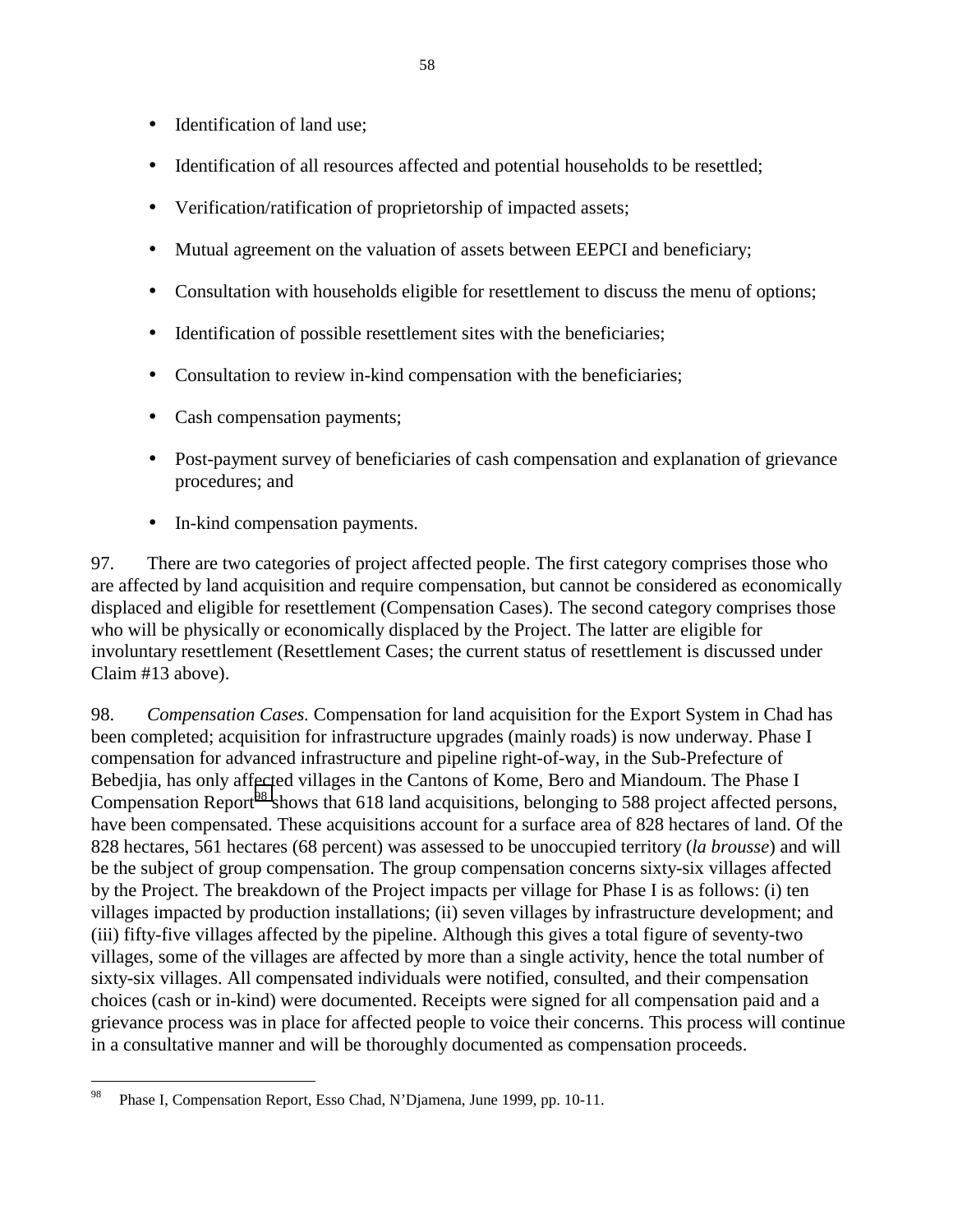99. The list of all villages where cash or in-kind compensation was paid is presented in Annex F. A total of 248 million CFAF (approximately US\$350,000) has been paid out as compensation, 22 percent (54 million CFAF, or approximately US\$78,000) of which was paid in-kind. The 472 articles distributed as part of in-kind compensation are: 160 ploughs, 64 carts, 178 bicycles, 51 rickshaws, 14 sewing machines, 4 portable mills and 1 shelling machine. Even where cash compensation was paid out, a post-payment survey of 120 beneficiaries shows that: 85 percent bought cattle for ploughing their fields or other material goods to facilitate agricultural production; another 10 percent invested their cash in commerce; 4 percent invested in transport; and 1 percent invested in animal husbandry.

100. To ensure that compensation was paid at replacement cost, a detailed market survey was undertaken from January 1996–April 1997. A follow-up validation study was carried out in 1998 by staff of the CIRAD-CA Research Institute and of Focus International, to verify the findings of the initial market survey carried out by EEPCI. Their findings concerning the valuation of mango trees and of the three wild fruit trees mentioned above were challenged by civil society at the Consultation Seminar held in Bebedjia during March 1999. As a result, supplemental valuation studies were undertaken for the valuation of mango trees. These studies found that the value of producing mango trees, depending on their age, was significantly higher than the value attributed to them in earlier studies. A discussion was engaged on the basis of these findings with affected populations and NGOs. As a result, the compensation was revised, valuing producing mango trees according to their age. A producing tree of over 6 years of age is being compensated at CFAF 500,000 (about US\$700). The same consultative procedure is anticipated to take place for the three wild fruit trees mentioned in the Request. The current status of resettlement is discussed under Claim #13 above.

101. As a result of significant input from Bank Group staff, the EMP contains a thorough and rigorous procedure for resettlement which is currently being implemented. Substantial effort has been and is being made to gather and integrate the views and opinions of affected people into the Compensation and Resettlement Plan; their inputs have also served to determine the siting of Project footprints. EEPCI maintains a cadre of qualified environmental, social and operational staff who work daily in contact with the affected local population. Compensation, resettlement in new housing, and issues related to restoration and improvement of income streams are key elements in their work. In addition, the Government is hiring environmental and social staff who will reside in the Project area and will monitor the EMP's implementation, including compensation and resettlement.

# *Claims pertaining to Operational Directive 4.20 – Indigenous Peoples*

# **Claim #15**

**"OD 4.20 on Notification of native inhabitants and their representatives was never complied with."** 

# **Response to Claim #15**

102. OD 4.20 applies to "social groups with a social and cultural identity distinct from the dominant society that makes them vulnerable to being disadvantaged in the development process... the objective at the center of this directive is to ensure that indigenous peoples do not suffer adverse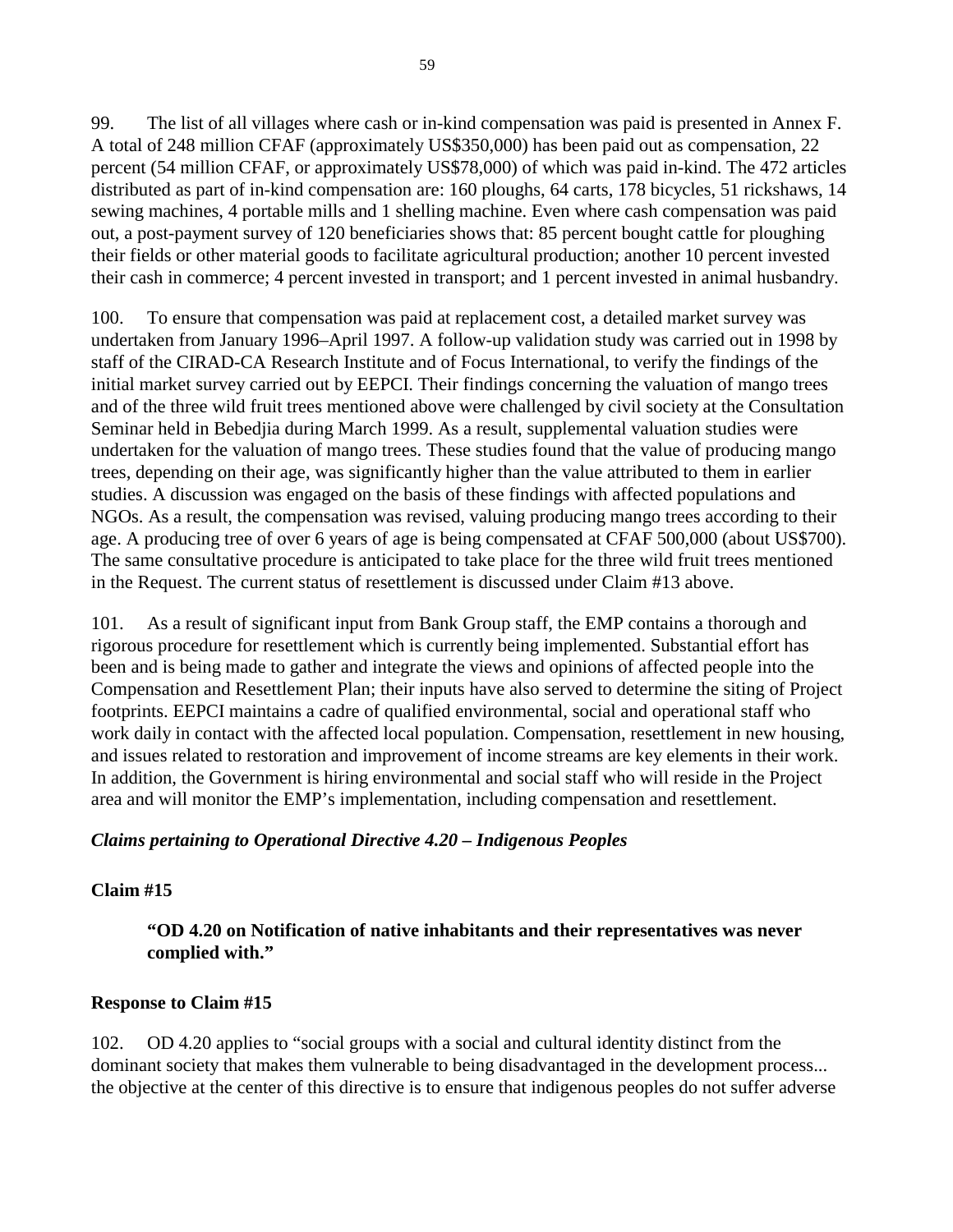effects during the development process... and that they receive culturally compatible social and economic benefits."99

103. OD 4.20 applies to groups of people who qualify as indigenous by virtue of possessing specific characteristics as set forth in paragraph 5 of OD 4.20. The population of the Project area shares the same sedentary agricultural economy. These agriculturalists interact economically with nomadic herders who move seasonally in and out of the Project area with their cattle. Management considered, in depth, the applicability of OD 4.20 on Indigenous Peoples to the Project. After careful analysis of the OD's requirements in relation to this Project, supported by field work conducted by social scientists with the requisite qualifications, expertise and Project-related experience, Management concluded that the ethnic groups who will be affected by the Project are not covered by the provisions of OD 4.20, and that therefore this OD does not apply. Nevertheless, consistent with good project planning practice, substantive steps were taken to review and mitigate potential impacts to ethnic communities. Effective instruments are available under the Project to provide social safeguards and development benefits to the region's population: the Compensation and Resettlement Plan, social sector investments and the Regional Development Plan.

104. Notification of the affected population was undertaken extensively, in the context of the consultation process, including in the Cantons of the Requestors. First, as part of the overall process for consultation mandated for the preparation of the Environmental Assessment. Second, as part of the information sharing and Project sensitization activities sponsored by EEPCI. Third, as part of the market surveys to update Government valuation data sheets. Fourth, as part of the seismic surveys and exploration drilling. Finally to establish entitlements and values for compensation and resettlement, at the individual and the group level. For a description of the consultation process, see Process of Public Consultation above. A precise log of public meetings and consultations by date, type and location is given in Volume 3, Table 4-1, pp. 1-12 of the EMP and is also provided in Annex G.

105. Since the outset, Bank Group staff have been fully aware of the critical importance of consultation in the planning and implementation of the Project. In 1998 and 1999 before Board Presentation, Bank Group social and environmental experts spent over 170 staff-days in country meeting with local people and working with EEPCI, TOTCO and their consultants, the Government of Chad and local stakeholders. Several specialized missions were undertaken which focused primarily on provision of information to potentially affected people and consultation as related to compensation, resettlement and community development issues. Since Board approval of the Project, Bank Group social and environmental staff spent ninety staff-days on supervision of Project implementation. In addition to regular staff supervision, the ECMG has been engaged to reinforce environmental and social compliance during implementation, with quarterly monitoring visits, and has spent fifty person-days in the field to date.

 $\overline{a}$ 99 Operational Directive 4.20, paras. 3 and 6.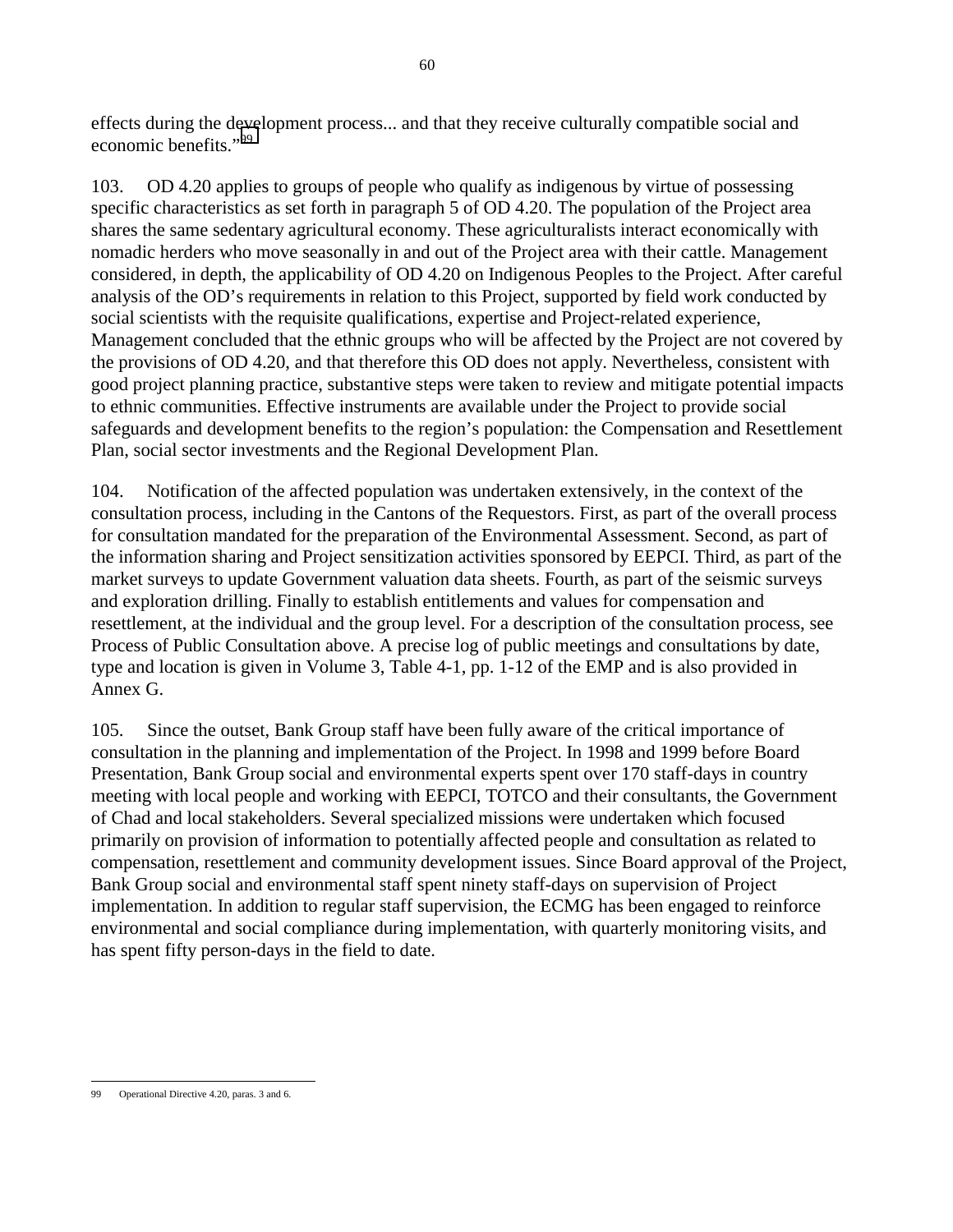## **"Directive OD 4.04 on the respect of native peoples, their nature, usages and customs, sacred sites, burial places, etc. has been completely ignored."**

#### **Response to Claim #16**

106. The EMP, especially the consultation process, Compensation and Resettlement Plan, and procedures for management of construction, pays particular attention to customs, sacred sites, and burial places of the affected population. This is discussed further in Claims #18 through #20 below.

107. The Requestors appear to have misinterpreted Operational Policy 4.04, mentioned in the claim, which refers to natural habitats. Natural habitats are defined as "land and water where (i) the ecosystems' biological communities are formed largely by native plant and animal species, and (ii) human activity has not essentially modified the area's primary ecological functions." This policy does not apply to lands that have been transformed by human activity such as farming and grazing.

#### **Claim #17**

**"Moreover, for some time now, the Chadian authorities, with the complicity of Consortium officials, have practiced a settlement policy (***de colonisation***) favoring cattle farmers (***éleveurs***), whom they arm so they can occupy indigenous lands."** 

#### **Response to Claim #17**

108. Bank Group environmental and social staff have spent at least ninety staff-days on site verification field trips since Project approval in June 2000. On no occasion during such visits was the issue of a Government-sponsored settlement policy, or collusion by the Consortium, ever raised by the communities.

#### *Claims pertaining to OPN 11.03 – Cultural Property*

109. The term "cultural property" includes sites having archaeological, paleontological, historical, religious, and unique natural values. Cultural property, therefore, encompasses both remains left by previous human inhabitants (e.g. middens, shrines, and battlegrounds) and unique natural environmental features such as canyons and waterfalls. The Bank normally declines to finance projects that will significantly damage non-replicable cultural property, and will assist only those projects that are sited or designed so as to prevent such damage.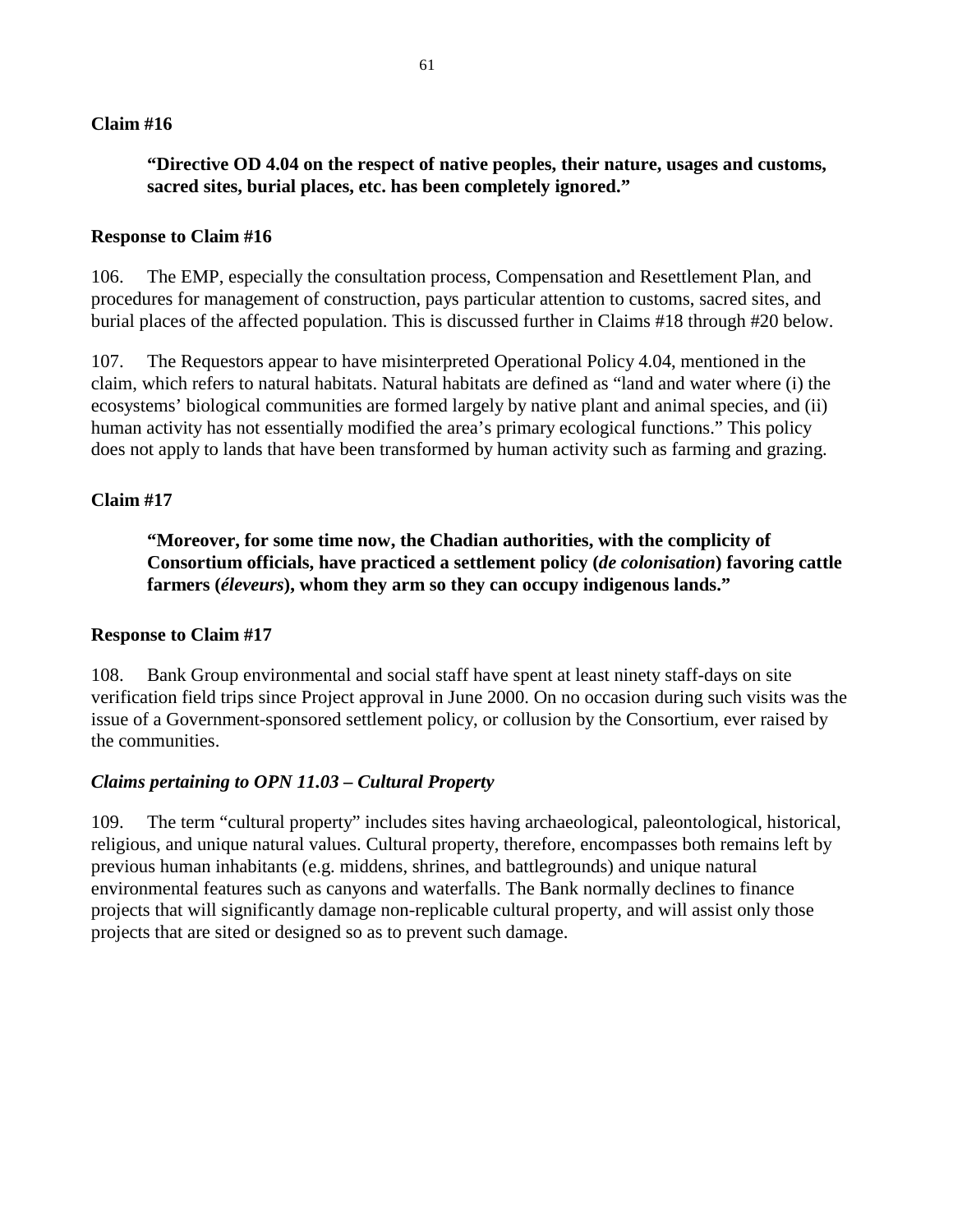## **"OPN 11.03 (OD 4.50), which deals with cultural property, was not complied with."**

#### **Response to Claim #18**

110. To ensure compliance with the cultural property policy (OPN 11.03, there is no OD 4.50), the Project EA paid particular attention to sacred sites, graves, and other elements of cultural property. A key principle of the policy is to avoid damage wherever possible, and only to undertake mitigating action or compensation where damage is inevitable. Where consultation with local people led to identification of sacred sites, graves, or zones of potential archaeological interest, the pipeline route was adjusted to avoid loss of cultural property; this applied particularly to graveyards and important initiation sites in southern Chad. A list of the modifications to the pipeline route made on the basis of socioeconomic findings until May 1999 can be found in Volume 3 of the Supporting Documents of the Project EA.100 The EMP also contains detailed provisions for the management of chance archaeological finds that might be discovered during the construction of the pipeline. The Consortium hired an archaeologist to review existing literature and secondary sources to identify possible prehistoric sites along the right-of-way and to develop procedures for avoiding or, if necessary, mitigating and/or compensating for any damage eventually done to such sites in construction activity. A reconnaissance survey was carried out on the ground and identified zones of high potential to hold sites of archaeological significance. A Handbook on Archaeological Sites in the Chad Project Development Area was developed for Project environmental staff in the field.

111. The EMP stipulates that affected communities are consulted before any works take place. Precautions with regard to cultural property continue to be implemented through this system for consultation, for example in connection with staking the right-of-way for road improvements. For instance, during the Bank Group's Supervision Mission of February 2001, the issue of a road upgrade encroaching on a graveyard was raised. After on site verification, the mission found that the implementing contractor had adjusted the right-of-way plan to avoid the graveyard. However, EEPCI, whose responsibility it is to relay this information, had neglected to inform the affected community. This was corrected. Bank Group staff advised EEPCI to improve communication and organization and will continue to follow EEPCI's communication with affected populations.

 $100\,$ Project EA, Chad Portion, Supporting Documents, Volume 3, pp. 5-1 and 5-2.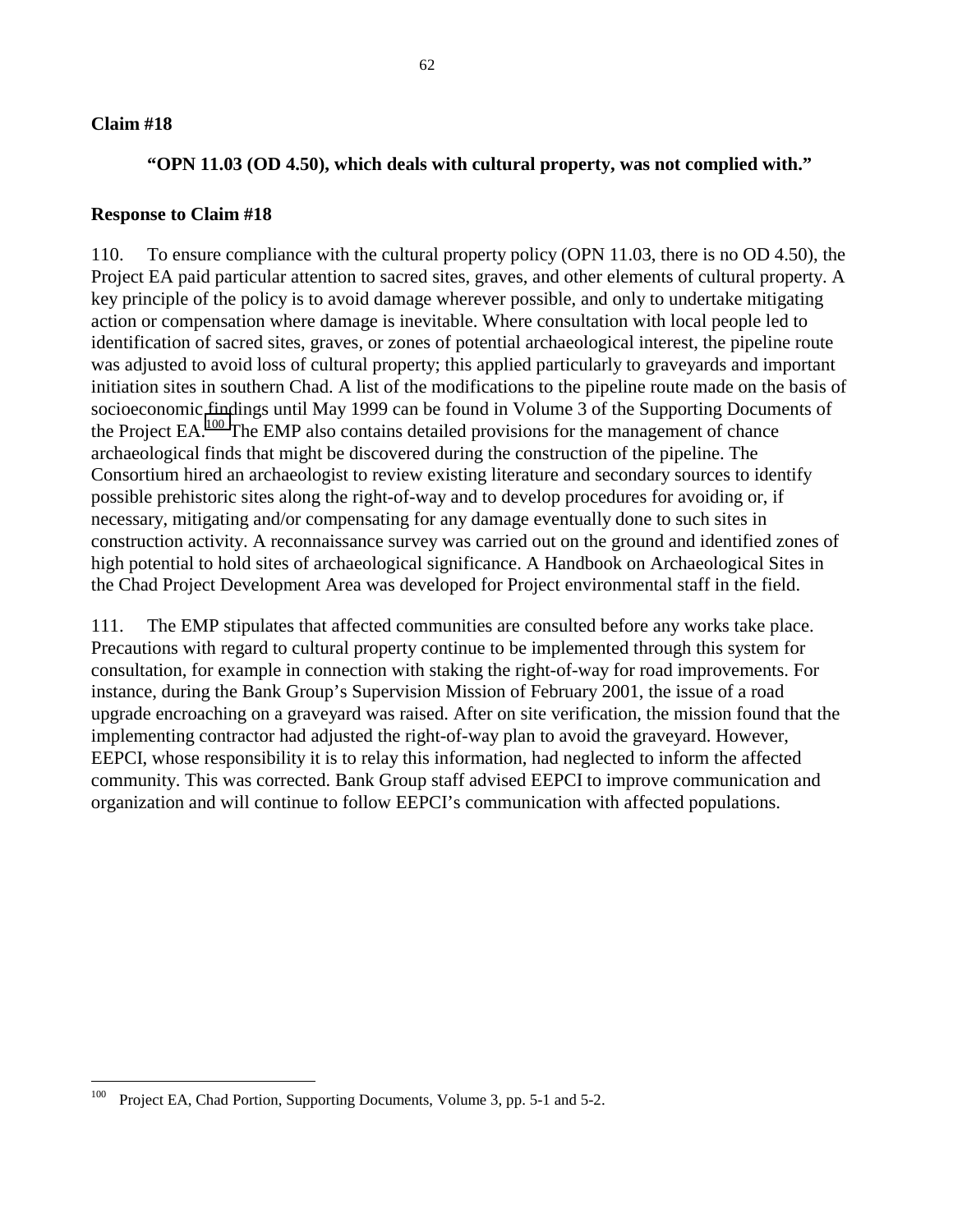**The property referred to in this directive (OPN 11.03) is not included in the categories eligible for compensation, although in the production region the property belongs to specific families who rent it, make it available free of charge to third parties who farm it or use it to pasture livestock.** 

#### **Response to Claim #19**

112. The Bank's policy on cultural property does not pertain to local land tenure systems or customary arrangements for land allocation. Issues relating to land acquisition under eminent domain principles have been discussed under Claim #14 above.

#### **Claim #20**

#### **"lack of respect for our usages and customs, nature, etc."**

#### **Response to Claim #20**

113. Considerable attention was paid to local customs by avoiding any impacts on graves, sacred sites, and initiation sites (see Claim #18). Furthermore, ACCORD, a local NGO, was hired to deliver replacement houses. ACCORD ensured that local sensitivities were taken into account in the design and that appropriate building materials were used in the construction of these structures. In fact, apart from the corrugated iron roofs, which are quite common in the locality, all building materials were sourced locally and local labor was employed. The key objective was to avoid gross disparities in housing quality (between resettlers and their neighbors) and to maintain social cohesion in the Project area.

#### *Claims pertaining to BP 17.50 – Disclosure of Operational Information*

## **Claim #21**

**"OP 17.57 on disclosure of operational information has generated no more than a haphazard, uni-directional release of information, for the sole purpose of deceiving both the World Bank and international public opinion."** 

#### **Response to Claim #21**

114. Management assumes that this is a reference to BP 17.50. OP 17.57 does not exist. In addition to the consultation process described above (paragraphs 40 to 55), the Consortium implemented a countrywide and global disclosure strategy. As they became available in late 1997 and in May 1999, relevant Environmental Assessment documents and Environmental Management Plans were displayed in twenty-one locations in different parts of Chad, in particular in the Project area. These documents were presented in thirteen-volume sets comprising the Overview volume or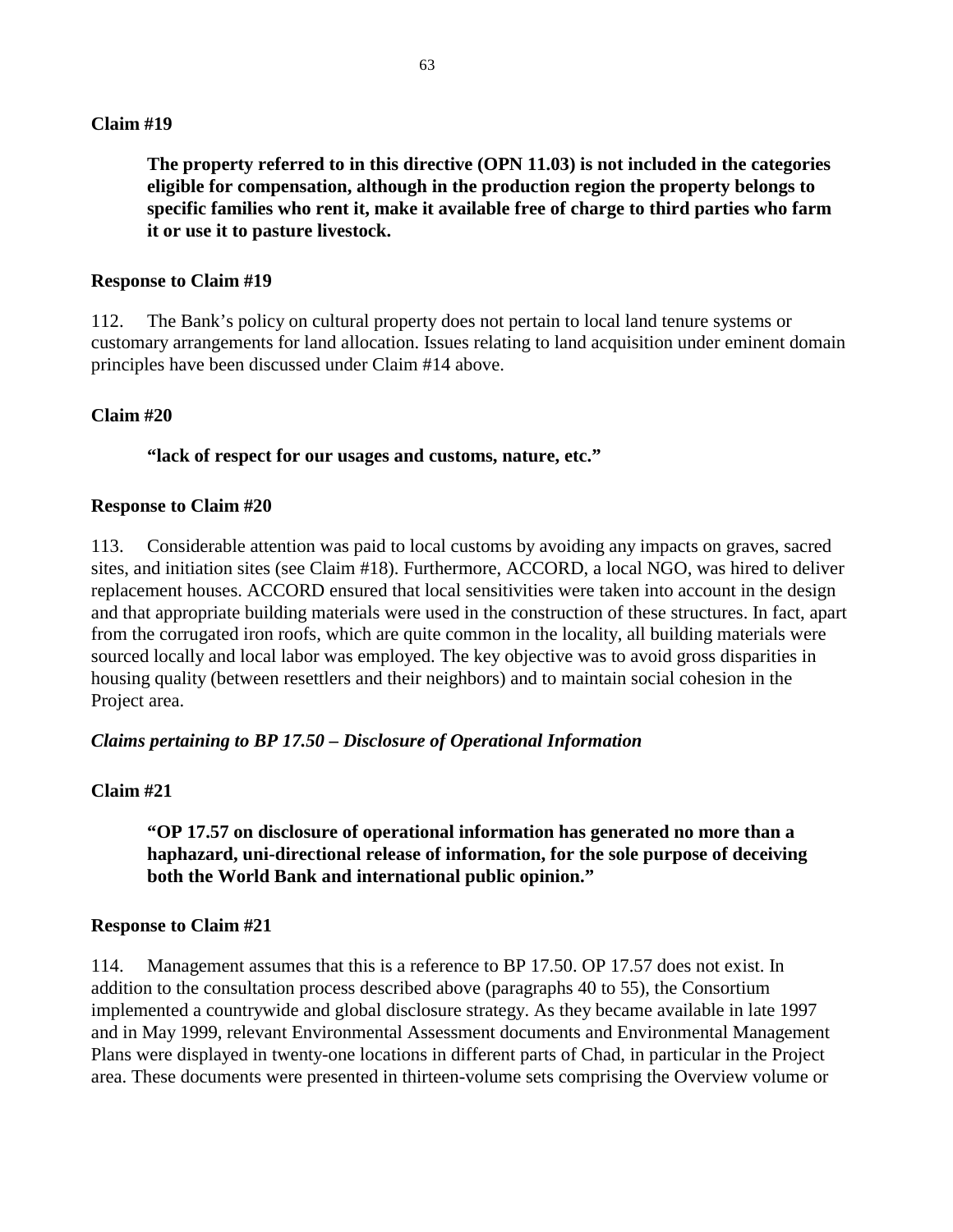Volume 1, the six volumes on Chad, and six volumes of supporting documentation. All documents were in French and placed in twenty-one public reading rooms. This technical documentation was not made available in local languages. However, the chief social scientist for EEPCI and her team are fluent in the predominant local language, which was used in village information campaigns and consultations concerning this documentation. Graphic materials appropriate for non-readers and people with low literacy were also used. CD-ROMs and sets of documentation were distributed to groups and NGOs for dissemination.

115. Documents were also disclosed to the public at large on the Consortium's web site and through the Bank's Infoshop and Project web site established in September 1997, and the public was invited to submit its comments to the Consortium and the Bank. In fact a very substantial volume of two-way correspondence (over 20,000 items in 1999 alone) was generated by these documents.

# **Claim #22**

**"Directive OP 17.57 on public consultation, has been honored only with a crude image (see film on Chad-Cameroon development project: View and Voice, of May 25, 1999, by Winner and Associates, Los Angeles). The requirement for participation by grass-roots NGOs in projects financed by the World Bank has not been met; the only NGOs consulted were, for the most part, either created for the purpose in hand or commanded no allegiance in the region. The obligation to take into account the observations of the people affected by the project when preparing and carrying out the environment impact assessment was never met, etc."** 

# **Response to Claim #22**

116. Management assumes that this is a reference to BP 17.50 on Disclosure of Operational Information as there is no OP 17.57. Also, guidelines on consultation are contained in OD 4.01 on Environmental Assessment. Consultation is an integral part of the Project's design and implementation process, as is described below. In fact, the broad consultation process for the Project was unprecedented in Chad and opened the way for increased civil society participation in public debates concerning broad policy issues such as Petroleum Revenue Management, governance, and social and environmental issues. This participation is today consolidated in the context of the PRSP process and in the formal representation of civil society in several official bodies, such as the Steering Committee for the ongoing PRSP and the PROCC.

117. During Project preparation, the broad range of interlocutors included many NGOs who were active in the region and had been for several years, predating Bank involvement in the Project. Among others, meetings were held with AFDI, ASDEC, ASSAILD, BELACD, CIRAD (a Research Institute based in Bebedjia), COLONG and World Vision, as well as some international NGOs present in the region at the time of Project preparation. A complete list of all meetings until 1999 is provided in Volume 3 of the Project EA. Although the emergence of NGOs around a big project is not uncommon, the above-mentioned local NGOs carry out development work and programs entirely unrelated to the Project in the producing region today, as they have done for years. The contribution of NGOs to discussion concerning the Project has been and continues to be important.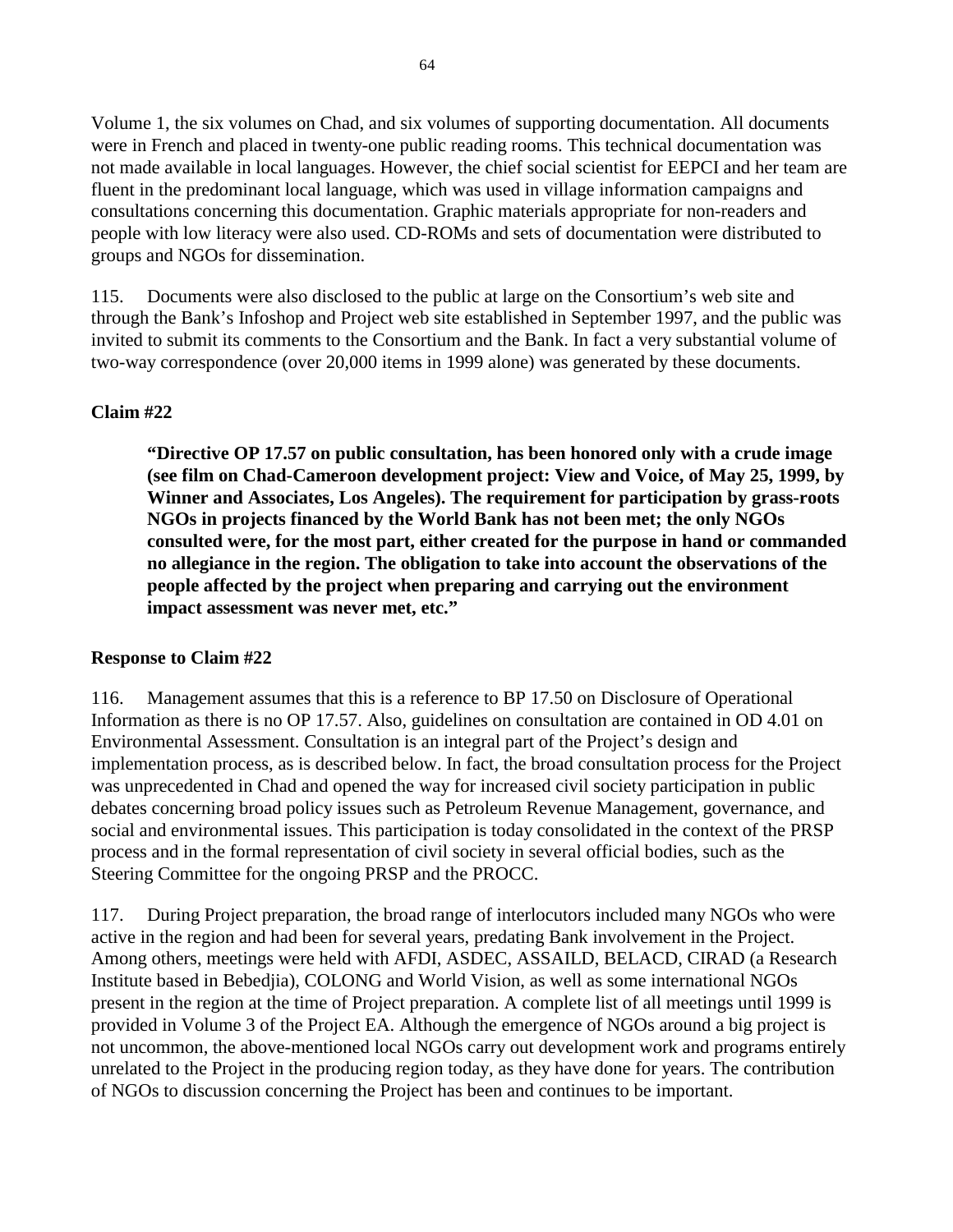118. Consultations with affected populations, however, constituted the core of the direct consultation process. Repeated village consultations were carried out by social specialists from EEPCI and TOTCO, as described under the process of public consultation in paragraphs 40-55 above. During supervision missions, from 1998 onward, Bank Group staff held separate discussions with affected populations and participated in consultation activities with populations and NGOs. In addition a series of broad public seminars were held to seek inputs from local stakeholders. Local populations, local and national government staff, NGOs, religious groups, EEPCI and TOTCO personnel, Bank Group staff and other interested parties, including donor organizations, participated in these seminars in 1998 and 1999. It is planned that broad fora such as these will continue to be organized by the Government's implementation team in collaboration with NGO umbrella organizations and the Bank to ensure that local concerns can be voiced, heard and addressed.

119. A public consultation and disclosure process was undertaken as part of the preparation of the 1997 Draft EA and the development of the 1999 EMP. The engagement with different stakeholders took on even broader and deeper dimensions than is usually undertaken for Category A projects funded by the Bank. This process gave rise to a wider debate on the development paradigm for Chad, including discussions around the adequate use of petroleum revenues.

## **CLAIMS RELATED TO OTHER BANK POLICIES**

## **Claim #23**

# **"Operational Policy 10.04 (dated September 1994) concerning Economic Evaluation of Investment Operations has not been complied with."**

120. The central tenet of this policy is to ensure that the economic analysis of a project is carried out which confirms that the project creates more net benefits to the economy than other mutually exclusive options for the use of the resources in question. The basic criterion for a project's acceptability involves the discounted expected present value of its benefits, net of costs. In that context, the evaluation examines the project's alternatives, its sustainability, its risks, and its externalities.

## **Response to Claim #23**

121. The criteria used include discounted present value of the Project's benefits, net of costs. The internal rate of return criterion has also been estimated. Annexes 4 and 14 of the PAD—the latter summarizes the Project EA and the EMP—discuss mutually exclusive alternatives both for the oil field development in Chad and for the transportation of the oil. Other economic benefits and costs have also been assessed. In addition, Bank staff carried out a sensitivity and risk analysis to check the robustness of the Project's economic evaluation to crude oil price fluctuations and levels of oil reserves, to confirm that incentives existed for the private sector to adequately execute and operate the Project (sustainability). The economic analysis confirmed that the economic returns to Chad would be significant. On the basis of oil reserves of 917 million barrels and a price of US\$15.25/bbl revenues for Chad would be US\$1.7 billion. The economic rate of return for Chad would be about 70 percent.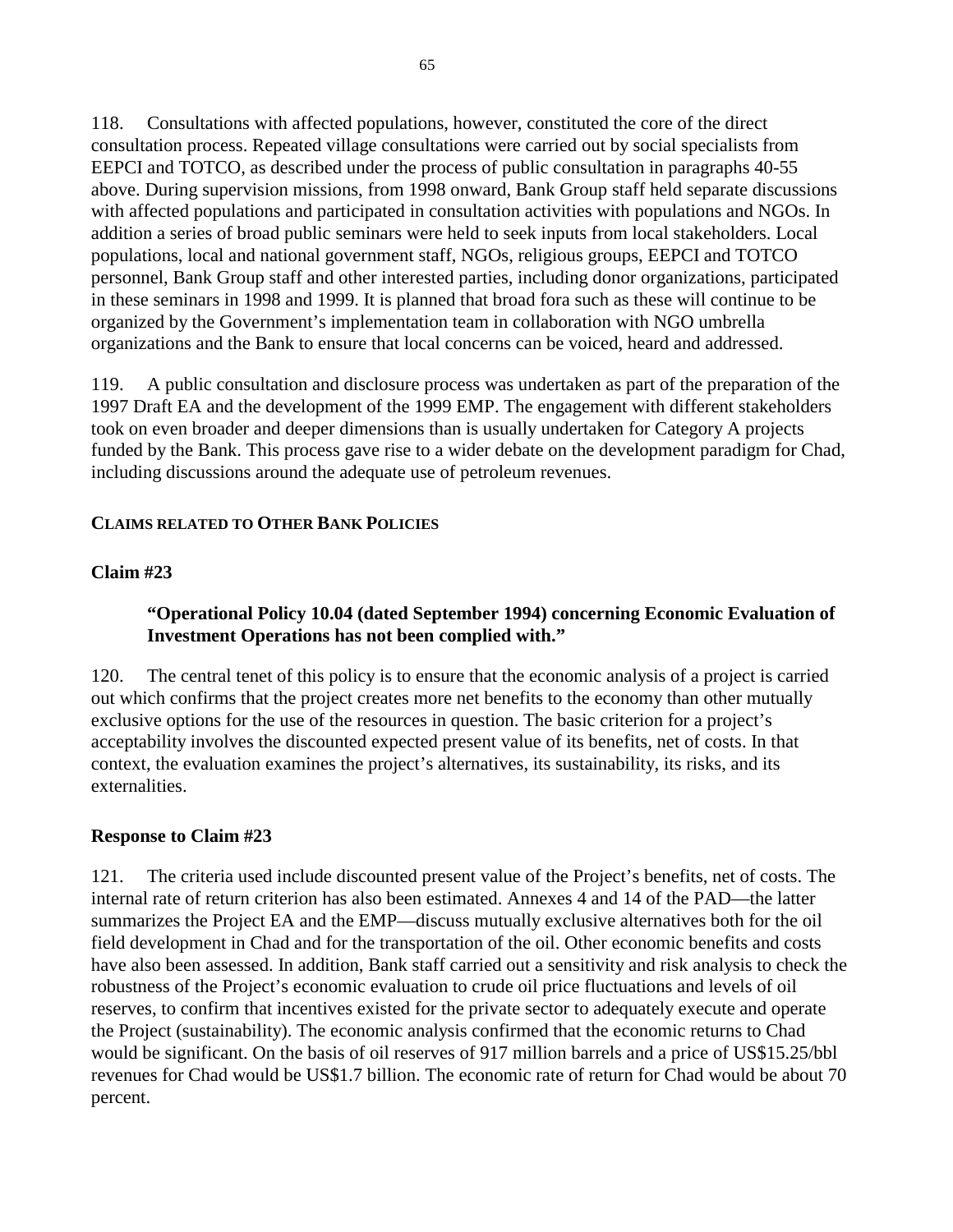# **"Operational Directive 10.70 – Project Monitoring and Evaluation (dated November, 1989) has not been complied with."**

122. This directive relating to **monitoring** seeks a continuous assessment of project implementation in relation to agreed schedule, and of the use of inputs, infrastructure and services by project beneficiaries, so that continuous feedback on project implementation can be provided and actual or potential successes and problems can be identified. The directive regarding **evaluation** seeks a periodic assessment of the relevance, performance, efficiency and impact of the project in relation to stated objectives.

## **Response to Claim #24**

123. It is critical to note that the Project is being implemented by a private consortium who is directly investing approximately US\$3.5 billion. The Consortium has adopted a multi-tiered monitoring system and has every incentive to ensure that the Project is implemented on schedule. As of now, the Project is ahead of schedule and has not encountered any significant problems.

124. Continuous monitoring of critical aspects of Project implementation in particular with respect to environmental and social aspects is ensured by the following parties: the Consortium, the Bank Group, the Government, the ECMG, the IAG, civil society and the NGO community. Significant public disclosure is a key component in implementation, including Bank Group supervision. During the first four months of 2001 alone, the Bank Group along with the ECMG has spent 50 person-days in the field. From June 2000 to the present another 30 person-days were spent by Bank Group environmental and social specialists, and 100 person-days by Project management staff on fieldbased Project supervision. The Consortium's and the ECMG's first quarterly reports were disclosed on April 20, 2001. Bank Group staff will continue to ensure that Project information for public review is disclosed in a timely fashion.

125. The Government of Chad is implementing two accompanying projects, as mentioned above (see Project Background), which both support the Project's monitoring and evaluation. Under the Capacity Building Project US\$0.5 million is being spent to develop a Management Information System (MIS) for the Government's monitoring of the Pipeline Project.<sup>101</sup> The MIS is further elaborated upon in the Project Implementation Manual for the Capacity Building Project.

# **Claim #25**

## **"Operational Directive 13.05 (dated March 1989) on Project Supervision has not been complied with."**

126. This operational directive indicates that, as project supervision is one of the Bank Group's most important activities: (i) supervision activities must receive adequate priority in the allocation of

 $101\,$ Capacity Building Project, PAD, Annex 2, Part I, p. 63.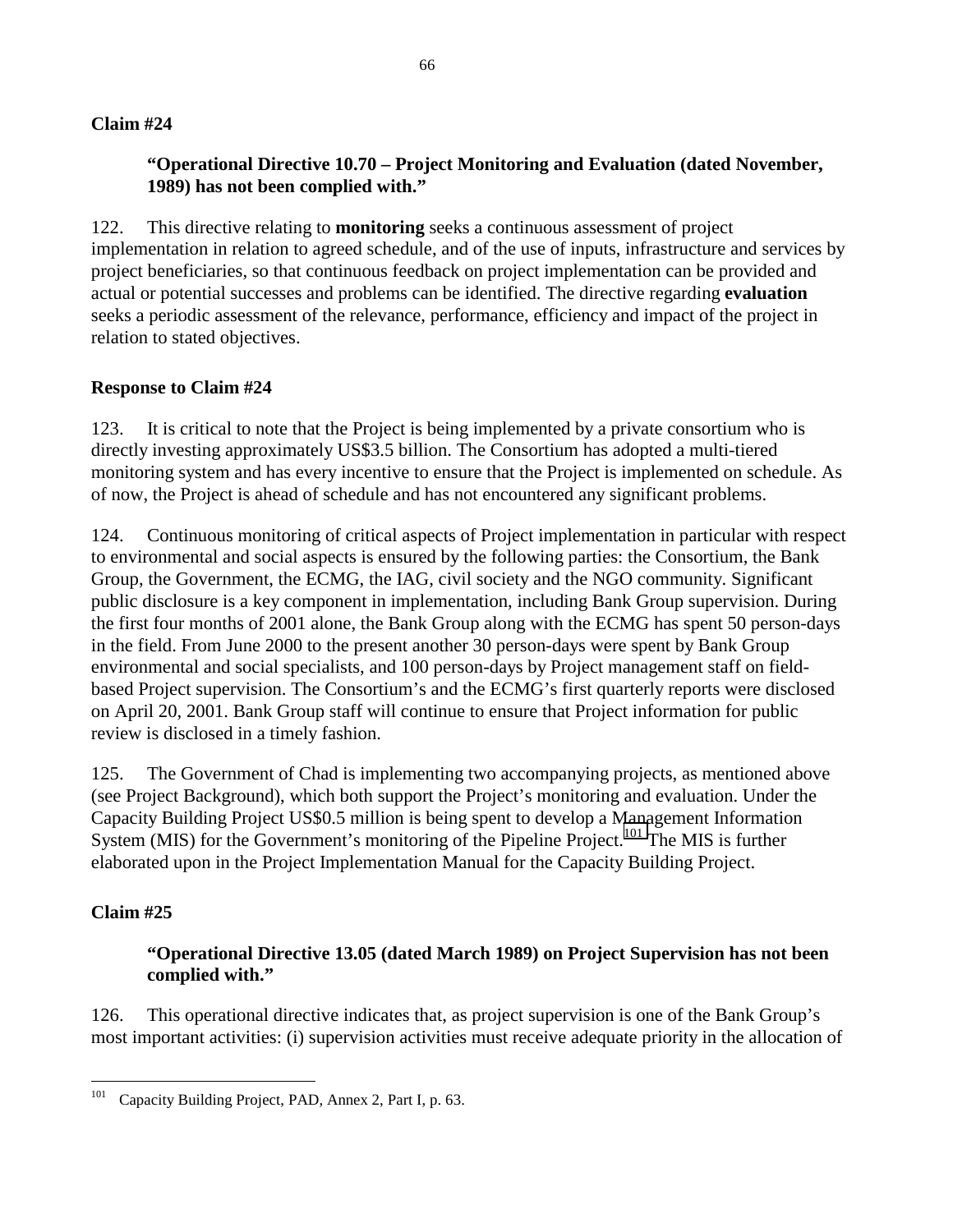Bank staff and other resources commensurate with the nature, complexity, size of the project, the problems experienced and the Borrower's institutional capabilities and needs; and (ii) efficient project execution and resolution of implementation problems are the joint concern of the Bank and the Borrower.

# **Response to Claim #25**

127. *Allocation of Bank Staff and Other Resources.* The Project preparation process was undertaken by an interdisciplinary team of specialists from the Bank and IFC working under the direction of Senior Management. Prior to Board presentation an extensive internal review was conducted of the proposed project with the participation of specialists drawn Bank-wide to assure proper internal quality control. In addition, a special Board briefing was held on the Pipeline and related Projects and a large number of individual meetings took place with individual Executive Director offices. Meetings were also held with NGOs and religious leaders both in Chad and in other locations.

128. Supervision of the Project is complex and challenging. However, the Bank Group has allocated time and resources proportional to the Project's complexity. A team of specialized staff at Bank Group headquarters is responsible for supervision. The team is composed of specialized operational staff and includes staff expert in petroleum development, an energy economist, finance and investment specialists, environmental and social specialists, legal specialists, a community development specialist, a rural development specialist, operations specialists, an information management specialist, as well as a public financial management specialists and a macroeconomist. An integral part of this team are the two field staff based respectively in Chad and Cameroon who are responsible for the day to day supervision of the Project.

129. From its own resources, the Bank is allocating US\$1.5 million to US\$2 million/year to ensure adequate supervision. Such resources are allocated to cover staff costs including costs related to resident staff for the Project in Chad and in Cameroon and the work of the ECMG which touches upon the implementation of the Capacity Building Project. The Chad and the Cameroon Country Offices are also allocating an important part of their resources to the implementation of these projects by supporting the day to day supervision of the projects and animating the ongoing dialogue with civil society

130. Bank Group staff supervision missions take place quarterly in addition to bi-yearly missions, at least, for the Management of the Petroleum Economy Project. Supervision always closely associates the Government and the Consortium. Time spent by staff on Project supervision in the field since approval of the Project and the Capacity Building Project in June 2000, totals over 140 staff-days on environmental and social matters alone, including time spent by the ECMG. During preparation of the Project in 1998 and 1999, over 170 staff-days were spent in the field on social and environmental work. An additional 150 staff-days since Board presentation were spent on capacity building and accompanying measures, including revenue management.

131. *Levels of Project Supervision.* Implementation of the Project, with particular emphasis on the EMP, consists of seven layers: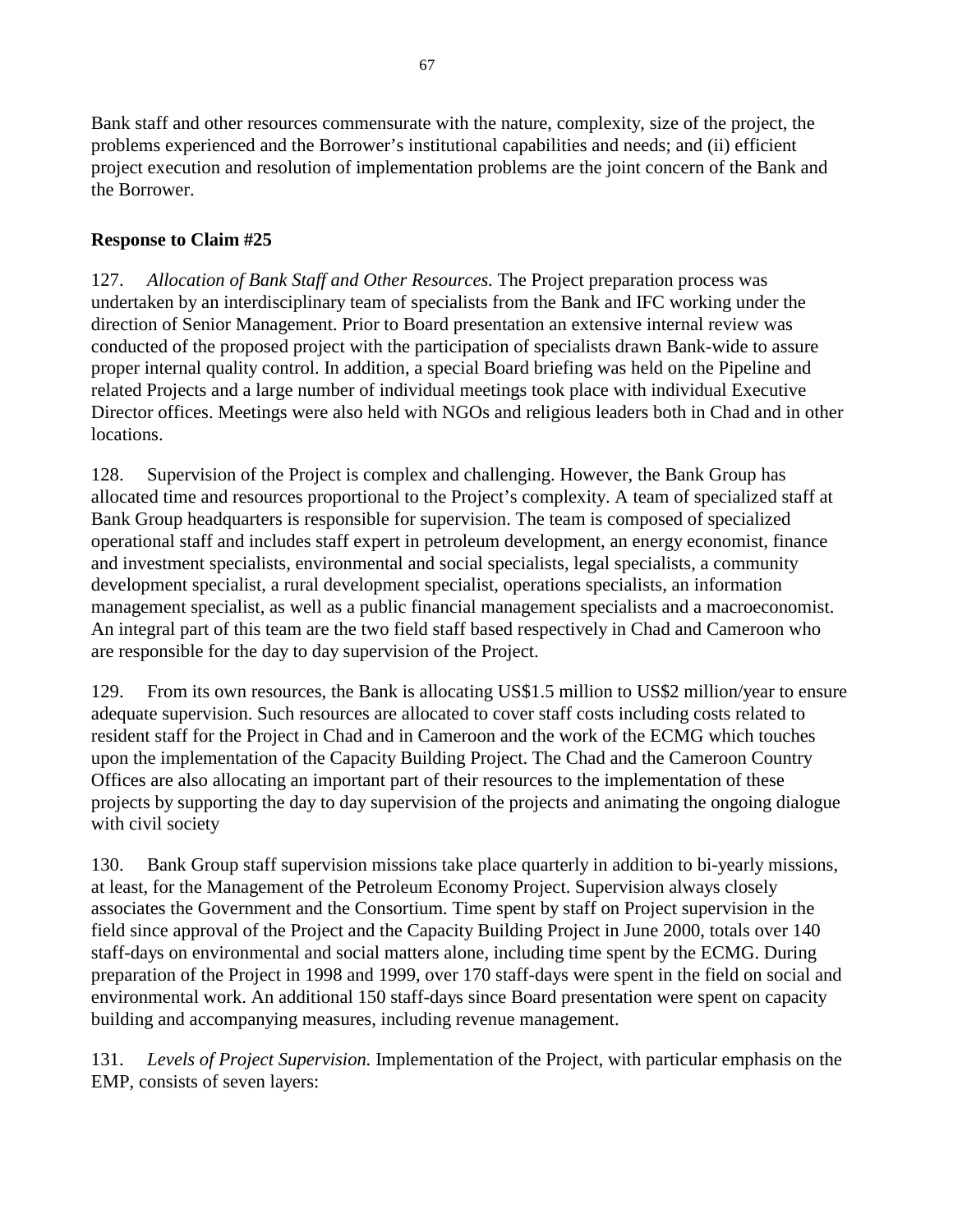- *First*, the operator, EEPCI, monitors compliance of the implementation of the EMP by its sub-contractors and its own compliance. Quarterly reports are furnished to the Bank Group and made available by the Bank Group to the public;
- *Second*, the Bank Group and the other lenders to the Project have engaged the ECMG to monitor implementation of the EMP. Its reports are made public; $102$
- *Third*, the Bank Group directly monitors implementation of the EMP by both the private sector operator and the Governments. This includes monitoring through periodic site visits by Bank Group staff and strengthening presence in the Country Offices. Bank Group staff have conducted two supervision missions since Project approval. Quarterly missions are planned, and the frequency is regularly reviewed depending on progress made in Project implementation and issues, if any, which are uncovered. The Bank Group continues to liaise with the stakeholders (including NGOs) to assess compliance;
- *Fourth*, the Government of Chad monitors implementation. The Capacity Building Project provides support to increase the Government's capacities in this area. In addition, the Government monitors its own compliance and reports to the Bank;
- *Fifth*, the Government of Chad is further assisted by an international advisory panel of environmental and social experts to advise it on issues arising during implementation of the EMP. Hiring of this panel by the Government is underway;
- *Sixth*, an International Advisory Group (IAG) advising the Bank and the two Governments on impacts on poverty reduction and on implementation of the Project has been set up. The Group conducted its first mission to Chad and Cameroon in April 2001 and is preparing its work program. Its reports will be made available to the public on the same day they are submitted to the President of the Bank Group; and
- *Seventh* is the input and assessment provided by civil society and specifically NGOs. To date, such inputs have been a significant source to identify areas for improvement in the design of the EMP and it is expected that civil society will continue to provide important input during implementation of the Project. For this reason, continued consultation with NGOs by Bank Group staff, the ECMG and the IAG are integral parts of Project implementation. In addition, various actions under the capacity building operations and elsewhere contribute to increasing the capacity of local NGOs to play this role.

# **CLAIMS RELATED TO ADVERSE IMPACTS**

132. The Requestors allege that the Bank's failure to comply with the policies and procedures cited above has resulted and will result in direct and adverse impacts on them.

 $102$  The ECMG's first report is available on the Project's web site.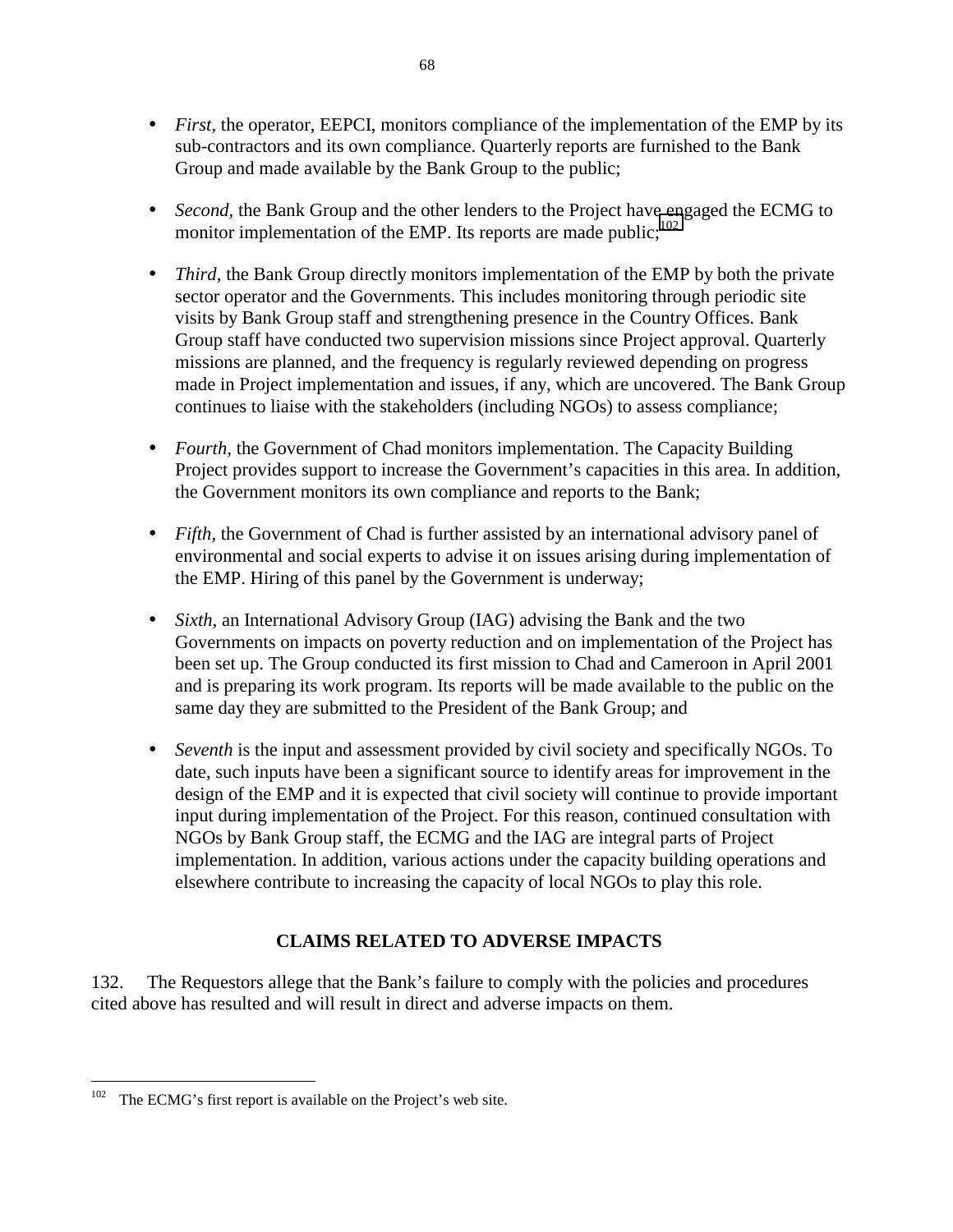133. With regard to claims that **Bank failure to comply with its policies and procedures will cause pollution and degradation of the Requestors' environment**, Management believes that it has followed all the operational policies and directives aimed at protecting the Requestors' environment in the design, appraisal and implementation of the Project. Early Project implementation experience has shown no significant negative environmental impacts to date (see the first quarter ECMG report). Project design reflects a dynamic view of the environmental and social issues to be addressed during Project implementation and provides for mechanisms to ensure that the standards set out in the various Bank policies are applied: (i) to all planned future activities undertaken in the context of the Project; and (ii) to unforeseen activities required for Project implementation. In this context, Management is committed to make every effort to monitor and supervise on the ground developments and has allocated adequate staff time and resources to do so (for monitoring arrangements see Claims #24 and #25 above).

134. The Request states that: **"the slightest pollution of surface water sources will inevitably lead to pollution of water tables, rivers, marshes and watercourses down to Lake Chad. The same is true of the Sedigui, Bongor, Kyabe and Salamat oil deposits."** The technical characteristics of the field facilities and the potential for pollution of surface water are discussed above under Claims #3, #4, and #5, which also discuss the mitigation measures taken against oil spill risk. In the present paragraph, Management intends to address exclusively the claim that such pollution could result from activities in the "oil deposits of Sedigui, Bongor, Kyabe, and Salamat." Management submits that activities with regard to these oil deposits lie outside of the scope of any activities financed by the Bank in the context of the Pipeline Project and that the Bank can therefore not be held accountable for the application of its policies in the context of any activities related to these fields.

135. As reflected in the provisions of the Bank's Chad Loan Agreement,<sup>103</sup> the Government of Chad has undertaken that "any oil developed outside the Doba Basin Oil Fields which is proposed to be transported through any part of the Transportation System in Chad [will be] developed in accordance with the principles set forth in the EMP with respect to environmental analysis and protection, consultation, information disclosure, resettlement and compensation … as applied with respect to the oil developed in the Doba Basin Oil Fields."<sup>104</sup> At the moment, it is not planned that any oil other than that of the fields of Kome, Miandoum and Belobo, transit through the pipeline, nor will there be capacity to transport any additional oil for some time. Furthermore, in the context of the Capacity Building Project, the Bank is supporting regulatory reform and institutional development to enable the Government to enforce adequate environmental and social guidelines for the petroleum sector as a whole.

136. With regard to claims that the **Bank's failure to comply with its policies and procedures have led to expropriation without proper compensation**, Management believes that the necessary actions have been taken in the Compensation and Resettlement Plan of the Project  $EA^{105}$  to ensure that:

<sup>&</sup>lt;sup>103</sup> Chad Loan Agreement, Article IV, Section 4.10, p. 20.<br><sup>104</sup> Chad Loan Agreement, Article IV, Section 4.10, p. 20.<br><sup>105</sup> Project EA, Chad Portion, Volume 3.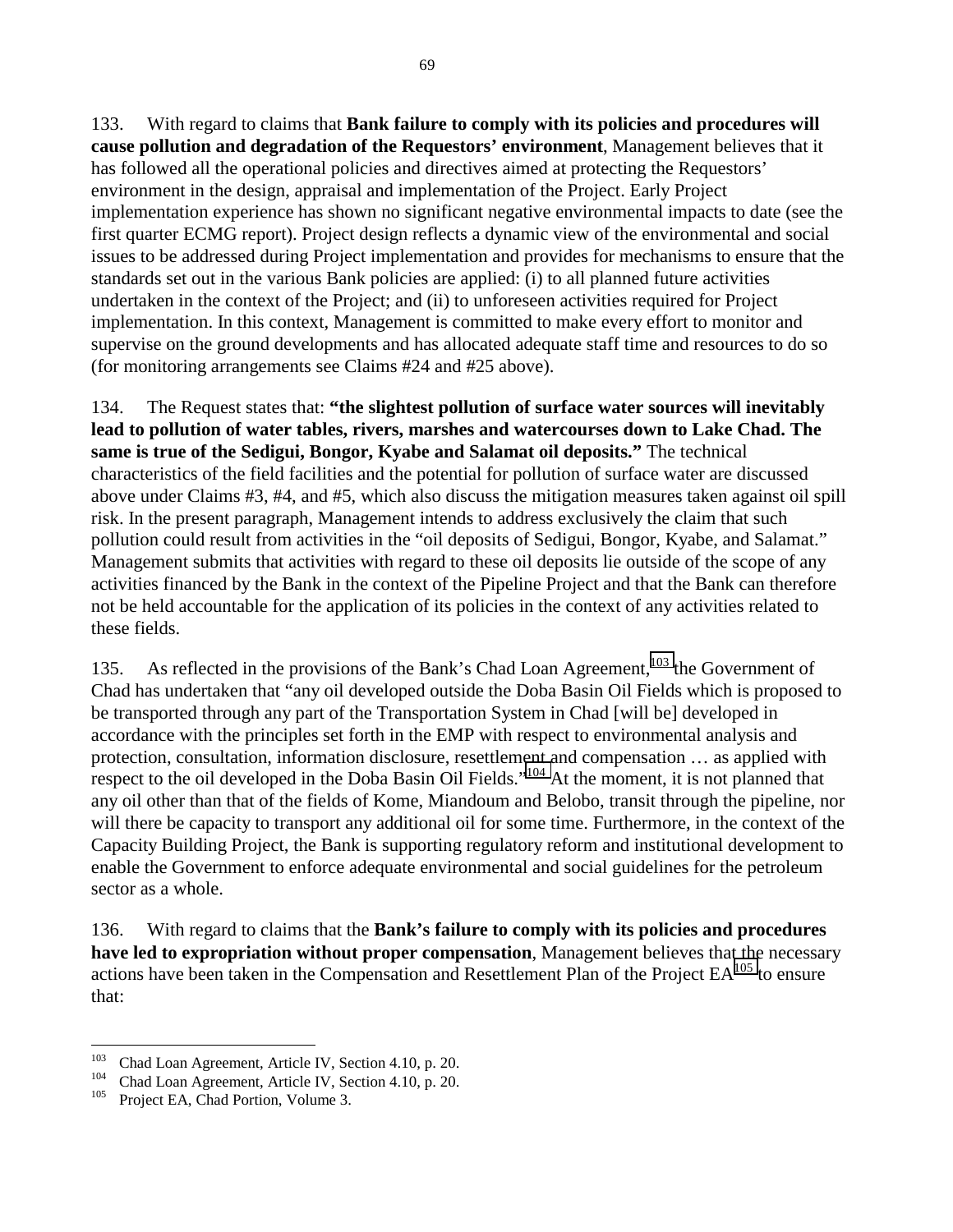- (i) Chadian law with regard to expropriation has been respected;
- (ii) The compensation design and implementation is in compliance with applicable Bank policies and procedures;
- (iii) Any future compensation is designed to take place in a manner commensurate with the standards set in OD 4.30 for compensation; and
- (iv) An adequate consultation and grievance process is in place to address issues arising during implementation.

Management is aware of the dynamic nature of the compensation process and of the need to ensure that adjustments can be made where they are called for if local populations raise concerns. Any individual can register a complaint or a concern about compensation or damages with the EEPCI/TOTCO designated representative for resettlement and compensation, and with the local village chief, who will attempt to settle the matter together to the satisfaction of all concerned. Grievances are receivable for compensation up to the end of the next full agricultural cycle after the plaintiff surrenders assets. The designated representative will record each complaint and its resolution and will periodically evaluate the pattern of complaints to see if changes need to be made to the Compensation and Resettlement Plan. The Bank Group will also monitor implementation of this Plan as part of Project supervision.

137. With regard to claims that the **Bank has failed to respect native people, their nature, usages and customs,** although it has found that OD 4.20 is not applicable to the affected people in the Project area, the Bank Group has endeavored to ensure that the customs of local people are respected, as well as their sacred groves and grave sites, by making certain that their views and concerns have been fully identified and taken into account in the design of the Project. Through supervision and consultation, Management will monitor the process by which customary practices and sacred places of the population are identified and respected during the implementation of the Project. Local populations will continue to be consulted during Project implementation and Bank Group supervision missions will ascertain whether Project design needs adjustment to meet specific local concerns. Should inhabitants have grievances, they can be brought forward through a grievance procedure for damages (where the aggrieved is not a party to compensation and resettlement) or through a grievance procedure for Compensation and Resettlement as set out in the Project EA. These processes will allow for their views to continue to be sought and taken into account during Project implementation. The Project EMP protects the natural environment and provides for mitigation of any significant negative impact on it.

138. With regard to claims concerning governance, the Request states: **" Directives on proper (good) governance have been put aside indefinitely, as evidenced by the IGET International affair, trafficking in counterfeit currency, drugs, and dummy invoices; misappropriation of foreign aid, including that provided by Taiwan; purchase of weapons with money obtained from oil production in Chad."**

139. Improving governance is one of the key objectives of the Bank's Assistance Strategy to Chad and instances of poor governance are of great concern to the Bank. The Bank has therefore been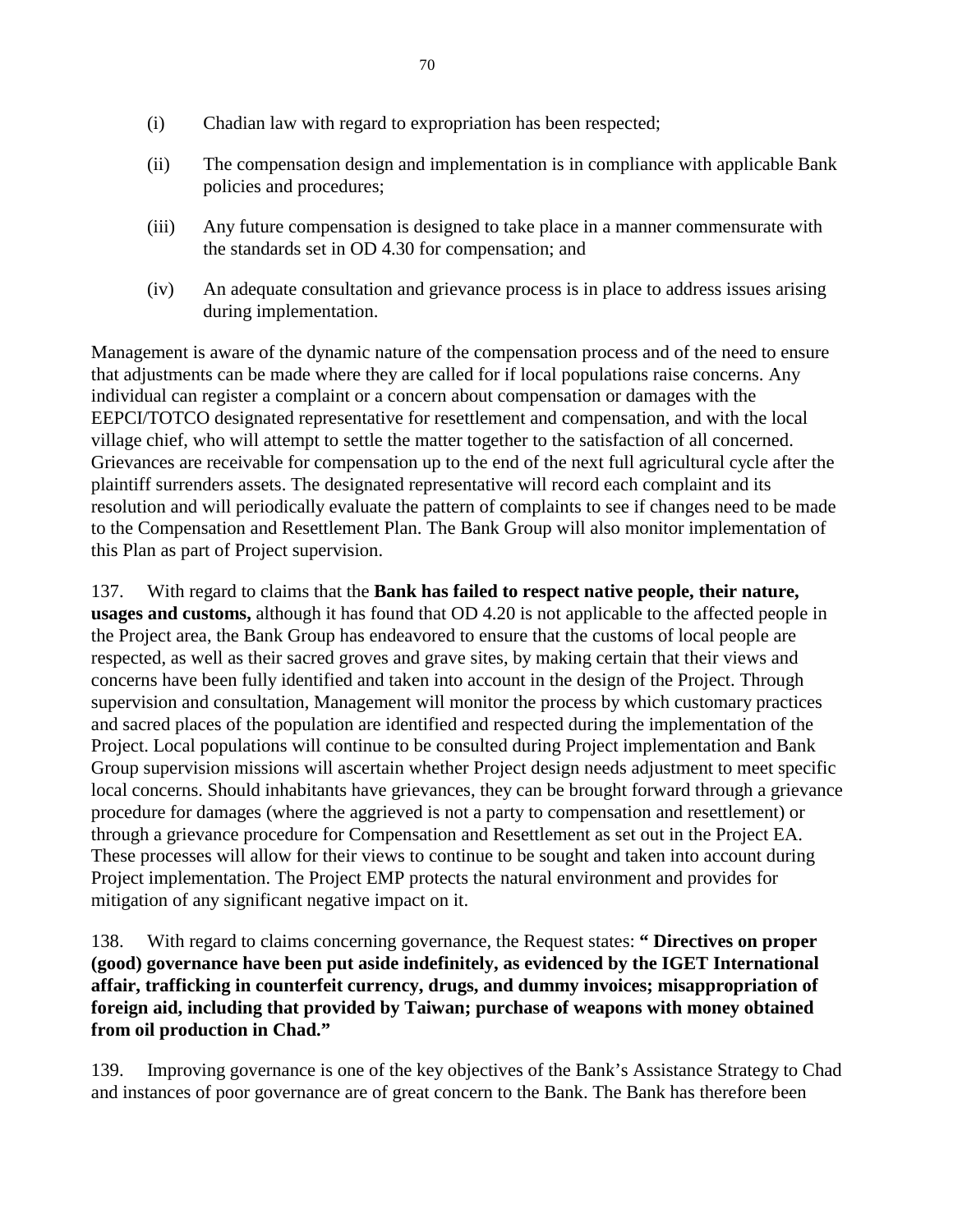proactive in pursuing this objective: (i) at the level of its Country Assistance Strategy, by promoting the implementation of a variety of measures to improve transparency and accountability in public financial management; and (ii) at the Pipeline Project level, by introducing a Petroleum Revenue Management Program in the Pipeline Project design and by supporting the building of public financial management capacity through the Petroleum Economy Project.

140. The provisions of OD 4.15 aim to ensure that Country Assistance Strategies and projects are poverty oriented and that their outputs benefit the poor. The Country Assistance Strategy for Chad aims to implement many of the elements cited in OD 4.15. Also, the projects cited in this Request are aimed specifically and explicitly at poverty reduction, based on sound analytical work and technical expertise; have strong supervision plans (Capacity Building Project); and pay attention to beneficiary outcomes (EMP and Capacity Building Project) and poverty impact (Petroleum Economy Project).

141. In the context of their broader dialogue with the IMF and Bank, the Government of Chad is implementing a comprehensive set of governance measures including: (i) implementation of a Governance Strategy and action plan; (ii) functional expenditure tracking system for primary education and basic health expenditures; (iii) implementation of a simplified and computerized expenditure circuit; (iv) adoption of a new public procurement code and its application decrees; (v) regular publication of a bulletin on public procurement; (vi) yearly adoption of the Financial Settlement Law; and (vii) nomination of commercial court judges in the five largest cities. A first draft of the Governance Strategy and action plan has been produced through a participatory process, involving a broad spectrum of representatives of civil society.

142. With regard to the statement: **"We consider that our rights and interests have been or are likely to be harmed as a result of the Bank's action. This causes or is likely to cause the following types of damage, among others: ….bad governance, reflected in the recent misappropriation of a premium of US\$25 million (CFAF 19 billion) and its use for the purchase of weapons with which to massacre us."**

143. Although the US\$25 million signing bonus received in April 2000 from the two Consortium members, Petronas and Chevron, was not covered by any agreements with the Bank Group, the President of Chad announced publicly in June 2000 that the resources would be used in the spirit of the Petroleum Revenue Management Law. A similar commitment was made by the Government in its letter of intent under its program with the IMF. The Petroleum Revenue Management Law calls for all oil revenues to be reflected in the budget and for the bulk of such resources to be allocated to priority sectors for poverty reduction under supervision of the PROCC composed of Government and civil society representatives. At the end of September 2000, however, the Bank learned that some US\$15 million (60 percent) of the bonus funds were spent. According to the Government, expenditures included some US\$4.5 million for military purposes, US\$3.7 million on water and electricity subsidies, US\$3.6 million on road maintenance, and the remaining US\$3.2 million on other activities (including construction for the Ministry of Foreign Affairs and a mental health center). Moreover, these resources were spent outside established budget procedures, and before the PROCC, foreseen by the Petroleum Revenue Management Law, had been established (see Annex C).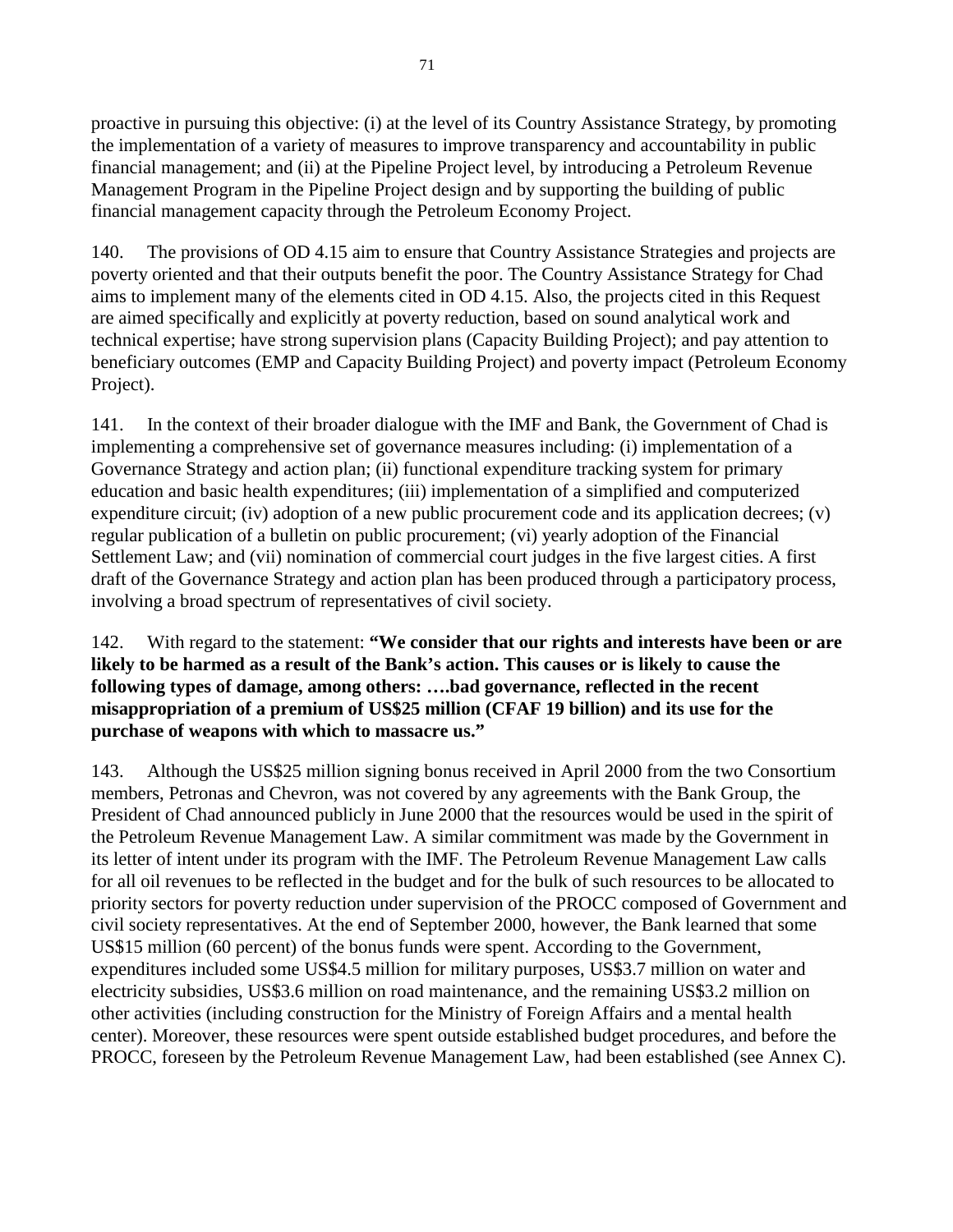144. The Requestors allege that the use of a US\$25 million oil bonus for the purchase of weapons with which to harm the Requestors resulted from the Bank's action. This is certainly not the case. The funds in question are and were not subject to any agreement between the Bank Group and the Government of Chad in the context of the Project. These agreements pertain exclusively to "royalties," "dividends" and "taxes" as defined in the Chad Loan Agreement.<sup>106</sup> Of the US\$25 million in question, sixty percent were spent. According to the Government US\$4.5 million were used for defense expenditures. Despite the fact that no contractual agreement covered the use of these funds, the Bank, together with the IMF, took decisive action to ensure that unspent funds would be used for poverty reduction in a transparent manner and that spent funds would be audited and the results of the audit made public. It was decided to delay the presentation of Chad's case for debt relief under the HIPC Initiative until the Government had complied with these measures (see below).

145. The Bank, together with the IMF, expressed its strong dissatisfaction with the practice of extra-budgetary spending generally and, in particular, with the manner in which bonus funds were spent. Jointly, the Bank and the Fund decided that presentation of the HIPC Decision Point Document to their respective Boards should be postponed and requested that *a priori* measures be taken before proceeding any further with the HIPC process. These measures were: (i) freezing the remainder of the bonus until the PROCC was put in place and committing to spending the rest of the bonus on priority sectors; (ii) issuing a public report on the spending of the oil bonus to the Chadian Parliament and to the PROCC, including a commitment to conduct an audit on the use of the bonus; (iii) fully disclosing to the Bank and the IMF all existing Government accounts and committing to providing monthly information on their balances; and (iv) committing not to approve and execute any Government spending outside existing budgetary procedures.

146. The Government agreed to these measures in December 2000 and had implemented them all by early April 2001. The PROCC has been established and is in the process of adopting its bylaws.107 The bonus issue was debated in Parliament in the context of a vote of no-confidence requested by an opposition party. The Government has frozen the remainder of the bonus and agreed to an audit of spent bonus funds to be carried out before September 2001. It has disclosed a comprehensive list of Government accounts to the Bank and the Fund and committed to not approving and executing any Government spending outside existing budgetary procedures. Compliance with all requested measures and sufficient progress in improving macroeconomic performance has led to the scheduling of a review of the IMF's PRGF program and of the presentation of the HIPC Decision Point Document to the Bank and Fund Executive Boards in mid-May 2001.

147. The Requestors state that: **"The laughably small quota assigned to the production zone bears little or no relation to the magnitude of the needs of this region and the size of its population."** Management understands that "small quota" refers to the percentage of oil revenues

<sup>&</sup>lt;sup>106</sup> Chad Loan Agreement, Schedule 5, article 1 (a)-(c), p. 40.<br><sup>107</sup> The nine members of the PROCC are the Director of the Treasury, the Director of the Central Bank, a member of the Supreme Court, two representatives of Parliament (including one from an opposition party), and four civil society members representing the trade unions, the human rights organizations, the faith community, and the umbrella organization of women's NGOs.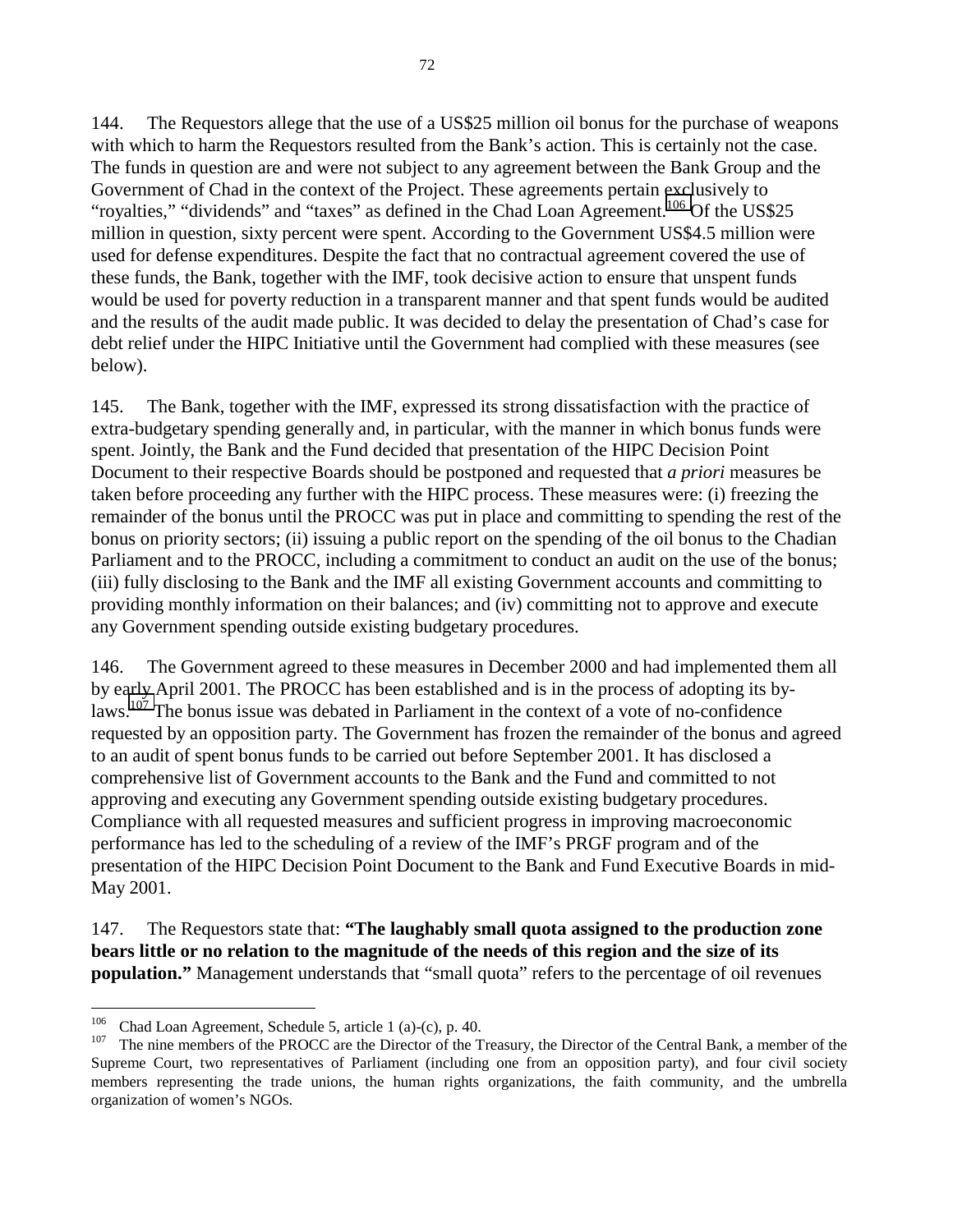foreseen, in the Petroleum Revenue Management Law and Petroleum Revenue Management Program, to be directly managed by the producing region.<sup>108</sup> The Requestors find that this percentage is not proportional to the region's population, nor is it sufficient to cover the region's needs.

148. The percentage referred to by the Requestors only represents a small portion of the value of the expenditures which will benefit the people of the producing region. It is additional to: (i) the share of revenues that will serve to finance expenditures for priority sectors in the producing area through Chad's regular budget; and (ii) the rapid intervention measures and community-based investments financed in the region under the Capacity Building Project. No Bank policies or procedures exist which set standards for the direct attribution of revenues to producing regions in the context of projects supporting natural resource exploitation. However, as international experience has shown the importance of ensuring that palpable benefits accrue to people in the producing area and of sharing revenues with the producing area, the Government of Chad has allocated an additional share of approximately 5 percent of royalties to the producing area to be managed locally as is stated in the Petroleum Revenue Management Program109 and the Petroleum Revenue Management Law.

149. With regard to human rights, the Request expresses the Requestors' concern over human rights in Chad in general and over the loss of lands by force to herders who are allegedly being armed by the Government in complicity with the Consortium.

150. The Request states that: **"Directives on respect for human rights have been ignored since 1990, the year when Mr. Idriss Deby took power in Chad (see the CD-ROM with evidence of the massive violations of human rights in the production area)."** Management notes that no CD-ROM was provided with the documentation.

151. The Bank is concerned about violations of human rights in Chad as elsewhere while respecting the Bank's Articles of Agreement which require the Bank to focus on economic considerations and not on political or other non-economic influences as the basis for its decisions. In evaluating the economic aspects of any project, human rights issues may be relevant to the Bank's work if they may have a significant direct economic effect on the project. Having carefully considered all aspects of this issue, Management's conclusion is that the Project can achieve its developmental objectives. The Project in many aspects has been instrumental in creating a space for dialogue for certain groups of Chadian citizens to exercise their rights. An important consultation process has been taking place during the preparation of the Project to: (i) share Project information with affected communities; (ii) determine Project land needs, establish entitlements and agree on a valuation system with affected peoples; (iii) agree on mitigation of adverse effects; and (iv) elaborate a Regional Development Plan for the Project area.

152. Also the Bank actively supports the work of two mixed bodies (consisting of Government and civil society representatives, including human rights organizations): the PRSP Steering Committee and the PROCC. Human rights organizations have formal seats on these bodies and vocally participate in both fora. As members of the PRSP Steering Committee, they have had the opportunity to raise human rights issues in the context of work on the Governance Strategy that is

<sup>108</sup> <sup>108</sup> See Petroleum Revenue Management Program, Annex D.

Chad Loan Agreement for the Project, Schedule nr. 5.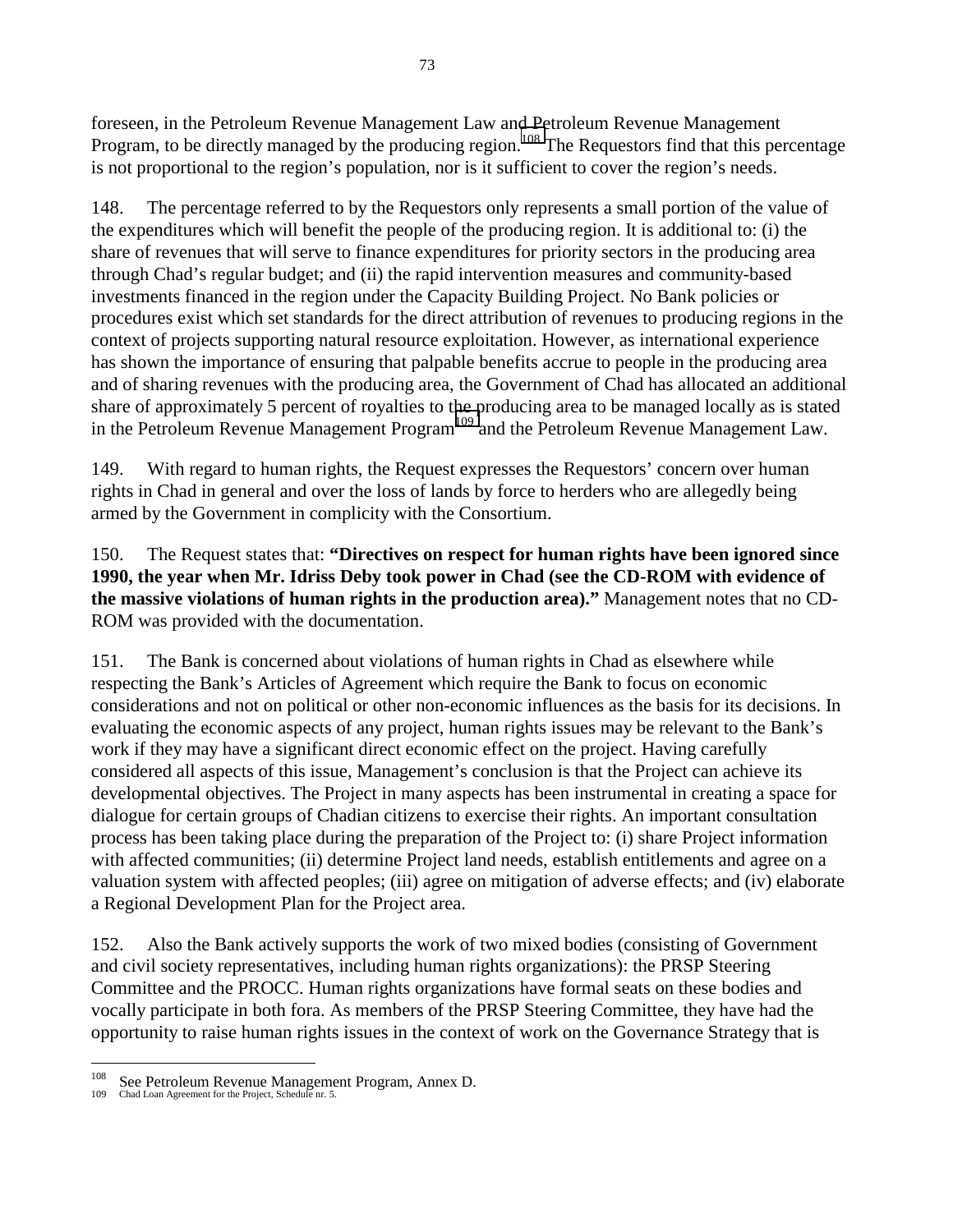being prepared by the Government. A representative of human rights organizations occupies one of the nine seats on the PROCC,<sup>110</sup> which is responsible for approving and authorizing expenditures from oil revenues and for overseeing the use of remaining funds from the US\$25 million oil bonus.

153. By supporting the Poverty Reduction Strategy process and the improvement of public financial management, including of oil revenues, and through other instruments, the Bank supports open dialogue between Government and civil society with regard to all matters of public interest. The Bank also keeps informed of the initiatives of other donors such as the UN High Commission for Human Rights and UNDP who run a joint Technical Assistance Program for Human Rights in Chad. Within the context of its mandate, the Bank is open to collaboration with these specialized agencies of the United Nations.

# 154. The Request also states that: **"For some time now, the Chadian authorities, with the complicity of Consortium officials, have practiced a settlement (***de colonisation***) policy favoring cattle farmers (***éleveurs***), whom they arm so they can occupy indigenous lands."**

155. Bank Group staff encourage individuals and organizations in Chad to keep the institution informed of human rights developments, while pointing to the limits of the Bank's mandate as set out above. However, staff have received no evidence of or information concerning a Government policy to settle herders on the land of local people as is referred to by the Requestors. Should specific information be available and provided to Management, it would, as is its practice in such cases, take up the matter with senior members of Government.

# **BANK'S RESPONSIVENESS TO REQUESTORS**

156. The Requestors state that the Bank has not been responsive to their concerns.

157. Over the past few years, one of the chief concerns of the Bank Group has been to provide accurate and timely information to the public concerning this Project to populations in the field as well as to the public at large. A very large volume of correspondence has been exchanged with a range of interlocutors and interested parties. Mr. Yorongar, who has brought this Request on behalf of people of the Project area, has written repeatedly to the Bank's President, Vice-Presidents and Directors concerning this Project. A list of correspondence between Mr. Yorongar and the Bank is provided in Annex H. Senior Bank Management has also met him in person, and listened and responded to his concerns on several occasions. Many of the claims raised in the Request were raised in the context of Mr. Yorongar's previous correspondence. One occasion where a question of adequate compensation arose is cited and documented by the Requestors in the Request. In this case, information on the compensation process was provided to Mr. Yorongar promptly and accurately and included proof of the choice of compensation by the individual in question and copies of his signed receipt of compensation. Project staff, Country Office staff and several Country Directors have addressed Mr. Yorongar's requests for information and for clarification many times in person, in

 $\overline{a}$ 

<sup>110</sup> The nine members of the PROCC are the Director of the Treasury, the Director of the Central Bank, a member of the Supreme Court, two representatives of Parliament (including one from an opposition party), and four civil society members representing the trade unions, the human rights organizations, the faith  $\mu$ community, and the umbrella organization of women's NGOs.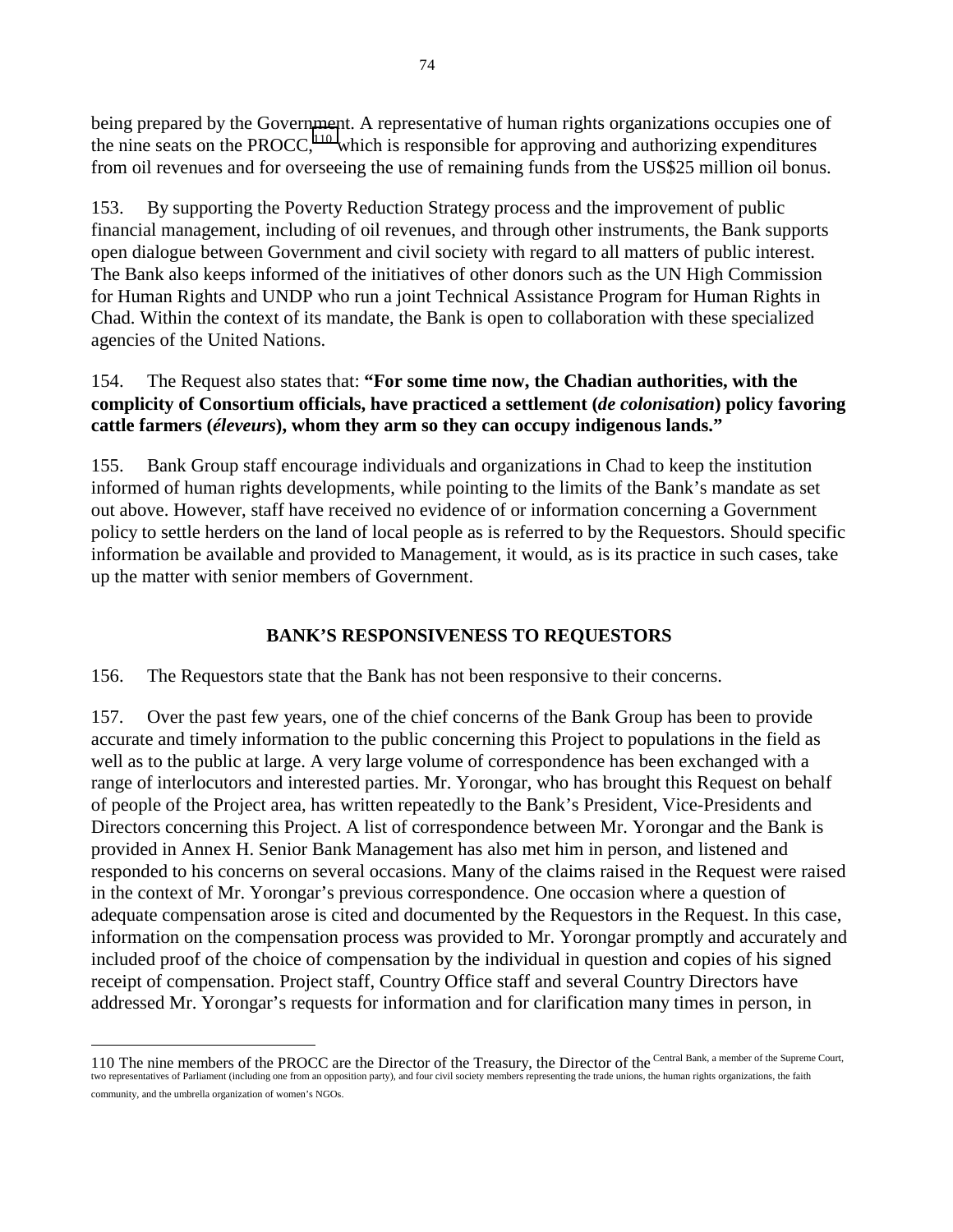writing and by telephone. In the context of these contacts, staff and Management have provided clear information concerning the Project, offered to provide any additional materials requested, listened to concerns, and taken action where needed to pursue any unresolved concerns within the scope of the Bank's mandate.

158. Affected persons in the Project area, specifically in the Cantons inhabited by the Requestors, have brought their observations to bear on the Project in the context of the consultative process which has included consultations with the populations of their Cantons. Particularly in the Cantons of Kome, Bero and Miandoum, consultations with the local population have been frequent. Bank Group staff, including Senior Management, have met personally with villagers in these and other localities in the Project area and along the pipeline route, listened to their concerns and answered their questions. Where appropriate, Bank Group staff have taken action to communicate concerns of the local population to EEPCI and COTCO as well as to the Government of Chad at the highest levels to ensure that these concerns were appropriately taken into account. These processes are extensively described above.

159. Bank staff have informed the public of the ongoing policy discussions with Government, on issues which are addressed in the context of the Bank's country dialogue—for instance on issues such as governance and economic policy—but which are outside the purview of the Project. On issues outside the purview of Bank activities, in particular issues of human rights, the Bank has continued to state to the Requestors and to the Government that it is concerned over human rights violations in Chad as elsewhere, to encourage all interlocutors to communicate information on these issues to staff, and to clearly state that while these are matters of great concern, it is not within the Bank's mandate to act in this sphere. In these matters, Bank staff's experience is that fruitful working relationships have been established with a broad range of stakeholders in Chad on a variety of salient issues and that dialogue is constructive and forward-looking with civil society as well as with Government interlocutors.

# **CONCLUSION**

160. The present response has aimed at providing accurate information and detailed accounts of how the Bank, in the context of the Pipeline Project, the Capacity Building Project and the Petroleum Economy Project, has applied its policies and procedures concerning the environment, expropriation, resettlement and compensation, consultation and disclosure of information, indigenous peoples, natural habitats, pest management, cultural property, forestry, economic evaluation, monitoring and evaluation and Project supervision. In Management's view, the Bank has followed the guidelines, policies and procedures applicable to the matters raised by the Request. The Request expresses concern over a number of salient challenges in the context of the Project. Management concurs with the Requestors that some of these areas of concern require sustained attention and effort in the context of implementation and supervision and will continue to ensure that they are properly addressed. With regard to the issues related to environmental and social safeguards, the Project EA provides a road map for dealing with environmental and social issues as they arise in the context of the Project. Management believes that this process has yielded measurable results to date and is sufficiently flexible to adapt to new challenges in the future. Management does not believe that the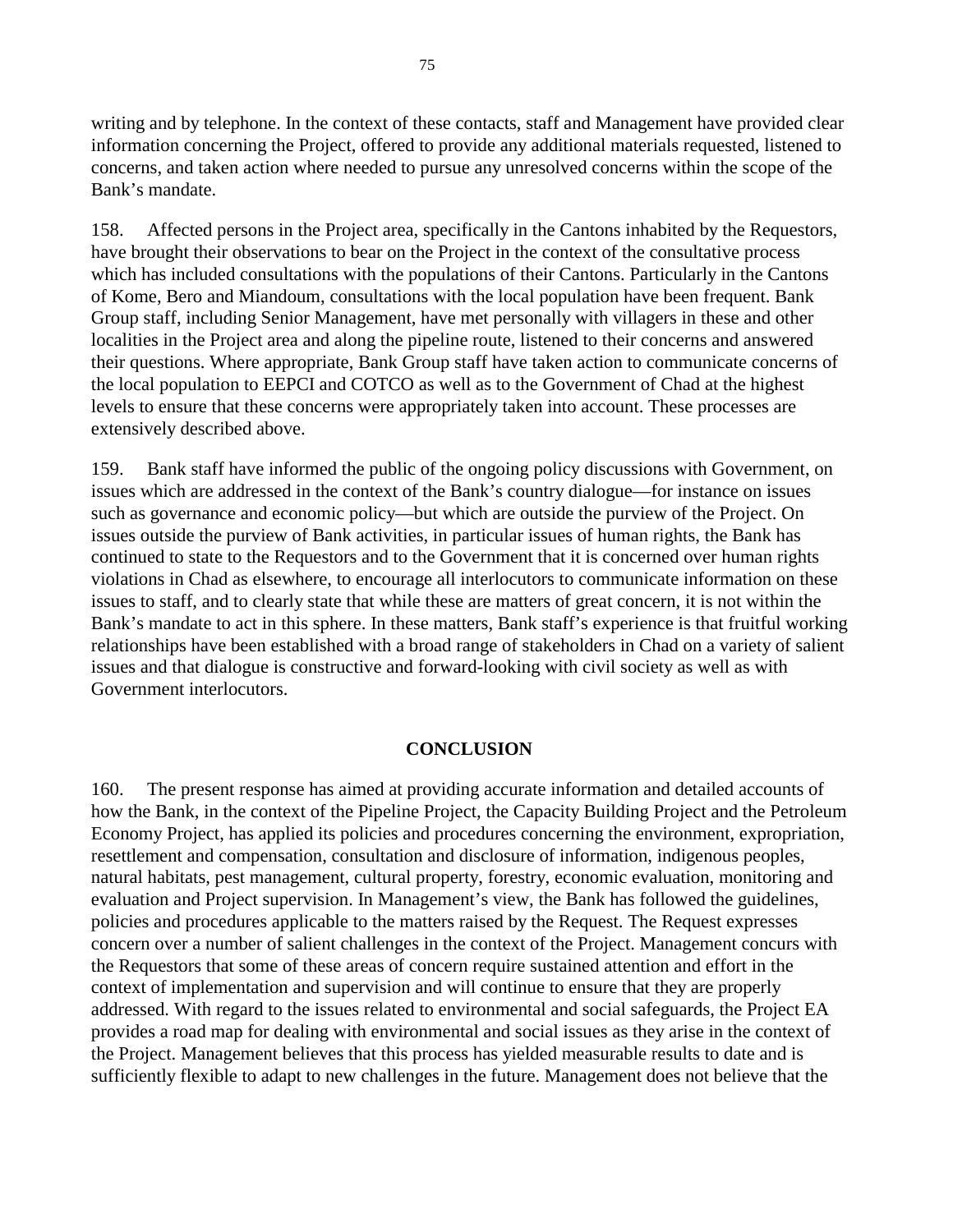Bank has failed to apply its policies and procedures and that, as a result, the Requestors' rights or interests have been, or will be, directly and adversely affected.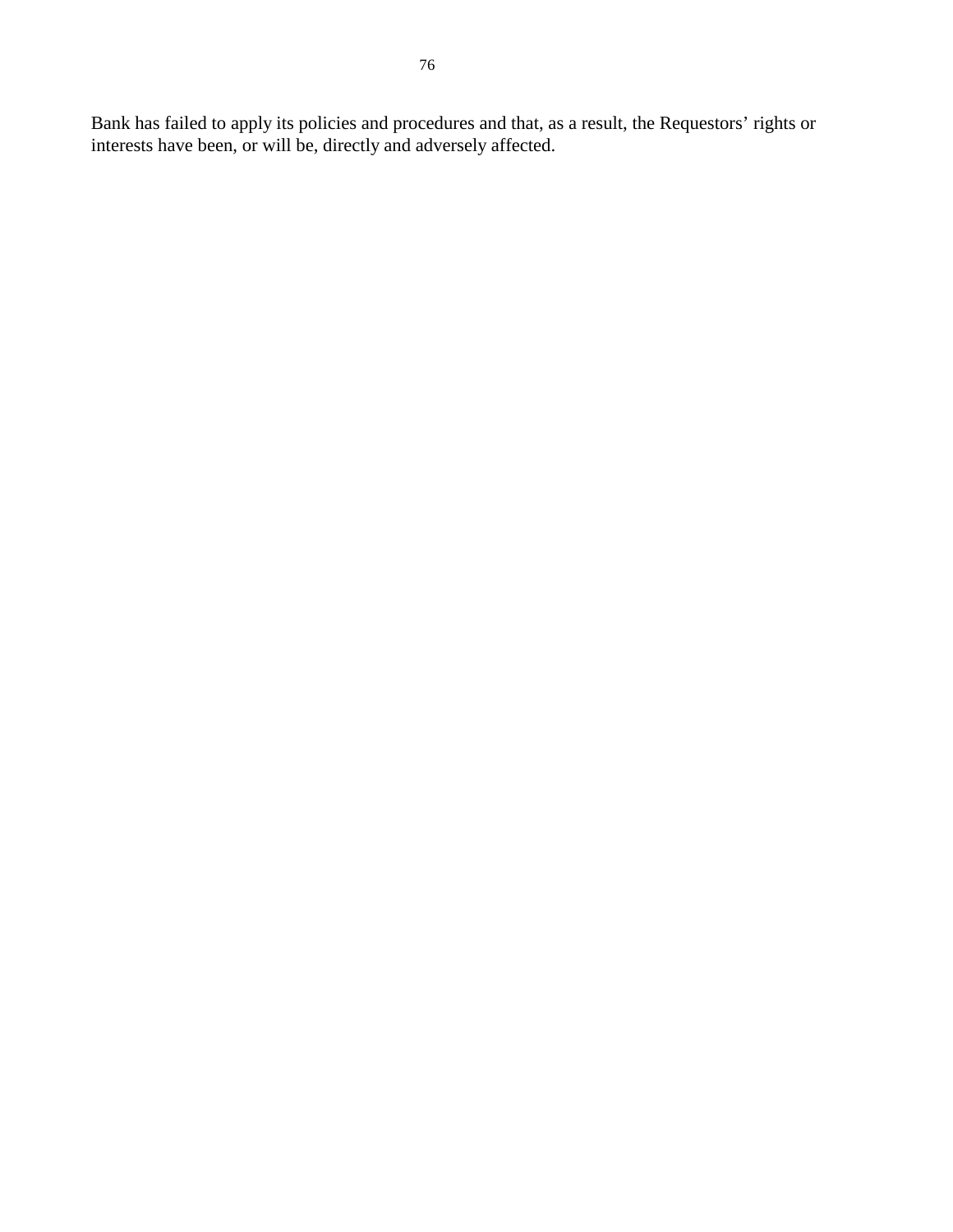#### **ANNEX A**

## **CHRONOLOGY OF EVENTS**

# *Chad/Cameroon Petroleum Development and Pipeline Project*

| (1)  | March 24, 1992                 | Exxon and Bank of America first visit the Bank to discuss the<br>project              |
|------|--------------------------------|---------------------------------------------------------------------------------------|
| (2)  | July 27, 1993                  | Issues Paper sent to Regional Management                                              |
| (3)  | November 28, 1994              | Issues Paper sent to Central Loan Committee which met on<br>December 13, 1994         |
| (4)  | January 24, 1995               | Bank first expressed interest in the project provided several<br>issues were resolved |
| (5)  | April 4, 1995                  | PID sent to Documentation Center                                                      |
| (6)  | April, 1995                    | IEPS circulated and discussed                                                         |
| (7)  | May, 1995                      | Several meetings on procurement, with GPN sent on May 16,<br>1995                     |
| (8)  | May-December, 1995             | Several meetings held to discuss oil revenue management                               |
| (9)  | November, 1995                 | First Bank mission in the field                                                       |
| (10) | January 1996-<br>December 1998 | Extensive work on engineering, environment and revenue<br>management                  |
| (11) | October 1997                   | Environmental Assessment distributed for Public review and<br>sent to InfoShop        |
| (12) | April 7, 1999                  | Report from the Quality Assurance Group (QAG) issued                                  |
| (13) | May 1999                       | Environmental documentation finalized                                                 |
| (14) | June 25, 1999                  | Environmental documentation disclosed and released to the Info<br>Shop and in-country |
| (15) | June 26, 1999                  | Departure of Bank Appraisal Mission                                                   |
| (16) | January 11, 1999               | Revenue Management Law enacted                                                        |
| (17) | February to April, 2000        | Loans and Credits Negotiations                                                        |
| (18) | June 6, 2000                   | <b>Board Approval</b>                                                                 |
| (19) | March 29, 2001                 | <b>IBRD</b> Loan and Project Agreements Signing                                       |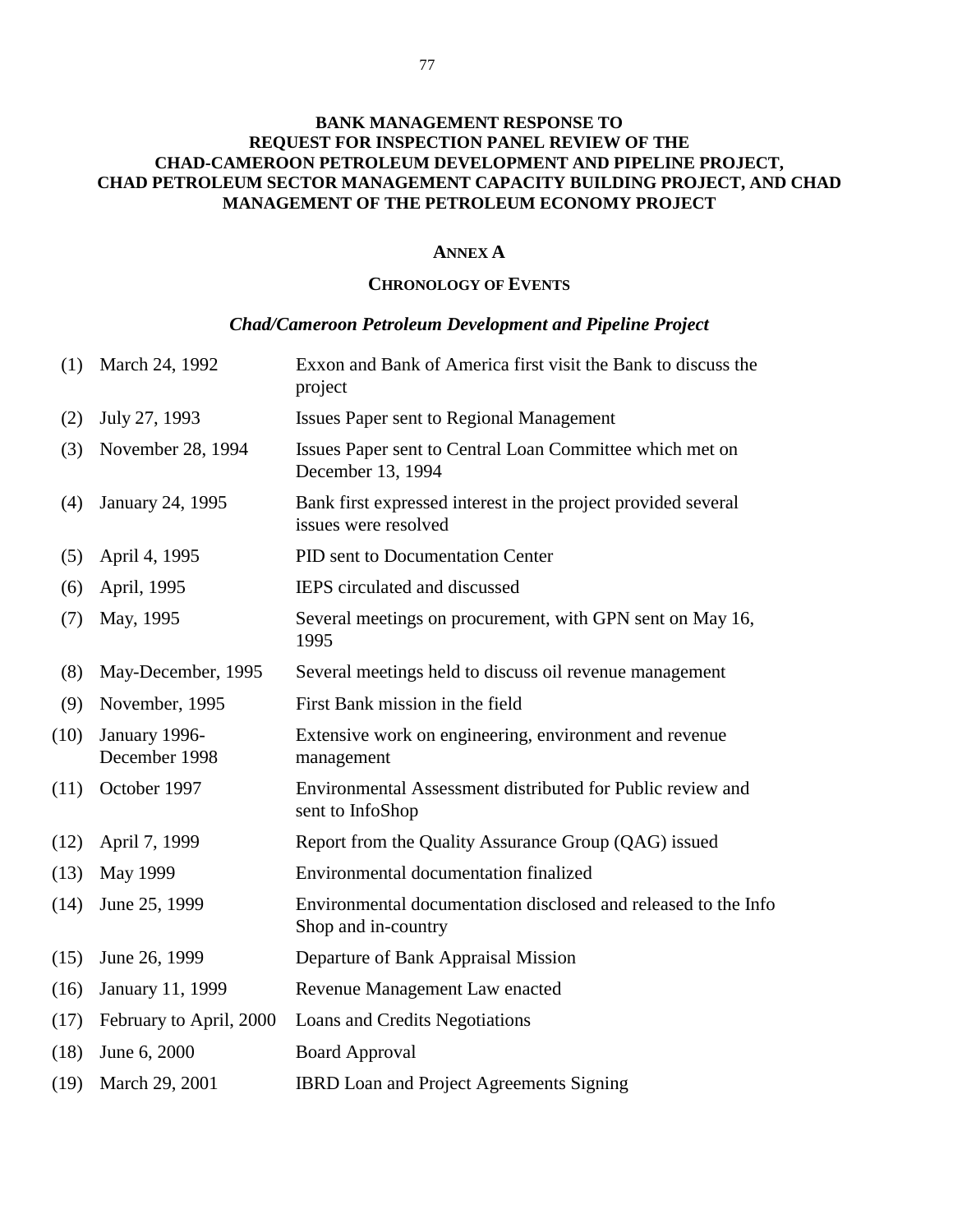# *Chad Petroleum Sector Management Capacity Building Project*

| (1)  | March 24, 1997       | <b>PCD</b> Meeting                                          |
|------|----------------------|-------------------------------------------------------------|
| (2)  | March 1998           | <b>Bank Pre-appraisal Mission</b>                           |
| (3)  | May 3, 1999          | Project Information Document (PID) Received by the InfoShop |
| (4)  | May 25, 1999         | <b>Environmental Data Sheet Issued</b>                      |
| (5)  | June 3, 1999         | <b>PAD Reviewed</b>                                         |
| (6)  | June 23, 1999        | Departure of Bank Appraisal Mission                         |
| (7)  | February 7-10, 2000  | <b>Credit Negotiations</b>                                  |
| (8)  | June 6, 2000         | <b>Board Approval</b>                                       |
| (9)  | July 7, 2000         | Credit Signing                                              |
| (10) | December 26-28, 2000 | <b>Project Launch Workshop</b>                              |
| (11) | March 23, 2001       | <b>Credit Effectiveness</b>                                 |

# *Chad – Management of the Petroleum Economy Project*

| (1) | January 11, 1999   | <b>PCD Review Meeting</b>              |
|-----|--------------------|----------------------------------------|
| (2) | February 1, 1999   | <b>First Bank Mission</b>              |
| (3) | June 18, 1999      | Departure of Bank Appraisal Mission    |
| (4) | December 12,1999   | <b>Credit Negotiations</b>             |
| (5) | December 29, 1999  | <b>Distribution of Board Documents</b> |
| (6) | January 27, 2000   | <b>Board Presentation</b>              |
| (7) | March 20, 2000     | Credit Signature                       |
| (8) | September 20, 2000 | <b>Credit Effectiveness</b>            |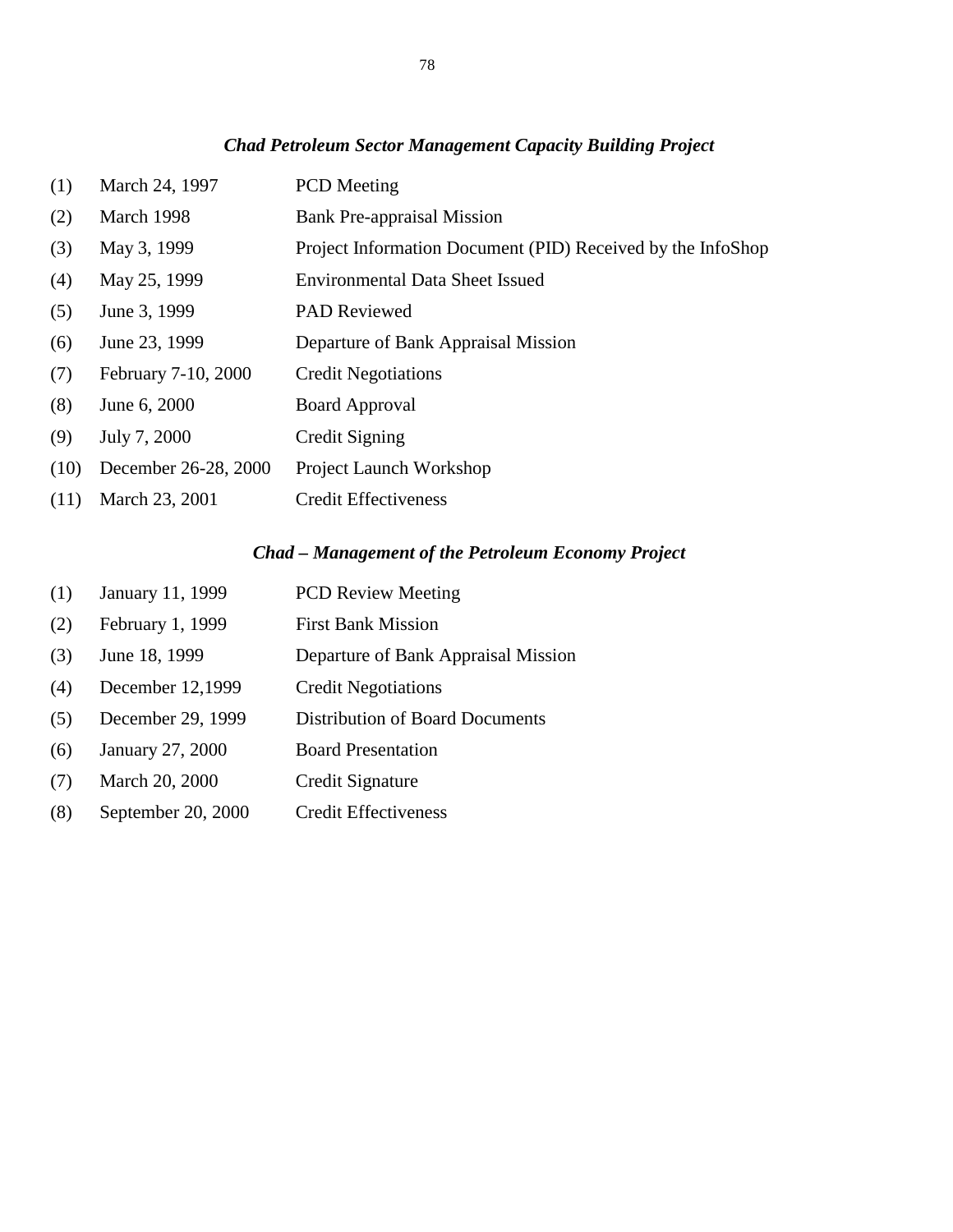# **ANNEX B**

# **BIBLIOGRAPHY**

# *Project Preparation Documents*

- Project Appraisal Document Petroleum Development and Pipeline Project (April 13, 2000)
- Project Appraisal Document Petroleum Sector Management Capacity Building Project (March 30, 2000)
- Project Appraisal Document Management of the Petroleum Economy Project (December 29, 1999)
- Chad-Petroleum Sector Capacity Building Project Detailed Project Description
- Chad-Management of the Petroleum Economy Project Summary
- Chad-Cameroon Pipeline project Frequently Asked Questions and Answers-
- Panel Report Quality Assurance Group (April 17, 1999)
- Description of Cluster of Pipeline-related Projects
- Memorandum to the Executive Directors, Questions and Answers, Chad Cameroon Pipeline Project (June 1, 2000)

# *Project Implementation Documents and Progress Reports*

- Project Implementation Manual for the Petroleum Sector Management Capacity Building Project (February 2001)
- Project Implementation Manual for the Management of the Petroleum Economy Project (September 2000)
- World Bank Press Release on IAG (incl. Panel Members and Terms of Reference) (February 21, 2001)
- External Compliance Monitoring Group (ECMG)-Terms of Reference (September 21, 2000)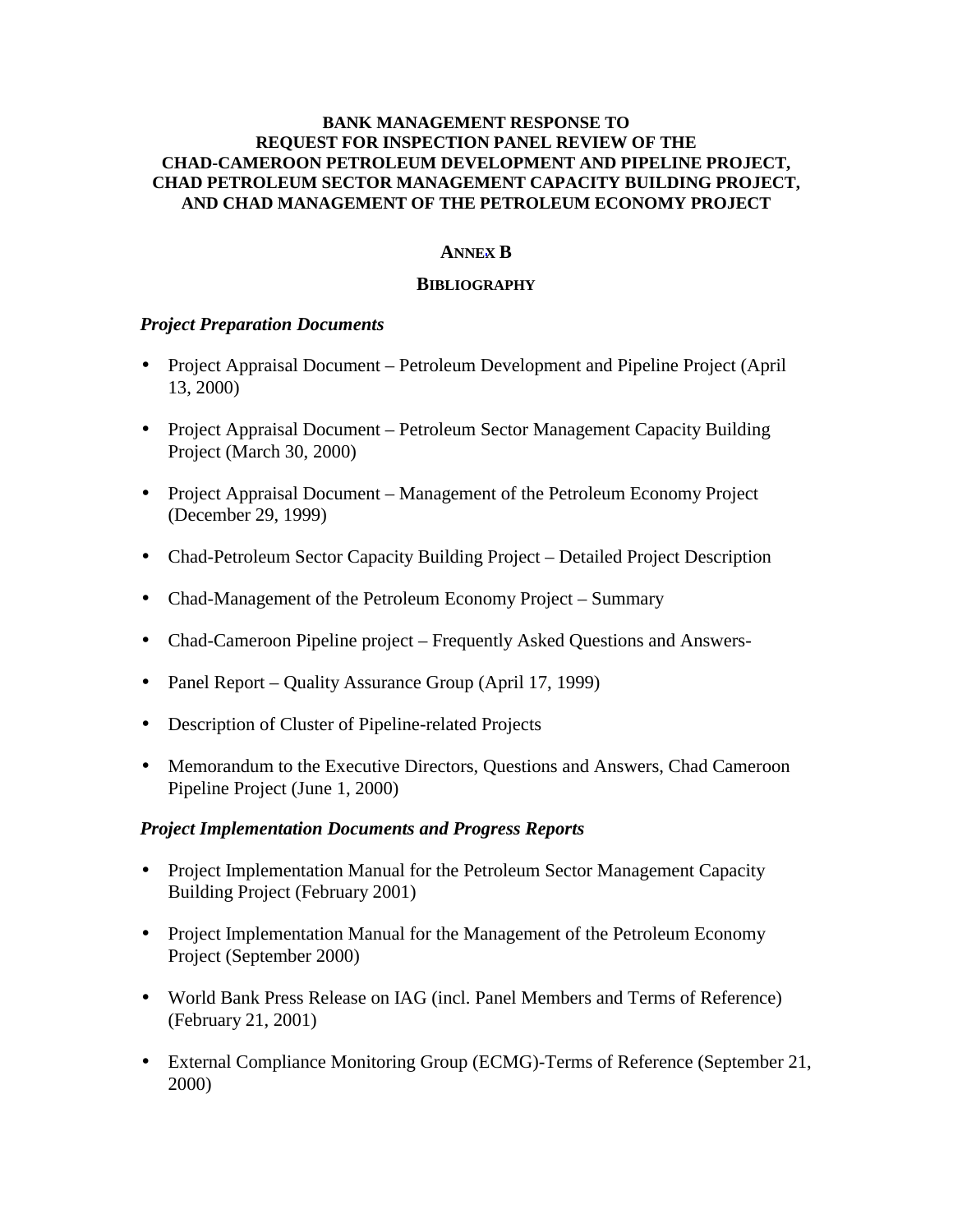- Chad Cameroon Pipeline Project and related Projects Semi-Annual Report of the Bank Group to the Board (January 31, 2001)
- First Report of the External Compliance Monitoring Group (March 28, 2001)
- ExxonMobil Annual Report on the Project (December, 2000)
- ExxonMobil Quarterly Report No. 1 Fourth Quarter 2000

# *Legal Documents*

- Loan Agreement (Petroleum Development and Pipeline Project) between Republic of Chad and IBRD (March 29, 2001)
- Project Agreement (Petroleum Development and Pipeline Project) between IBRD and Tchad Oil Transportation Company S.A. (March 29, 2001)
- Project Agreement (Petroleum Development and Pipeline Project) between IBRD and Esso Exploration and Production Chad Inc. (March 29, 2001)
- Project Agreement (Petroleum Development and Pipeline Project) between IBRD and Chevron Petroleum Chad Company Limited (March 29, 2001)
- Project Agreement (Petroleum Development and Pipeline Project) between IBRD and Petronas Carigali (Chad EP) Inc. (March 29, 2001)
- Development Credit Agreement (Petroleum Sector Management Capacity-Building Project) between Republic of Chad and IDA (July 7, 2000)
- Development Credit Agreement (Management of the Petroleum Economy Project) between Republic of Chad and IDA (March 20, 2000)

# *Environmental and Social Documentation*

- Chad Export Project - Environmental Assessment and Appendices (Chad Portion) (October 1997)
- Chad Export Project - Environmental Management Plan and Appendices (Chad Portion) (February 1998)
- Chad Export Project - Compensation and Resettlement Plan, Chad (February 1998)
- Chad Export Project Environmental Assessment, Management Plan and supporting Documents (19 volumes), May 1999
- Chad Export Project General Oil Spill Response Plan (September 1999)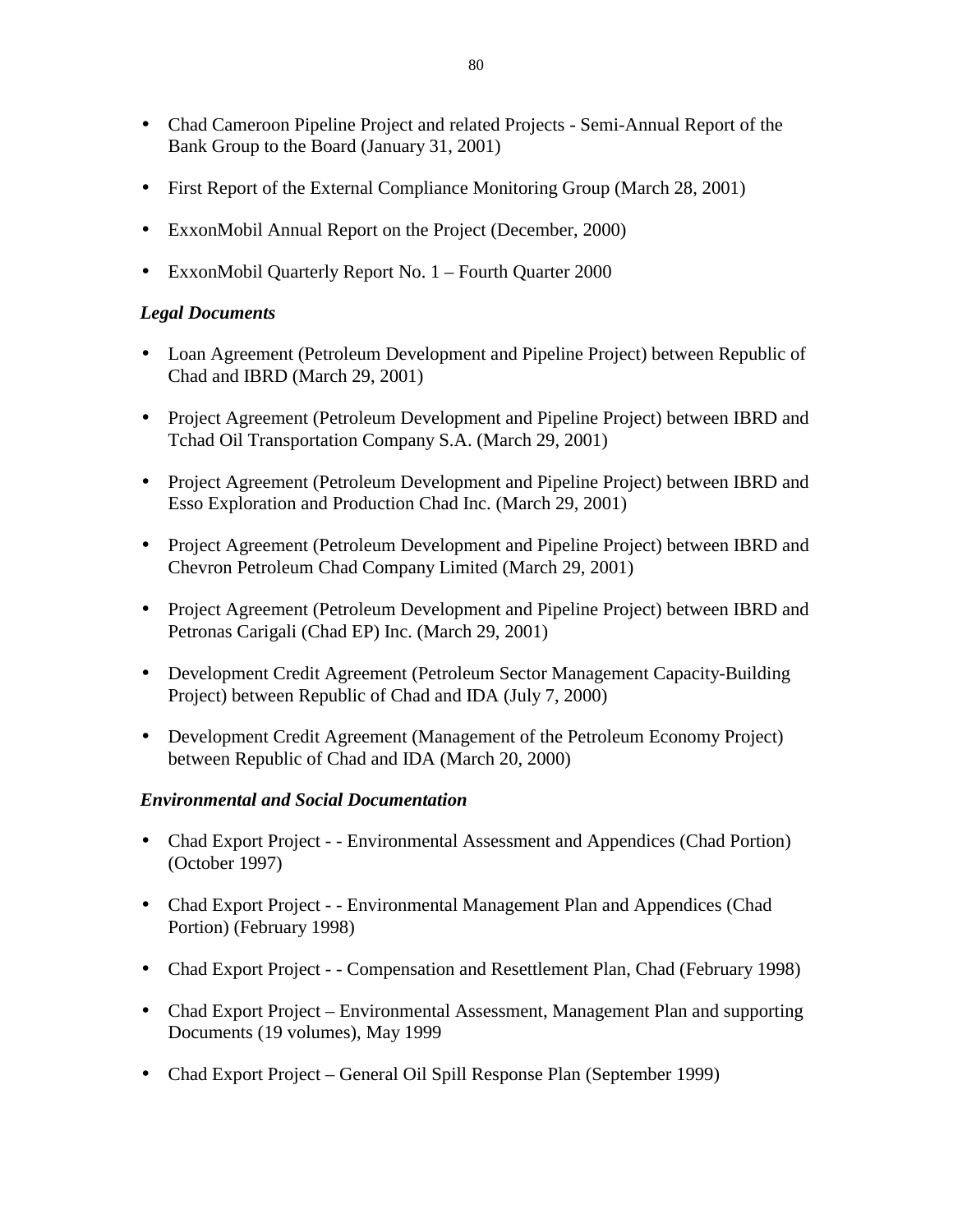- Dounia Conference Minutes and Declaration (January 20-25, 1998)
- Bebedjia Conference NGO Declaration (April 1999)
- Resettlement Phase 1 Report (Esso Exploration and Production Chad, Inc.) (May 2000)
- Chad Compensation and Resettlement Plan Implementation Report (Focus International) (July 2, 1999)

# *Country Assistance Strategy for Chad; Revenue Management Program*

- Chad CAS and CAS Update (May 28, 1999 and April 13, 2000)
- Project Appraisal Document Management of the Petroleum Economy Project (December 29, 1999)
- Law no. 001-PR-99 concerning Oil Revenue Management (Chad) (January 11, 1999)
- Amendment to Oil Revenue Management Law (August 18, 2000)
- Law No. 25 of the Republic of Chad limiting land rights (July 22, 1967)
- Interim Poverty Reduction Strategy Paper (I-PRSP) for Chad and Joint Staff Assessment (July 25, 2000)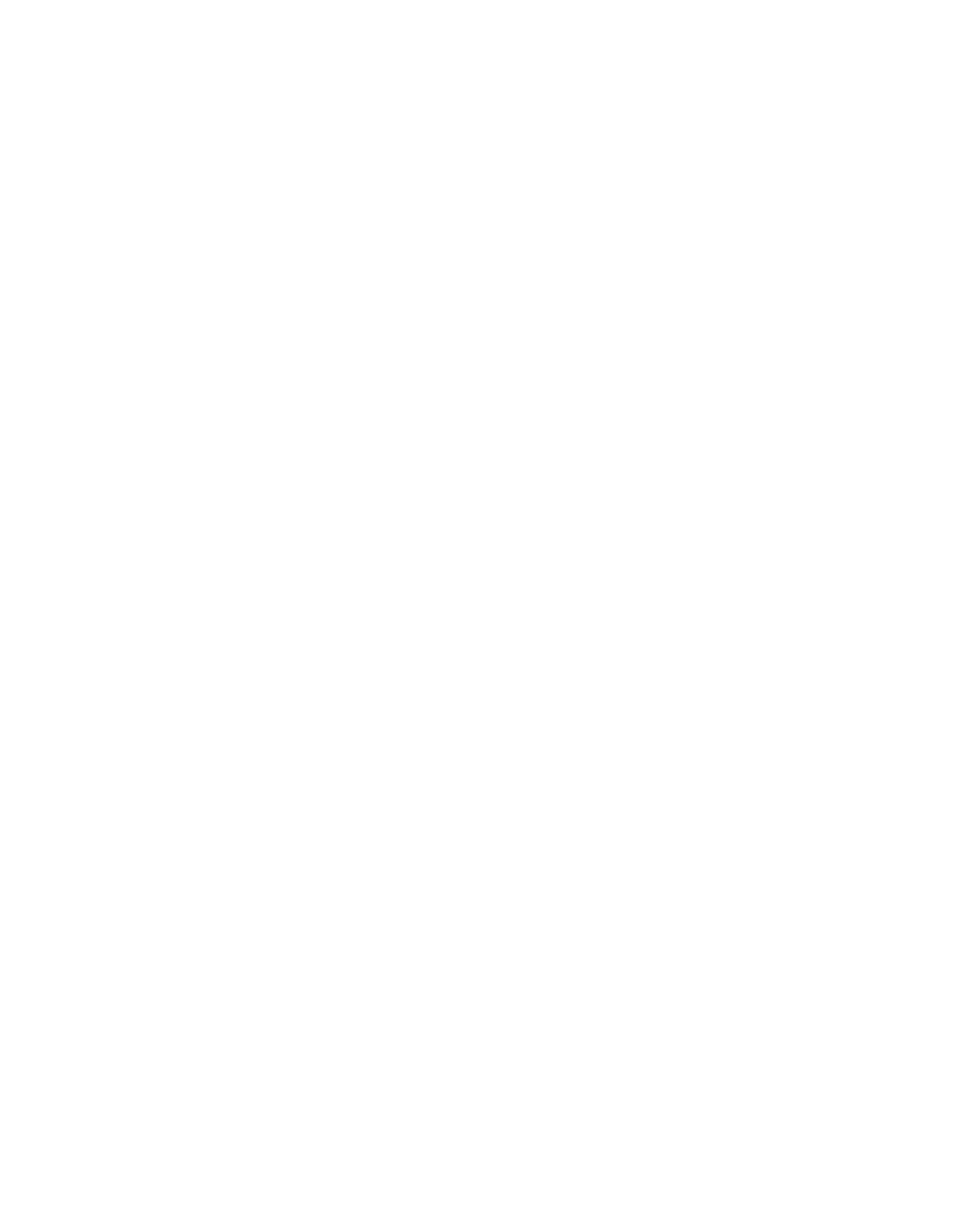# **ANNEX C**

# **PROJECT APPRAISAL DOCUMENT CHAD/CAMEROON PETROLEUM DEVELOPMENT AND PIPELINE PROJECT PETROLEUM REVENUE MANAGEMENT PROGRAM: REPUBLIC OF CHAD**

# **Part A: Summary**

161. Petroleum revenues would present Chad with a unique opportunity to reduce poverty, but with tangible risks. Drawing on international experience, Chad is aware of the systemic transformation of the economy frequently brought about by injection of substantial petroleum resources and the need for a longer term perspective for poverty reduction. To achieve its objective of poverty reduction given these factors, the Government has worked closely with the Bank to delineate a petroleum revenue management program (the Revenue Management Program) and has articulated a *Strategy for the Management of the Petroleum Economy*. The Program seeks to reduce poverty by isolating the petroleum revenues and targeting their use to the priority poverty sectors in the context of Chad's overall sectoral programs and global Government expenditure patterns.

162. The thrust of the Government's strategy is to target the bulk of oil revenues for incremental poverty alleviation activities in a transparent manner. It relies on several key features.

- A framework guiding the use of oil revenues (namely royalties on the sale of oil, dividends from GoT's equity investment in the project, and income taxes on the pipeline and oilfield activities), which provides, *inter alia,* for quantitative targets for the allocation of the bulk of oil revenues to priority poverty reduction activities, mandatory long-term savings of a portion of the revenues, explicit commitment and disbursement norms, and oversight and monitoring mechanisms, including non-Governmental mechanisms.
- Initiatives to build Government's capacity to use oil revenues effectively within key sectors and to manage their impact on the economy, including the development of sectoral expenditure programs. These include the IDA operation for revenue management (approved by the Executive Directors of IDA on January 27, 2000, and summarized in Annex 18, Part B).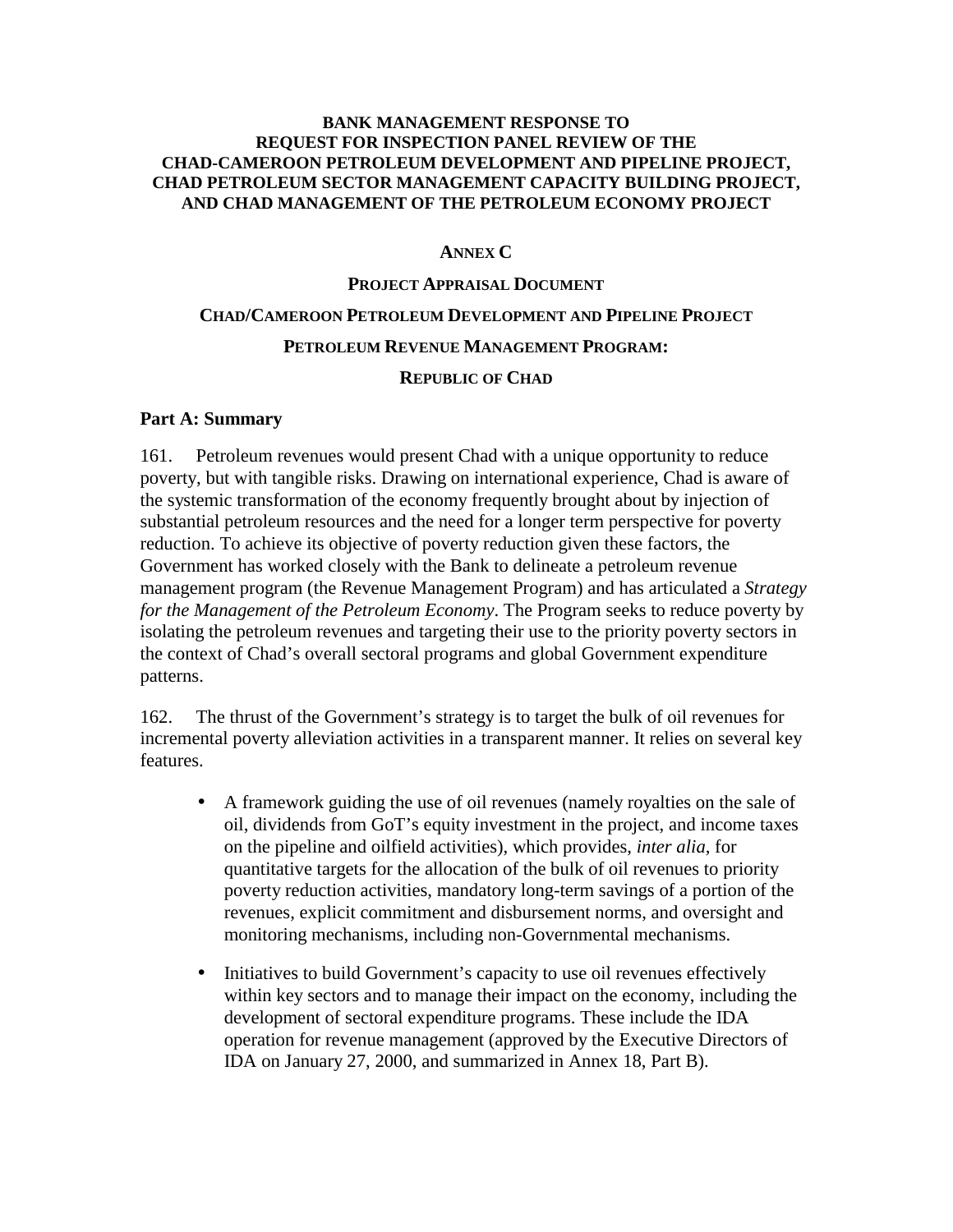• Bank support and monitoring throughout implementation to promote the allocation of resources to effective development activities, as well as reporting/auditing requirements.

163. The Government is strongly committed to broadening and deepening economic reforms and strengthening financial discipline; strengthening sector strategies and designing and implementing effective poverty reduction programs and activities; and developing national implementation capacities. The Government's strategy enjoys broad political support from the country's leadership and legislature, attempts to address various concerns raised by civil society, and hinges on the support of Chad's external partners. It is consistent with and builds on the ongoing economic reform objectives.

164. *The Program:* The Revenue Management Program agreed with the Bank contains the following detailed elements:

(i) petroleum revenues (net of financing costs for the IBRD and EIB loans – see discussion above in sections C.6 and C.8) will be channeled through project offshore escrow accounts, which will be audited;

(ii) royalties and dividends (representing about 85 percent of expected revenues over the first ten years of production) will be invested as follows:

(a) 10 percent of this revenue stream will be invested with an external financial institution in long-term investment instruments, and upon liquidation would be used to benefit poverty reduction objectives of future generations (the "Future Generations Fund"); and

(b) 90 percent of these revenues will transit through special Treasury accounts held in one or two private commercial banks in Chad (the "Special Petroleum Revenues Accounts") to be used to finance incremental expenditures in the five specified priority sectors relating to poverty alleviation, distributions to the producing region and Government recurrent expenditures as described below; and

(iii) income taxes on the oilfield operations (which begin accruing around the seventh year of production or thereafter, depending in part on oil prices) and on the pipeline company TOTCO will be used to support increased development expenditures generally.

165. The Special Petroleum Revenue Account(s) will operate under the following modalities:

• 80 percent of royalties and 85 percent of dividends deposited into the Special Petroleum Revenue Accounts will be devoted to expenditures in key poverty reduction sectors (education, health and social services, rural development, infrastructure, and environment and water resources).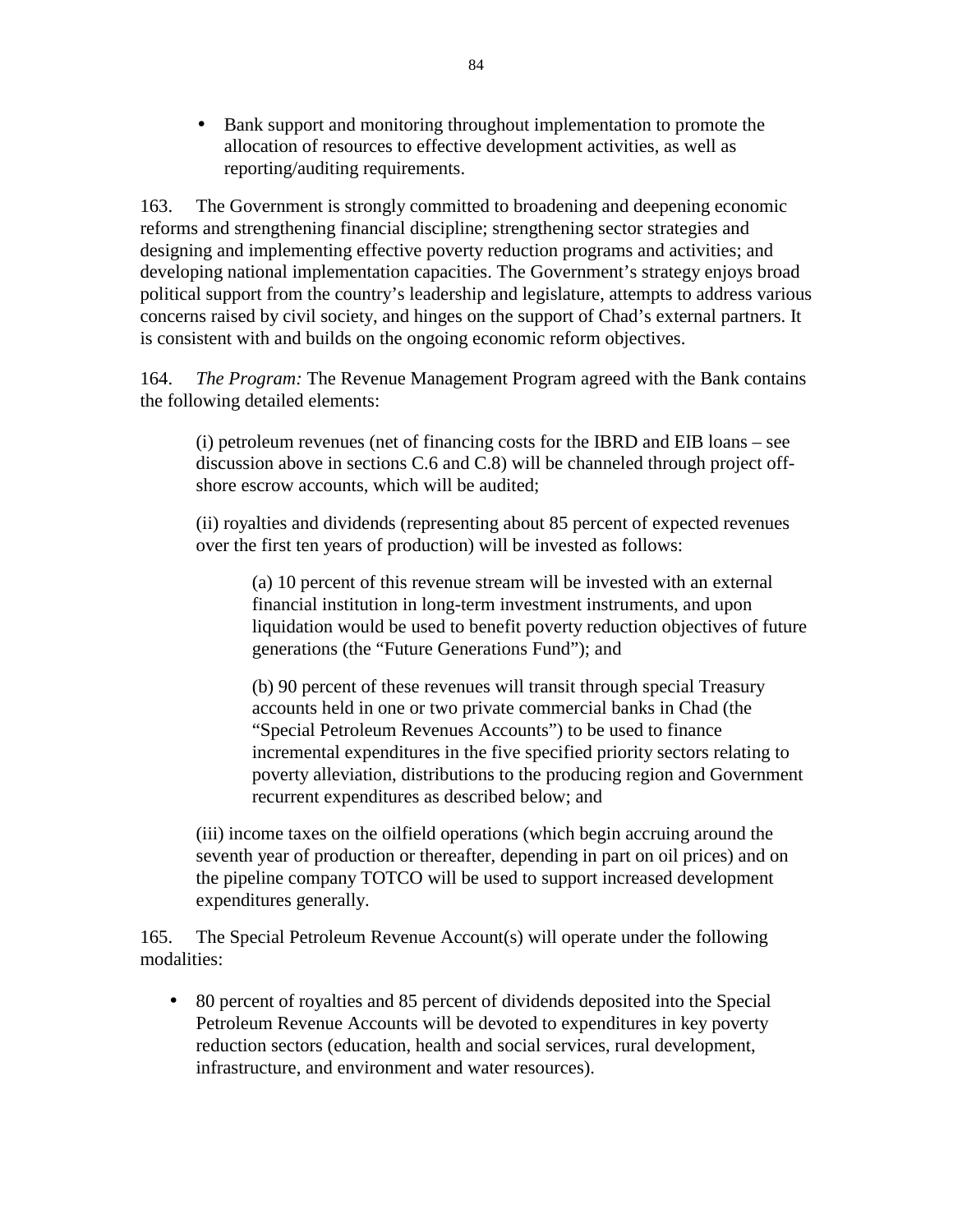- Expenditures from oil revenues in these sectors will be incremental to Government spending in these sectors prior to the arrival of oil revenues.
- In addition, 5 percent of royalties deposited into such accounts will be allocated as a supplement to the oil producing region to be programmed by local authorities.
- During an initial five-year period (i.e., before oilfield income taxes provide another possible source of revenues), the residual 15 percent of royalties and dividends can be used to finance general Government expenditure in the civil sectors to help meet pressing Government operational needs; after this initial period, this portion will be added to the 80 percent of royalties and 85 percent of dividends used to finance the priority poverty reduction sectors.
- Revenues which cannot be used efficiently for the agreed objectives, or the mobilization of which would jeopardize macroeconomic stability, will be sterilized under arrangements acceptable to the Bank).



166. Control and audit mechanisms include the following:

- The Future Generations Fund will be held with a financial institution acceptable to the Bank and the Special Petroleum Revenue Accounts will be held in private commercial banks in Chad acceptable to the Bank.
- Disbursements from the special petroleum accounts will be made only on the basis of detailed annual expenditure programs designed to reduce poverty, agreed upon with the Bank and approved by the Parliament as part of the budget.
- Disbursements will be made following review by an independent oversight committee including representatives of the Government, Parliament and civil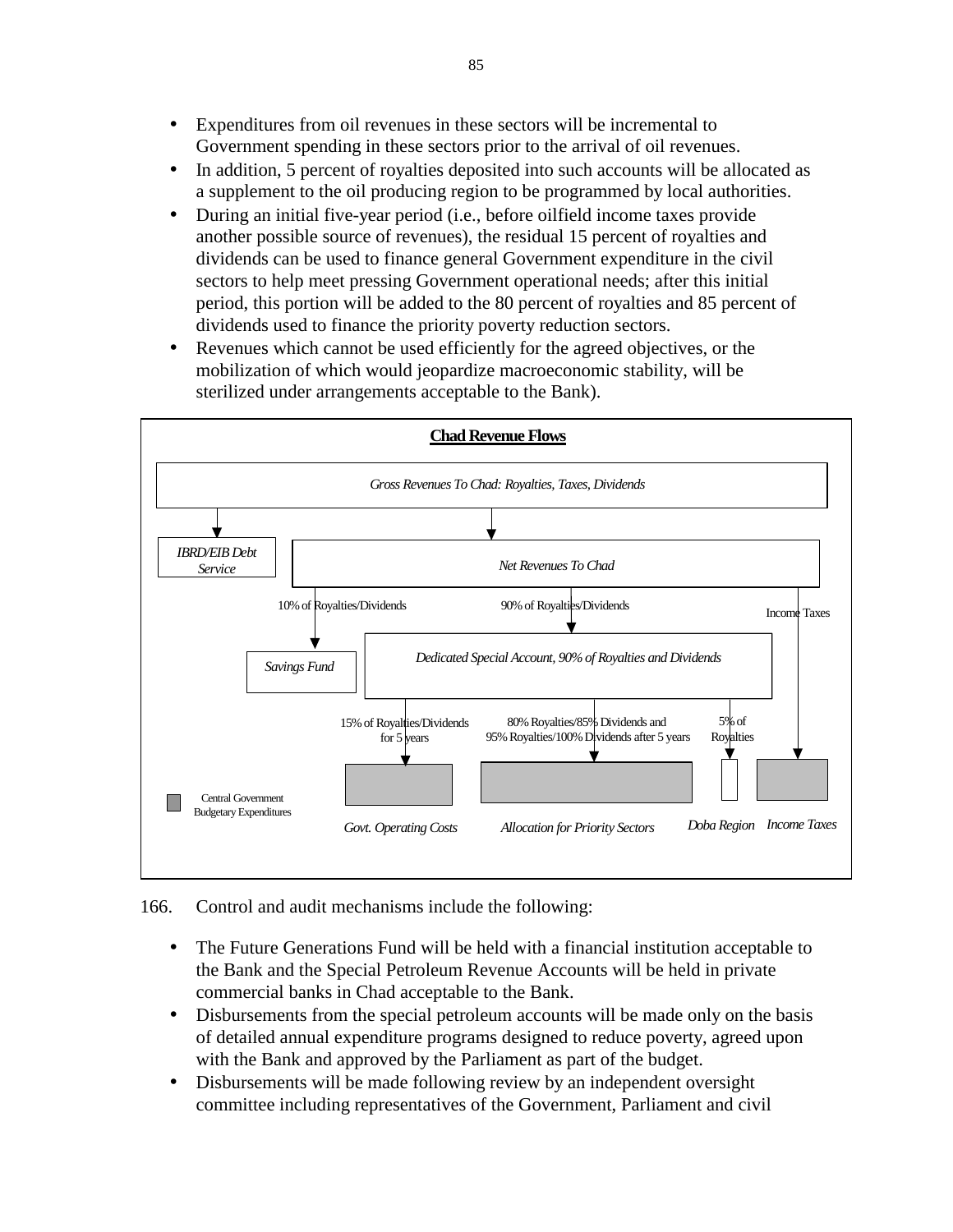society (an NGO and a trade union representative) to determine their conformity with the agreed expenditure program. The oversight committee will authorize and verify disbursements and issue quarterly reports, under terms of reference satisfactory to the Bank.

- Ex-post controls will include annual audits of the Petroleum Revenues Accounts and of the Future Generations Fund by auditors mutually acceptable to Chad and the Bank operating under terms of reference acceptable to the Bank.
- The audits and reports of the oversight committee will be published.
- The Bank will support Chad in monitoring the effectiveness of its programs, including through periodic public expenditure reviews to be carried out jointly with the International Monetary Fund.
- The Government will, in conjunction with the Bank, develop investment criteria for the Future Generations Fund.

167. *Link to Bank Portfolio.* Government performance under this Petroleum Revenue Management Program will be a central criterion in determining future levels of World Bank support to Chad. In addition, implementation of this Revenue Management Program will be a key contractual undertaking of the Chad Government under the proposed IBRD loan to be provided to Chad for the project (see Part C of this Annex for terms and conditions), as well as under: (i) the proposed EIB financing for the pipeline, (ii) the IDA credit for the parallel Management of the Petroleum Economy Project, and (iii) the IDA credit to be provided for the parallel Petroleum Sector Management Capacity-Building Project. Breach of this covenant will permit suspension of disbursements under these four loans/credits, and would also permit acceleration of these four loans/credits, with repayment to be made directly from the project's oil revenues through the escrow account securing the IBRD loans (described in Section C.6 above).

168. *The Law:* As a first step, the Chad Parliament approved, on December 30, 1998, a law that sets out the key elements of the Revenue Management Program. It contains provisions: (a) allocating 10% of royalty and dividend revenues to the future generations fund; (b) directing the balance of royalties and dividend revenues to special accounts to be held in local banks; (c) allocating 80% of these funds to the above enumerated 5 priority sectors in accordance with Parliamentary approved budgets; (d) allocating 5% of royalties to the producing region; (e) allocating during the first five years 15% of royalties and dividends to financing Government expenditures; (f) establishing the Government/civil society oversight committee; and (g) various auditing and reporting mechanisms, including audits of the special accounts and the future generations fund.

169. *Producing Region.* International experience has indicated that the sound operation of oil and other large scale projects depends in large part on ensuring that local populations see tangible benefits and are treated equitably. To this end, special attention has been given to the treatment of local populations in the Doba producing region and to the elaboration of mechanisms to increase local capacity, to enhance development in the region and to increase local participation in the development process.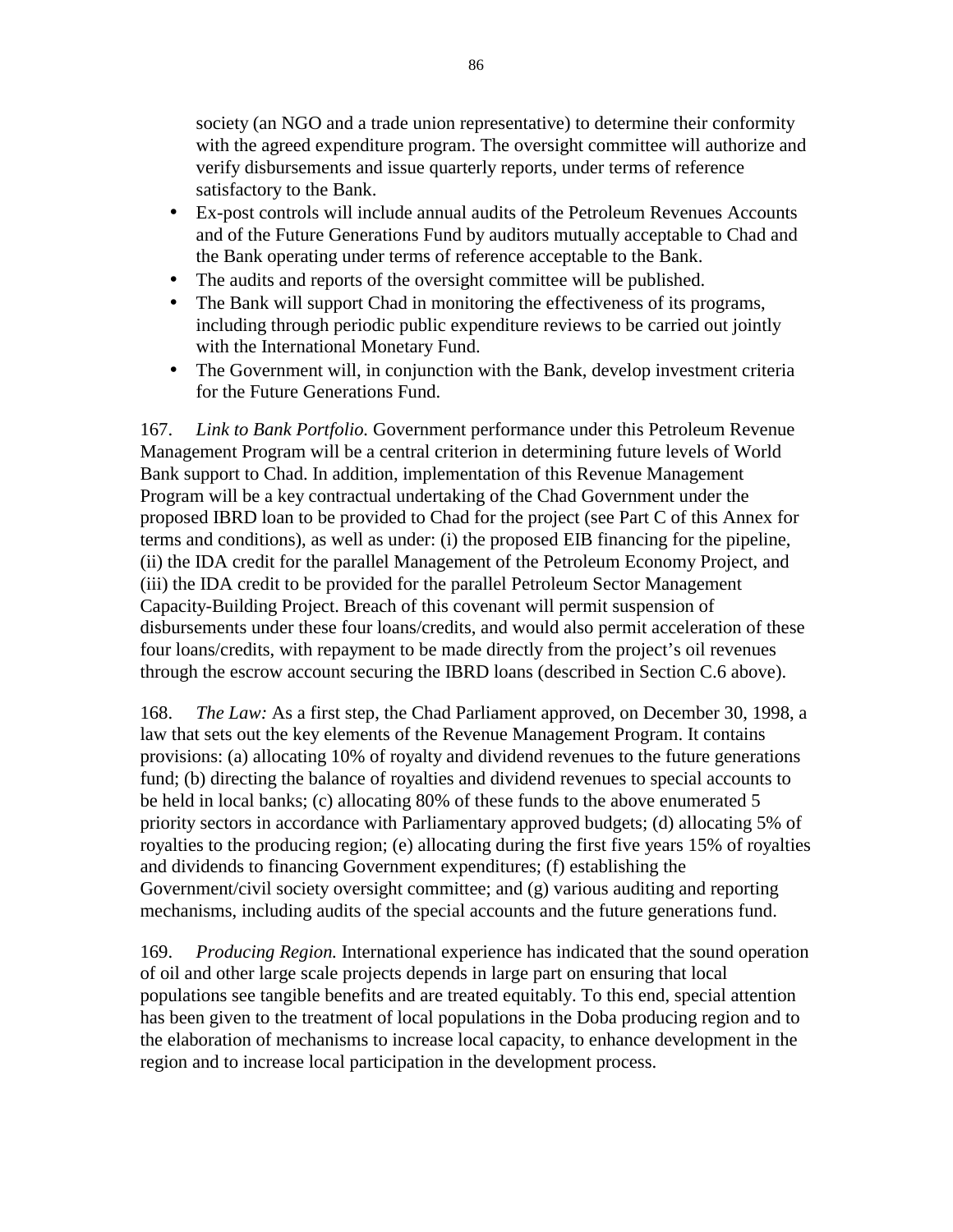- Revenue Sharing. The revenue management law earmarks 5 percent 111 of royalties to be programmed by local authorities in the producing region; this is contemplated by Article 212 of the Chad Constitution. This would be provided as a supplement to the portion of revenues the producing region would receive through usual government allocations (including its share of the portion of oil revenues allocated to the priority poverty sectors under the Revenue Management Program). These 5 percent are not expected to constitute the main source of financing for development activities in the producing region, but, based on international experience, are expected to become a visible and symbolic attribute of the Revenue Management Program. Accordingly, transparency in the use of these funds and their effective utilization for the benefit of populations in the producing region will be an important part of the Revenue Management Program and the Bank will support GoT in developing sound accounting and distribution systems.
- Project Improvements. The pipeline project and other activities of the oil consortium in the project area would generate benefits for the producing region, including road improvements, employment generation, and local procurement of food and other services. The oil companies are also financing additional activities, such as a community outreach health activities and the drilling of water wells for use by local communities.
- Social Development Fund and Emergency Measures under IDA Capacity Building Project. The Bank is working with Chad under the planned petroleum/environmental capacity building operation (see Annex 18, Part A) to help it: (a) to address the short to medium-term impacts of the pipeline project (including the impact of expected in-migration of workers); (b) set the foundation for a sound longer term development program; and (c) to increase NGO capacity and participation in the delineation of development activities in the region. Specific activities include:
	- $\triangleright$  Supporting an information campaign to limit the amount of inflow of migrants to the region.
	- $\triangleright$  Preparing the region for a sudden increase in population by upgrading essential infrastructure and services at the greatest pressure points before the migration flow gathers momentum (about US\$ 5 million from IDA).
	- $\triangleright$  Establishment of a decentralized and participatory pilot development fund (FACIL - Fund for Actions based on Consensus and Initiated Locally) to finance local projects, proposed and to be implemented by communities and NGOs, in the fields of social infrastructure, income-generating activities and capacity building (about US\$ 3.5 million from IDA).

 $\overline{a}$ 

 $111$  The 5 percent as specified in the law represents, without rounding, 4.5 percent since the "5 percent of royalties" is based on royalties after deducting the 10 percent to be deposited into the Future Generations Fund.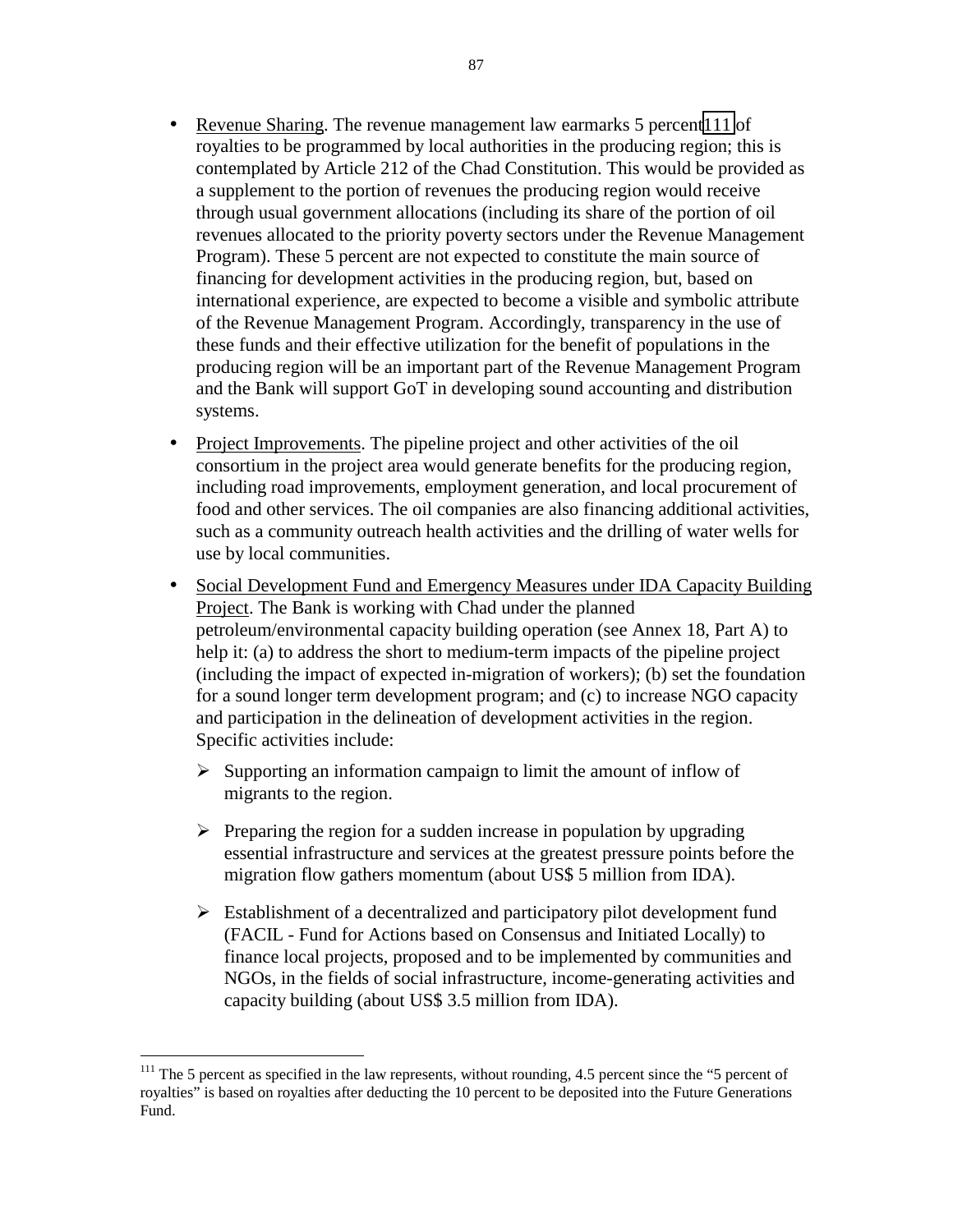• Regional Development Plan. The government has initiated a process, working with civil society in the project area, to develop a regional development plan that would help prepare the region for the impacts during the construction period, as well as ultimately when revenues flow. This is being undertaken in a participatory manner. Local NGOs have expressed concern that the plan was being developed too quickly; the government, in part in response to these concerns, is ensuring that the development of the plan is an iterative process that is expected to extend over several years; the above-cited IDA capacity building project will support this effort.

170. *Revenue Estimates and Allocations.* The following table sets out Chad's expected revenues on an annual basis over the first ten years of production in the Base Case (i.e., development of 917 million barrels and Brent oil price of US\$ 15.25/bbl in 1999 US\$ – see discussion in Annex 4) and under various alternative scenarios. The subsequent table illustrates how Chad's revenues are allocated to the various sources under the Revenue Management Program. All revenue figures are provided in nominal terms.

| <b>Table 1: Chad—Nominal Revenues: Scenario Analysis</b> |
|----------------------------------------------------------|
| (US\$ millions; Based on Oil Prices in 1999 US\$,        |
| and Bank Inflation Projections)                          |

| <b>Case</b>              |           |           |     |     |      |                  |            | 2004   2005   2006   2007   2008   2009   2010   2011   2012   2013 |     |      | <b>Total</b> | <b>Total</b> |
|--------------------------|-----------|-----------|-----|-----|------|------------------|------------|---------------------------------------------------------------------|-----|------|--------------|--------------|
|                          |           |           |     |     |      |                  |            |                                                                     |     |      | $(2004-13)$  | $(2004-32)$  |
|                          |           |           |     |     |      |                  |            |                                                                     |     |      |              |              |
| 917 mm bbls, US\$ 12.00  | 17        | 47        | 55  | 62  | 67 I | 92               | 82         | 65                                                                  | 48  | 40   | 575          | 1033         |
| 917 mm bbls, US\$ 15.25  | <b>31</b> | <b>80</b> | 88  | 96  | 100  | 125 <sup>1</sup> | <b>110</b> | 87                                                                  | 65  | 54   | 837          | 1818         |
| 917 mm bbls, US\$ 18.50  | 46        | 113I      | 122 | 130 | 1351 | 269              | 350        | 110                                                                 | 83  | 239  | 1597         | 3229         |
| 1038 mm bbls, US\$ 15.25 | 43        | 85        | 94  | 101 | 1061 | 1351             | 147        | 119                                                                 | 961 | 1561 | 1083         | 2510         |

# **Table 2: Chad Revenues: Royalties, Taxes and Dividends (Nominal, in US\$ Millions; Based on Oil Prices in 1999 US\$ and Bank Inflation Projections)**

| and Danis Innation I Follows,              |                                    |         |             |                                                                                |                   |                                    |  |  |
|--------------------------------------------|------------------------------------|---------|-------------|--------------------------------------------------------------------------------|-------------------|------------------------------------|--|--|
| <b>Scenario</b>                            | 595 mln bbls,<br><b>US\$ 15.25</b> |         |             | 917 mln bbls, US\$ 15.25   1038 mln bbls,   917 mln bbls,<br><b>US\$</b> 15.25 | <b>US\$ 12.00</b> | 917 mln bbls,<br><b>US\$ 18.50</b> |  |  |
|                                            | 2004-13                            | 2004-13 | 2004-32     | 2004-13                                                                        | $2004 - 13$       | 2004-13                            |  |  |
|                                            |                                    |         |             |                                                                                |                   |                                    |  |  |
| Royalties                                  | 245                                | 624     | 1017        | 788                                                                            | 362               | 896                                |  |  |
| Taxes                                      | 103                                | 136     | 719         | 217                                                                            | 136               | 625                                |  |  |
| Dividends                                  | 70                                 | 77      | 82          | 78                                                                             | 77                | 76                                 |  |  |
| Total                                      | 419                                | 837     | <b>1818</b> | 1083                                                                           | 575               | 1597                               |  |  |
| <b>Estimated Debt Service</b><br>to WB/EIB | 60                                 | 60      | 60          | 60                                                                             | 60                | 60                                 |  |  |
| Net Revenues                               | 359                                | 777     | 1758        | 1023                                                                           | 515               | 1537                               |  |  |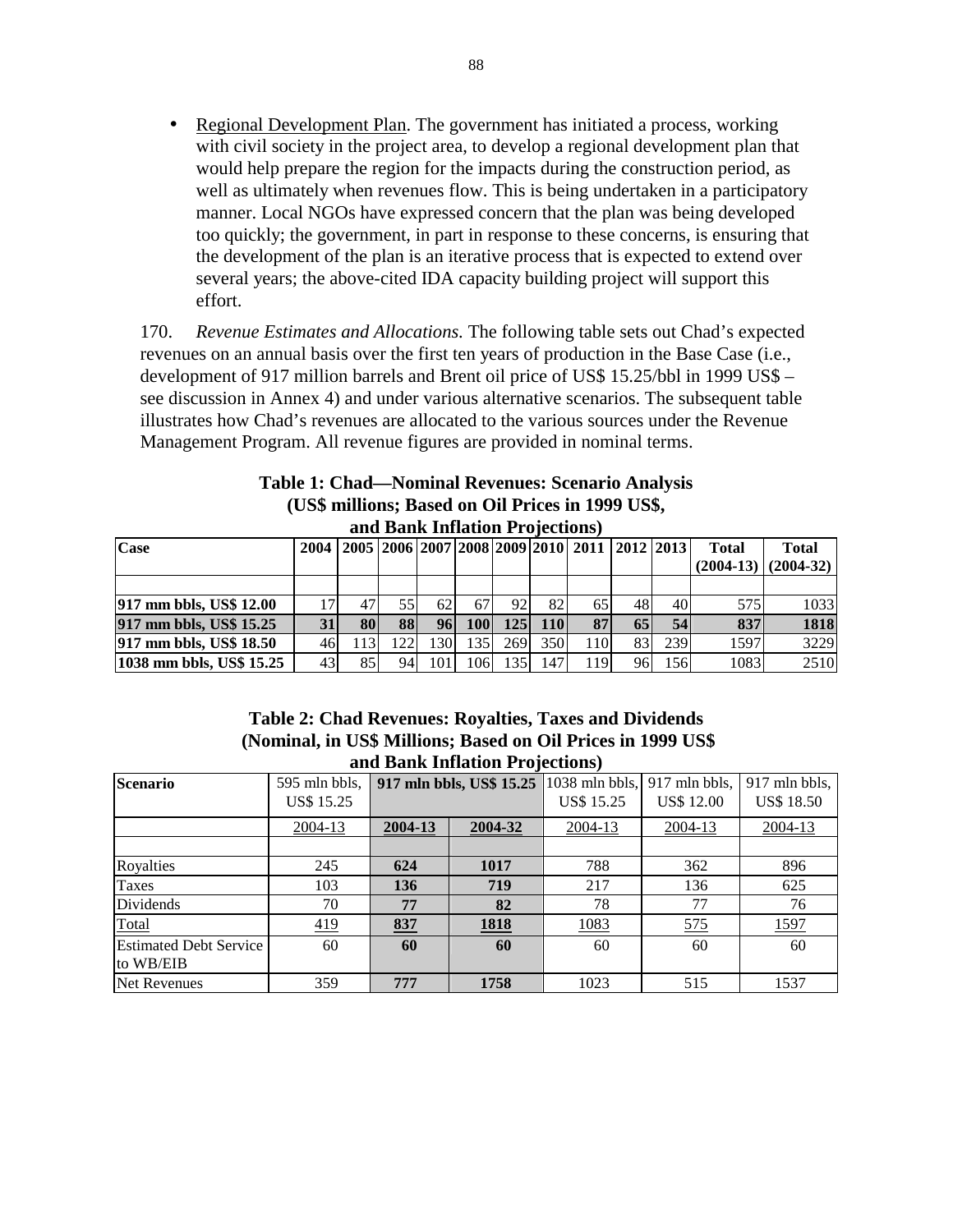| $\mathbf{m}$ coverint $\mathbf{v}$ |                   |                          |            |                                |                   |                   |  |  |
|------------------------------------|-------------------|--------------------------|------------|--------------------------------|-------------------|-------------------|--|--|
| <b>Scenario</b>                    | 595 mln bbls,     | 917 mln bbls, US\$ 15.25 |            | 1038 mln bbls, $917$ mln bbls, |                   | 917 mln bbls,     |  |  |
|                                    | <b>US\$ 15.25</b> |                          |            | <b>US\$ 15.25</b>              | <b>US\$ 12.00</b> | <b>US\$ 18.50</b> |  |  |
|                                    | 2004-13           | 2004-13                  | 2004-32    | 2004-13                        | 2004-13           | 2004-13           |  |  |
|                                    |                   |                          |            |                                |                   |                   |  |  |
| <b>Priority Sectors</b>            | 191               | 490                      | 830        | 625                            | 290               | 696               |  |  |
| Doba Region Supplement             |                   | 29                       |            | 36                             | 17                | 41                |  |  |
| Gen. Budget Expenditures           | 131               | 194                      | 778        | 281                            | 170               | 708               |  |  |
| <b>Savings Fund</b>                | $\frac{26}{5}$    | 64                       | <u>104</u> | <u>81</u>                      | <u>38</u>         | 91                |  |  |
| Total                              | 359               | 777                      | 1758       | 1023                           | 515               | 1537              |  |  |

# **Table 3: Distribution of Net Revenues as per the Revenue Management Program (in US\$ millions)**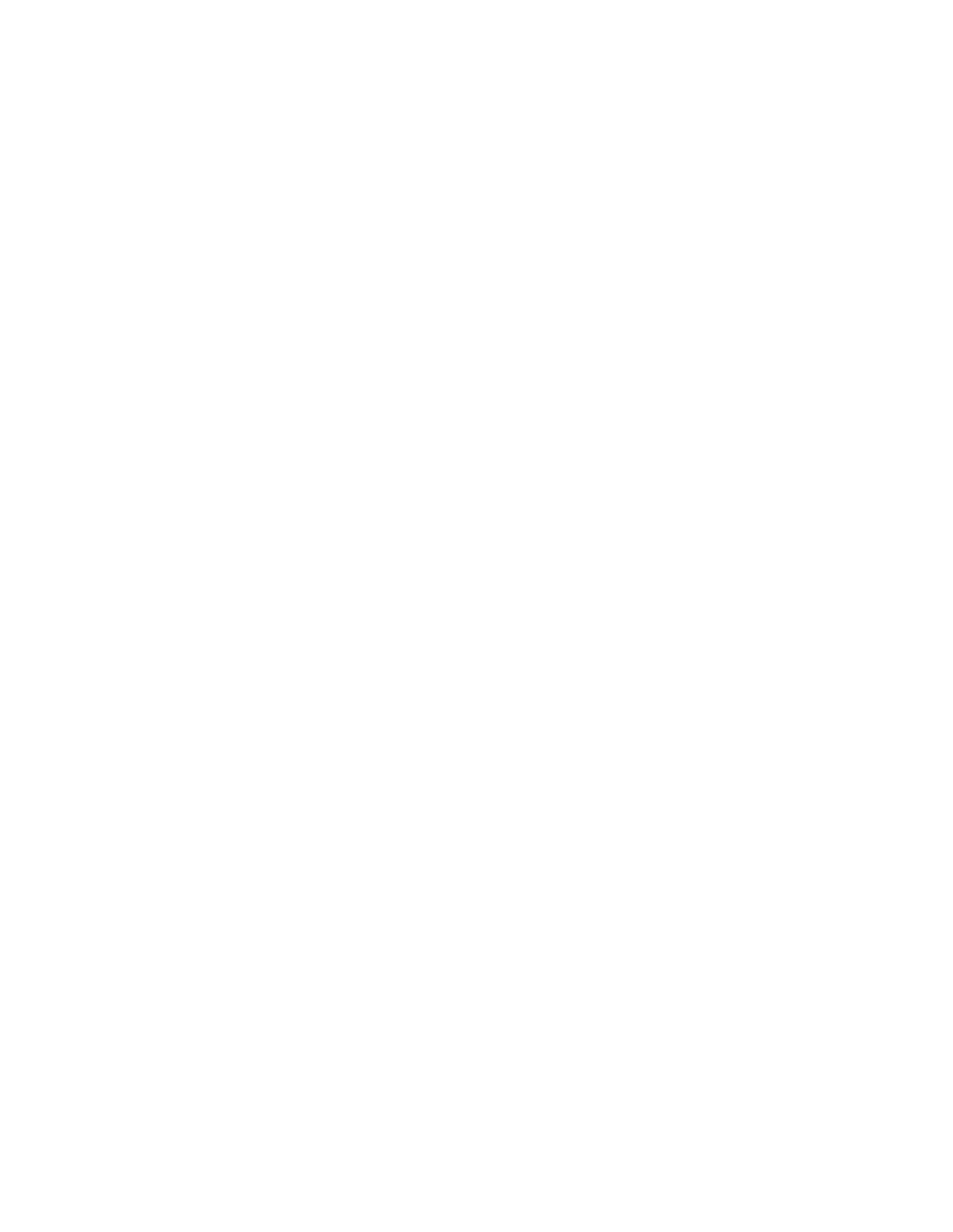(TRANSLATION)

# **ANNEX D**

### **LAW ON PETROLEUM REVENUE MANAGEMENT**

#### **ACT NO. 001/PR/99 CONCERNING**

#### **OIL REVENUES MANAGEMENT**

Having regard to the Constitution,

 The National Assembly discussed and adopted the above-cited Act on December 30, 1998;

 The President of the Republic hereby promulgates this Act, which reads as follows:

#### CHAPTER I: GENERAL PROVISION

Article 1: The objective of this Act is to establish the procedures for managing oil revenues from the exploitation of three (3) fields, namely Kome, Miandoum, and Bolobo.

Article 2: Oil revenues shall consist of direct and indirect income.

 Direct income shall consist of dividends and royalties;

 Indirect income shall include taxes, charges, and customs duties levied in connection with oil exports.

Article 3: The direct income referred to in the second paragraph of Article 2 shall be deposited in an offshore escrow account opened specifically for this purpose by the Government of Chad at an international financial institution.

The funds shall be divided as follows:

- Ninety percent shall be deposited in special treasury accounts situated in one or two local banks;
- The remaining ten percent shall be deposited in a savings account opened in accordance with the provisions of Article 9 of this Act.

Article 4: Indirect income, namely taxes, charges, and customs duties, shall be deposited directly with the Treasury.

Article 5: The various types of income referred to in Article 2 of this Act shall be accounted for in their entirety in the general state budget.

Article 6: Revenues shall be allocated in accordance with the criteria set out in Chapter II of this Act.

CHAPTER II: ALLOCATION OF REVENUES

#### SECTION 1: PRIORITY SECTORS AND REGIONAL DISTRIBUTION:

Article 7: Direct income shall be allocated primarily to priority sectors.

 The following are considered priority sectors: public health and social affairs, education, infrastructure, rural development (agriculture and livestock), environment, and water resources.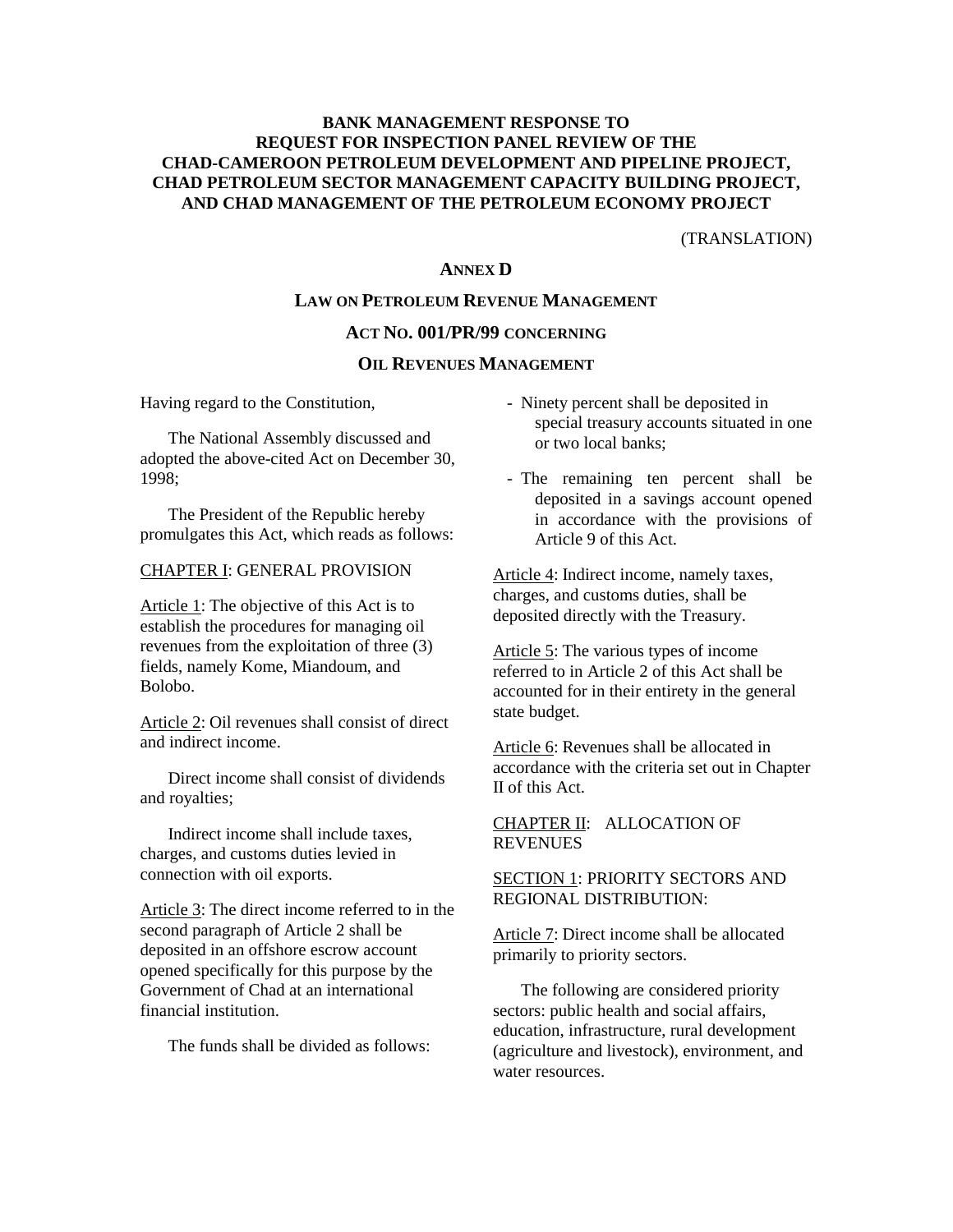Article 8: Direct income comprising dividends and royalties which have been deposited in the special accounts referred to in the second paragraph of Article 3 above shall be allocated as follows:

 (a) Eighty percent (80%) for expenditures in the priority sectors listed in the second paragraph of Article 7 above;

 (b) Fifteen percent (15%) for current Government operating and investment expenses for a period of five years as from the date of production;

 (c) Five percent (5%) of royalties shall be allocated to decentralized communities in the producing region in accordance with the provisions of Article 212 of the Constitution;

 This amount may be changed by decree at five-year intervals in the light of available resources and the needs and absorptive capacity of the region;

 Procedures for management and monitoring of these funds shall be developed in accordance with existing instruments regulating Government accounting.

#### SECTION 2: SAVINGS

Article 9: Ten percent (10%) of the direct revenues, i.e., the royalties and dividends referred to in Article 3 of the present Act, shall be deposited in a savings account opened in an international financial institution for the benefit of future generations, in accordance with the regulations of the Bank of Central African States (BEAC).

#### CHAPTER III: MECHANISMS FOR MANAGING SPECIAL ACCOUNTS

#### SECTION 1: OPERATIONS

Article 10: The mechanism for managing special accounts shall conform to the conventional budget wisdom of the State, namely respect for procedures relating to approval, disbursement, monitoring, and control of the general state budget.

Article 11: The special accounts shall be established in one or two primary local commercial banks certified by COBAC, the regional bank supervision agency. They shall be funded directly from the escrow account referred to in the first paragraph of Article 3 of the present Act.

#### SECTION 2: DISBURSEMENT CRITERIA

Article 12: Funds deposited in special accounts to defray expenditures in priority sectors shall be earmarked in accordance with the public expenditure program prepared annually by the Government.

 The program is one element of a triennial development process and is a reference point for the Finance Act. The Government shall review the program annually.

 In accordance with the principle of additionality, expenditures from oil revenues paid in respect of priority sectors shall be additional to items in the general budget for the fiscal year preceding the initial oil receipts.

Article 13: Requests for disbursements from the approving officer of the general state budget shall be made in accordance with the procedures set out in the Finance Act and shall require the express authorization of the Oil Revenues Control and Monitoring Board (CCSRP).

#### CHAPTER IV: SUPERVISORY **INSTITUTIONS**

Article 14: The mobilization and use of oil revenues shall be monitored separately or jointly by the Comptroller of the Ministry of Finance and Economy, CCSRP, the Audit Office of the Supreme Court, and Parliament.

#### SECTION 1: OIL REVENUES CONTROL AND MONITORING BOARD (CCSRP)

Article 15: An Oil Revenues Control and Monitoring Board (CCSRP) is hereby established.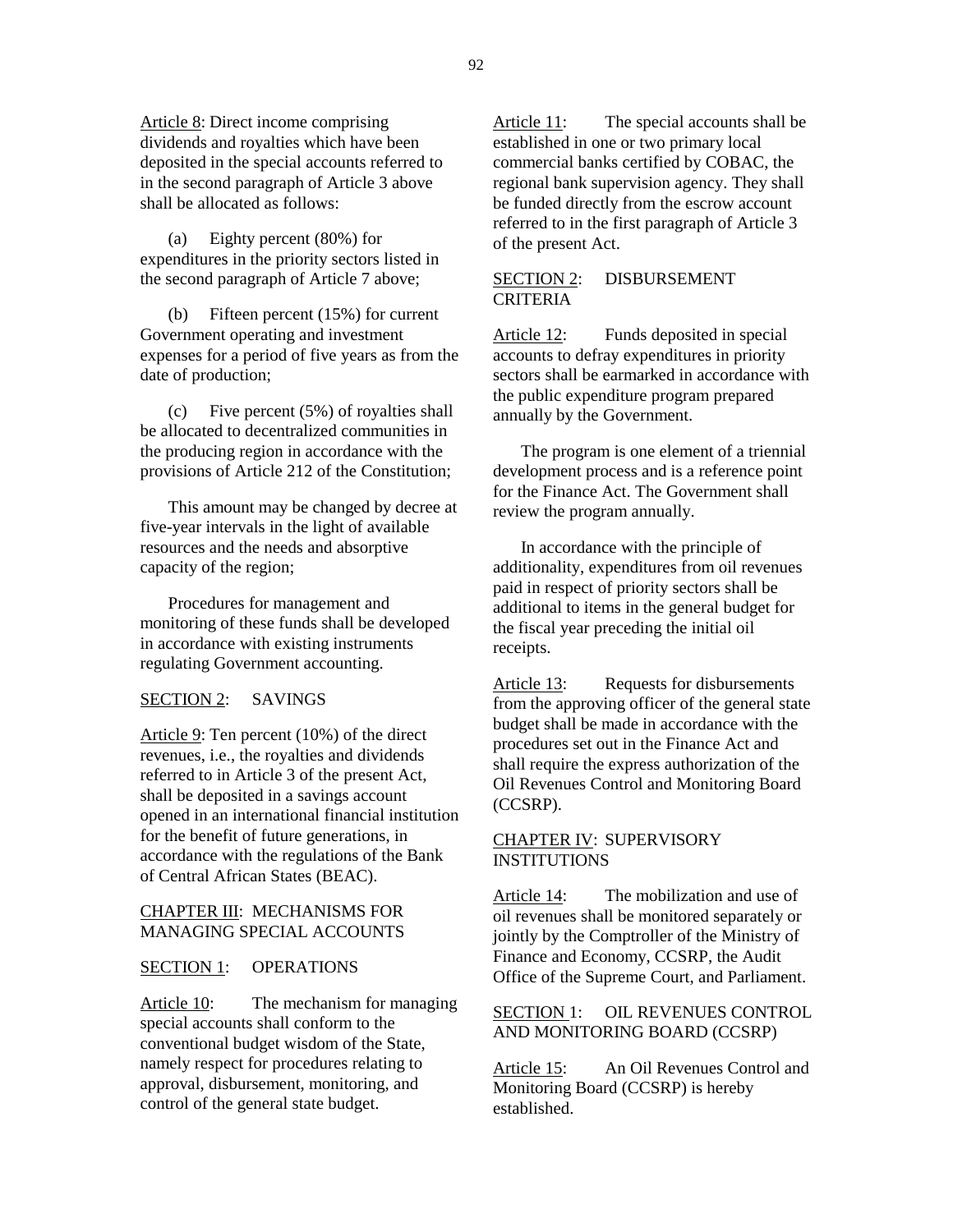Article 16: CCSRP shall include the following members:

- one magistrate serving on the Supreme Court
- one deputy
- one senator
- the national director of BEAC
- the Central Treasurer
- the Director of Issues Relating to Oil Revenues
- the Director of Planning and Development
- one representative of local NGOs
- one trade union representative.

Article 17: Members of CCSRP representing Parliament, the Supreme Court, national NGOs, and trade unions shall be designated and appointed for a term of three (3) years which shall be renewable once.

Article 18: It shall be the responsibility of CCSRP to:

 (a) ensure that commitments for funding from the special accounts meet the requirements of the Finance Act;

 (b) authorize and monitor disbursements from the special accounts and the appropriation of funds.

Article 19: The operational and organizational procedures of CCSRP and the conditions governing its control and supervisory functions shall be set out by decree.

SECTION 2: ADDITIONAL INSTITUTIONS EXERCISING CONTROL

Article 20: Parliament shall control the allocation of oil revenues by adopting and monitoring the implementation of the general state budget.

Article 21: The Audit Office of the Supreme Court shall monitor the legality of state expenditures by reviewing official revenue accounts and monitoring legislation concerning the allocation of resources between the general state budget and the

decentralized communities as well as provisions governing the establishment of reserves or the placement of surplus income overseas.

#### SECTION 3: MONITORING PROCEDURES

Article 22: The mobilization, allocation, and use of oil revenues shall be monitored via periodic audits and reports prepared for the Government, including:

- annual audits of special accounts and the savings account for future generations;
- periodic management reports on the savings account for future generations and savings accounts for possible surplus income;
- periodic reports by CCSRP;
- reports and audits by COBAC of primary banks responsible for managing specific special accounts;
- annual audits of general state budget performance prepared by the Audit Office.

The Government shall publish these reports and audits annually.

#### CHAPTER V: FINAL PROVISIONS

Article 23: The present Act shall be duly recorded, published in the Official Gazette of the Republic, and implemented as an Act of the State.

Done in N'Djaména on January 11, 1999.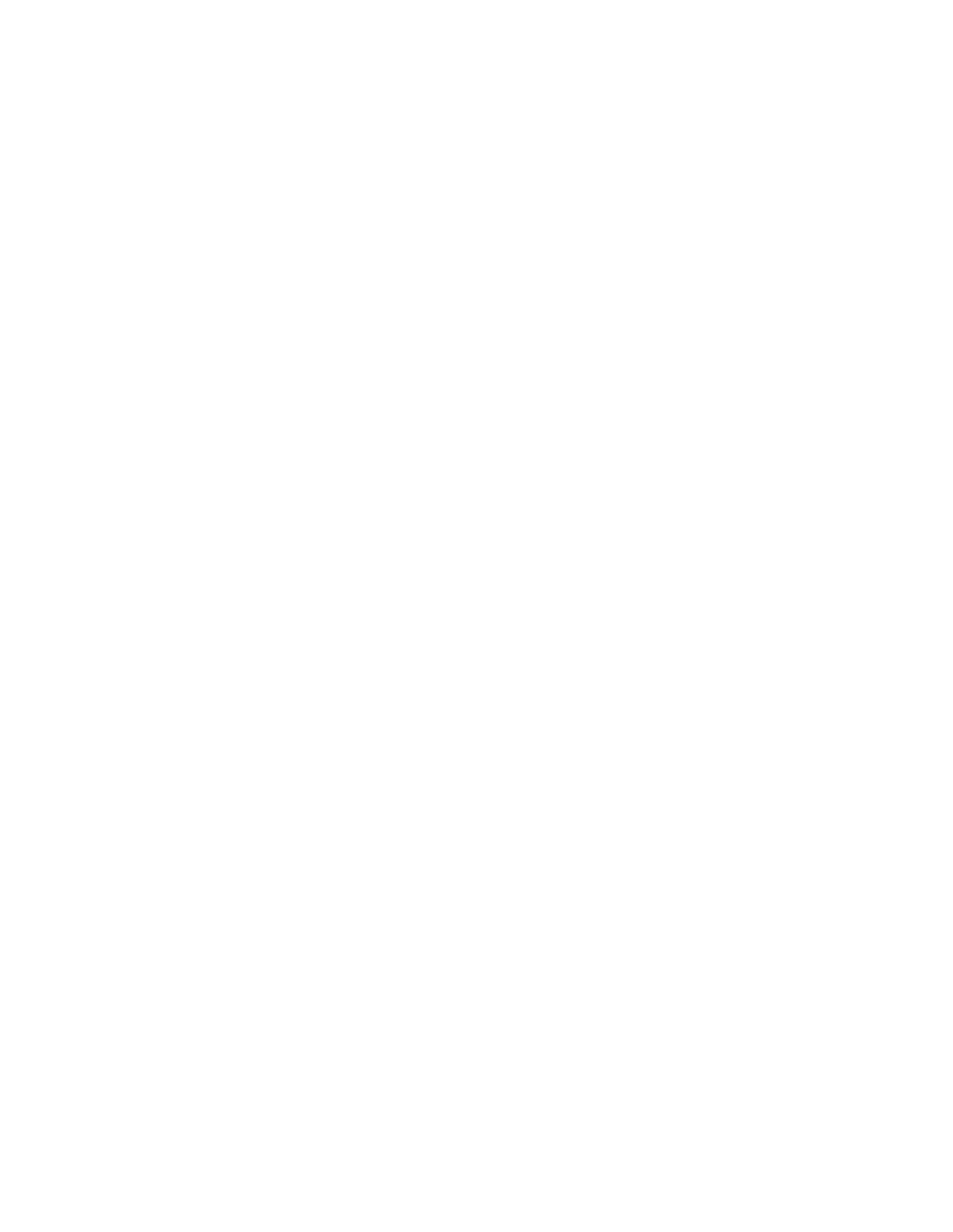#### **ANNEX E**

# **ENVIRONMENTAL COMPARISON OF THE CHAD-CAMEROON PIPELINE WITH NIGERIA'S OGONILAND**

| <b>NIGERIA: Ogoniland</b>                                                                     | <b>Feature</b>                                                                              | <b>CHAD-CAMEROON</b>                                                                                                                                                             |
|-----------------------------------------------------------------------------------------------|---------------------------------------------------------------------------------------------|----------------------------------------------------------------------------------------------------------------------------------------------------------------------------------|
| Almost entirely private sector.<br>Federal environmental agencies<br>remote; locally absent   | Main Actor in Social and<br><b>Environmental Management</b>                                 | Full partnership between private and public<br>sectors                                                                                                                           |
| None                                                                                          | Revenue Management Plan                                                                     | International best practice & precedent-<br>setting in Chad; Civil society represented on<br>offshore escrow royalty account Board                                               |
| Federal influence scarcely<br>reaches project area                                            | Regional Development Plan &<br>Capacity Strengthening                                       | Well planned; CAPECE & TAPECE inst.<br>strengthening underway                                                                                                                    |
| None                                                                                          | Participation Of Local Civil Society                                                        | Well underway; compensation reaching<br>agreement; NGO's actively involved                                                                                                       |
| None                                                                                          | Indigenous Peoples (Vulnerable<br>Ethnic Minorities) Plan                                   | Bakola fully participating with Trust Fund<br>development; implementation (e.g., TB)<br>started                                                                                  |
| Contemplated                                                                                  | Community Health Outreach                                                                   | Started; rural clinics build; AIDS, TB, STD,<br>malaria etc included; Medecins sans<br>Frontieres supported                                                                      |
| None                                                                                          | <b>Environmental Offsets</b>                                                                | \$3 million endowed Trust Fund; c.6000sq<br>km mainly forest, conserved in two officially<br>gazetted National Parks                                                             |
| Above ground                                                                                  | Pipeline Specifications                                                                     | Buried 1 m deep; mechanically compacted<br>underground                                                                                                                           |
| Date from 1958 onwards                                                                        | Age of Pipe                                                                                 | <b>New</b>                                                                                                                                                                       |
| None; advanced corrosion<br>widespread; natural leaks<br>excessive                            | <b>Corrosion Prevention</b>                                                                 | Separation of crude from brines before<br>entering steel pipe; fiberglass piping used<br>before separation plant; Ablative sacrificial<br>cathode; heavy-duty resin/tar coatings |
| Thin and uniform                                                                              | Thickness Of Pipe                                                                           | Minimum of 5/8" carbon steel; thicker in<br>critical sites such as river crossings and after<br>pump stations                                                                    |
| Thin, highly flammable crude;<br>refined products also piped in<br>vulnerable exposed lines   | Viscosity Of Oil                                                                            | Crude is thick, tarry, non-flammable; no<br>refined products                                                                                                                     |
| Originally lacking; retrofitting<br>started                                                   | <b>Environmental Management</b><br>Precautions, Safety, & Spill<br>Contingencies: ISO 14001 | Comprehensive; international standards,<br>independent monitoring; meets ISO 14001                                                                                               |
| 1100mcf of associated gas<br>flared/day causes acid rain,<br>soot, noise & respiratory stress | Gas Flaring                                                                                 | None                                                                                                                                                                             |
| Not all reinjected.                                                                           | <b>Associated Water</b>                                                                     | All reinjected into original strata                                                                                                                                              |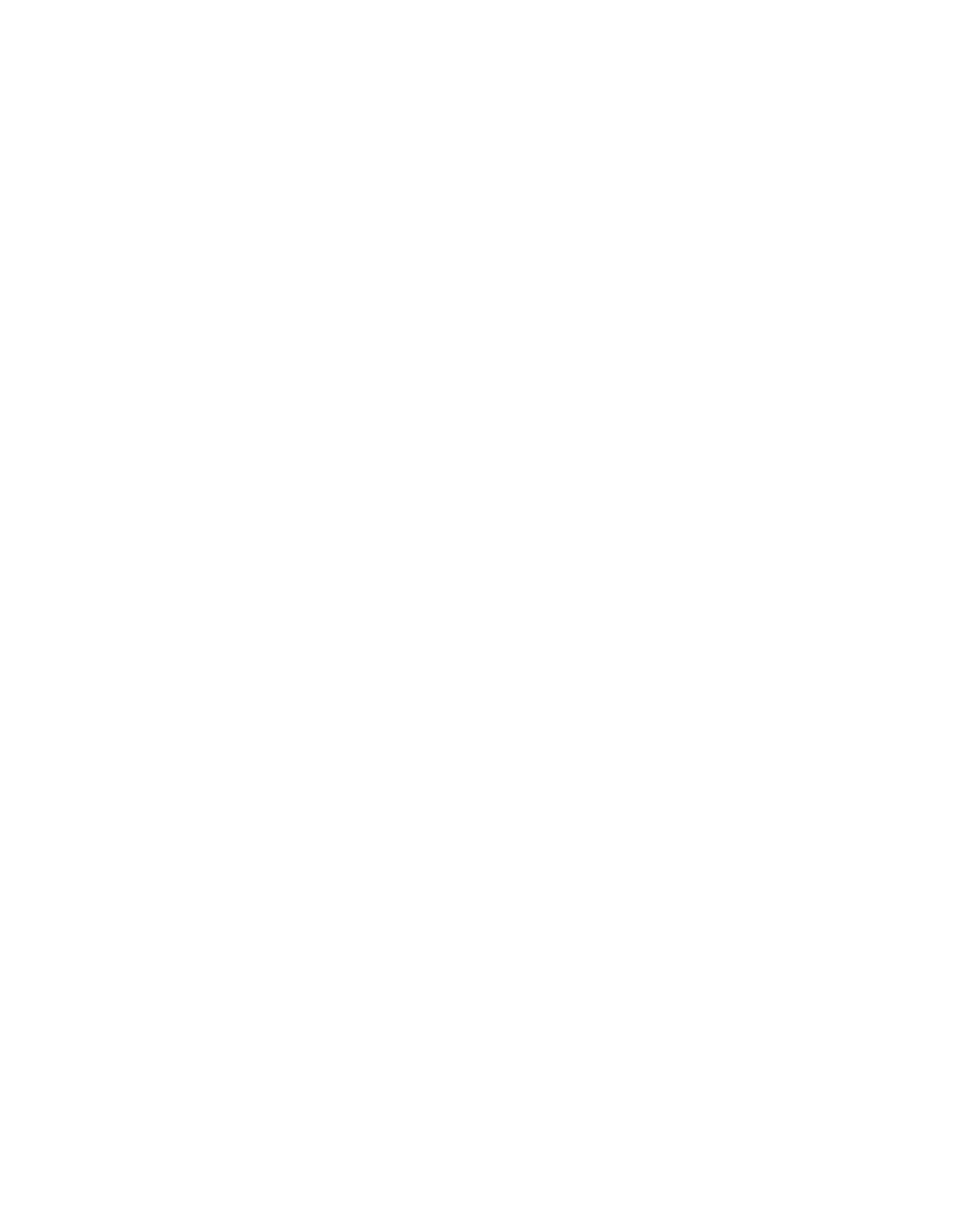#### **ANNEX F**

|                       |                         |                  | In Kind (equivalent |                |             |            |  |
|-----------------------|-------------------------|------------------|---------------------|----------------|-------------|------------|--|
| <b>Sub-Prefecture</b> | <b>Cantons/Villages</b> | $CFAF)^{113}$    |                     | In Cash (CFAF) |             |            |  |
| <b>Baibokoum</b>      |                         |                  | 3,198,790           |                | 18,542,470  |            |  |
|                       | <b>Baibokoum-Urbain</b> |                  | 230,470             |                | 5,910,165   |            |  |
|                       |                         | Combattant       |                     | 70,470         |             | 296,900    |  |
|                       |                         | Divers           |                     |                |             | 44,745     |  |
|                       |                         | Kabba            |                     |                |             | 437,930    |  |
|                       |                         | Kato I           |                     |                |             | 89,650     |  |
|                       |                         | Mbaïdogolo       |                     |                |             | 1,536,475  |  |
|                       |                         | Mbogomian        |                     |                |             | 44,745     |  |
|                       |                         | Mbou             |                     | 85,000         |             | 526,645    |  |
|                       |                         | Mboum II         |                     | 75,000         |             | 414,455    |  |
|                       |                         | Sara             |                     |                |             | 2,518,620  |  |
|                       | <b>Mbayssaye</b>        |                  | 2,968,320           |                | 12,538,305  |            |  |
|                       |                         | Belaboko         |                     | 171,000        |             | 425,715    |  |
|                       |                         | Bingo            |                     | 262,000        |             | 470,640    |  |
|                       |                         | <b>Bitoye I</b>  |                     | 167,000        |             | 941,280    |  |
|                       |                         | <b>Bitoye II</b> |                     |                |             | 174,630    |  |
|                       |                         | Gorro            |                     | 172,000        |             | 369,660    |  |
|                       |                         | Koumao           |                     | 92,000         |             | 43,725     |  |
|                       |                         | Mbayssaye        |                     | 919,910        |             | 3,057,895  |  |
|                       |                         | Mbikoné          |                     | 92,000         |             | 297,555    |  |
|                       |                         | Mboh             |                     | 162,470        |             | 210,960    |  |
|                       |                         | Mboura           |                     | 276,000        |             | 317,255    |  |
|                       |                         | Ngot             |                     | 85,000         |             | 5,215,535  |  |
|                       |                         | Sakara           |                     | 568,940        |             | 1,013,455  |  |
|                       | <b>Mont de Lam</b>      |                  |                     |                | 94,000      |            |  |
|                       |                         | Diba I           |                     |                |             | 94,000     |  |
| <b>Bébédjia</b>       |                         |                  | 31,273,500          |                | 136,526,345 |            |  |
|                       | Béro                    |                  | 22,758,540          |                | 109,873,415 |            |  |
|                       |                         | Béro I           |                     | 160,000        |             | 999,835    |  |
|                       |                         | Béro II          |                     | 12,866,110     |             | 61,326,270 |  |
|                       |                         | Dokaïdilti       |                     | 1,005,380      |             | 2,553,610  |  |
|                       |                         | Madjo            |                     | 597,940        |             | 975,180    |  |
|                       |                         | Mbanga           |                     | 861,940        |             | 3,368,500  |  |
|                       |                         | Ndaba Dildo      |                     | 7,247,170      |             | 40,650,020 |  |
|                       | Komé                    |                  | 8,147,960           |                | 24,434,155  |            |  |
|                       |                         | Bébédjia         |                     |                |             | 89,485     |  |
|                       |                         | Bégada           |                     | 1,056,000      |             | 2,353,205  |  |
|                       |                         | Béla I           |                     | 436,470        |             | 4,823,480  |  |
|                       |                         | Béto II          |                     |                |             | 44,745     |  |
|                       |                         | <b>Bolobo II</b> |                     | 2,851,820      |             | 4,843,695  |  |
|                       |                         | Danmadja         |                     | 145,470        |             | 455,605    |  |
|                       |                         | Kayaral          |                     | 1,682,820      |             | 1,780,190  |  |

# **COMPILATION OF COMPENSATION PER VILLAGE FOR PHASE I, TO MAY 1999**<sup>112</sup>

<sup>&</sup>lt;sup>112</sup> Data compiled from the Phase I Compensation Report, Esso Chad, N'Djamena, June 1999.

 $113$  In kind compensation included such items as ploughs, carts, bicycles, rickshaws, sewing machines, portable mills and shelling machines.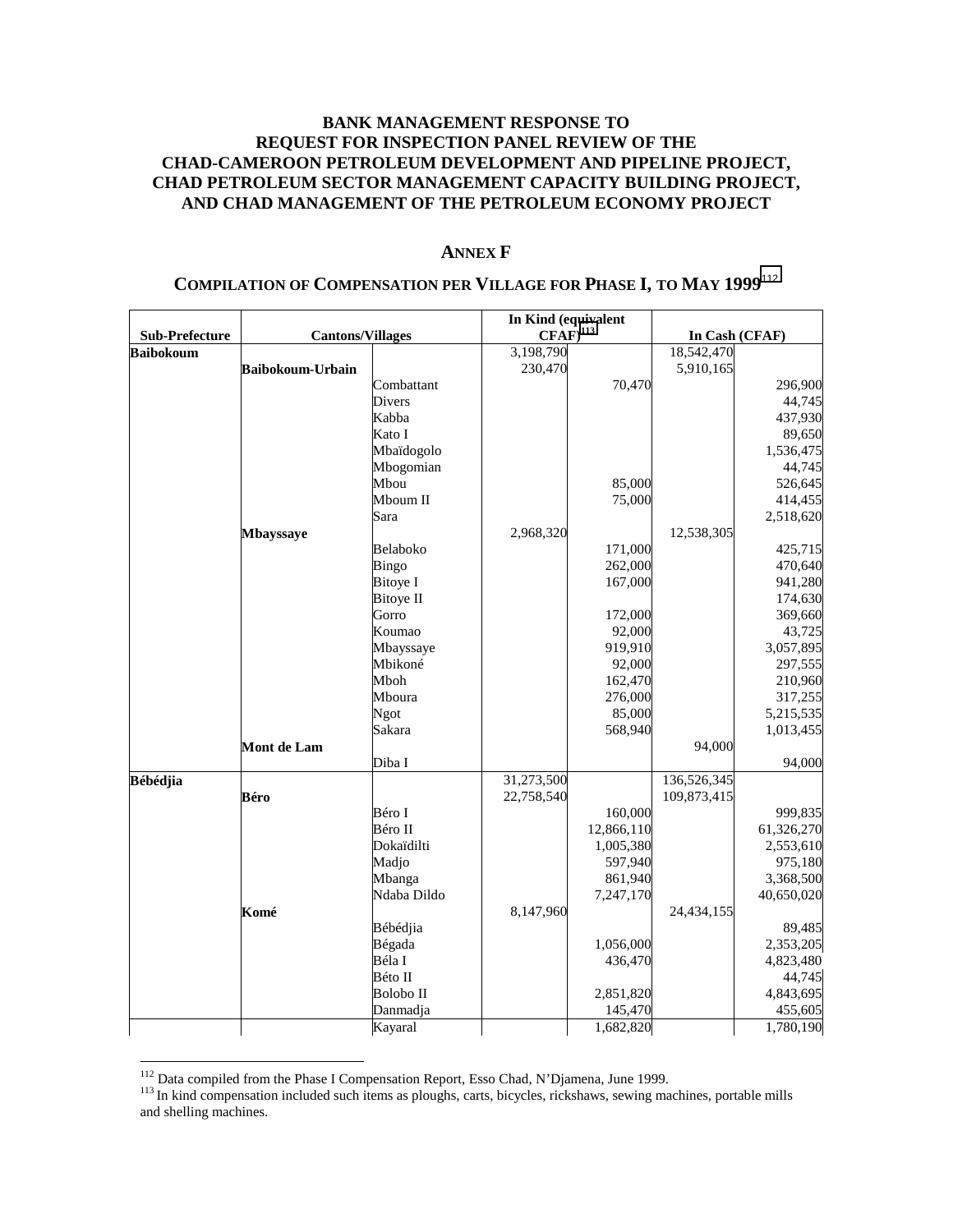|                       |                 |                         | In Kind (equivalent    |           |             |                |
|-----------------------|-----------------|-------------------------|------------------------|-----------|-------------|----------------|
| <b>Sub-Prefecture</b> |                 | <b>Cantons/Villages</b> | $CFAF)$ <sup>113</sup> |           |             | In Cash (CFAF) |
|                       |                 | Komé                    |                        | 145,470   |             | 6,527,235      |
|                       |                 | Maïnani                 |                        | 454,000   |             | 656,045        |
|                       |                 | Mayongo                 |                        | 933,440   |             | 1,675,260      |
|                       |                 | Moukassa                |                        | 442,470   |             | 1,175,210      |
|                       | <b>Miandoum</b> |                         | 367,000                |           | 2,218,775   |                |
|                       |                 | Ngalaba                 |                        | 367,000   |             | 2,218,775      |
| <b>Bessao</b>         |                 |                         | 9,930,215              |           | 23,371,100  |                |
|                       | <b>Bessao</b>   |                         | 5,739,455              |           | 17,223,730  |                |
|                       |                 | Békao I                 |                        | 430,000   |             | 995,125        |
|                       |                 | Békao II                |                        | 1,124,410 |             | 3,431,735      |
|                       |                 | Békao-Ferme             |                        | 177,000   |             | 301,920        |
|                       |                 | Bembar                  |                        | 164,000   |             | 699,140        |
|                       |                 | Bengadoua               |                        |           |             | 14,950         |
|                       |                 | <b>Bessao</b>           |                        | 396,940   |             | 5,240,250      |
|                       |                 | Dodang I                |                        | 522,000   |             | 301,095        |
|                       |                 | Gamadji                 |                        | 1,857,225 |             | 2,133,940      |
|                       |                 | Laoukoye Masse          |                        |           |             | 1,864,915      |
|                       |                 | Laoukoye                |                        |           |             |                |
|                       |                 | Toungou                 |                        |           |             | 44,745         |
|                       |                 | Mabi                    |                        | 534,880   |             | 1,950,770      |
|                       |                 | Sao                     |                        | 533,000   |             | 250,145        |
|                       | Gadjibian       |                         | 4,190,760              |           | 6,642,370   |                |
|                       |                 | Bégon I                 |                        | 867,000   |             | 934,610        |
|                       |                 | Bégon II                |                        | 443,500   |             | 769,520        |
|                       |                 | Béguelka                |                        | 696,470   |             | 1,311,595      |
|                       |                 | Gadjibian               |                        | 355,000   |             | 331,380        |
|                       |                 | Kouloulou               |                        | 579,440   |             | 1,824,545      |
|                       |                 | Mempon                  |                        | 70,470    |             | 371,635        |
|                       |                 | Toura I                 |                        | 525,000   |             | 505,075        |
|                       |                 | Toura II                |                        | 653,880   |             | 594,010        |
| Goré                  |                 |                         | 9,510,820              |           | 15,134,805  |                |
|                       | <b>Bekan</b>    |                         | 1,335,470              |           | 1,423,575   |                |
|                       |                 | Bémoulati               |                        | 1,335,470 |             | 1,423,575      |
|                       | Timbéri         |                         | 8,175,350              |           | 13,771,230  |                |
|                       |                 | Bédia                   |                        | 2,931,270 |             | 3,459,615      |
|                       |                 | Bida                    |                        | 1,044,440 |             | 1,765,305      |
|                       |                 | Kaba                    |                        | 724,880   |             | 1,178,765      |
|                       |                 | Kagopal                 |                        | 78,470    |             | 856,395        |
|                       |                 | Kolé                    |                        | 1,823,850 |             | 3,260,845      |
|                       |                 | Koundja II              |                        | 734,000   |             | 1,802,550      |
|                       |                 | Ouao                    |                        | 858,440   |             | 897,755        |
| <b>Sarh</b>           |                 |                         |                        |           | 44,745      |                |
|                       | Sarh            |                         |                        |           | 44,745      |                |
|                       |                 | Sarh                    |                        |           |             | 44,745         |
| <b>TOTAL</b>          |                 |                         | 53,913,325             |           | 193,619,465 |                |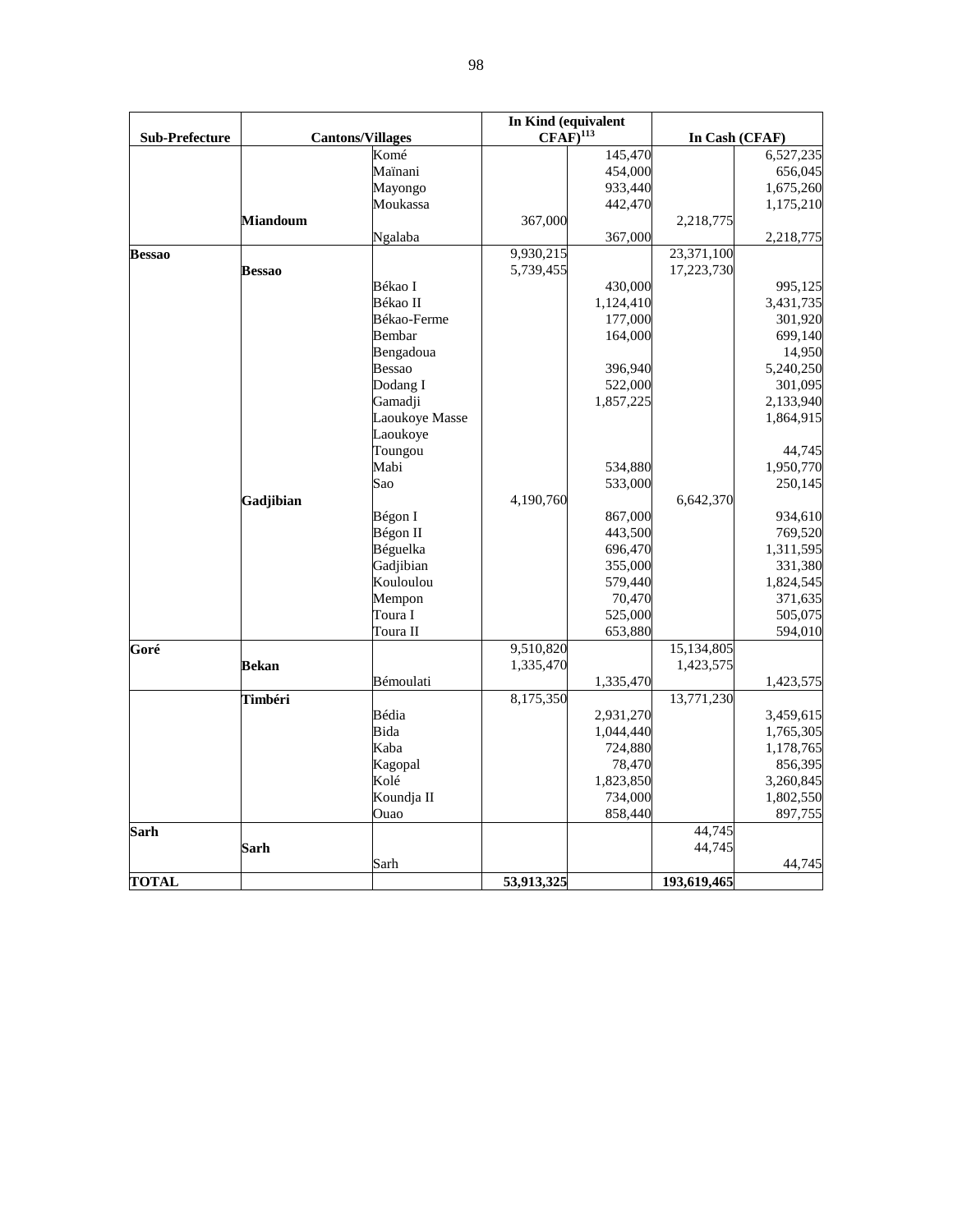#### **ANNEX G**

#### **LOG OF PUBLIC MEETINGS AND CONSULTATIONS**

**(AVAILABLE UPON REQUEST)**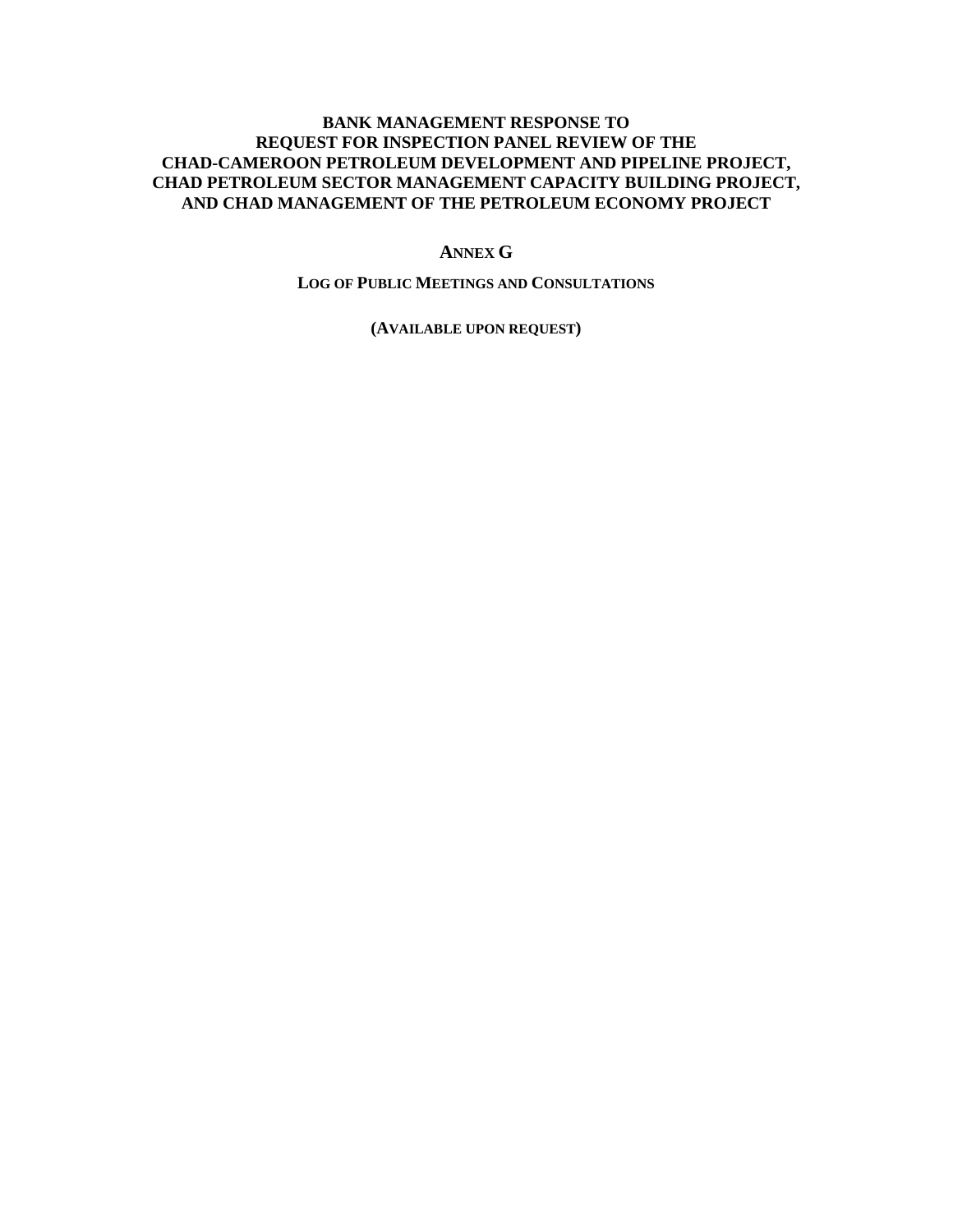# **CIVIL SOCIETY CONSULTATIONS WITH WORLD BANK PARTICIPATION**

# *In Chad*

- April 23, 1997 Meeting with NGOs under the auspices of *La Coordination des ONGs*, attended by 17 NGO representatives and 2 international NGOs *World Bank officials present: Cyprian Fisiy*
- January 20 -25, 1998 Dounia conference with 120 organizations *World Bank officials present: Charles Donang*
- February 4, 1998 Meeting with 25 NGOs and 3 international NGOs *World Bank officials present: Michel Layec, Philippe Benoit, Charles Donang*
- May 15, 1998 Meeting with 23 local NGOs and 5 international NGOs *World Bank officials present: Michel Layec, Lucienne M'Baïpor*

November 11-12, 1998 - Meeting with representatives of 31 local NGOs and 5 international NGO representatives

*World Bank officials present: Philippe Benoit, Michel Layec, Charles Donang, Mary Barton-Dock, Lucienne M'Baïpor* 

April 7 - 11, 1999 - Bebedjia, Chad organized by CILONG *World Bank officials present: Lucienne M'Baipor, Philippe Benoit* 

October 5 - 7, 1999 - Meeting with NGOs and Government of Chad on the FACIL Procedures Manual

*World Bank officials present: Francois Rantrua, Renato Nardello* 

November 1999 - Meeting with NGOs and Government of Chad, Bebedjia *World Bank officials present: Shengman Zhang, Serge Michailof, Robert Calderisi, Michel Layec, Mary Barton-Dock, Michelle Keane, Lucienne M'Baipor* 

September 5, 2000 - Meeting with Civil Society to gather inputs concerning the roles of the External Compliance Monitoring Group and the International Advisory Group, N'Djamena

*World Bank officials present: Mary Barton-Dock, Michel Layec, Lucienne M'Baipor*  November 27-29, 2000 - Launching Seminar with Civil Society and the Government of Chad for the Pipeline Project and Capacity Building Project, N'Djamena

*World Bank officials present: Michel Layec, Mary B arton-Dock, Michelle Keane, Renato Nardello, Dimitri Kanounnikof* 

December 4, 2000 - Meeting with NGOs and Government of Chad, Moundou *World Bank officials present: Michelle Keane, Lucienne M'Baipor*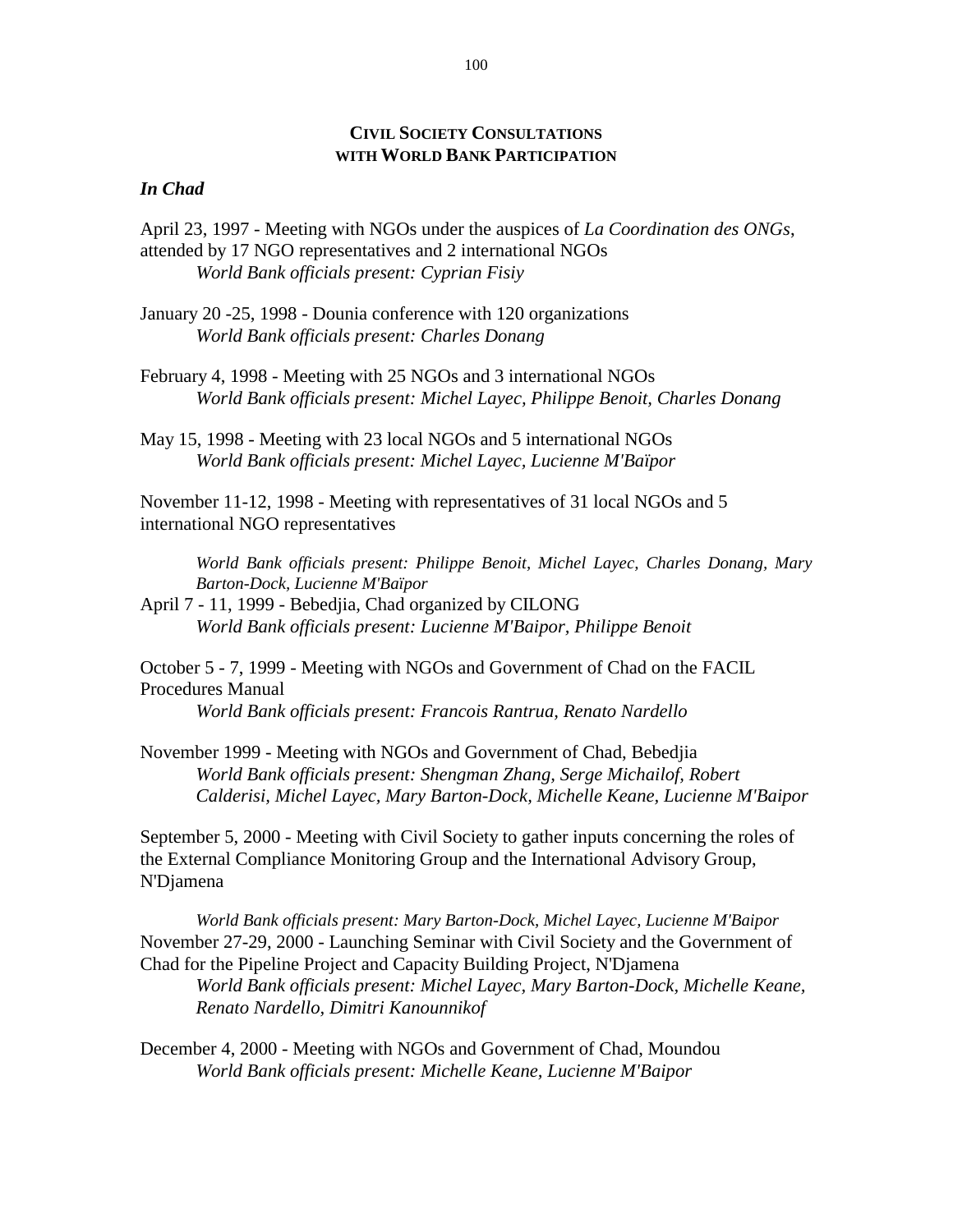February 22-28, 2001 - Various Meetings with NGOs (Moundou); Local Government Officials (Bebedjia, Doba and Mbaiboukoum); and villagers (Kome, "Quartier Satan")

*World Bank officials present: Cynthia Cook, Michel Pommier, Michelle Keane, Lucienne M'Baipor* 

# *In Cameroon*

September 19, 1997 - Bank/NGO Collaboration Meeting with various NGOs World Bank officials present: Robert Lacey, Michel Layec, Philippe Benoit

September 23, 1997 - Meeting with 13 environmental NGOs World Bank officials present: Robert Lacey, Michel Layec, Philippe Benoit

August 25-27, 1998 - Meeting organized by *Groupe de Concertation et d'Action* (GCA) attended by many NGOs

*World Bank officials present: Georges Minang* 

November 6, 1998 - Meeting with several local environmental NGOs under the umbrella of the GCA

*World Bank officials present: Michel Layec, Philippe Benoit, Robert Lacey* 

January 20, 1999 - Meeting at COTCO's request organized by GCA attended by 15 NGOs *World Bank officials present: Robert Lacey, Cyprian Fisiy, Eric Brusberg, Georges Minang* 

February 25-26, 1999 - Meeting with WWF and CARE to solicit opinions on establishing an Environmental Foundation

*World Bank officials present: Georges Minang* 

# *Washington*

September 30, 1999 - Meeting with various members of Chad and Cameroon Civil Society

*World Bank officials present: Jean-Louis Sarbib, Michel Layec, Philippe Benoit, various other project team members* 

May 16-19, 2000 - Meetings at World Bank headquarters with representatives of Chad and Cameroon Civil Society

*World Bank officials present: Shengman Zhang, Jean-Louis Sarbib, Peter Woike, Mary Barton-Dock, Michel Layec, Cyprian Fisiy, Eugene Scanteie, Renato Nardello, Luc Lecuit, Eric Chinje, Jean Roger Mercier, Cynthia Cook, Ignatius Menezes, and various other project team members*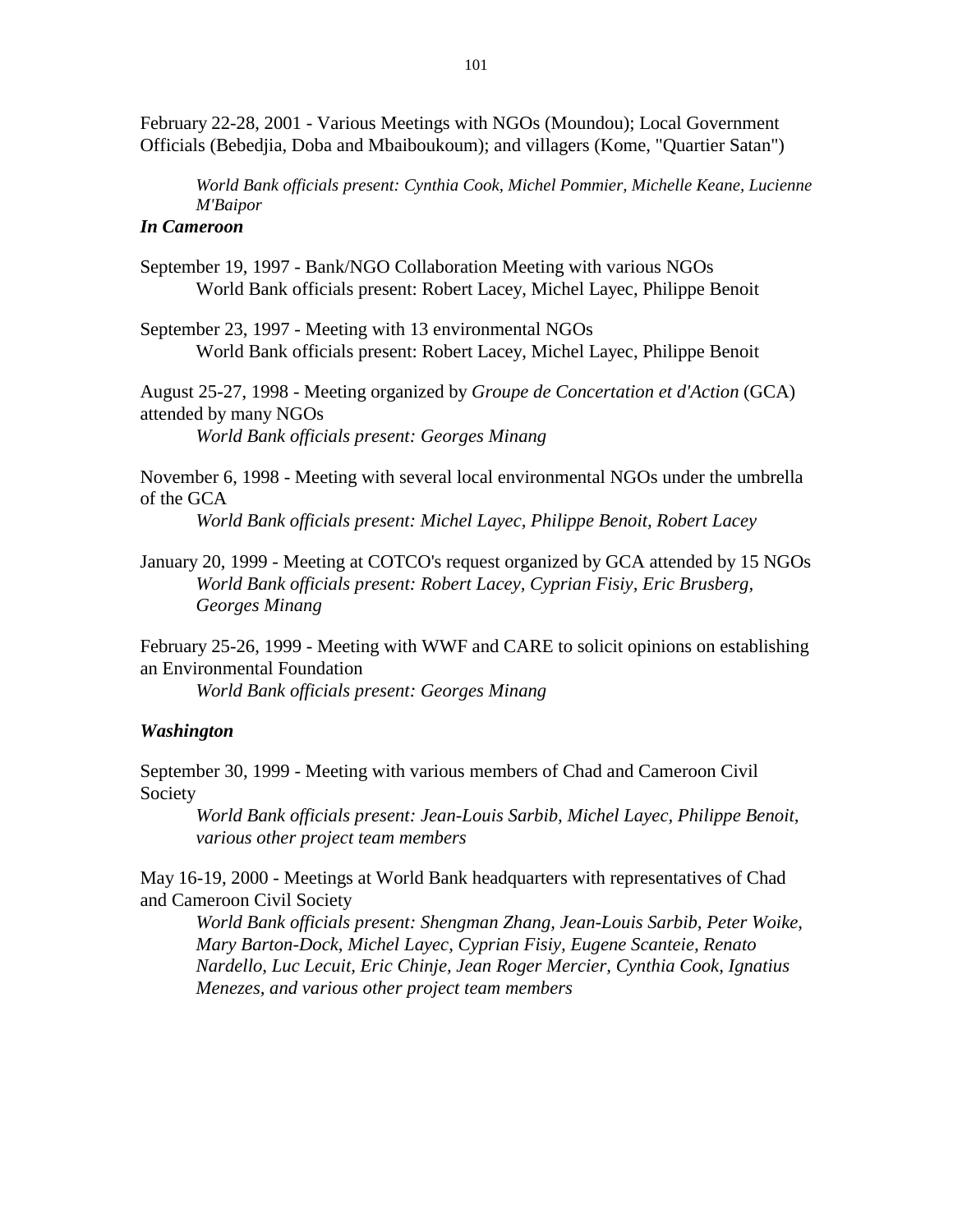#### *Other*

July 15, 1997 - Paris, France - Meeting with Agir Ici, Friends of the Earth, and various other NGOs

*World Bank officials present: Philippe Benoit, Michel Layec, Cynthia Cook, Jacob Kolster, Sophie Bascoulard* 

March 1998 - Wurzberg, Germany - Meeting with *Friedrich-Ebert Siftung*, a research institute associated with the SPD political party

*World Bank officials present: Philippe Benoit* 

March 5, 1998 - Paris, France - World Bank/NGO Working Group Meeting *World Bank officials present* 

April 22, 1998 - Bonn, Germany - Seminar on Africa oil in general, attended by 12 SPD MP's, with various NGOs in attendance *World Bank officials present* 

February 25, 2000 - The Hague, The Netherlands - Workshop on the Chad-Cameroon Oil and Pipeline Project and its regime on liability for environmental damage. *World Bank officials present: Jean-Charles de Daruvar, Mohammed Bekhechi* 

March 31, 2000 – New York, New York – Columbia University Center for the Study of Human Rights – Seminar on the Pipeline Project *World Bank officials present: Michelle Keane, Michel Layec*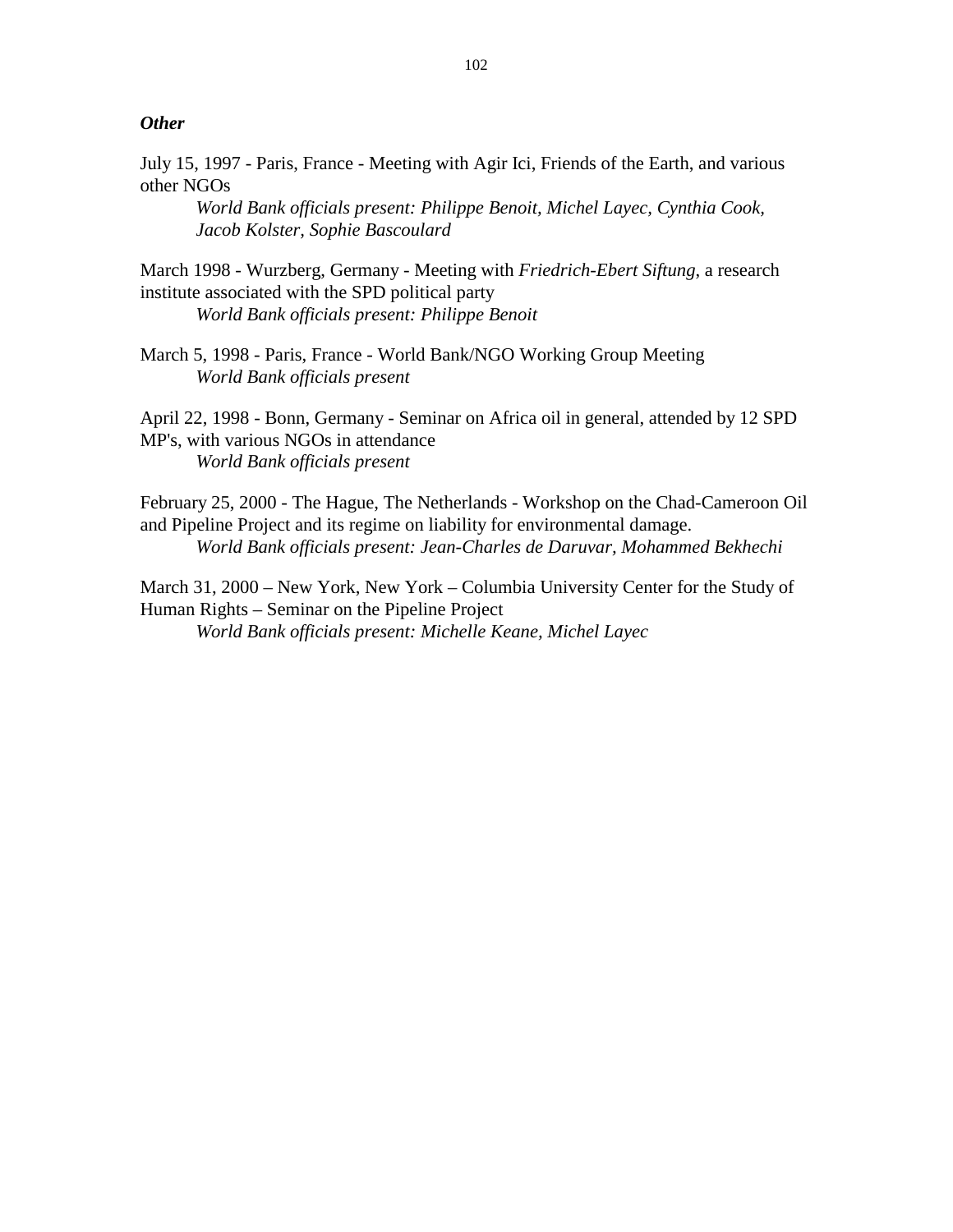# **ANNEX H**

#### **CORRESPONDENCE WITH MR. YORONGAR**

#### *Letters to Mr. Wolfensohn*

- 1. Letter to Mr. Wolfensohn: Who profits from Chadian Petroleum? (August 29, 1997)
- 2. Letter to Mr. Wolfensohn in response to October 7, 1997 letter (October 17, 1997)
- 3. Letter to Mr. Wolfensohn: Genocide upon deep oil continues in the south (February 2, 1998)
- 4. Letter to Mr. Wolfensohn concerning the skedaddling of people in the project area (October 3, 1998)
- 5. Letter to Mr. Wolfensohn concerning his invitation to visit him at the World Bank headquarters (June 30, 1999)
- 6. Letter to Mr. Wolfensohn concerning Human Rights violations in Chad (September 6, 1999)
- 7. Letter to Mr. Wolfensohn concerning Human Rights violations in Chad (October 30, 1999)
- 8. Letter to Mr. Wolfensohn regarding October 31, 1999 meeting (undated)
- 9. Letter to Mr. Wolfensohn: New stomping noise of thrust and genocide on petroleum sites in Doba (March 18, 2000)
- 10. Letter to Mr. Wolfensohn concerning President Idriss Déby's visit to Turkey to buy chemical weapons (March 30, 2000)
- 11. Letter to Mr. Wolfensohn concerning World Bank agreement on exploitation of Doba oil (June 8, 2000)
- 12. Letter to Mr. Wolfensohn concerning the massacre of populations on the petroleum site (August 11, 2000)
- 13. Letter to Mr. Wolfensohn concerning the supervision and financing of the elections in Chad (November 9, 2000)
- 14. Letter to UN Secretary General, President of the World Bank, IMF, EU, European Parliament, etc. concerning the supervision and financing of elections in Chad (November 9, 2000)
- 15. Letter to Mr. Wolfensohn asking him to summon back Madam Mary A. Barton-Dock from Chad (December 19, 2000)

#### *Letters to Other Bank Staff*

- 16. Letter to Representative of the World Bank in N'Djamena transmitting copies of letters to Prime Minister, etc (July 23, 1997)
- 17. Letter to Mr. Jean-Louis Sarbib following their conversation on May 10, 1999 (May 16, 1999)
- 18. Letter to Mr. Serge Michailof (July 3, 1999)
- 19. Letter to Mr. Jean-Louis Sarbib, following their conversation of July 16, 1999 (July 20, 1999)
- 20. Letter to Mr. Jean-Louis Sarbib responding to letter of September 13, 1999 (October 12, 1999)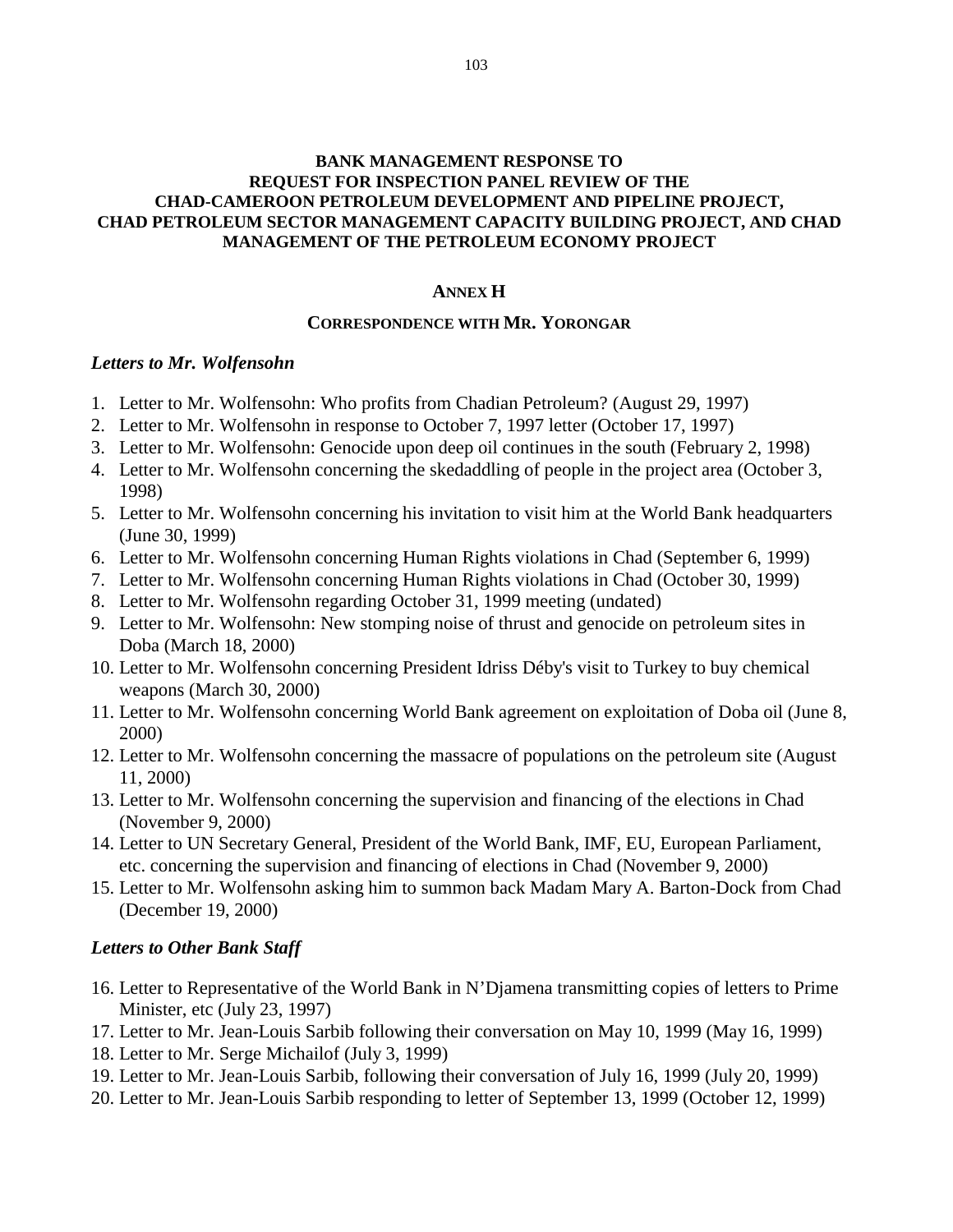- 21. Letter to Representative of World Bank in N'Djamena (March 10, 2000)
- 22. Letter to Madam Mary Barton-Dock (September 15, 2000)
- 23. Letter to Resident Representative of the World Bank in N'Djamena (October 17, 2000)
- 24. Letter to Madam Mary Barton-Dock transmitting 1704 signatures to FIDH petition (November 3, 2000)
- 25. Letter to Representative of World Bank in N'Djamena requesting information (January 7, 2001)

# *Letters to Other Officials with Copy to World Bank*

- 26. Letter to President-CEO of Esso transmitting July 17, 1997 letter on the adoption of law amending article 43 of the Petroleum code and adoption of amendment 2 (July 18, 1997)
- 27. Letter to President of Appellate Court in N'Djamena from Cell No. 32 in the Central Prison of N'Djamena (December 8, 1998)
- 28. Letter to Mr. Idriss Déby, Chief of State on tour in Logone (May 2, 1999), unsigned
- 29. Letter to various people concerning the populations affected by Chad-Cameroon Petroleum Project (May 6, 1999)
- 30. Letter to friends concerning the note from OSANI (August 15, 1999), unsigned
- 31. Email to friends (September 29, 1999)
- 32. Email to little brother Timothée Donangmaye (September 30, 1999)
- 33. Email to Mr. Jean Karim Fall (October 1, 1999)
- 34. Press Release concerning threats to those who will say no to the World Bank delegation (October 24, 1999)
- 35. Letter to (his?) parents (October 26, 1999)
- 36. Letter to Minister of the Interior and Decentralization in N'Djamena (November 4, 1999)
- 37. Letter to all participants in the meeting on January 14, 2000 at 3pm (January 15, 2000)
- 38. Letter to the President of the National Assembly in N'Djamena (January 20, 2000)
- 39. Letter to Minister of the Interior and Security (January 27, 2000)
- 40. Press Release concerning the conditionalities of the World Bank (April 2, 2000)
- 41. Letter to Prime Minister in N'Djamena concerning the situation created by sous-préfet of Bébédjia and Sarh (September 5, 2000)
- 42. Press Release (September 12, 2000)
- 43. Letter to Mr. Nour Eddine Driss, Advisor to the UN Secretary General for Elections (October 26, 2000)
- 44. Letter to UN Secretary General concerning the supervision and financing of elections in Chad (December 19, 2000)
- 45. Letter to President of National Assembly and Collègues (February 5, 2001)
- 46. Letter to Prime Minister in N'Djamena concerning persistent human rights violations in Tapol (Logone Occidental) and Bebedjia (Logone Oriental) (February 12, 2001)
- 47. Letter to President of CNRE and Minister of the Interior (Undated, received February 22, 2001)
- 48. Letter to unknown concerning petroleum war, religious war, or ethnic purification (Undated and unsigned)

# *World Bank Responses to Mr. Yorongar*

- 1. Letter from Serge Michailof in response to August 29, 1997 letter (October 7, 1997)
- 2. Letter from Jean-Louis Sarbib in response to October 3, 1998 letter (November 19, 1998)